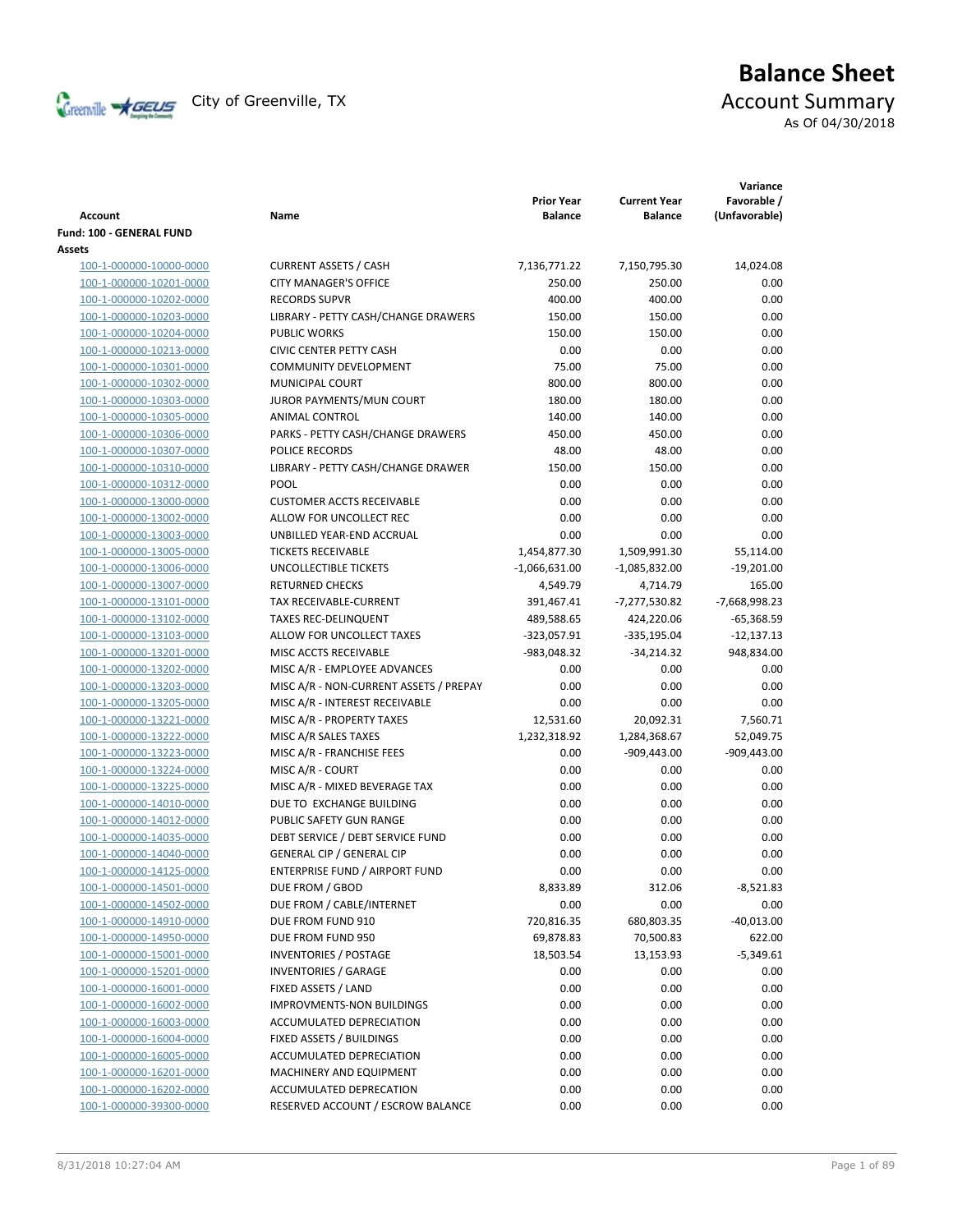**Variance**

|                         |                                             | <b>Prior Year</b> | <b>Current Year</b> | Favorable /   |
|-------------------------|---------------------------------------------|-------------------|---------------------|---------------|
| <b>Account</b>          | Name                                        | <b>Balance</b>    | <b>Balance</b>      | (Unfavorable) |
| 100-1-000000-91030-0000 | 4A-EDC                                      | 0.00              | 0.00                | 0.00          |
| 100-1-000000-91410-0000 | <b>INVENTORY / MATERIALS &amp; SUPPLIES</b> | 0.00              | 0.00                | 0.00          |
| 100-1-000000-91410-0700 | <b>INVENTORY / PAPER STOCK</b>              | 0.00              | 0.00                | 0.00          |
| 100-1-000000-91430-0000 | NON-CURRENT ASSETS / PREPAYMENTS            | 0.00              | 0.00                | 0.00          |
|                         | <b>Total Assets:</b>                        | 9,170,193.27      | 1,519,530.42        | -7,650,662.85 |
|                         |                                             |                   |                     |               |
| Liability               |                                             |                   |                     |               |
| 100-1-000000-20101-0000 | <b>ACCOUNTS PAYABLE</b>                     | 0.00              | $-20,270.67$        | 20,270.67     |
| 100-1-000000-20102-0000 | <b>CREDIT CARD PAYABLE</b>                  | 0.00              | 0.00                | 0.00          |
| 100-1-000000-20103-0000 | <b>ACCRUED ACCOUNTS PAYABLE</b>             | 29,682.60         | 29,682.60           | 0.00          |
| 100-1-000000-20114-0000 | <b>INVESTMENT ADVISORY FEES</b>             | 0.00              | 0.00                | 0.00          |
| 100-1-000000-20115-0000 | PD EMP COMMISSION                           | 115.43            | 3.12                | 112.31        |
| 100-1-000000-20116-0000 | POLICE DONATIONS                            | 15,909.17         | 14,116.95           | 1,792.22      |
| 100-1-000000-20117-0000 | <b>FIRE DONATIONS</b>                       | 11,093.66         | 11,627.98           | $-534.32$     |
| 100-1-000000-20118-0000 | <b>COMBAT CHALLENGE</b>                     | 6,361.27          | 804.06              | 5,557.21      |
| 100-1-000000-20119-0000 | <b>CEMETERIES DONATIONS</b>                 | 61.79             | 61.79               | 0.00          |
| 100-1-000000-20120-0000 | <b>LIBRARY DONATIONS</b>                    | 13,972.43         | 13,940.48           | 31.95         |
| 100-1-000000-20121-0000 | ANIMAL SHELTER DONATIONS                    | 640.85            | 1,041.85            | $-401.00$     |
| 100-1-000000-20122-0000 | PARKS DONATIONS                             | 7,252.03          | 4,216.03            | 3,036.00      |
| 100-1-000000-20125-0000 | SALES TAX PAYABLE / IN THE CITY             | 10.97             | 12.85               | $-1.88$       |
| 100-1-000000-20127-0000 | STATE COURT COST/FEE PAYB                   | 30,092.70         | 32,900.46           | $-2,807.76$   |
| 100-1-000000-20128-0000 | SEATBELT&CHILD RESTRAINT                    | 7,499.11          | 8,350.58            | $-851.47$     |
| 100-1-000000-20129-0000 | MUNICIPAL COURT CLEARING                    | 0.00              | 316.10              | $-316.10$     |
| 100-1-000000-20130-0000 | <b>3RD PARTY FTA FEE PAYABLE</b>            | $-10.35$          | $-95.90$            | 85.55         |
| 100-1-000000-20131-0000 | <b>REFUNDS / OVERPAYMENTS</b>               | $-122.70$         | $-122.70$           | 0.00          |
| 100-1-000000-20132-0000 | <b>COURT COLL AGENCY FEES</b>               | 129.09            | 504.82              | $-375.73$     |
| 100-1-000000-20136-0000 | ATTORNEY COLLECTION FEES                    | 0.00              | 0.00                | 0.00          |
| 100-1-000000-20137-0000 | PLAT FILING FEES PAYABLE                    | 21,765.74         | 25,373.74           | $-3,608.00$   |
| 100-1-000000-20138-0000 | COMMUNITY DEV TRUST ACCT                    | 2,303.50          | 1,948.50            | 355.00        |
| 100-1-000000-20139-0000 | RETAINAGES PAYABLE                          | 0.00              | 0.00                | 0.00          |
| 100-1-000000-20141-0000 | <b>TELEPHONE CLEARING</b>                   | $-637.25$         | 5,688.92            | $-6,326.17$   |
| 100-1-000000-20143-0000 | POLICE PROPERTY ROOM CLEARING               | 10,775.99         | 11,053.99           | $-278.00$     |
| 100-1-000000-20146-0000 | MAIN ST / FARMERS MRKT RESALE               | 434.12            | 59.12               | 375.00        |
| 100-1-000000-20147-0000 | YMCA REGISTRATIONS                          | 0.00              | 0.00                | 0.00          |
|                         | MAIN STREET - DONATIONS                     |                   | 417.02              | 1,589.50      |
| 100-1-000000-20155-0000 |                                             | 2,006.52          |                     |               |
| 100-1-000000-20160-0000 | <b>UNAPPLIED CREDIT</b>                     | 0.00              | 0.00                | 0.00          |
| 100-1-000000-20201-0000 | DEFERRED REVENUE                            | 0.00              | 0.00                | 0.00          |
| 100-1-000000-20203-0000 | DEFERRED TAX REVENUE                        | 536,320.95        | $-7,210,183.00$     | 7,746,503.95  |
| 100-1-000000-20204-0000 | DEFERRED TICKET REVENUE                     | 323,539.30        | 353,466.30          | $-29,927.00$  |
| 100-1-000000-21040-0000 | DUE TO / GENERAL CIP FUND                   | 0.00              | 0.00                | 0.00          |
| 100-1-000000-21201-0000 | DUE TO / CENTRAL SERVICE FUND               | 0.00              | 0.00                | 0.00          |
| 100-1-000000-21401-0000 | DUE TO / ELECTRIC OPERATING FUND            | 0.00              | 0.00                | 0.00          |
| 100-1-000000-21506-0000 | DUE TO / 4A-EDC                             | 1,705.81          | 1,759.22            | $-53.41$      |
| 100-1-000000-21507-0000 | DUE TO / BOARD OF DEVELOPMENT               | $-158, 139.04$    | $-27,966.01$        | $-130,173.03$ |
| 100-1-000000-22001-0000 | <b>SALARIES PAYABLE</b>                     | 490,669.47        | 562,350.41          | $-71,680.94$  |
| 100-1-000000-23001-0000 | CAPITAL LEASE PAYABLE                       | 0.00              | 0.00                | 0.00          |
| 100-1-000000-23101-0000 | CAPITAL LEASE PAYABLE                       | 0.00              | 0.00                | 0.00          |
| 100-1-000000-24001-0000 | O/S CHECKS PAYABLE                          | 0.00              | 0.00                | 0.00          |
| 100-1-000000-24004-0000 | <b>INTEREST PAYABLE ON DEP</b>              | 0.00              | 0.00                | 0.00          |
| 100-1-000000-24007-0000 | <b>BILLED DEPOSITS SUSPENSE</b>             | 0.00              | 0.00                | 0.00          |
| 100-1-000000-24008-0000 | <b>CUSTOMER DEPOSITS / ANIMAL SHELTER</b>   | 0.00              | 0.00                | 0.00          |
| 100-1-000000-24009-0000 | <b>LIBRARY MEETING ROOM DEPOSITS</b>        | 501.20            | 616.20              | $-115.00$     |
| 100-1-000000-24010-0000 | <b>CIVIC CENTER DEPOSITS</b>                | 0.00              | 0.00                | 0.00          |
| 100-1-000000-24011-0000 | <b>AUDITORIUM DEPOSITS</b>                  | 0.00              | 0.00                | 0.00          |
| 100-1-000000-26001-0000 | <b>COMPENSATED ABSENCES PAY</b>             | 0.00              | 0.00                | 0.00          |
| 100-1-000000-29000-0000 | MISC LIABILITY - GREENVILLE ENERGY LLC      | 0.00              | 0.00                | 0.00          |
| 100-1-000000-29001-0000 | RESALE                                      | 0.00              | 0.00                | 0.00          |
| 100-1-000000-29300-0000 | <b>ENCUMBRANCE SUMMARY</b>                  | 0.00              | 0.00                | 0.00          |
| 100-1-000000-29400-0000 | RESERVED ACCOUNT / ENCUMBRANCES             | 0.00              | 0.00                | 0.00          |
|                         |                                             |                   |                     |               |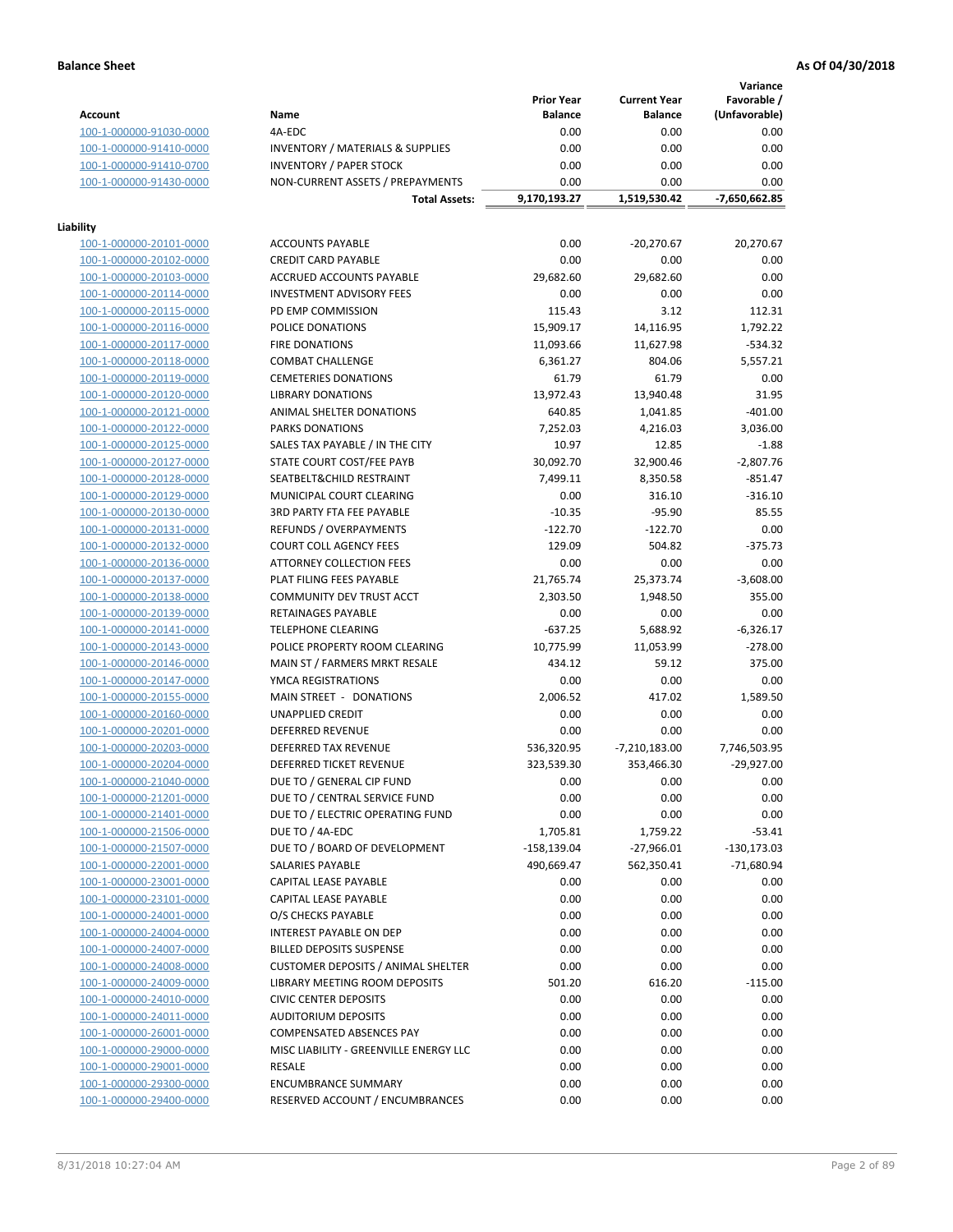| Account                               | Name                                                     | <b>Prior Year</b><br><b>Balance</b> | <b>Current Year</b><br><b>Balance</b> | Variance<br>Favorable /<br>(Unfavorable) |
|---------------------------------------|----------------------------------------------------------|-------------------------------------|---------------------------------------|------------------------------------------|
| 100-1-000000-29400-0900               | RESERVED ACCOUNT / ENCUMBRANCES                          | 0.00                                | 0.00                                  | 0.00                                     |
| 100-1-000000-92190-1202               | <b>LABORATORY CLEARING</b>                               | 0.00                                | 0.00                                  | 0.00                                     |
| 100-1-000000-92191-0000               | <b>SPONSORS - PARKS</b>                                  | 0.00                                | 0.00                                  | 0.00                                     |
| 100-1-000000-92200-0000               | <b>MISCELLANEOUS LIABILITIES</b>                         | 0.00                                | 0.00                                  | 0.00                                     |
| 100-1-000000-92270-1600               | <b>CREDIT CARD FEES PAYABLE</b>                          | 0.00                                | 0.00                                  | 0.00                                     |
|                                       | <b>Total Liability:</b>                                  | 1,353,934.36                        | $-6,178,325.19$                       | 7,532,259.55                             |
| <b>Equity</b>                         |                                                          |                                     |                                       |                                          |
| 100-1-000000-39000-0000               | UNRESERVED-FUND BALANCE                                  | 6,221,851.32                        | 5,189,230.97                          | $-1,032,620.35$                          |
|                                       | <b>Total Beginning Equity:</b>                           | 6,221,851.32                        | 5,189,230.97                          | $-1,032,620.35$                          |
| <b>Total Revenue</b>                  |                                                          | 13,927,490.98                       | 16,712,853.17                         | 2,785,362.19                             |
| <b>Total Expense</b>                  |                                                          | 12,333,083.30                       | 14,204,228.37                         | $-1,871,145.07$                          |
| <b>Revenues Over/(Under) Expenses</b> |                                                          | 1,594,407.68                        | 2,508,624.80                          | 914,217.12                               |
|                                       | <b>Total Equity and Current Surplus (Deficit):</b>       | 7,816,259.00                        | 7,697,855.77                          | $-118,403.23$                            |
|                                       | Total Liabilities, Equity and Current Surplus (Deficit): | 9,170,193.36                        | 1,519,530.58                          | -7,650,662.78                            |
|                                       | *** FUND 100 OUT OF BALANCE ***                          | $-0.09$                             | $-0.16$                               | $-0.07$                                  |

**\*\*\*Warning: Account Authorization is turned on. Please run the Unauthorized Account Listing Report to see if you are out of balance due to missing accounts \*\*\***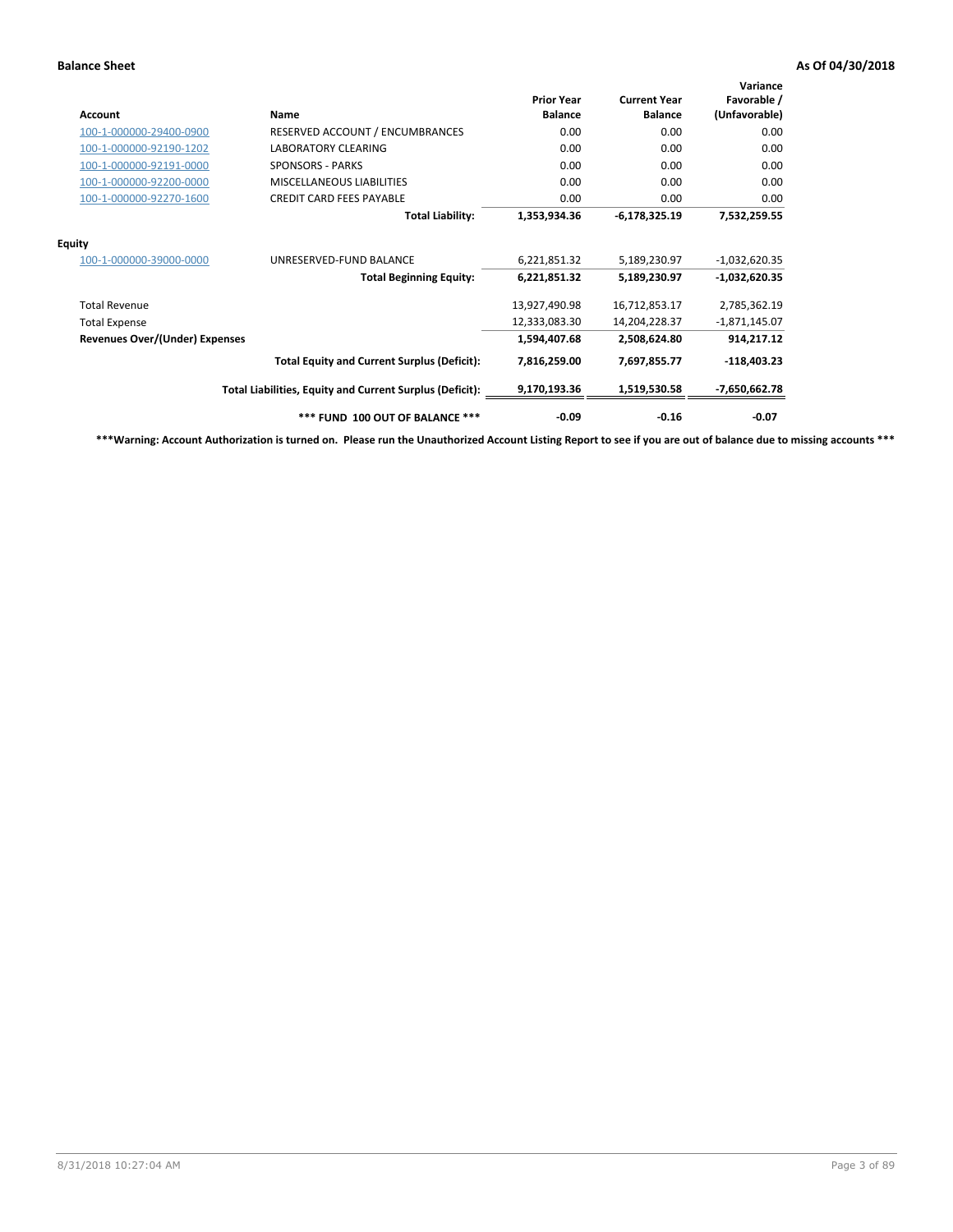| <b>Account</b>                                            | Name                                                     | <b>Prior Year</b><br><b>Balance</b> | <b>Current Year</b><br><b>Balance</b> | Variance<br>Favorable /<br>(Unfavorable) |
|-----------------------------------------------------------|----------------------------------------------------------|-------------------------------------|---------------------------------------|------------------------------------------|
| <b>Fund: 101 - MUNICIPAL COURT BUILDING SECURITY FEES</b> |                                                          |                                     |                                       |                                          |
| Assets                                                    |                                                          |                                     |                                       |                                          |
| 101-1-000000-10000-0000                                   | <b>CURRENT ASSETS / CASH</b>                             | 45,725.14                           | 53,575.95                             | 7,850.81                                 |
| 101-1-000000-13201-0000                                   | MISC ACCTS RECEIVABLE                                    | 0.00                                | 0.00                                  | 0.00                                     |
| 101-1-000000-13203-0000                                   | NON-CURRENT ASSETS / PREPAYMENTS                         | 0.00                                | 0.00                                  | 0.00                                     |
| 101-1-000000-13205-0000                                   | <b>INTEREST RECEIVABLE</b>                               | 0.00                                | 0.00                                  | 0.00                                     |
|                                                           | <b>Total Assets:</b>                                     | 45,725.14                           | 53,575.95                             | 7,850.81                                 |
| Liability                                                 |                                                          |                                     |                                       |                                          |
| 101-1-000000-20101-0000                                   | <b>ACCOUNTS PAYABLE</b>                                  | 0.00                                | 0.00                                  | 0.00                                     |
| 101-1-000000-20102-0000                                   | <b>CREDIT CARD PAYABLE</b>                               | 0.00                                | 0.00                                  | 0.00                                     |
| 101-1-000000-20103-0000                                   | <b>ACCRUED ACCOUNTS PAYABLE</b>                          | 0.00                                | 0.00                                  | 0.00                                     |
| 101-1-000000-29300-0000                                   | <b>ENCUMBRANCE SUMMARY</b>                               | 0.00                                | 0.00                                  | 0.00                                     |
| 101-1-000000-29400-0000                                   | RESERVED ACCOUNT / ENCUMBRANCES                          | 0.00                                | 0.00                                  | 0.00                                     |
|                                                           | <b>Total Liability:</b>                                  | 0.00                                | 0.00                                  | 0.00                                     |
| <b>Equity</b>                                             |                                                          |                                     |                                       |                                          |
| 101-1-000000-39000-0000                                   | UNRESERVED-FUND BALANCE                                  | 40,094.13                           | 48,740.74                             | 8,646.61                                 |
|                                                           | <b>Total Beginning Equity:</b>                           | 40.094.13                           | 48.740.74                             | 8.646.61                                 |
| <b>Total Revenue</b>                                      |                                                          | 5,647.77                            | 5,554.46                              | $-93.31$                                 |
| <b>Total Expense</b>                                      |                                                          | 16.76                               | 719.25                                | $-702.49$                                |
| Revenues Over/(Under) Expenses                            |                                                          | 5.631.01                            | 4.835.21                              | $-795.80$                                |
|                                                           | <b>Total Equity and Current Surplus (Deficit):</b>       | 45,725.14                           | 53,575.95                             | 7,850.81                                 |
|                                                           | Total Liabilities, Equity and Current Surplus (Deficit): | 45,725.14                           | 53,575.95                             | 7,850.81                                 |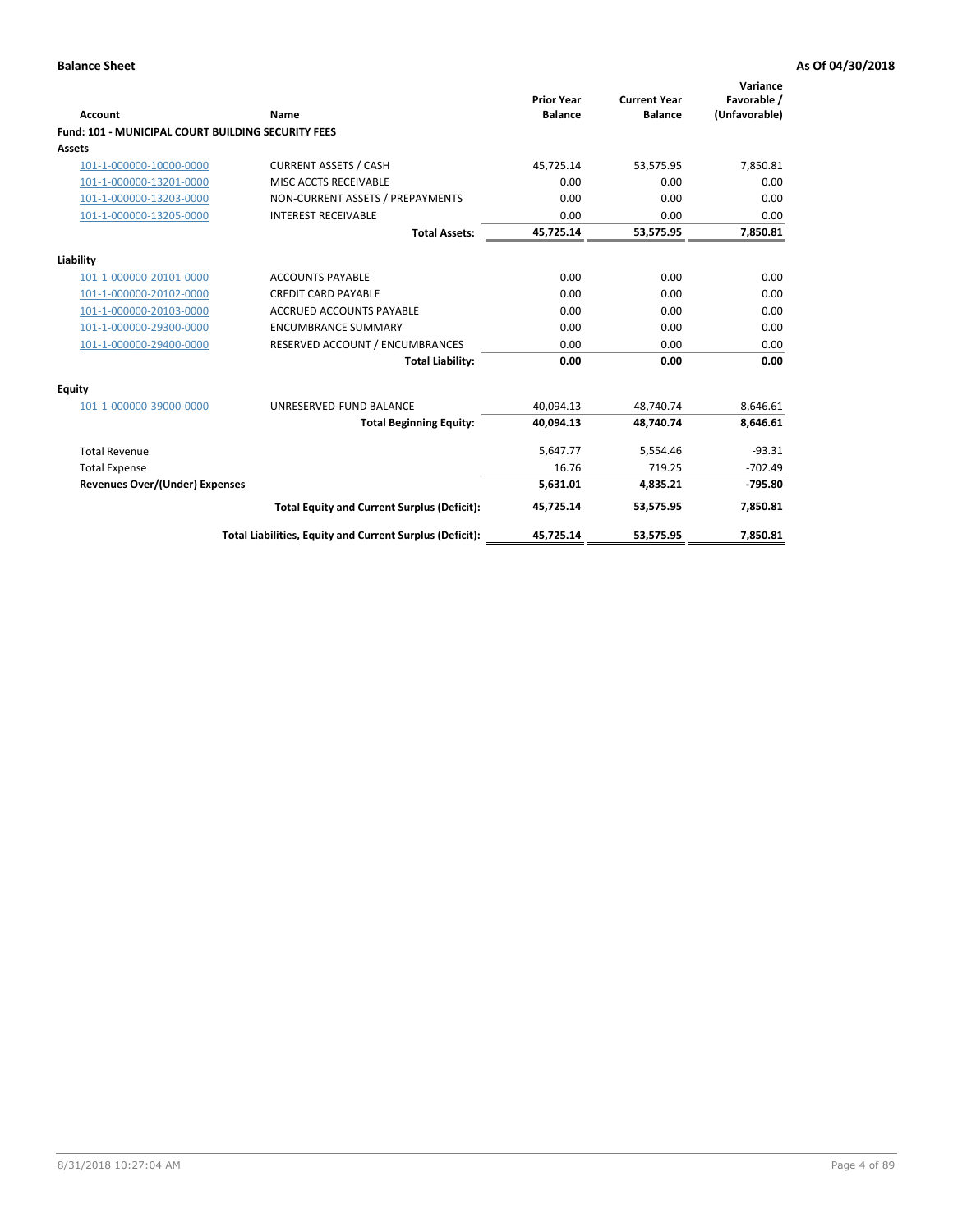| <b>Account</b>                        | Name                                                     | <b>Prior Year</b><br><b>Balance</b> | <b>Current Year</b><br><b>Balance</b> | Variance<br>Favorable /<br>(Unfavorable) |
|---------------------------------------|----------------------------------------------------------|-------------------------------------|---------------------------------------|------------------------------------------|
| Fund: 102 - MUNICIPAL COURT TECH FUND |                                                          |                                     |                                       |                                          |
| Assets                                |                                                          |                                     |                                       |                                          |
| 102-1-000000-10000-0000               | <b>CURRENT ASSETS / CASH</b>                             | 17,991.63                           | 29,716.55                             | 11,724.92                                |
| 102-1-000000-13201-0000               | MISC ACCTS RECEIVABLE                                    | 0.00                                | 0.00                                  | 0.00                                     |
|                                       | <b>Total Assets:</b>                                     | 17,991.63                           | 29,716.55                             | 11,724.92                                |
| Liability                             |                                                          |                                     |                                       |                                          |
| 102-1-000000-20101-0000               | <b>ACCOUNTS PAYABLE</b>                                  | 0.00                                | 0.00                                  | 0.00                                     |
| 102-1-000000-20102-0000               | <b>CREDIT CARD PAYABLE</b>                               | 0.00                                | 0.00                                  | 0.00                                     |
| 102-1-000000-20103-0000               | <b>ACCRUED ACCOUNTS PAYABLE</b>                          | 0.00                                | 0.00                                  | 0.00                                     |
| 102-1-000000-23001-0000               | CAPITAL LEASE PAYABLE                                    | 0.00                                | 0.00                                  | 0.00                                     |
| 102-1-000000-23101-0000               | <b>CAPITAL LEASE PAYABLE</b>                             | 0.00                                | 0.00                                  | 0.00                                     |
| 102-1-000000-29300-0000               | <b>ENCUMBRANCE SUMMARY</b>                               | 0.00                                | 0.00                                  | 0.00                                     |
| 102-1-000000-29400-0000               | RESERVED ACCOUNT / ENCUMBRANCES                          | 0.00                                | 0.00                                  | 0.00                                     |
|                                       | <b>Total Liability:</b>                                  | 0.00                                | 0.00                                  | 0.00                                     |
| <b>Equity</b>                         |                                                          |                                     |                                       |                                          |
| 102-1-000000-39000-0000               | UNRESERVED-FUND BALANCE                                  | 10,478.37                           | 22,395.61                             | 11,917.24                                |
|                                       | <b>Total Beginning Equity:</b>                           | 10,478.37                           | 22,395.61                             | 11,917.24                                |
| <b>Total Revenue</b>                  |                                                          | 7,518.38                            | 7,325.59                              | $-192.79$                                |
| <b>Total Expense</b>                  |                                                          | 5.12                                | 4.65                                  | 0.47                                     |
| <b>Revenues Over/(Under) Expenses</b> |                                                          | 7,513.26                            | 7,320.94                              | $-192.32$                                |
|                                       | <b>Total Equity and Current Surplus (Deficit):</b>       | 17,991.63                           | 29,716.55                             | 11,724.92                                |
|                                       | Total Liabilities, Equity and Current Surplus (Deficit): | 17,991.63                           | 29,716.55                             | 11,724.92                                |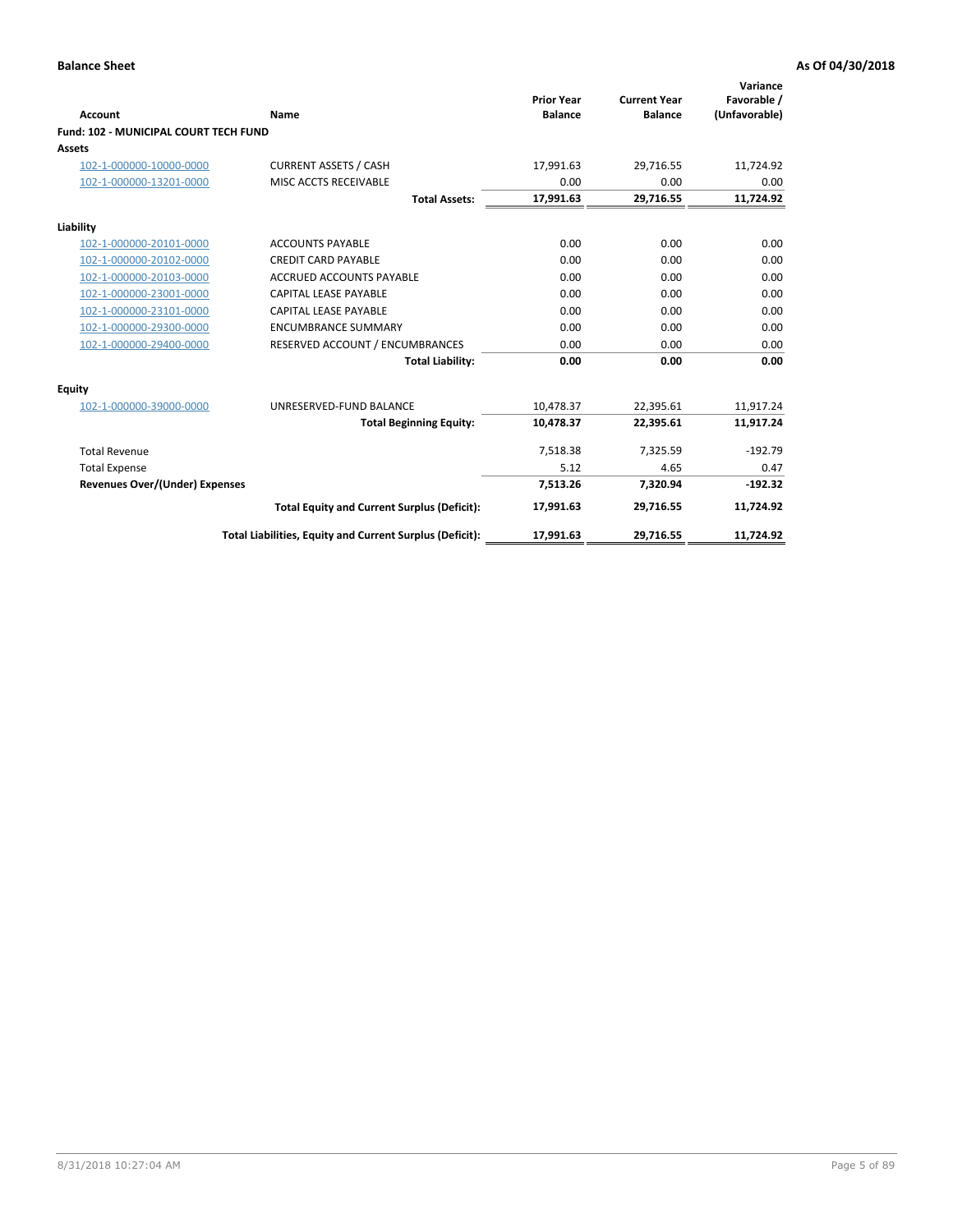| <b>Account</b>                                | Name                                                     | <b>Prior Year</b><br><b>Balance</b> | <b>Current Year</b><br><b>Balance</b> | Variance<br>Favorable /<br>(Unfavorable) |
|-----------------------------------------------|----------------------------------------------------------|-------------------------------------|---------------------------------------|------------------------------------------|
| Fund: 103 - MUNICIPAL COURT CHILD SAFETY FUND |                                                          |                                     |                                       |                                          |
| <b>Assets</b>                                 |                                                          |                                     |                                       |                                          |
| 103-1-000000-10000-0000                       | <b>CURRENT ASSETS / CASH</b>                             | 11,307.13                           | 12,522.60                             | 1,215.47                                 |
| 103-1-000000-13201-0000                       | MISC ACCTS RECEIVABLE                                    | 0.00                                | 0.00                                  | 0.00                                     |
| 103-1-000000-13203-0000                       | NON-CURRENT ASSETS / PREPAYMENTS                         | 0.00                                | 0.00                                  | 0.00                                     |
| 103-1-000000-13205-0000                       | <b>INTEREST RECEIVABLE</b>                               | 0.00                                | 0.00                                  | 0.00                                     |
|                                               | <b>Total Assets:</b>                                     | 11,307.13                           | 12,522.60                             | 1,215.47                                 |
| Liability                                     |                                                          |                                     |                                       |                                          |
| 103-1-000000-20101-0000                       | <b>ACCOUNTS PAYABLE</b>                                  | 0.00                                | 0.00                                  | 0.00                                     |
| 103-1-000000-20103-0000                       | <b>ACCRUED ACCOUNTS PAYABLE</b>                          | 0.00                                | 0.00                                  | 0.00                                     |
|                                               | <b>Total Liability:</b>                                  | 0.00                                | 0.00                                  | 0.00                                     |
| Equity                                        |                                                          |                                     |                                       |                                          |
| 103-1-000000-39000-0000                       | UNRESERVED-FUND BALANCE                                  | 9,909.90                            | 19,143.89                             | 9,233.99                                 |
|                                               | <b>Total Beginning Equity:</b>                           | 9.909.90                            | 19,143.89                             | 9,233.99                                 |
| <b>Total Revenue</b>                          |                                                          | 14,366.16                           | 6,441.11                              | $-7,925.05$                              |
| <b>Total Expense</b>                          |                                                          | 12,968.93                           | 13,062.40                             | $-93.47$                                 |
| <b>Revenues Over/(Under) Expenses</b>         |                                                          | 1,397.23                            | $-6,621.29$                           | $-8,018.52$                              |
|                                               | <b>Total Equity and Current Surplus (Deficit):</b>       | 11,307.13                           | 12,522.60                             | 1,215.47                                 |
|                                               | Total Liabilities, Equity and Current Surplus (Deficit): | 11,307.13                           | 12,522.60                             | 1,215.47                                 |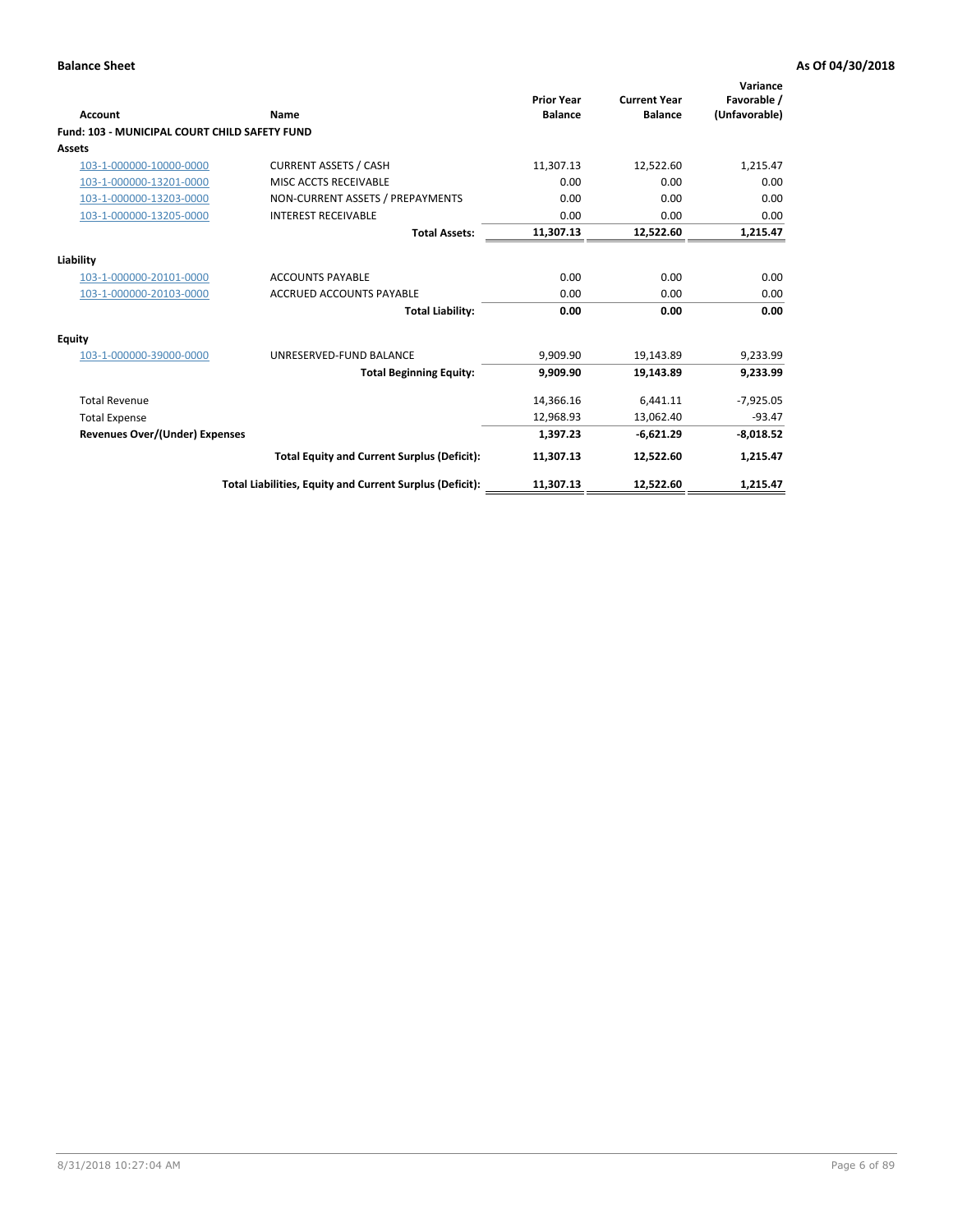|                                           |                                                          |                                     |                                       | Variance                     |
|-------------------------------------------|----------------------------------------------------------|-------------------------------------|---------------------------------------|------------------------------|
| <b>Account</b>                            | Name                                                     | <b>Prior Year</b><br><b>Balance</b> | <b>Current Year</b><br><b>Balance</b> | Favorable /<br>(Unfavorable) |
| <b>Fund: 110 - EXCHANGE BUILDING FUND</b> |                                                          |                                     |                                       |                              |
| Assets                                    |                                                          |                                     |                                       |                              |
| 110-1-000000-10000-0000                   | <b>CURRENT ASSETS / CASH</b>                             | $-533,349.75$                       | $-533,019.77$                         | 329.98                       |
| 110-1-000000-13201-0000                   | MISC ACCTS RECEIVABLE                                    | 0.00                                | 0.00                                  | 0.00                         |
| 110-1-000000-13203-0000                   | NON-CURRENT ASSETS / PREPAYMENTS                         | 0.00                                | 0.00                                  | 0.00                         |
| 110-1-000000-13205-0000                   | <b>INTEREST RECEIVABLE</b>                               | 0.00                                | 0.00                                  | 0.00                         |
| 110-1-000000-14100-0000                   | DUE FROM FUND 100                                        | 0.00                                | 0.00                                  | 0.00                         |
| 110-1-000000-16001-0000                   | FIXED ASSETS / LAND                                      | 0.00                                | 0.00                                  | 0.00                         |
| 110-1-000000-16002-0000                   | <b>IMPROVMENTS-NON BUILDINGS</b>                         | 0.00                                | 0.00                                  | 0.00                         |
| 110-1-000000-16003-0000                   | ACCUMULATED DEPRECIATION                                 | 0.00                                | 0.00                                  | 0.00                         |
| 110-1-000000-16004-0000                   | FIXED ASSETS / BUILDINGS                                 | 0.00                                | 0.00                                  | 0.00                         |
| 110-1-000000-16005-0000                   | ACCUMULATED DEPRECIATION                                 | 0.00                                | 0.00                                  | 0.00                         |
| 110-1-000000-16201-0000                   | <b>MACHINERY AND EQUIPMENT</b>                           | 0.00                                | 0.00                                  | 0.00                         |
| 110-1-000000-16202-0000                   | ACCUMULATED DEPRECATION                                  | 0.00                                | 0.00                                  | 0.00                         |
| 110-1-000000-16301-0000                   | FIXED ASSETS / C W I P                                   | 0.00                                | 0.00                                  | 0.00                         |
|                                           | <b>Total Assets:</b>                                     | $-533,349.75$                       | -533.019.77                           | 329.98                       |
|                                           |                                                          |                                     |                                       |                              |
| Liability<br>110-1-000000-20101-0000      | <b>ACCOUNTS PAYABLE</b>                                  | 0.00                                | 0.00                                  | 0.00                         |
| 110-1-000000-20102-0000                   | <b>CREDIT CARD PAYABLE</b>                               | 0.00                                | 0.00                                  | 0.00                         |
| 110-1-000000-20103-0000                   | ACCRUED ACCOUNTS PAYABLE                                 | 0.00                                | 0.00                                  | 0.00                         |
| 110-1-000000-20109-0000                   | MISCELLANEOUS LIABILITIES                                | 0.00                                | 0.00                                  | 0.00                         |
| 110-1-000000-20110-0000                   | REVENUE BONDS PAYABLE                                    | 0.00                                | 0.00                                  | 0.00                         |
| 110-1-000000-20112-0000                   | <b>ACCRUED INTEREST PAYABLE</b>                          | 0.00                                | 0.00                                  | 0.00                         |
| 110-1-000000-20141-0000                   | <b>TELEPHONE CLEARING</b>                                | 0.00                                | 0.00                                  | 0.00                         |
| 110-1-000000-20160-0000                   | <b>UNAPPLIED CREDIT</b>                                  | 0.00                                | 0.00                                  | 0.00                         |
| 110-1-000000-20201-0000                   | <b>DEFERRED REVENUE</b>                                  | 0.00                                | 0.00                                  | 0.00                         |
| 110-1-000000-21001-0000                   | <b>GENERAL FUND / GENERAL FUND</b>                       | 0.00                                | 0.00                                  | 0.00                         |
| 110-1-000000-22001-0000                   | SALARIES PAYABLE                                         | 0.00                                | 0.00                                  | 0.00                         |
| 110-1-000000-22002-0000                   | <b>VACATION/SICK PAYABLE</b>                             | 0.00                                | 0.00                                  | 0.00                         |
| 110-1-000000-26001-0000                   | <b>OBLIG FOR COMP ABSENCES</b>                           | 0.00                                | 0.00                                  | 0.00                         |
| 110-1-000000-26102-0000                   | REVENUE BONDS PAYABLE                                    | 0.00                                | 0.00                                  | 0.00                         |
| 110-1-000000-27001-0000                   | <b>CONTRIBUTED CAPITAL</b>                               | 0.00                                | 0.00                                  | 0.00                         |
| 110-1-000000-29300-0000                   | <b>ENCUMBRANCE SUMMARY</b>                               | 0.00                                | 0.00                                  | 0.00                         |
| 110-1-000000-29400-0100                   | RESERVED ACCOUNT / ENCUMBRANCES                          | 0.00                                | 0.00                                  | 0.00                         |
|                                           | <b>Total Liability:</b>                                  | 0.00                                | 0.00                                  | 0.00                         |
|                                           |                                                          |                                     |                                       |                              |
| <b>Equity</b>                             |                                                          |                                     |                                       |                              |
| 110-1-000000-39000-0000                   | UNRESERVED-FUND BALANCE                                  | 0.00                                | 0.00                                  | 0.00                         |
| <u>110-1-000000-39100-0000</u>            | UNRESERVED-RET. EARNINGS                                 | -533,357.14                         | $-533,019.77$                         | 337.37                       |
|                                           | <b>Total Beginning Equity:</b>                           | $-533,357.14$                       | -533,019.77                           | 337.37                       |
| <b>Total Revenue</b>                      |                                                          | 12.61                               | 0.00                                  | $-12.61$                     |
| <b>Total Expense</b>                      |                                                          | 5.22                                | 0.00                                  | 5.22                         |
| <b>Revenues Over/(Under) Expenses</b>     |                                                          | 7.39                                | 0.00                                  | -7.39                        |
|                                           | <b>Total Equity and Current Surplus (Deficit):</b>       | $-533,349.75$                       | -533,019.77                           | 329.98                       |
|                                           | Total Liabilities, Equity and Current Surplus (Deficit): | -533,349.75                         | -533,019.77                           | 329.98                       |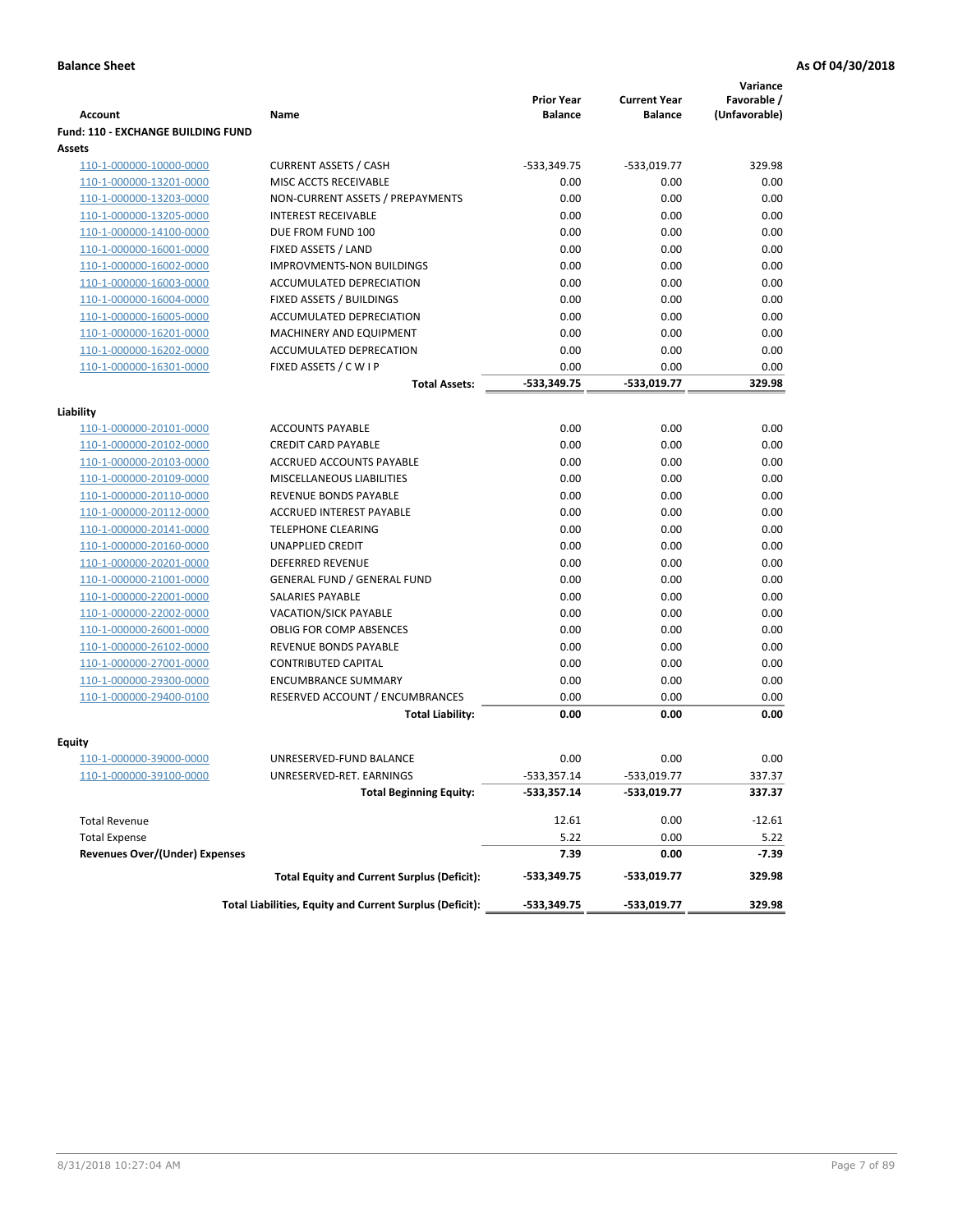|                                               |                                                          | <b>Prior Year</b> | <b>Current Year</b> | Variance<br>Favorable / |
|-----------------------------------------------|----------------------------------------------------------|-------------------|---------------------|-------------------------|
| <b>Account</b>                                | Name                                                     | <b>Balance</b>    | <b>Balance</b>      | (Unfavorable)           |
| <b>Fund: 111 - RECREATION ACTIVITIES FUND</b> |                                                          |                   |                     |                         |
| Assets                                        |                                                          |                   |                     |                         |
| 111-1-000000-10000-0000                       | <b>CURRENT ASSETS / CASH</b>                             | $-6,202.93$       | 14,404.71           | 20,607.64               |
| 111-1-000000-10313-0000                       | <b>CHANGE DRAWER - PARK CONCESSIONS</b>                  | 0.00              | 0.00                | 0.00                    |
| 111-1-000000-13201-0000                       | MISC ACCTS RECEIVABLE                                    | 0.00              | 0.00                | 0.00                    |
| 111-1-000000-13205-0000                       | <b>INTEREST RECEIVABLE</b>                               | 0.00              | 0.00                | 0.00                    |
|                                               | <b>Total Assets:</b>                                     | $-6,202.93$       | 14,404.71           | 20,607.64               |
| Liability                                     |                                                          |                   |                     |                         |
| 111-1-000000-20101-0000                       | <b>ACCOUNTS PAYABLE</b>                                  | 0.00              | 0.00                | 0.00                    |
| 111-1-000000-20102-0000                       | <b>CREDIT CARD PAYABLE</b>                               | 0.00              | 0.00                | 0.00                    |
| 111-1-000000-20103-0000                       | ACCRUED ACCOUNTS PAYABLE                                 | 0.00              | 0.00                | 0.00                    |
| 111-1-000000-20125-0000                       | SALES TAX PAYABLE / IN THE CITY                          | 325.10            | 171.19              | 153.91                  |
| 111-1-000000-20160-0000                       | <b>UNAPPLIED CREDIT</b>                                  | 0.00              | 0.00                | 0.00                    |
| 111-1-000000-20201-0000                       | <b>DEFERRED REVENUE</b>                                  | 0.00              | 0.00                | 0.00                    |
| 111-1-000000-22001-0000                       | <b>SALARIES PAYABLE</b>                                  | 0.00              | 0.00                | 0.00                    |
| 111-1-000000-29300-0000                       | <b>ENCUMBRANCE SUMMARY</b>                               | 0.00              | 0.00                | 0.00                    |
| 111-1-000000-29400-0100                       | RESERVED ACCOUNT / ENCUMBRANCES                          | 0.00              | 0.00                | 0.00                    |
|                                               | <b>Total Liability:</b>                                  | 325.10            | 171.19              | 153.91                  |
| <b>Equity</b>                                 |                                                          |                   |                     |                         |
| 111-1-000000-39000-0000                       | UNRESERVED-FUND BALANCE                                  | $-21,137.22$      | $-13,054.13$        | 8,083.09                |
| 111-1-000000-39100-0000                       | UNRESERVED-RET. EARNINGS                                 | 0.00              | 0.00                | 0.00                    |
|                                               | <b>Total Beginning Equity:</b>                           | $-21,137.22$      | $-13,054.13$        | 8,083.09                |
| <b>Total Revenue</b>                          |                                                          | 104,424.27        | 104,048.13          | $-376.14$               |
| <b>Total Expense</b>                          |                                                          | 89,815.08         | 76,760.48           | 13,054.60               |
| Revenues Over/(Under) Expenses                |                                                          | 14,609.19         | 27,287.65           | 12,678.46               |
|                                               | <b>Total Equity and Current Surplus (Deficit):</b>       | $-6,528.03$       | 14,233.52           | 20,761.55               |
|                                               | Total Liabilities, Equity and Current Surplus (Deficit): | $-6,202.93$       | 14,404.71           | 20,607.64               |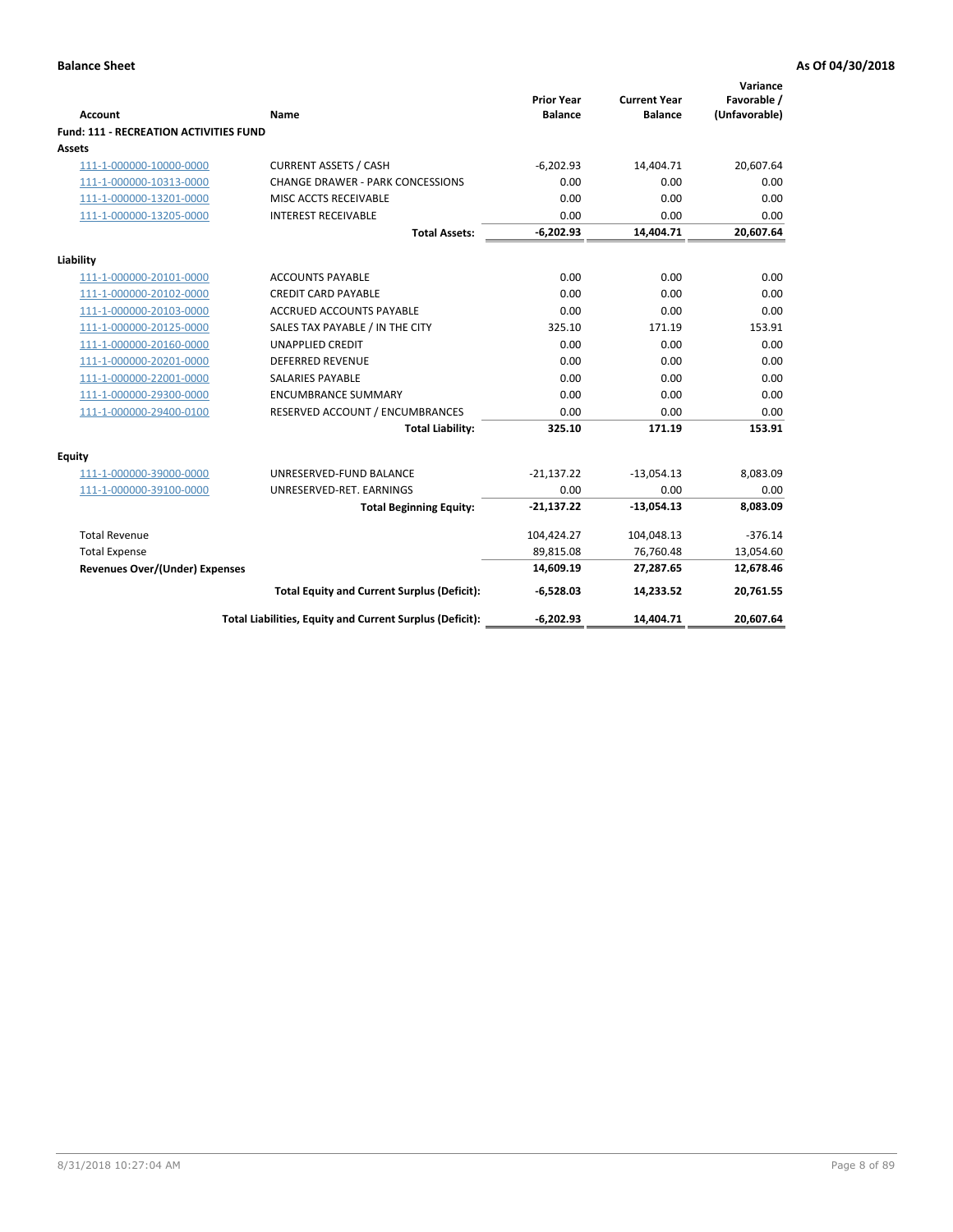|                                       |                                                          |                                     |                                       | Variance                     |
|---------------------------------------|----------------------------------------------------------|-------------------------------------|---------------------------------------|------------------------------|
| <b>Account</b>                        | Name                                                     | <b>Prior Year</b><br><b>Balance</b> | <b>Current Year</b><br><b>Balance</b> | Favorable /<br>(Unfavorable) |
| Fund: 112 - GUN RANGE FUND            |                                                          |                                     |                                       |                              |
| <b>Assets</b>                         |                                                          |                                     |                                       |                              |
| 112-1-000000-10000-0000               | <b>CURRENT ASSETS / CASH</b>                             | 27,284.69                           | 11,363.81                             | $-15,920.88$                 |
| 112-1-000000-13201-0000               | MISC ACCTS RECEIVABLE                                    | 0.00                                | 0.00                                  | 0.00                         |
|                                       | <b>Total Assets:</b>                                     | 27,284.69                           | 11,363.81                             | $-15,920.88$                 |
| Liability                             |                                                          |                                     |                                       |                              |
| 112-1-000000-20101-0000               | <b>ACCOUNTS PAYABLE</b>                                  | 0.00                                | 0.00                                  | 0.00                         |
| 112-1-000000-20103-0000               | <b>ACCRUED ACCOUNTS PAYABLE</b>                          | 0.00                                | 0.00                                  | 0.00                         |
| 112-1-000000-20160-0000               | <b>UNAPPLIED CREDIT</b>                                  | 0.00                                | 0.00                                  | 0.00                         |
| 112-1-000000-21001-0000               | <b>GENERAL FUND / GENERAL FUND</b>                       | 0.00                                | 0.00                                  | 0.00                         |
| 112-1-000000-29300-0000               | <b>ENCUMBRANCE SUMMARY</b>                               | 0.00                                | 0.00                                  | 0.00                         |
| 112-1-000000-29400-0100               | RESERVED ACCOUNT / ENCUMBRANCES                          | 0.00                                | 0.00                                  | 0.00                         |
|                                       | <b>Total Liability:</b>                                  | 0.00                                | 0.00                                  | 0.00                         |
| Equity                                |                                                          |                                     |                                       |                              |
| 112-1-000000-39000-0000               | UNRESERVED-FUND BALANCE                                  | 26,256.56                           | 29,489.10                             | 3,232.54                     |
| 112-1-000000-39100-0000               | UNRESERVED-RET. EARNINGS                                 | 0.00                                | 0.00                                  | 0.00                         |
|                                       | <b>Total Beginning Equity:</b>                           | 26,256.56                           | 29.489.10                             | 3.232.54                     |
| <b>Total Revenue</b>                  |                                                          | 1,458.80                            | 1,096.23                              | $-362.57$                    |
| <b>Total Expense</b>                  |                                                          | 430.67                              | 19,221.52                             | $-18,790.85$                 |
| <b>Revenues Over/(Under) Expenses</b> |                                                          | 1,028.13                            | $-18,125.29$                          | $-19,153.42$                 |
|                                       | <b>Total Equity and Current Surplus (Deficit):</b>       | 27,284.69                           | 11,363.81                             | $-15,920.88$                 |
|                                       | Total Liabilities, Equity and Current Surplus (Deficit): | 27,284.69                           | 11,363.81                             | $-15,920.88$                 |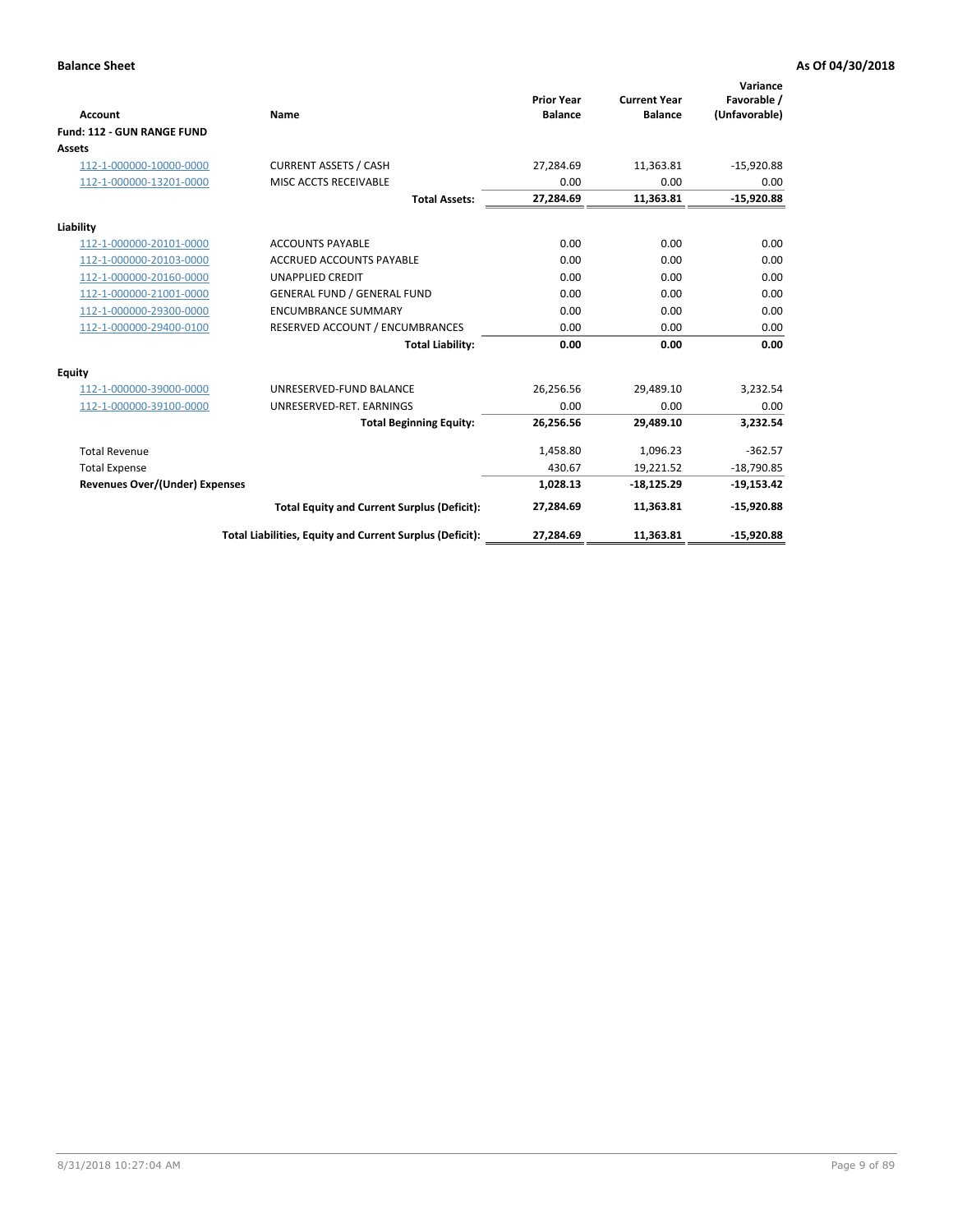| <b>Account</b>                               | <b>Name</b>                                              | <b>Prior Year</b><br><b>Balance</b> | <b>Current Year</b><br><b>Balance</b> | Variance<br>Favorable /<br>(Unfavorable) |
|----------------------------------------------|----------------------------------------------------------|-------------------------------------|---------------------------------------|------------------------------------------|
| Fund: 113 - HOTEL / MOTEL OCCUPANCY TAX FUND |                                                          |                                     |                                       |                                          |
| Assets                                       |                                                          |                                     |                                       |                                          |
| 113-1-000000-10000-0000                      | <b>CURRENT ASSETS / CASH</b>                             | 505,300.83                          | 475,984.38                            | $-29,316.45$                             |
| 113-1-000000-13101-0000                      | TAX RECEIVABLE-CURRENT                                   | 0.00                                | 0.00                                  | 0.00                                     |
| 113-1-000000-13201-0000                      | MISC ACCTS RECEIVABLE                                    | 0.00                                | 0.00                                  | 0.00                                     |
| 113-1-000000-13202-0000                      | <b>EMPLOYEE ADVANCES</b>                                 | 0.00                                | 0.00                                  | 0.00                                     |
| 113-1-000000-13203-0000                      | NON-CURRENT ASSETS / PREPAYMENTS                         | 0.00                                | 0.00                                  | 0.00                                     |
| 113-1-000000-13205-0000                      | <b>INTEREST RECEIVABLE</b>                               | 0.00                                | 0.00                                  | 0.00                                     |
|                                              | <b>Total Assets:</b>                                     | 505,300.83                          | 475,984.38                            | $-29,316.45$                             |
|                                              |                                                          |                                     |                                       |                                          |
| Liability                                    |                                                          |                                     |                                       |                                          |
| 113-1-000000-20101-0000                      | <b>ACCOUNTS PAYABLE</b>                                  | 0.00                                | 0.00                                  | 0.00                                     |
| 113-1-000000-20102-0000                      | <b>CREDIT CARD PAYABLE</b>                               | 0.00                                | 0.00                                  | 0.00                                     |
| 113-1-000000-20103-0000                      | ACCRUED ACCOUNTS PAYABLE                                 | 0.00                                | 0.00                                  | 0.00                                     |
| 113-1-000000-20144-0000                      | SPECIAL EVENT DONATIONS                                  | 0.00                                | $-1,046.65$                           | 1,046.65                                 |
| 113-1-000000-22001-0000                      | <b>SALARIES PAYABLE</b>                                  | 1,622.86                            | 1,673.24                              | $-50.38$                                 |
| 113-1-000000-24001-0000                      | O/S CHECKS PAYABLE                                       | 0.00                                | 0.00                                  | 0.00                                     |
| 113-1-000000-29300-0000                      | <b>ENCUMBRANCE SUMMARY</b>                               | 0.00                                | 0.00                                  | 0.00                                     |
| 113-1-000000-29400-0100                      | RESERVED ACCOUNT / ENCUMBRANCES                          | 0.00                                | 0.00                                  | 0.00                                     |
|                                              | <b>Total Liability:</b>                                  | 1,622.86                            | 626.59                                | 996.27                                   |
| Equity                                       |                                                          |                                     |                                       |                                          |
| 113-1-000000-39000-0000                      | UNRESERVED-FUND BALANCE                                  | 417,432.34                          | 616,628.89                            | 199,196.55                               |
|                                              | <b>Total Beginning Equity:</b>                           | 417,432.34                          | 616,628.89                            | 199,196.55                               |
| <b>Total Revenue</b>                         |                                                          | 342,462.32                          | 313,525.68                            | $-28,936.64$                             |
| <b>Total Expense</b>                         |                                                          | 256,216.69                          | 454,796.78                            | $-198,580.09$                            |
| <b>Revenues Over/(Under) Expenses</b>        |                                                          | 86,245.63                           | $-141,271.10$                         | $-227,516.73$                            |
|                                              | <b>Total Equity and Current Surplus (Deficit):</b>       | 503,677.97                          | 475,357.79                            | $-28,320.18$                             |
|                                              | Total Liabilities, Equity and Current Surplus (Deficit): | 505,300.83                          | 475,984.38                            | $-29,316.45$                             |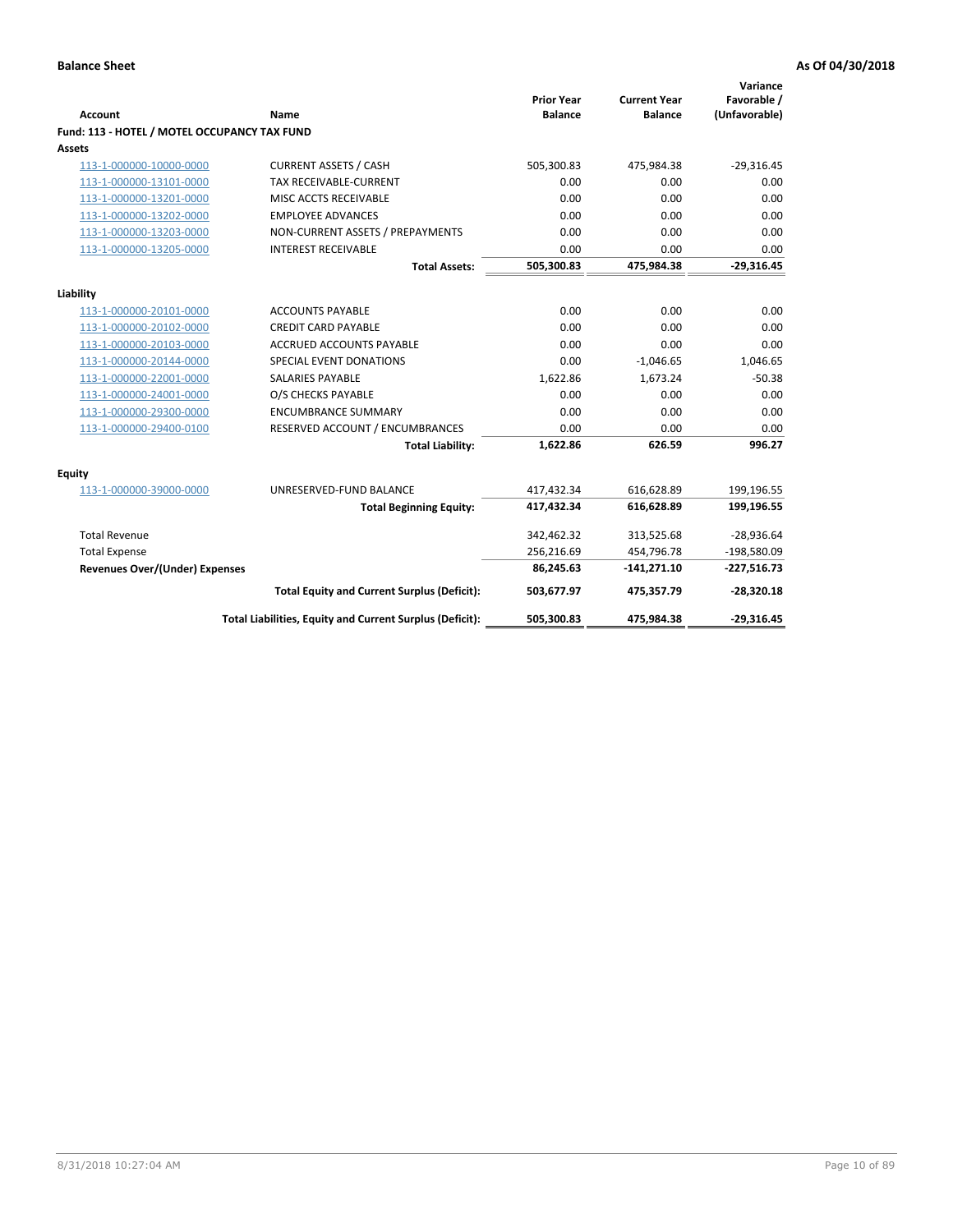| <b>Account</b>                              | Name                                                     | <b>Prior Year</b><br><b>Balance</b> | <b>Current Year</b><br><b>Balance</b> | Variance<br>Favorable /<br>(Unfavorable) |
|---------------------------------------------|----------------------------------------------------------|-------------------------------------|---------------------------------------|------------------------------------------|
| Fund: 114 - VENUE MANAGEMENT FUND<br>Assets |                                                          |                                     |                                       |                                          |
| 114-1-000000-10000-0000                     | <b>CURRENT ASSETS / CASH</b>                             | $-228,014.78$                       | $-158,016.41$                         | 69,998.37                                |
| 114-1-000000-10311-0000                     | CASH / PETTY CASH/CHANGE DRAWERS                         | 200.00                              | 200.00                                | 0.00                                     |
| 114-1-000000-13201-0000                     | MISC ACCTS RECEIVABLE                                    | 0.00                                | 0.00                                  | 0.00                                     |
| 114-1-000000-13203-0000                     | NON-CURRENT ASSETS / PREPAYMENTS                         | 0.00                                | 0.00                                  | 0.00                                     |
| 114-1-000000-13205-0000                     | <b>INTEREST RECEIVABLE</b>                               | 0.00                                | 0.00                                  | 0.00                                     |
|                                             | <b>Total Assets:</b>                                     | $-227,814.78$                       | $-157,816.41$                         | 69,998.37                                |
| Liability                                   |                                                          |                                     |                                       |                                          |
| 114-1-000000-20101-0000                     | <b>ACCOUNTS PAYABLE</b>                                  | 0.00                                | 0.00                                  | 0.00                                     |
| 114-1-000000-20102-0000                     | <b>CREDIT CARD PAYABLE</b>                               | 0.00                                | 0.00                                  | 0.00                                     |
| 114-1-000000-20103-0000                     | ACCRUED ACCOUNTS PAYABLE                                 | 0.00                                | 0.00                                  | 0.00                                     |
| 114-1-000000-20125-0000                     | SALES TAX PAYABLE / IN THE CITY                          | 0.00                                | 0.00                                  | 0.00                                     |
| 114-1-000000-20144-0000                     | SPECIAL EVENT DONATIONS                                  | 0.00                                | $-24,878.08$                          | 24,878.08                                |
| 114-1-000000-20150-0000                     | <b>TICKET SALE SHARING</b>                               | 7,938.74                            | 1,630.00                              | 6,308.74                                 |
| 114-1-000000-20151-0000                     | <b>SOUND &amp; LIGHTING</b>                              | 0.00                                | 0.00                                  | 0.00                                     |
| 114-1-000000-20160-0000                     | <b>UNAPPLIED CREDIT</b>                                  | 0.00                                | 0.00                                  | 0.00                                     |
| 114-1-000000-20201-0000                     | <b>DEFERRED REVENUE</b>                                  | 0.00                                | 0.00                                  | 0.00                                     |
| 114-1-000000-22001-0000                     | <b>SALARIES PAYABLE</b>                                  | 1,082.08                            | 1,129.52                              | $-47.44$                                 |
| 114-1-000000-24010-0000                     | <b>CIVIC CENTER DEPOSITS</b>                             | 6,150.00                            | 7,450.00                              | $-1,300.00$                              |
| 114-1-000000-24012-0000                     | <b>AUDITORIUM DEPOSITS</b>                               | 6,000.00                            | 9,525.00                              | $-3,525.00$                              |
| 114-1-000000-29300-0000                     | <b>ENCUMBRANCE SUMMARY</b>                               | 0.00                                | 0.00                                  | 0.00                                     |
| 114-1-000000-29400-0000                     | RESERVED ACCOUNT / ENCUMBRANCES                          | 0.00                                | 0.00                                  | 0.00                                     |
|                                             | <b>Total Liability:</b>                                  | 21,170.82                           | $-5,143.56$                           | 26,314.38                                |
| Equity                                      |                                                          |                                     |                                       |                                          |
| 114-1-000000-39000-0000                     | UNRESERVED-FUND BALANCE                                  | $-196,531.63$                       | $-275,832.77$                         | $-79,301.14$                             |
|                                             | <b>Total Beginning Equity:</b>                           | $-196,531.63$                       | $-275,832.77$                         | $-79,301.14$                             |
| <b>Total Revenue</b>                        |                                                          | 104,972.23                          | 259,360.64                            | 154,388.41                               |
| <b>Total Expense</b>                        |                                                          | 157,426.20                          | 136,200.72                            | 21,225.48                                |
| <b>Revenues Over/(Under) Expenses</b>       |                                                          | $-52,453.97$                        | 123,159.92                            | 175,613.89                               |
|                                             | <b>Total Equity and Current Surplus (Deficit):</b>       | $-248,985.60$                       | $-152,672.85$                         | 96,312.75                                |
|                                             | Total Liabilities, Equity and Current Surplus (Deficit): | $-227,814.78$                       | $-157,816.41$                         | 69,998.37                                |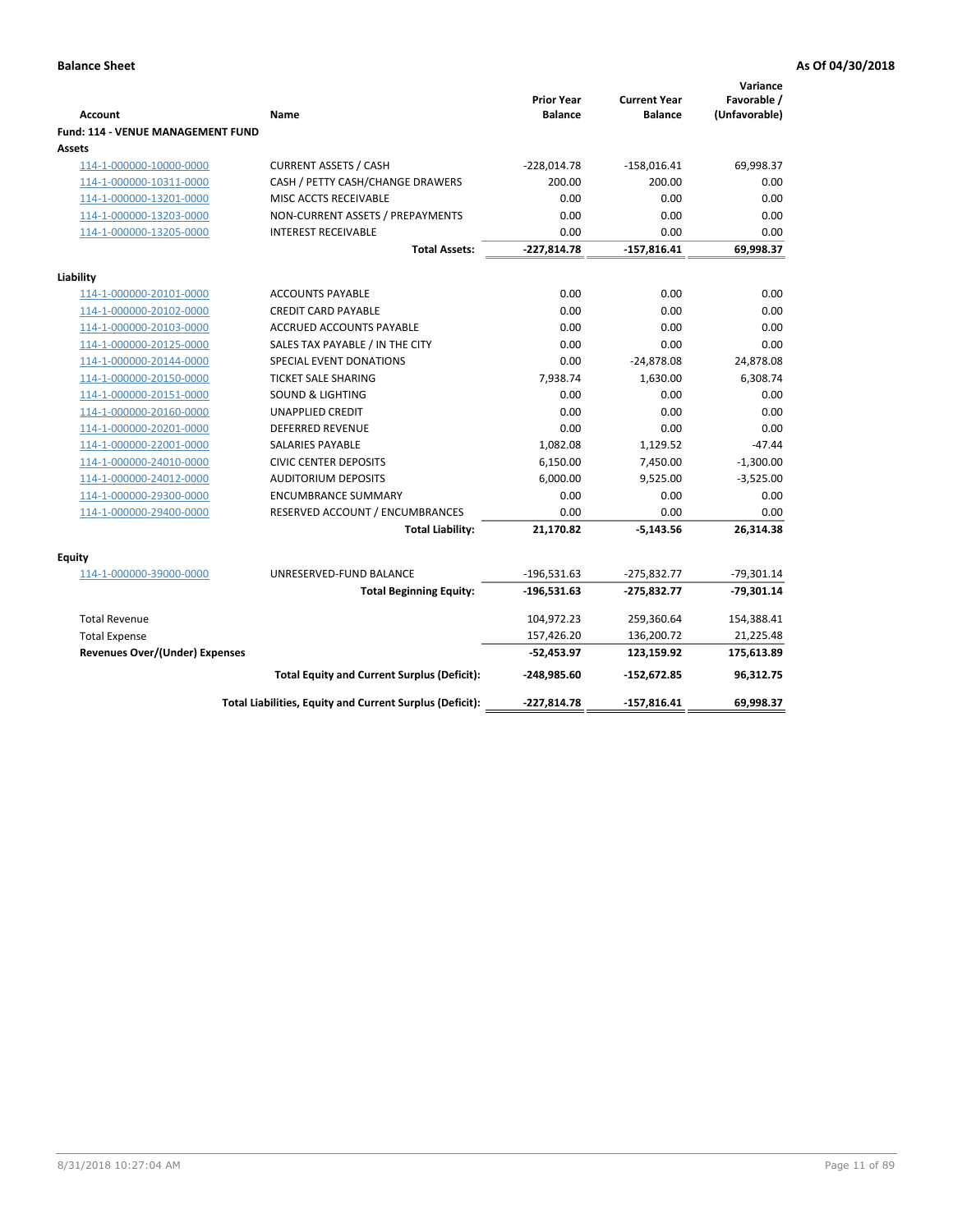| <b>Account</b>                        | <b>Name</b>                                              | <b>Prior Year</b><br><b>Balance</b> | <b>Current Year</b><br><b>Balance</b> | Variance<br>Favorable /<br>(Unfavorable) |
|---------------------------------------|----------------------------------------------------------|-------------------------------------|---------------------------------------|------------------------------------------|
| Fund: 115 - TIRZ FUND                 |                                                          |                                     |                                       |                                          |
| <b>Assets</b>                         |                                                          |                                     |                                       |                                          |
| 115-1-000000-10000-0000               | <b>CURRENT ASSETS / CASH</b>                             | 0.00                                | 0.00                                  | 0.00                                     |
| 115-1-000000-13101-0000               | <b>TAX RECEIVABLE-CURRENT</b>                            | 0.00                                | 0.00                                  | 0.00                                     |
| 115-1-000000-13102-0000               | <b>TAXES REC-DELINQUENT</b>                              | 0.00                                | 0.00                                  | 0.00                                     |
| 115-1-000000-13103-0000               | ALLOW FOR UNCOLLECT TAXES                                | 0.00                                | 0.00                                  | 0.00                                     |
| 115-1-000000-13201-0000               | MISC ACCTS RECEIVABLE                                    | 0.00                                | 0.00                                  | 0.00                                     |
| 115-1-000000-13205-0000               | <b>INTEREST RECEIVABLE</b>                               | 0.00                                | 0.00                                  | 0.00                                     |
|                                       | <b>Total Assets:</b>                                     | 0.00                                | 0.00                                  | 0.00                                     |
| Liability                             |                                                          |                                     |                                       |                                          |
| 115-1-000000-20101-0000               | <b>ACCOUNTS PAYABLE</b>                                  | 0.00                                | 0.00                                  | 0.00                                     |
| 115-1-000000-20103-0000               | <b>ACCRUED ACCOUNTS PAYABLE</b>                          | 0.00                                | 0.00                                  | 0.00                                     |
| 115-1-000000-20203-0000               | <b>DEFERRED TAX REVENUE</b>                              | 0.00                                | 0.00                                  | 0.00                                     |
| 115-1-000000-29300-0000               | <b>ENCUMBRANCE SUMMARY</b>                               | 0.00                                | 0.00                                  | 0.00                                     |
| 115-1-000000-29400-0100               | RESERVED ACCOUNT / ENCUMBRANCES                          | 0.00                                | 0.00                                  | 0.00                                     |
|                                       | <b>Total Liability:</b>                                  | 0.00                                | 0.00                                  | 0.00                                     |
| Equity                                |                                                          |                                     |                                       |                                          |
| 115-1-000000-39000-0000               | UNRESERVED-FUND BALANCE                                  | 0.00                                | 0.00                                  | 0.00                                     |
| 115-1-000000-39100-0000               | UNRESERVED-RET. EARNINGS                                 | 0.00                                | 0.00                                  | 0.00                                     |
|                                       | <b>Total Beginning Equity:</b>                           | 0.00                                | 0.00                                  | 0.00                                     |
| <b>Total Revenue</b>                  |                                                          | 0.00                                | 0.00                                  | 0.00                                     |
| <b>Total Expense</b>                  |                                                          | 0.00                                | 0.00                                  | 0.00                                     |
| <b>Revenues Over/(Under) Expenses</b> |                                                          | 0.00                                | 0.00                                  | 0.00                                     |
|                                       | <b>Total Equity and Current Surplus (Deficit):</b>       | 0.00                                | 0.00                                  | 0.00                                     |
|                                       | Total Liabilities, Equity and Current Surplus (Deficit): | 0.00                                | 0.00                                  | 0.00                                     |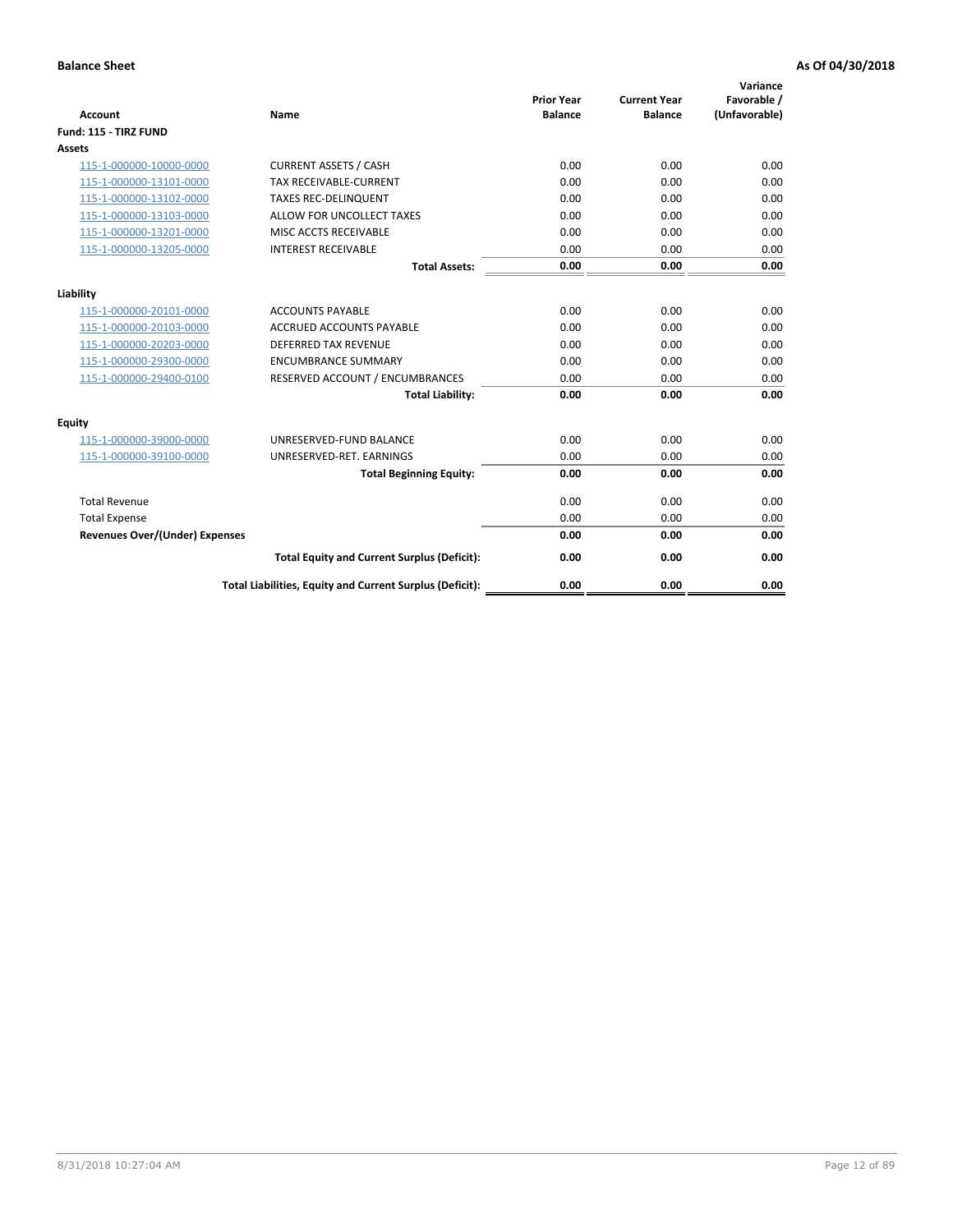| <b>Account</b>                        | Name                                                     | <b>Prior Year</b><br><b>Balance</b> | <b>Current Year</b><br><b>Balance</b> | Variance<br>Favorable /<br>(Unfavorable) |
|---------------------------------------|----------------------------------------------------------|-------------------------------------|---------------------------------------|------------------------------------------|
| Fund: 116 - ROADWAY IMPACT FEE 1      |                                                          |                                     |                                       |                                          |
| Assets                                |                                                          |                                     |                                       |                                          |
| 116-1-000000-10000-0000               | <b>CURRENT ASSETS / CASH</b>                             | 13,119.98                           | 13,158.88                             | 38.90                                    |
| 116-1-000000-13201-0000               | MISC ACCTS RECEIVABLE                                    | 0.00                                | 0.00                                  | 0.00                                     |
| 116-1-000000-13205-0000               | <b>INTEREST RECEIVABLE</b>                               | 0.00                                | 0.00                                  | 0.00                                     |
|                                       | <b>Total Assets:</b>                                     | 13,119.98                           | 13,158.88                             | 38.90                                    |
| Liability                             |                                                          |                                     |                                       |                                          |
| 116-1-000000-20101-0000               | <b>ACCOUNTS PAYABLE</b>                                  | 0.00                                | 0.00                                  | 0.00                                     |
| 116-1-000000-20103-0000               | <b>ACCRUED ACCOUNTS PAYABLE</b>                          | 0.00                                | 0.00                                  | 0.00                                     |
|                                       | <b>Total Liability:</b>                                  | 0.00                                | 0.00                                  | 0.00                                     |
| <b>Equity</b>                         |                                                          |                                     |                                       |                                          |
| 116-1-000000-39000-0000               | UNRESERVED-FUND BALANCE                                  | 0.00                                | 0.00                                  | 0.00                                     |
| 116-1-000000-39100-0000               | UNRESERVED-RET, EARNINGS                                 | 13,121.26                           | 13,136.26                             | 15.00                                    |
|                                       | <b>Total Beginning Equity:</b>                           | 13,121.26                           | 13.136.26                             | 15.00                                    |
| <b>Total Revenue</b>                  |                                                          | 3.98                                | 25.02                                 | 21.04                                    |
| <b>Total Expense</b>                  |                                                          | 5.26                                | 2.40                                  | 2.86                                     |
| <b>Revenues Over/(Under) Expenses</b> |                                                          | $-1.28$                             | 22.62                                 | 23.90                                    |
|                                       | <b>Total Equity and Current Surplus (Deficit):</b>       | 13,119.98                           | 13,158.88                             | 38.90                                    |
|                                       | Total Liabilities, Equity and Current Surplus (Deficit): | 13,119.98                           | 13,158.88                             | 38.90                                    |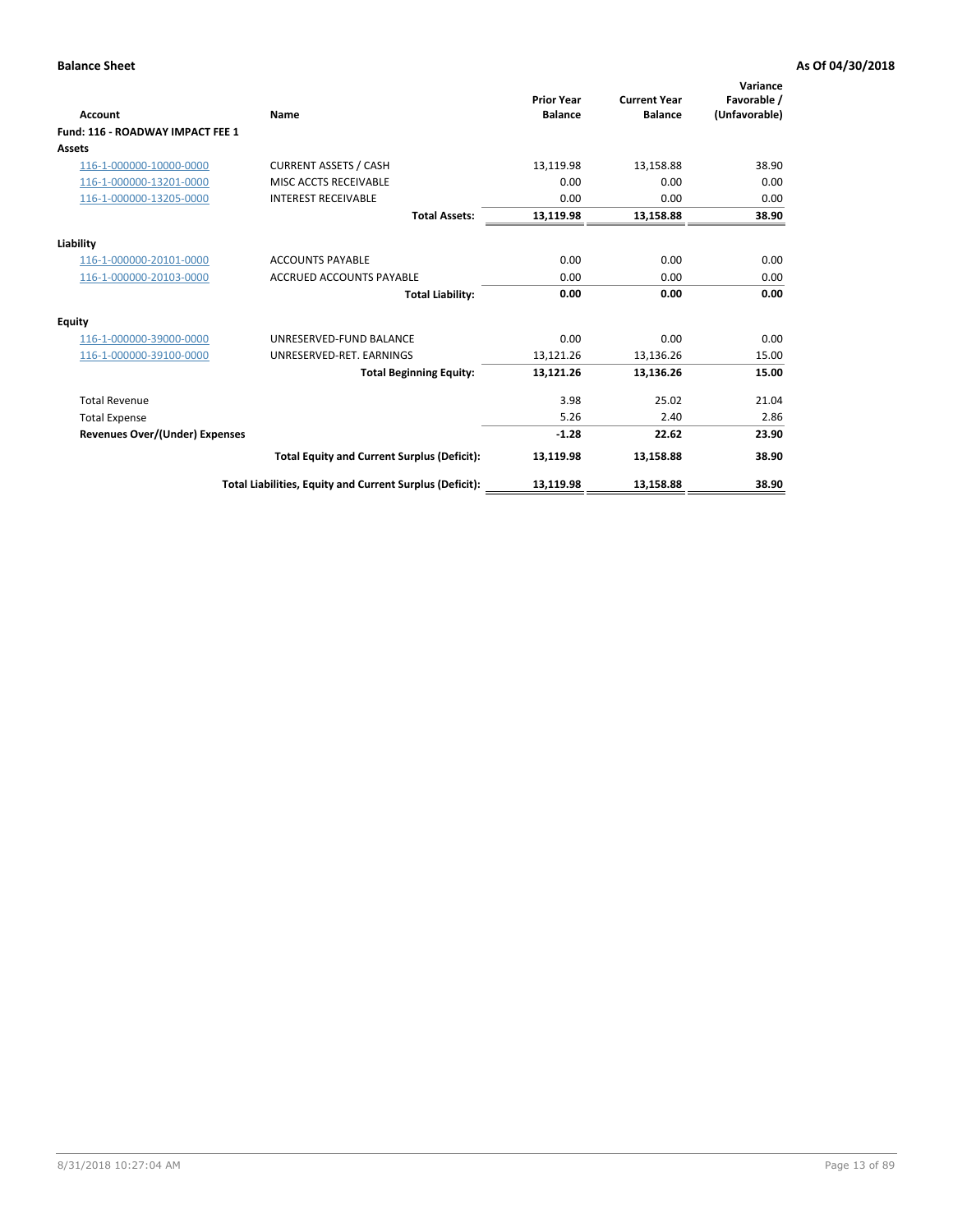| <b>Account</b>                        | Name                                                     | <b>Prior Year</b><br><b>Balance</b> | <b>Current Year</b><br><b>Balance</b> | Variance<br>Favorable /<br>(Unfavorable) |
|---------------------------------------|----------------------------------------------------------|-------------------------------------|---------------------------------------|------------------------------------------|
| Fund: 117 - ROADWAY IMPACT FEE 2      |                                                          |                                     |                                       |                                          |
| Assets                                |                                                          |                                     |                                       |                                          |
| 117-1-000000-10000-0000               | <b>CURRENT ASSETS / CASH</b>                             | 64.79                               | 65.01                                 | 0.22                                     |
| 117-1-000000-13201-0000               | MISC ACCTS RECEIVABLE                                    | 0.00                                | 0.00                                  | 0.00                                     |
| 117-1-000000-13205-0000               | <b>INTEREST RECEIVABLE</b>                               | 0.00                                | 0.00                                  | 0.00                                     |
|                                       | <b>Total Assets:</b>                                     | 64.79                               | 65.01                                 | 0.22                                     |
| Liability                             |                                                          |                                     |                                       |                                          |
| 117-1-000000-20101-0000               | <b>ACCOUNTS PAYABLE</b>                                  | 0.00                                | 0.00                                  | 0.00                                     |
| 117-1-000000-20103-0000               | <b>ACCRUED ACCOUNTS PAYABLE</b>                          | 0.00                                | 0.00                                  | 0.00                                     |
|                                       | <b>Total Liability:</b>                                  | 0.00                                | 0.00                                  | 0.00                                     |
| Equity                                |                                                          |                                     |                                       |                                          |
| 117-1-000000-39000-0000               | UNRESERVED-FUND BALANCE                                  | 0.00                                | 0.00                                  | 0.00                                     |
| 117-1-000000-39100-0000               | UNRESERVED-RET. EARNINGS                                 | 64.77                               | 64.88                                 | 0.11                                     |
|                                       | <b>Total Beginning Equity:</b>                           | 64.77                               | 64.88                                 | 0.11                                     |
| <b>Total Revenue</b>                  |                                                          | 0.02                                | 0.13                                  | 0.11                                     |
| <b>Total Expense</b>                  |                                                          | 0.00                                | 0.00                                  | 0.00                                     |
| <b>Revenues Over/(Under) Expenses</b> |                                                          | 0.02                                | 0.13                                  | 0.11                                     |
|                                       | <b>Total Equity and Current Surplus (Deficit):</b>       | 64.79                               | 65.01                                 | 0.22                                     |
|                                       | Total Liabilities, Equity and Current Surplus (Deficit): | 64.79                               | 65.01                                 | 0.22                                     |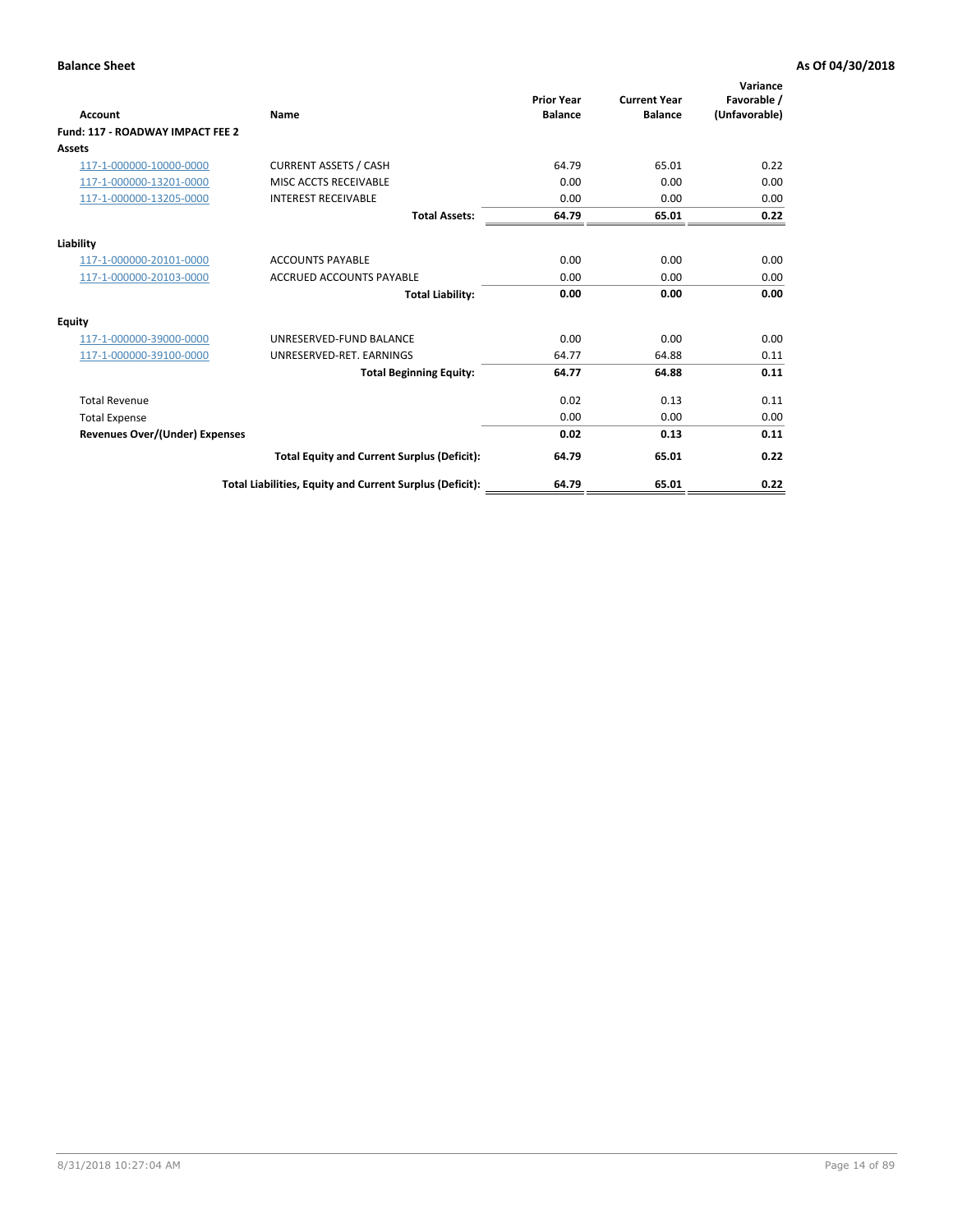| <b>Account</b>                        | Name                                                     | <b>Prior Year</b><br><b>Balance</b> | <b>Current Year</b><br><b>Balance</b> | Variance<br>Favorable /<br>(Unfavorable) |
|---------------------------------------|----------------------------------------------------------|-------------------------------------|---------------------------------------|------------------------------------------|
| Fund: 118 - ROADWAY IMPACT FEE 3      |                                                          |                                     |                                       |                                          |
| Assets                                |                                                          |                                     |                                       |                                          |
| 118-1-000000-10000-0000               | <b>CURRENT ASSETS / CASH</b>                             | 109.93                              | 110.32                                | 0.39                                     |
| 118-1-000000-13201-0000               | MISC ACCTS RECEIVABLE                                    | 0.00                                | 0.00                                  | 0.00                                     |
| 118-1-000000-13205-0000               | <b>INTEREST RECEIVABLE</b>                               | 0.00                                | 0.00                                  | 0.00                                     |
|                                       | <b>Total Assets:</b>                                     | 109.93                              | 110.32                                | 0.39                                     |
| Liability                             |                                                          |                                     |                                       |                                          |
| 118-1-000000-20101-0000               | <b>ACCOUNTS PAYABLE</b>                                  | 0.00                                | 0.00                                  | 0.00                                     |
| 118-1-000000-20103-0000               | <b>ACCRUED ACCOUNTS PAYABLE</b>                          | 0.00                                | 0.00                                  | 0.00                                     |
|                                       | <b>Total Liability:</b>                                  | 0.00                                | 0.00                                  | 0.00                                     |
| <b>Equity</b>                         |                                                          |                                     |                                       |                                          |
| 118-1-000000-39000-0000               | UNRESERVED-FUND BALANCE                                  | 0.00                                | 0.00                                  | 0.00                                     |
| 118-1-000000-39100-0000               | UNRESERVED-RET, EARNINGS                                 | 109.92                              | 110.10                                | 0.18                                     |
|                                       | <b>Total Beginning Equity:</b>                           | 109.92                              | 110.10                                | 0.18                                     |
| <b>Total Revenue</b>                  |                                                          | 0.04                                | 0.22                                  | 0.18                                     |
| <b>Total Expense</b>                  |                                                          | 0.03                                | 0.00                                  | 0.03                                     |
| <b>Revenues Over/(Under) Expenses</b> |                                                          | 0.01                                | 0.22                                  | 0.21                                     |
|                                       | <b>Total Equity and Current Surplus (Deficit):</b>       | 109.93                              | 110.32                                | 0.39                                     |
|                                       | Total Liabilities, Equity and Current Surplus (Deficit): | 109.93                              | 110.32                                | 0.39                                     |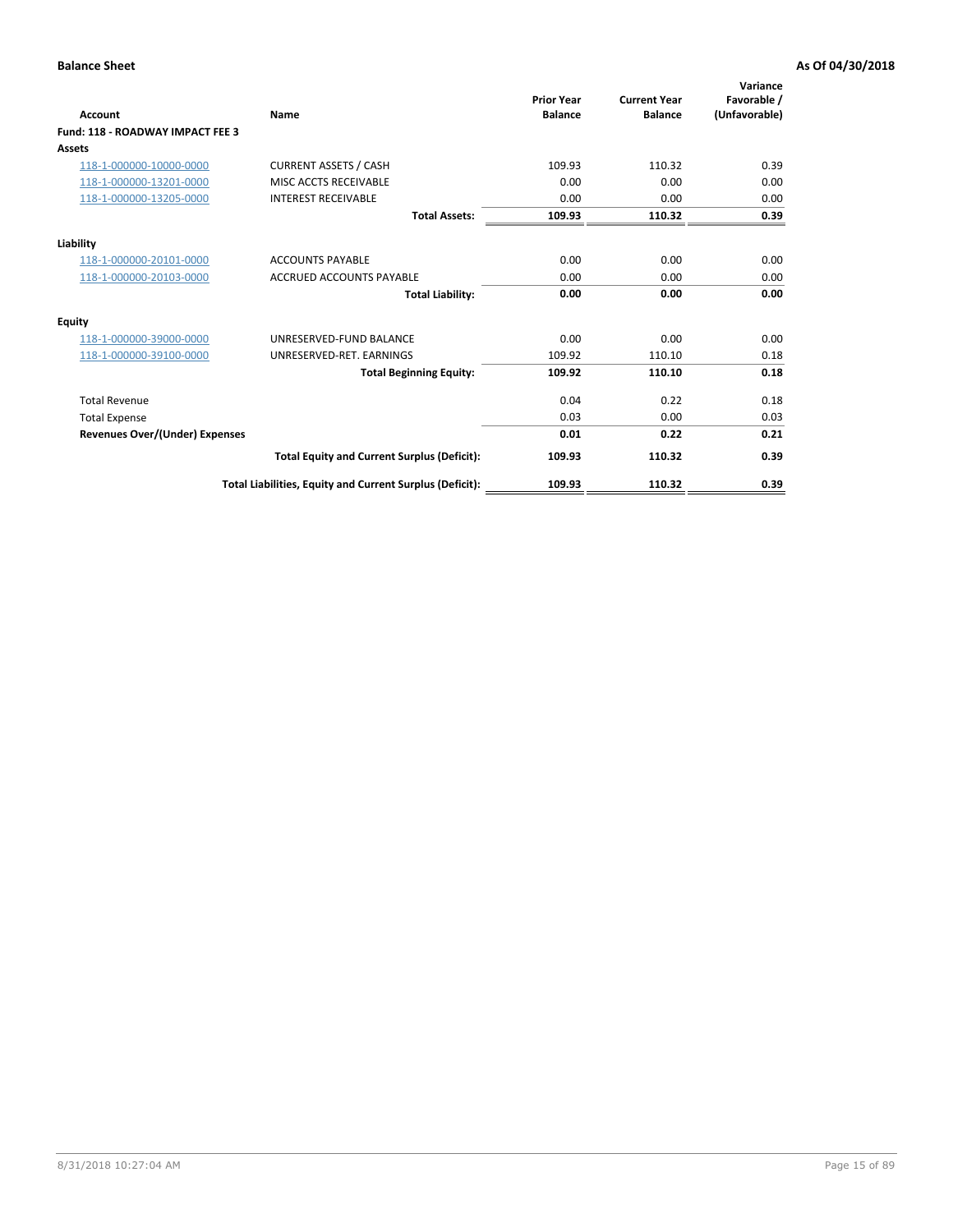| Account                                 | Name                                                     | <b>Prior Year</b><br><b>Balance</b> | <b>Current Year</b><br><b>Balance</b> | Variance<br>Favorable /<br>(Unfavorable) |
|-----------------------------------------|----------------------------------------------------------|-------------------------------------|---------------------------------------|------------------------------------------|
| <b>Fund: 119 - ROADWAY IMPACT FEE 4</b> |                                                          |                                     |                                       |                                          |
| Assets                                  |                                                          |                                     |                                       |                                          |
| 119-1-000000-10000-0000                 | <b>CURRENT ASSETS / CASH</b>                             | 4.63                                | 4.63                                  | 0.00                                     |
| 119-1-000000-13201-0000                 | <b>MISC ACCTS RECEIVABLE</b>                             | 0.00                                | 0.00                                  | 0.00                                     |
| 119-1-000000-13205-0000                 | <b>INTEREST RECEIVABLE</b>                               | 0.00                                | 0.00                                  | 0.00                                     |
|                                         | <b>Total Assets:</b>                                     | 4.63                                | 4.63                                  | 0.00                                     |
| Liability                               |                                                          |                                     |                                       |                                          |
| 119-1-000000-20101-0000                 | <b>ACCOUNTS PAYABLE</b>                                  | 0.00                                | 0.00                                  | 0.00                                     |
| 119-1-000000-20103-0000                 | <b>ACCRUED ACCOUNTS PAYABLE</b>                          | 0.00                                | 0.00                                  | 0.00                                     |
|                                         | <b>Total Liability:</b>                                  | 0.00                                | 0.00                                  | 0.00                                     |
| Equity                                  |                                                          |                                     |                                       |                                          |
| 119-1-000000-39000-0000                 | UNRESERVED-FUND BALANCE                                  | 0.00                                | 0.00                                  | 0.00                                     |
| 119-1-000000-39100-0000                 | UNRESERVED-RET. EARNINGS                                 | 4.63                                | 4.63                                  | 0.00                                     |
|                                         | <b>Total Beginning Equity:</b>                           | 4.63                                | 4.63                                  | 0.00                                     |
| <b>Total Revenue</b>                    |                                                          | 0.00                                | 0.00                                  | 0.00                                     |
| <b>Total Expense</b>                    |                                                          | 0.00                                | 0.00                                  | 0.00                                     |
| <b>Revenues Over/(Under) Expenses</b>   |                                                          | 0.00                                | 0.00                                  | 0.00                                     |
|                                         | <b>Total Equity and Current Surplus (Deficit):</b>       | 4.63                                | 4.63                                  | 0.00                                     |
|                                         | Total Liabilities, Equity and Current Surplus (Deficit): | 4.63                                | 4.63                                  | 0.00                                     |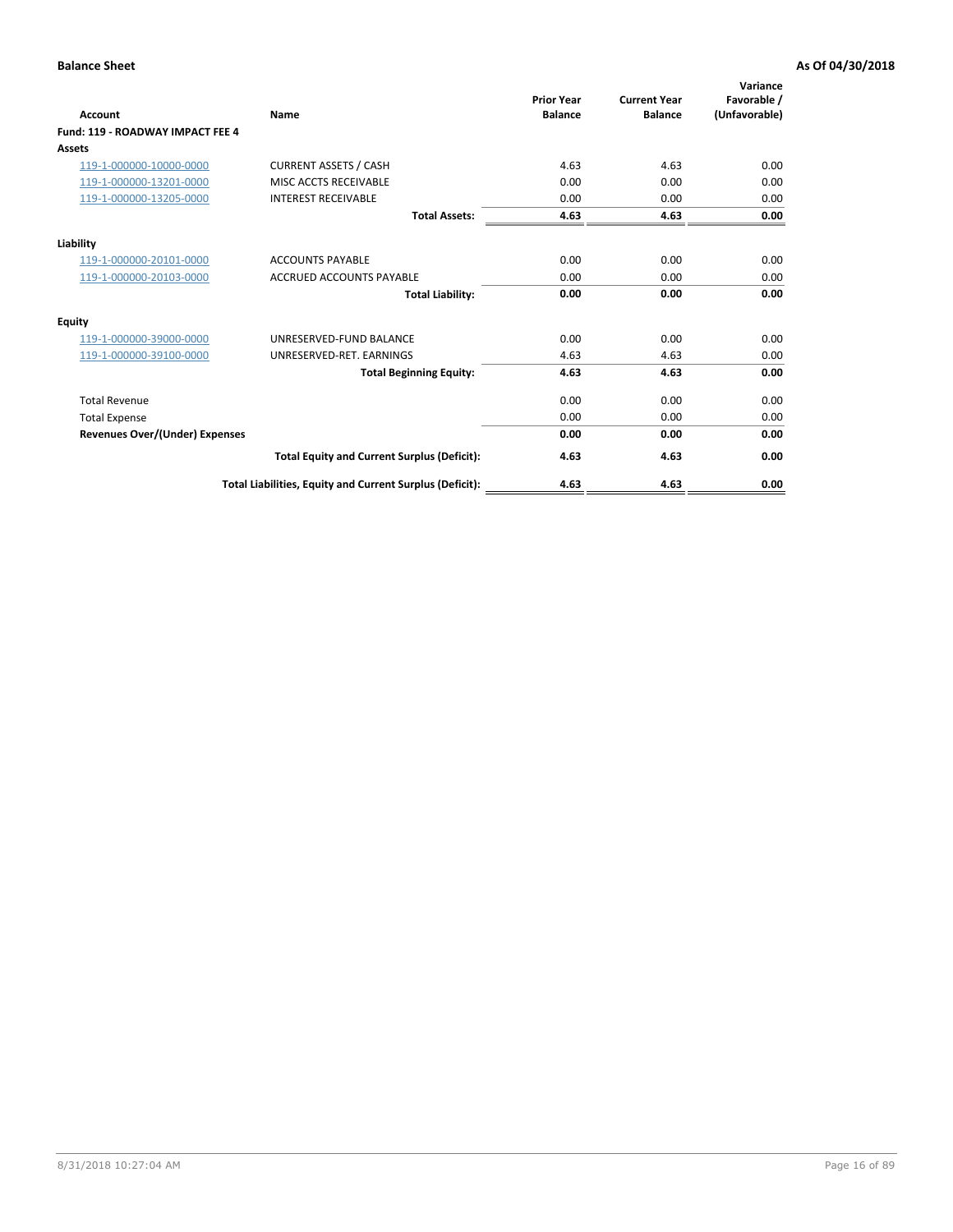|                                                   |                                                          | <b>Prior Year</b> | <b>Current Year</b> | Variance<br>Favorable / |
|---------------------------------------------------|----------------------------------------------------------|-------------------|---------------------|-------------------------|
| <b>Account</b>                                    | Name                                                     | <b>Balance</b>    | <b>Balance</b>      | (Unfavorable)           |
| Fund: 120 - BROWNSFIELD HAZARDOUS WASTE EPA GRANT |                                                          |                   |                     |                         |
| <b>Assets</b>                                     |                                                          |                   |                     |                         |
| 120-1-000000-10000-0000                           | <b>CURRENT ASSETS / CASH</b>                             | 0.00              | 0.00                | 0.00                    |
| 120-1-000000-13201-0000                           | MISC ACCTS RECEIVABLE                                    | 0.00              | 0.00                | 0.00                    |
|                                                   | <b>Total Assets:</b>                                     | 0.00              | 0.00                | 0.00                    |
| Liability                                         |                                                          |                   |                     |                         |
| 120-1-000000-20101-0000                           | <b>ACCOUNTS PAYABLE</b>                                  | 0.00              | 0.00                | 0.00                    |
| 120-1-000000-20102-0000                           | <b>CREDIT CARD PAYABLE</b>                               | 0.00              | 0.00                | 0.00                    |
| 120-1-000000-20902-0000                           | DEFERRED GRANT REVENUE                                   | 0.00              | 0.00                | 0.00                    |
| 120-1-000000-29300-0000                           | <b>ENCUMBRANCE SUMMARY</b>                               | 0.00              | 0.00                | 0.00                    |
| 120-1-000000-29400-0000                           | RESERVED ACCOUNT / ENCUMBRANCES                          | 0.00              | 0.00                | 0.00                    |
|                                                   | <b>Total Liability:</b>                                  | 0.00              | 0.00                | 0.00                    |
| Equity                                            |                                                          |                   |                     |                         |
| 120-1-000000-39000-0000                           | UNRESERVED-FUND BALANCE                                  | 0.00              | 0.00                | 0.00                    |
|                                                   | <b>Total Beginning Equity:</b>                           | 0.00              | 0.00                | 0.00                    |
| <b>Total Revenue</b>                              |                                                          | 0.00              | 0.00                | 0.00                    |
| <b>Total Expense</b>                              |                                                          | 0.00              | 0.00                | 0.00                    |
| Revenues Over/(Under) Expenses                    |                                                          | 0.00              | 0.00                | 0.00                    |
|                                                   | <b>Total Equity and Current Surplus (Deficit):</b>       | 0.00              | 0.00                | 0.00                    |
|                                                   | Total Liabilities, Equity and Current Surplus (Deficit): | 0.00              | 0.00                | 0.00                    |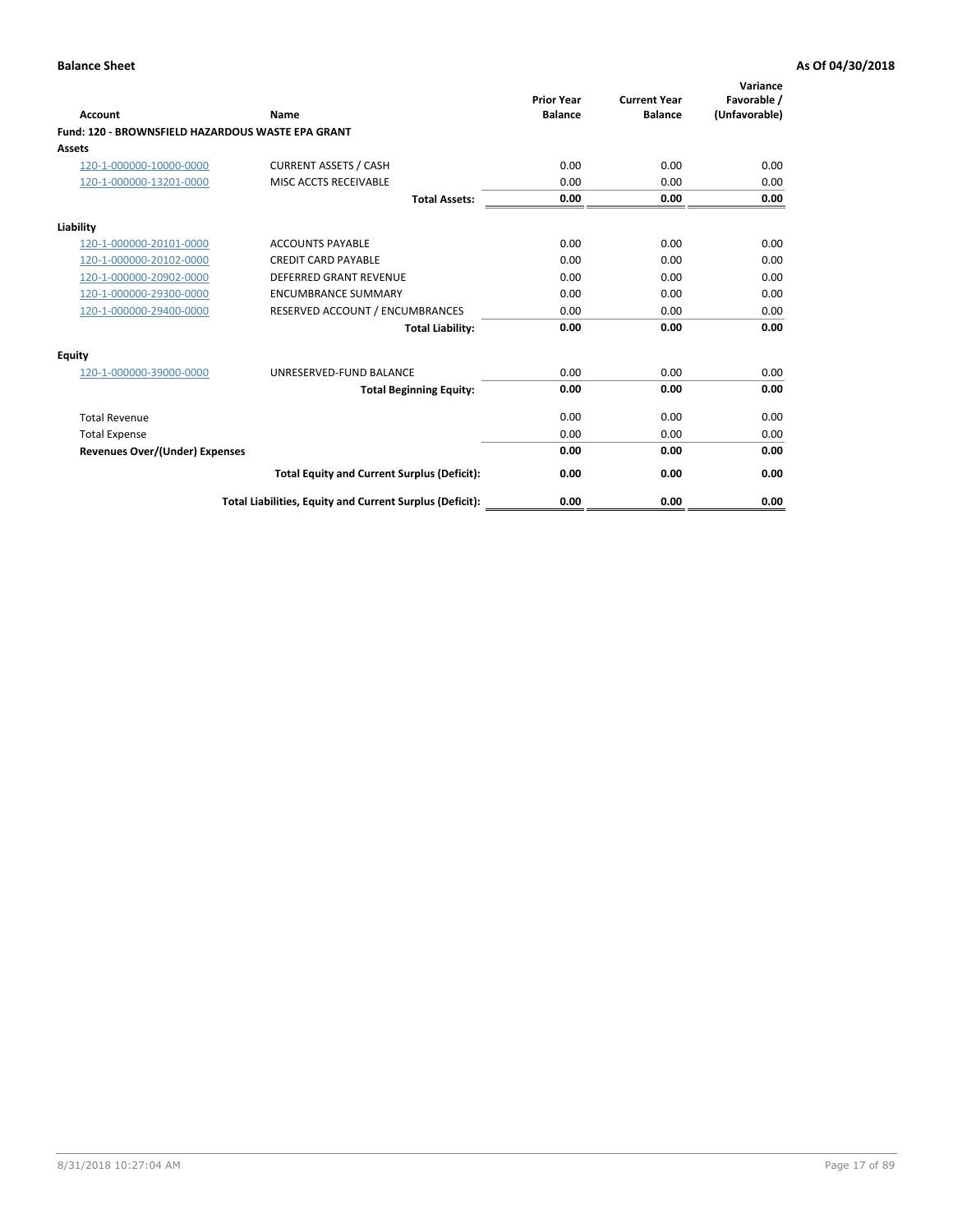| Account                                     | Name                                                     | <b>Prior Year</b><br><b>Balance</b> | <b>Current Year</b><br><b>Balance</b> | Variance<br>Favorable /<br>(Unfavorable) |
|---------------------------------------------|----------------------------------------------------------|-------------------------------------|---------------------------------------|------------------------------------------|
| Fund: 121 - BROWNSFIELD PETROLEUM EPA GRANT |                                                          |                                     |                                       |                                          |
| <b>Assets</b>                               |                                                          |                                     |                                       |                                          |
| 121-1-000000-10000-0000                     | <b>CURRENT ASSETS / CASH</b>                             | 0.00                                | 0.00                                  | 0.00                                     |
| 121-1-000000-13201-0000                     | MISC ACCTS RECEIVABLE                                    | 0.00                                | 0.00                                  | 0.00                                     |
|                                             |                                                          |                                     |                                       |                                          |
|                                             | <b>Total Assets:</b>                                     | 0.00                                | 0.00                                  | 0.00                                     |
| Liability                                   |                                                          |                                     |                                       |                                          |
| 121-1-000000-20101-0000                     | <b>ACCOUNTS PAYABLE</b>                                  | 0.00                                | 0.00                                  | 0.00                                     |
| 121-1-000000-20102-0000                     | <b>CREDIT CARD PAYABLE</b>                               | 0.00                                | 0.00                                  | 0.00                                     |
| 121-1-000000-20103-0000                     | <b>ACCRUED ACCOUNTS PAYABLE</b>                          | 0.00                                | 0.00                                  | 0.00                                     |
| 121-1-000000-20902-0000                     | <b>DEFERRED GRANT REVENUE</b>                            | 0.00                                | 0.00                                  | 0.00                                     |
| 121-1-000000-29300-0000                     | <b>ENCUMBRANCE SUMMARY</b>                               | 0.00                                | 0.00                                  | 0.00                                     |
| 121-1-000000-29400-0000                     | RESERVED ACCOUNT / ENCUMBRANCES                          | 0.00                                | 0.00                                  | 0.00                                     |
|                                             | <b>Total Liability:</b>                                  | 0.00                                | 0.00                                  | 0.00                                     |
| <b>Equity</b>                               |                                                          |                                     |                                       |                                          |
| 121-1-000000-39000-0000                     | UNRESERVED-FUND BALANCE                                  | 0.00                                | 0.00                                  | 0.00                                     |
|                                             | <b>Total Beginning Equity:</b>                           | 0.00                                | 0.00                                  | 0.00                                     |
| <b>Total Revenue</b>                        |                                                          | 0.00                                | 0.00                                  | 0.00                                     |
| <b>Total Expense</b>                        |                                                          | 0.00                                | 0.00                                  | 0.00                                     |
| <b>Revenues Over/(Under) Expenses</b>       |                                                          | 0.00                                | 0.00                                  | 0.00                                     |
|                                             | <b>Total Equity and Current Surplus (Deficit):</b>       | 0.00                                | 0.00                                  | 0.00                                     |
|                                             | Total Liabilities, Equity and Current Surplus (Deficit): | 0.00                                | 0.00                                  | 0.00                                     |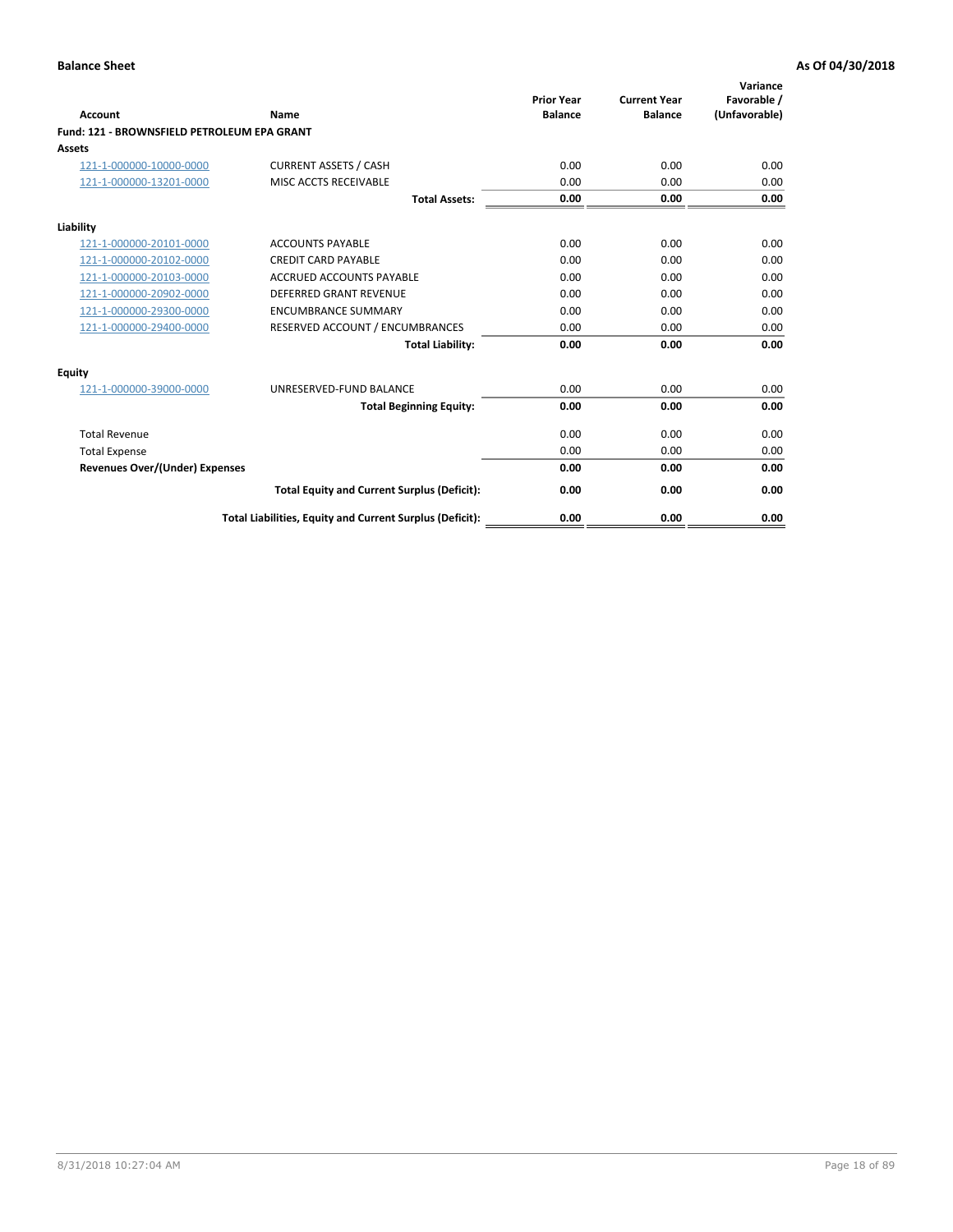| <b>Account</b>                                     | Name                                                     | <b>Prior Year</b><br><b>Balance</b> | <b>Current Year</b><br><b>Balance</b> | Variance<br>Favorable /<br>(Unfavorable) |
|----------------------------------------------------|----------------------------------------------------------|-------------------------------------|---------------------------------------|------------------------------------------|
| Fund: 122 - COPS HIRING PROGRAM GRANT 2010UMWX0308 |                                                          |                                     |                                       |                                          |
| Assets                                             |                                                          |                                     |                                       |                                          |
| 122-1-000000-10000-0000                            | <b>CURRENT ASSETS / CASH</b>                             | 0.00                                | 0.00                                  | 0.00                                     |
| 122-1-000000-13201-0000                            | MISC ACCTS RECEIVABLE                                    | 0.00                                | 0.00                                  | 0.00                                     |
|                                                    | <b>Total Assets:</b>                                     | 0.00                                | 0.00                                  | 0.00                                     |
| Liability                                          |                                                          |                                     |                                       |                                          |
| 122-1-000000-20101-0000                            | <b>ACCOUNTS PAYABLE</b>                                  | 0.00                                | 0.00                                  | 0.00                                     |
| 122-1-000000-20102-0000                            | <b>CREDIT CARD PAYABLE</b>                               | 0.00                                | 0.00                                  | 0.00                                     |
| 122-1-000000-20103-0000                            | <b>ACCRUED ACCOUNTS PAYABLE</b>                          | 0.00                                | 0.00                                  | 0.00                                     |
| 122-1-000000-20902-0000                            | <b>DEFERRED GRANT REVENUE</b>                            | 0.00                                | 0.00                                  | 0.00                                     |
|                                                    | <b>Total Liability:</b>                                  | 0.00                                | 0.00                                  | 0.00                                     |
| Equity                                             |                                                          |                                     |                                       |                                          |
| 122-1-000000-39000-0000                            | UNRESERVED-FUND BALANCE                                  | 0.00                                | 0.00                                  | 0.00                                     |
|                                                    | <b>Total Beginning Equity:</b>                           | 0.00                                | 0.00                                  | 0.00                                     |
| <b>Total Revenue</b>                               |                                                          | 0.00                                | 0.00                                  | 0.00                                     |
| <b>Total Expense</b>                               |                                                          | 0.00                                | 0.00                                  | 0.00                                     |
| <b>Revenues Over/(Under) Expenses</b>              |                                                          | 0.00                                | 0.00                                  | 0.00                                     |
|                                                    | <b>Total Equity and Current Surplus (Deficit):</b>       | 0.00                                | 0.00                                  | 0.00                                     |
|                                                    | Total Liabilities, Equity and Current Surplus (Deficit): | 0.00                                | 0.00                                  | 0.00                                     |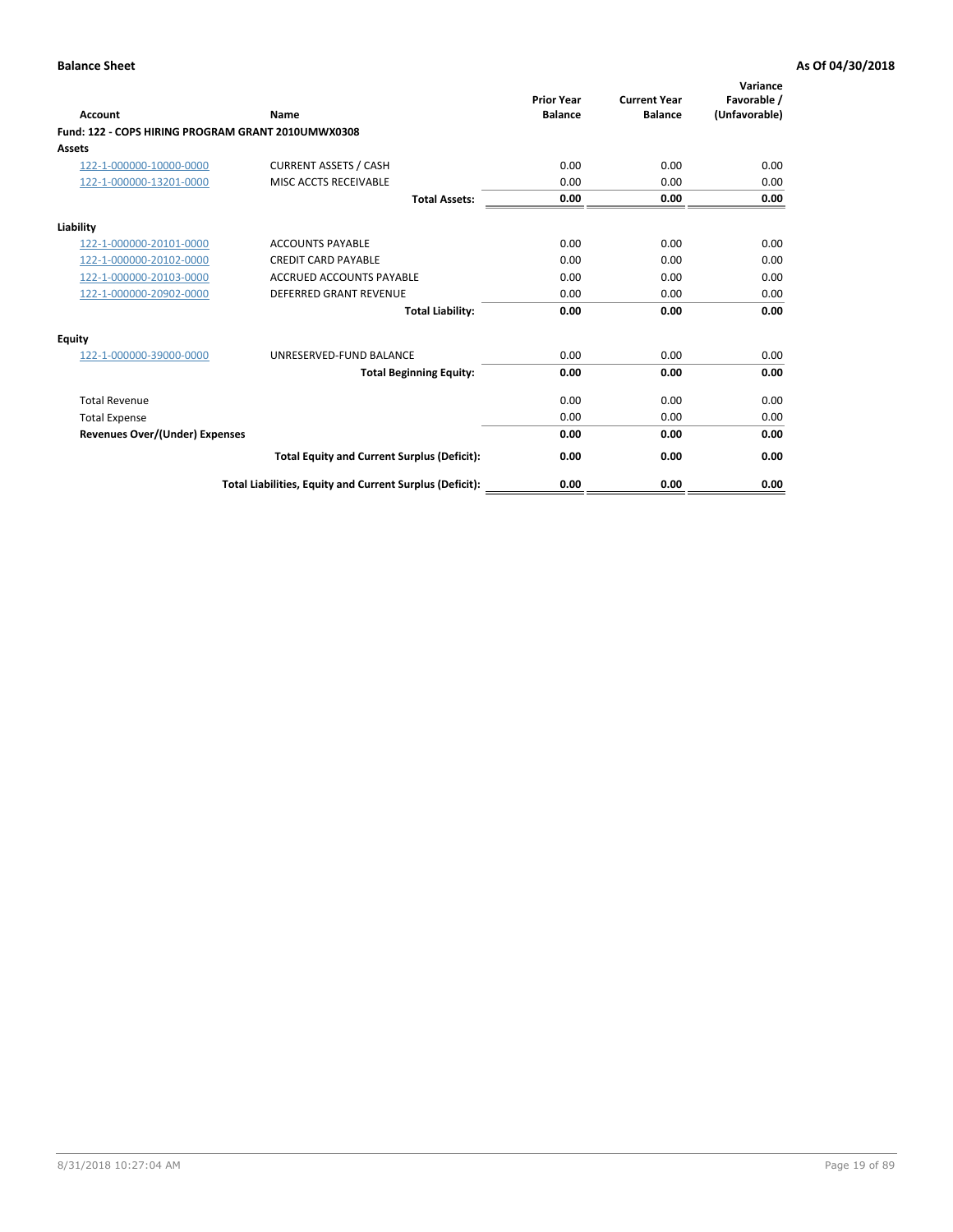| Account                        | Name                                                           | <b>Prior Year</b><br><b>Balance</b> | <b>Current Year</b><br><b>Balance</b> | Variance<br>Favorable /<br>(Unfavorable) |
|--------------------------------|----------------------------------------------------------------|-------------------------------------|---------------------------------------|------------------------------------------|
|                                | Fund: 123 - PTRAIN - POLICE REIMBURSEMENT GRANTS & CONT EDUCAT |                                     |                                       |                                          |
| Assets                         |                                                                |                                     |                                       |                                          |
| 123-1-000000-10000-0000        | <b>CURRENT ASSETS / CASH</b>                                   | 9,928.73                            | 11,328.14                             | 1,399.41                                 |
| 123-1-000000-13201-0000        | MISC ACCTS RECEIVABLE                                          | 0.00                                | 0.00                                  | 0.00                                     |
|                                | <b>Total Assets:</b>                                           | 9,928.73                            | 11,328.14                             | 1,399.41                                 |
| Liability                      |                                                                |                                     |                                       |                                          |
| 123-1-000000-20101-0000        | <b>ACCOUNTS PAYABLE</b>                                        | 0.00                                | 30.00                                 | $-30.00$                                 |
| 123-1-000000-20102-0000        | <b>CREDIT CARD PAYABLE</b>                                     | 0.00                                | 0.00                                  | 0.00                                     |
| 123-1-000000-20103-0000        | <b>ACCRUED ACCOUNTS PAYABLE</b>                                | 0.00                                | 0.00                                  | 0.00                                     |
|                                | <b>Total Liability:</b>                                        | 0.00                                | 30.00                                 | $-30.00$                                 |
| Equity                         |                                                                |                                     |                                       |                                          |
| 123-1-000000-39000-0000        | UNRESERVED-FUND BALANCE                                        | 6,800.59                            | 9,790.68                              | 2,990.09                                 |
|                                | <b>Total Beginning Equity:</b>                                 | 6,800.59                            | 9,790.68                              | 2,990.09                                 |
| <b>Total Revenue</b>           |                                                                | 4,677.57                            | 4,485.40                              | $-192.17$                                |
| <b>Total Expense</b>           |                                                                | 1,549.43                            | 2.977.94                              | $-1,428.51$                              |
| Revenues Over/(Under) Expenses |                                                                | 3,128.14                            | 1,507.46                              | $-1,620.68$                              |
|                                | <b>Total Equity and Current Surplus (Deficit):</b>             | 9,928.73                            | 11,298.14                             | 1,369.41                                 |
|                                | Total Liabilities, Equity and Current Surplus (Deficit):       | 9,928.73                            | 11,328.14                             | 1,399.41                                 |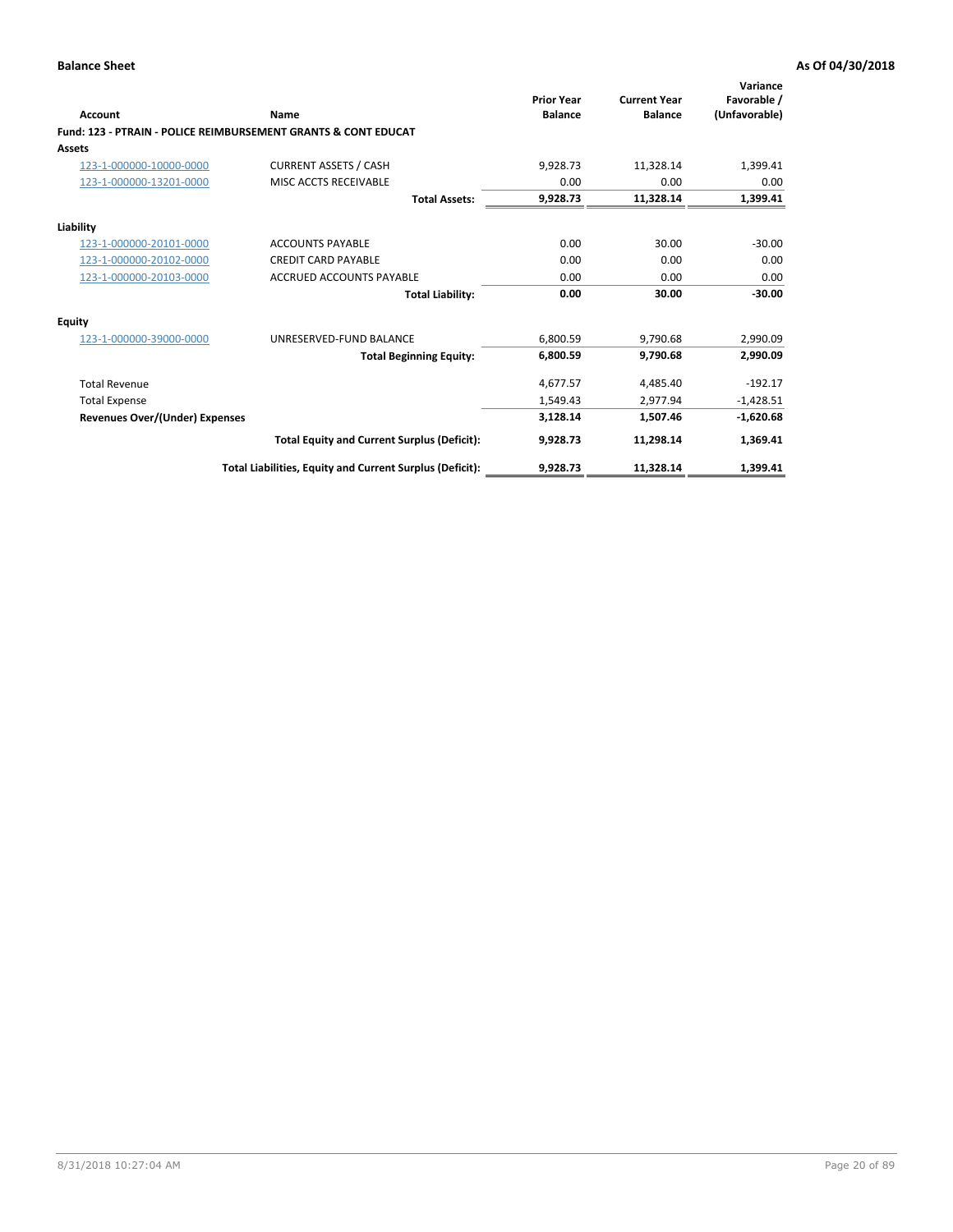| Account                               | Name                                                     | <b>Prior Year</b><br><b>Balance</b> | <b>Current Year</b><br><b>Balance</b> | Variance<br>Favorable /<br>(Unfavorable) |
|---------------------------------------|----------------------------------------------------------|-------------------------------------|---------------------------------------|------------------------------------------|
| <b>Fund: 124 - FIRE HAZMAT GRANT</b>  |                                                          |                                     |                                       |                                          |
| Assets                                |                                                          |                                     |                                       |                                          |
| 124-1-000000-10000-0000               | <b>CURRENT ASSETS / CASH</b>                             | 0.00                                | 0.00                                  | 0.00                                     |
| 124-1-000000-13201-0000               | MISC ACCTS RECEIVABLE                                    | 0.00                                | 0.00                                  | 0.00                                     |
| 124-1-000000-13205-0000               | <b>INTEREST RECEIVABLE</b>                               | 0.00                                | 0.00                                  | 0.00                                     |
|                                       | <b>Total Assets:</b>                                     | 0.00                                | 0.00                                  | 0.00                                     |
| Liability                             |                                                          |                                     |                                       |                                          |
| 124-1-000000-20101-0000               | <b>ACCOUNTS PAYABLE</b>                                  | 0.00                                | 0.00                                  | 0.00                                     |
| 124-1-000000-20102-0000               | <b>CREDIT CARD PAYABLE</b>                               | 0.00                                | 0.00                                  | 0.00                                     |
| 124-1-000000-20902-0000               | <b>DEFERRED GRANT REVENUE</b>                            | 0.00                                | 0.00                                  | 0.00                                     |
| 124-1-000000-21001-0000               | <b>GENERAL FUND / GENERAL FUND</b>                       | 0.00                                | 0.00                                  | 0.00                                     |
| 124-1-000000-29300-0000               | <b>ENCUMBRANCE SUMMARY</b>                               | 0.00                                | 0.00                                  | 0.00                                     |
| 124-1-000000-29400-0000               | RESERVED ACCOUNT / ENCUMBRANCES                          | 0.00                                | 0.00                                  | 0.00                                     |
|                                       | <b>Total Liability:</b>                                  | 0.00                                | 0.00                                  | 0.00                                     |
| <b>Equity</b>                         |                                                          |                                     |                                       |                                          |
| 124-1-000000-39000-0000               | UNRESERVED-FUND BALANCE                                  | 0.00                                | 0.00                                  | 0.00                                     |
|                                       | <b>Total Beginning Equity:</b>                           | 0.00                                | 0.00                                  | 0.00                                     |
| <b>Total Revenue</b>                  |                                                          | 0.00                                | 0.00                                  | 0.00                                     |
| <b>Total Expense</b>                  |                                                          | 0.00                                | 0.00                                  | 0.00                                     |
| <b>Revenues Over/(Under) Expenses</b> |                                                          | 0.00                                | 0.00                                  | 0.00                                     |
|                                       | <b>Total Equity and Current Surplus (Deficit):</b>       | 0.00                                | 0.00                                  | 0.00                                     |
|                                       | Total Liabilities, Equity and Current Surplus (Deficit): | 0.00                                | 0.00                                  | 0.00                                     |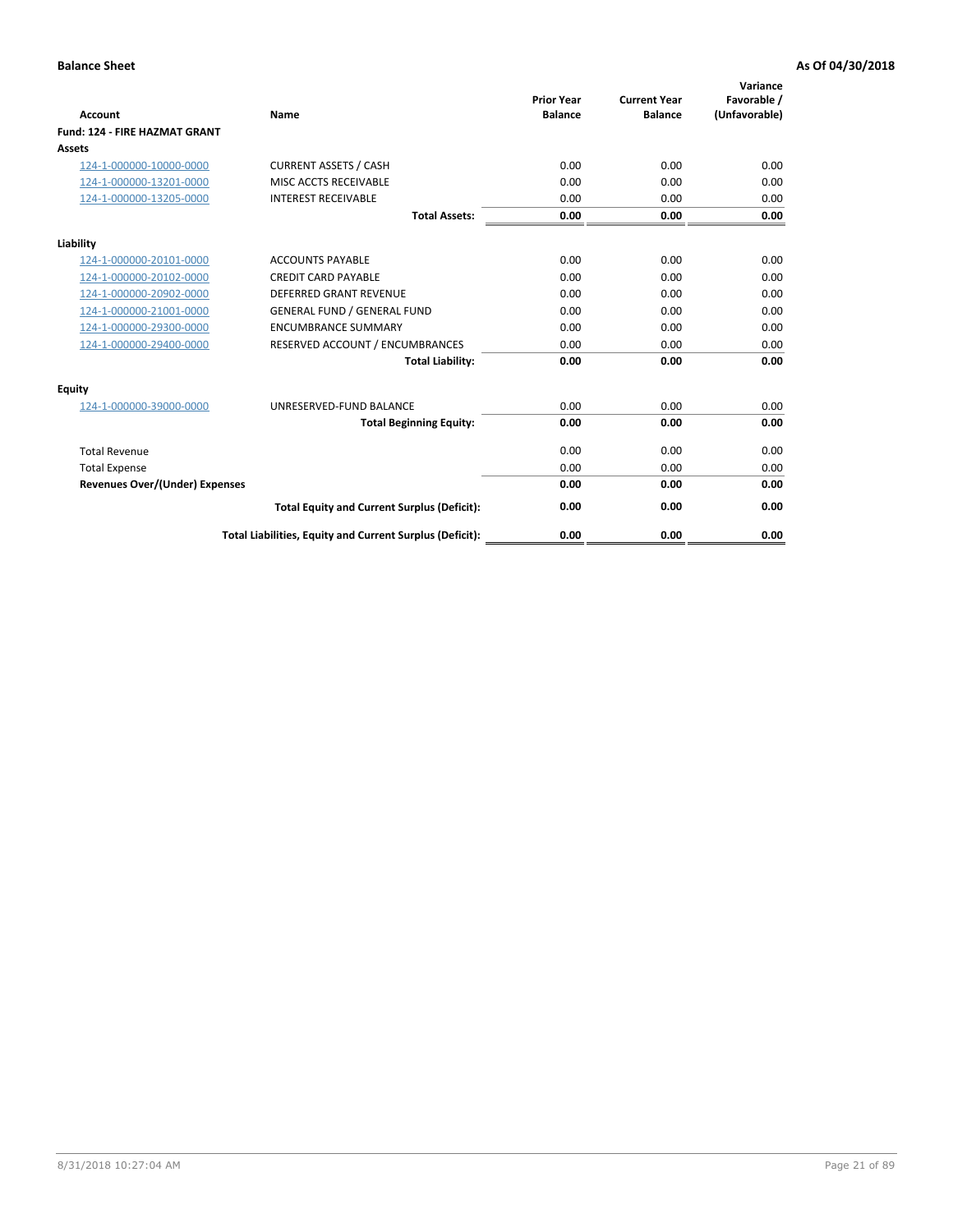| Account                                                   | Name                                                     | <b>Prior Year</b><br><b>Balance</b> | <b>Current Year</b><br><b>Balance</b> | Variance<br>Favorable /<br>(Unfavorable) |
|-----------------------------------------------------------|----------------------------------------------------------|-------------------------------------|---------------------------------------|------------------------------------------|
| <b>Fund: 125 - TRAINING &amp; HUMANITIES TEXAS GRANTS</b> |                                                          |                                     |                                       |                                          |
| <b>Assets</b>                                             |                                                          |                                     |                                       |                                          |
| 125-1-000000-10000-0000                                   | <b>CURRENT ASSETS / CASH</b>                             | 0.00                                | $-313.14$                             | $-313.14$                                |
| 125-1-000000-13205-0000                                   | <b>INTEREST RECEIVABLE</b>                               | 0.00                                | 0.00                                  | 0.00                                     |
|                                                           | <b>Total Assets:</b>                                     | 0.00                                | $-313.14$                             | $-313.14$                                |
| Liability                                                 |                                                          |                                     |                                       |                                          |
| 125-1-000000-20101-0000                                   | <b>ACCOUNTS PAYABLE</b>                                  | 0.00                                | 0.00                                  | 0.00                                     |
| 125-1-000000-20102-0000                                   | <b>CREDIT CARD PAYABLE</b>                               | 0.00                                | 0.00                                  | 0.00                                     |
| 125-1-000000-20103-0000                                   | <b>ACCRUED ACCOUNTS PAYABLE</b>                          | 0.00                                | 0.00                                  | 0.00                                     |
| 125-1-000000-20902-0000                                   | DEFERRED GRANT REVENUE                                   | 0.00                                | 0.00                                  | 0.00                                     |
| 125-1-000000-29300-0000                                   | <b>ENCUMBRANCE SUMMARY</b>                               | 0.00                                | 0.00                                  | 0.00                                     |
| 125-1-000000-29400-0000                                   | RESERVED ACCOUNT / ENCUMBRANCES                          | 0.00                                | 0.00                                  | 0.00                                     |
|                                                           | <b>Total Liability:</b>                                  | 0.00                                | 0.00                                  | 0.00                                     |
| <b>Equity</b>                                             |                                                          |                                     |                                       |                                          |
| 125-1-000000-39000-0000                                   | UNRESERVED-FUND BALANCE                                  | 0.00                                | 0.00                                  | 0.00                                     |
|                                                           | <b>Total Beginning Equity:</b>                           | 0.00                                | 0.00                                  | 0.00                                     |
| <b>Total Revenue</b>                                      |                                                          | 0.00                                | 0.00                                  | 0.00                                     |
| <b>Total Expense</b>                                      |                                                          | 0.00                                | 313.14                                | $-313.14$                                |
| <b>Revenues Over/(Under) Expenses</b>                     |                                                          | 0.00                                | $-313.14$                             | $-313.14$                                |
|                                                           | <b>Total Equity and Current Surplus (Deficit):</b>       | 0.00                                | $-313.14$                             | $-313.14$                                |
|                                                           | Total Liabilities, Equity and Current Surplus (Deficit): | 0.00                                | $-313.14$                             | $-313.14$                                |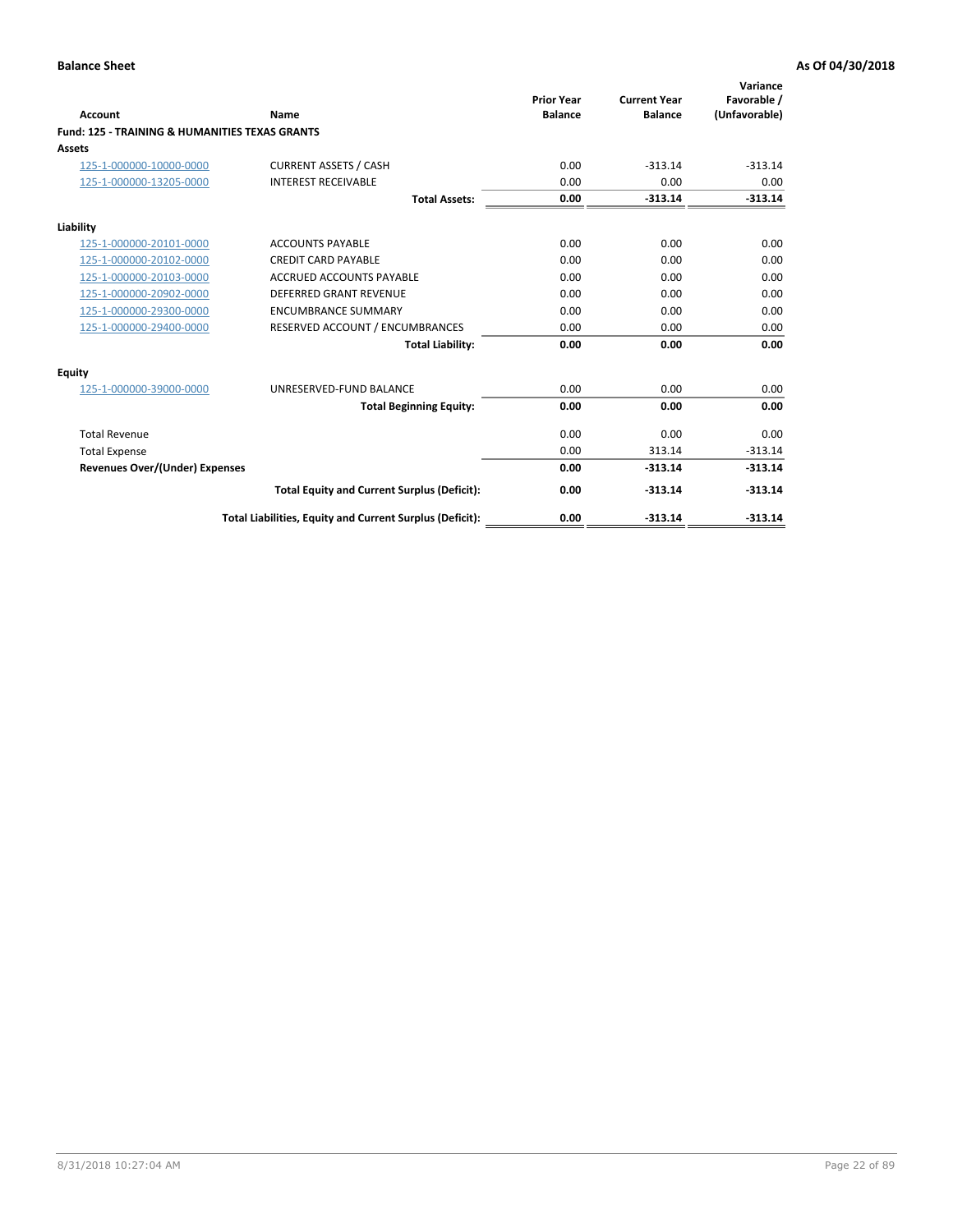| Account                                | Name                                                     | <b>Prior Year</b><br><b>Balance</b> | <b>Current Year</b><br><b>Balance</b> | Variance<br>Favorable /<br>(Unfavorable) |
|----------------------------------------|----------------------------------------------------------|-------------------------------------|---------------------------------------|------------------------------------------|
| <b>Fund: 126 - TIFMAS MOBILIZATION</b> |                                                          |                                     |                                       |                                          |
| Assets                                 |                                                          |                                     |                                       |                                          |
| 126-1-000000-10000-0000                | <b>CURRENT ASSETS / CASH</b>                             | $-521.73$                           | $-521.73$                             | 0.00                                     |
| 126-1-000000-13201-0000                | MISC ACCTS RECEIVABLE                                    | 0.00                                | 0.00                                  | 0.00                                     |
|                                        | <b>Total Assets:</b>                                     | $-521.73$                           | $-521.73$                             | 0.00                                     |
| Liability                              |                                                          |                                     |                                       |                                          |
| 126-1-000000-20101-0000                | <b>ACCOUNTS PAYABLE</b>                                  | 0.00                                | 0.00                                  | 0.00                                     |
| 126-1-000000-20102-0000                | <b>CREDIT CARD PAYABLE</b>                               | 0.00                                | 0.00                                  | 0.00                                     |
| 126-1-000000-39100-0000                | UNRESERVED-RET. EARNINGS                                 | 0.00                                | 0.00                                  | 0.00                                     |
|                                        | <b>Total Liability:</b>                                  | 0.00                                | 0.00                                  | 0.00                                     |
| <b>Equity</b>                          |                                                          |                                     |                                       |                                          |
| 126-1-000000-39000-0000                | UNRESERVED-FUND BALANCE                                  | $-421.74$                           | $-521.73$                             | $-99.99$                                 |
|                                        | <b>Total Beginning Equity:</b>                           | $-421.74$                           | $-521.73$                             | $-99.99$                                 |
| <b>Total Revenue</b>                   |                                                          | 0.00                                | 0.00                                  | 0.00                                     |
| <b>Total Expense</b>                   |                                                          | 99.99                               | 0.00                                  | 99.99                                    |
| <b>Revenues Over/(Under) Expenses</b>  |                                                          | $-99.99$                            | 0.00                                  | 99.99                                    |
|                                        | <b>Total Equity and Current Surplus (Deficit):</b>       | $-521.73$                           | $-521.73$                             | 0.00                                     |
|                                        | Total Liabilities, Equity and Current Surplus (Deficit): | $-521.73$                           | $-521.73$                             | 0.00                                     |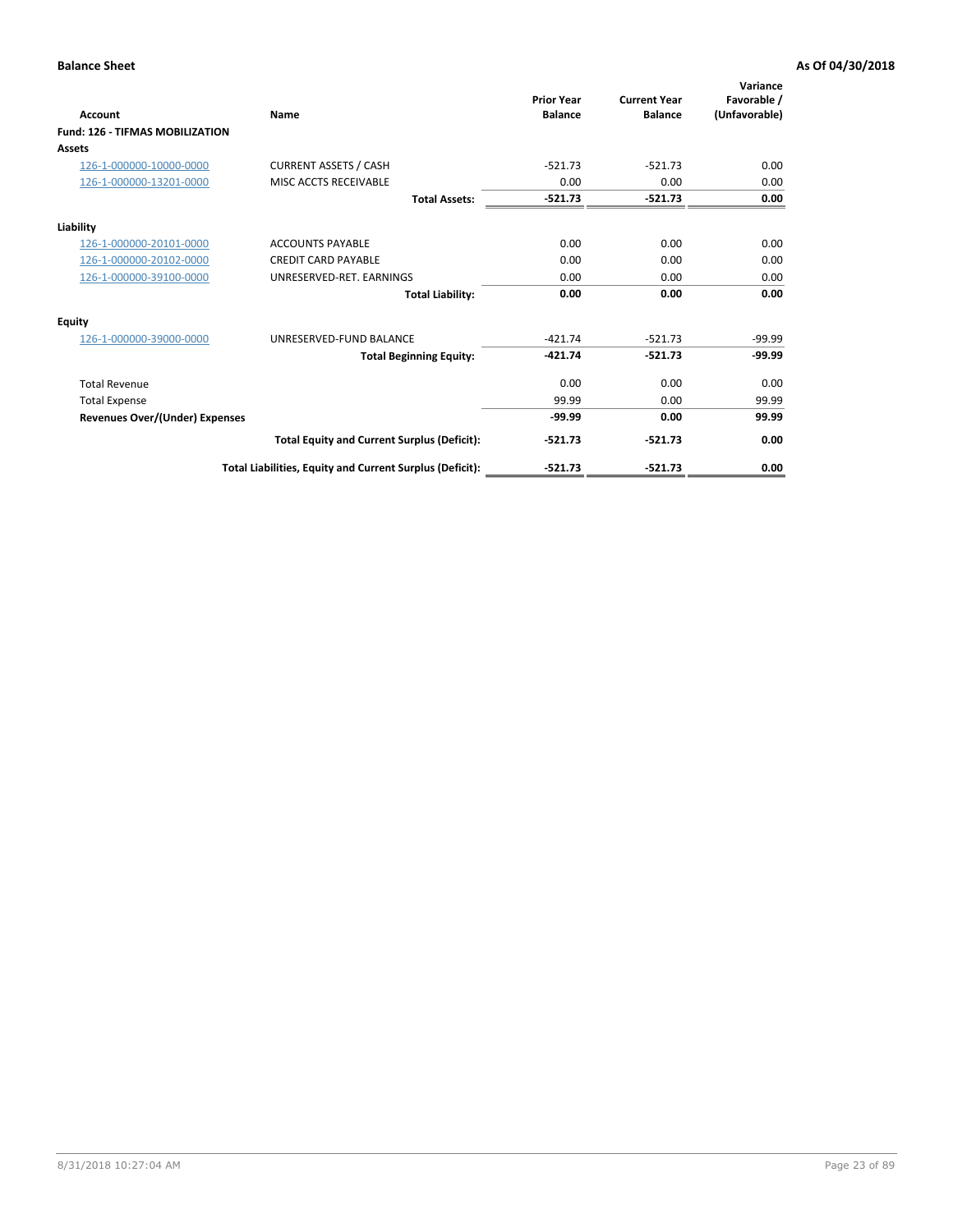| <b>Account</b>                        | Name                                                     | <b>Prior Year</b><br><b>Balance</b> | <b>Current Year</b><br><b>Balance</b> | Variance<br>Favorable /<br>(Unfavorable) |
|---------------------------------------|----------------------------------------------------------|-------------------------------------|---------------------------------------|------------------------------------------|
| Fund: 127 - FIRE GRANT                |                                                          |                                     |                                       |                                          |
| <b>Assets</b>                         |                                                          |                                     |                                       |                                          |
| 127-1-000000-10000-0000               | <b>CURRENT ASSETS / CASH</b>                             | 0.00                                | 0.00                                  | 0.00                                     |
| 127-1-000000-13201-0000               | MISC ACCTS RECEIVABLE                                    | 0.00                                | 0.00                                  | 0.00                                     |
|                                       | <b>Total Assets:</b>                                     | 0.00                                | 0.00                                  | 0.00                                     |
| Liability                             |                                                          |                                     |                                       |                                          |
| 127-1-000000-20101-0000               | <b>ACCOUNTS PAYABLE</b>                                  | 0.00                                | 0.00                                  | 0.00                                     |
|                                       | <b>Total Liability:</b>                                  | 0.00                                | 0.00                                  | 0.00                                     |
| Equity                                |                                                          |                                     |                                       |                                          |
| 127-1-000000-39000-0000               | UNRESERVED-FUND BALANCE                                  | 0.00                                | 0.00                                  | 0.00                                     |
|                                       | <b>Total Beginning Equity:</b>                           | 0.00                                | 0.00                                  | 0.00                                     |
| <b>Total Revenue</b>                  |                                                          | 0.00                                | 0.00                                  | 0.00                                     |
| <b>Total Expense</b>                  |                                                          | 0.00                                | 0.00                                  | 0.00                                     |
| <b>Revenues Over/(Under) Expenses</b> |                                                          | 0.00                                | 0.00                                  | 0.00                                     |
|                                       | <b>Total Equity and Current Surplus (Deficit):</b>       | 0.00                                | 0.00                                  | 0.00                                     |
|                                       | Total Liabilities, Equity and Current Surplus (Deficit): | 0.00                                | 0.00                                  | 0.00                                     |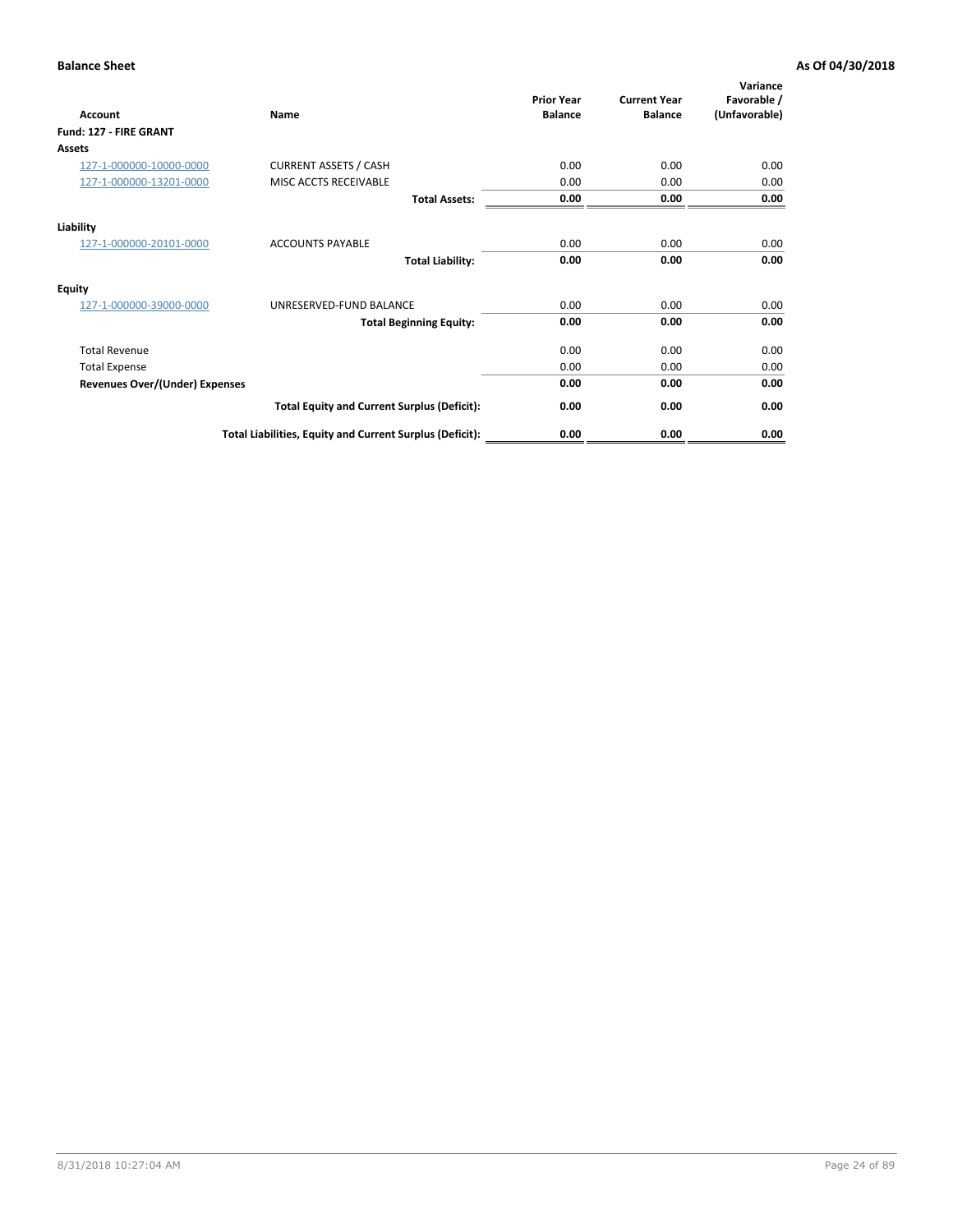| <b>Account</b>                        | Name                                                     | <b>Prior Year</b><br><b>Balance</b> | <b>Current Year</b><br><b>Balance</b> | Variance<br>Favorable /<br>(Unfavorable) |
|---------------------------------------|----------------------------------------------------------|-------------------------------------|---------------------------------------|------------------------------------------|
| Fund: 140 - DEBT SERVICE FUND         |                                                          |                                     |                                       |                                          |
| Assets                                |                                                          |                                     |                                       |                                          |
| 140-1-000000-10000-0000               | <b>CURRENT ASSETS / CASH</b>                             | 558,300.04                          | 677,325.63                            | 119,025.59                               |
| 140-1-000000-12101-0000               | <b>BOND ISSUANCE COSTS</b>                               | 0.00                                | 0.00                                  | 0.00                                     |
| 140-1-000000-13101-0000               | TAX RECEIVABLE-CURRENT                                   | 108,980.03                          | $-4,266,574.02$                       | $-4,375,554.05$                          |
| 140-1-000000-13102-0000               | <b>TAXES REC-DELINQUENT</b>                              | 182,637.31                          | 171,421.54                            | $-11,215.77$                             |
| 140-1-000000-13103-0000               | ALLOW FOR UNCOLLECT TAXES                                | $-128,974.29$                       | $-137,812.38$                         | $-8,838.09$                              |
| 140-1-000000-13203-0000               | NON-CURRENT ASSETS / PREPAYMENTS                         | 0.00                                | 0.00                                  | 0.00                                     |
| 140-1-000000-13205-0000               | <b>INTEREST RECEIVABLE</b>                               | 0.00                                | 0.00                                  | 0.00                                     |
| 140-1-000000-13221-0000               | MISC A/R - PROPERTY TAXES                                | 15,343.77                           | 9,647.83                              | $-5,695.94$                              |
|                                       | <b>Total Assets:</b>                                     | 736,286.86                          | $-3,545,991.40$                       | $-4,282,278.26$                          |
| Liability                             |                                                          |                                     |                                       |                                          |
| 140-1-000000-20101-0000               | <b>ACCOUNTS PAYABLE</b>                                  | 0.00                                | 0.00                                  | 0.00                                     |
| 140-1-000000-20102-0000               | <b>CREDIT CARD PAYABLE</b>                               | 0.00                                | 0.00                                  | 0.00                                     |
| 140-1-000000-20103-0000               | ACCRUED ACCOUNTS PAYABLE                                 | 0.00                                | 0.00                                  | 0.00                                     |
| 140-1-000000-20108-0000               | <b>MATURED BONDS PAYABLE</b>                             | 0.00                                | 0.00                                  | 0.00                                     |
| 140-1-000000-20111-0000               | MATURED INTEREST PAYABLE                                 | 0.00                                | 0.00                                  | 0.00                                     |
| 140-1-000000-20112-0000               | <b>ACCRUED INTEREST PAYABLE</b>                          | 0.00                                | 0.00                                  | 0.00                                     |
| 140-1-000000-20203-0000               | <b>DEFERRED TAX REVENUE</b>                              | 152,434.51                          | $-4,243,293.83$                       | 4,395,728.34                             |
| 140-1-000000-21001-0000               | <b>GENERAL FUND / GENERAL FUND</b>                       | 0.00                                | 0.00                                  | 0.00                                     |
| 140-1-000000-21040-0000               | DUE TO / GENERAL CIP FUND                                | 0.00                                | 0.00                                  | 0.00                                     |
| 140-1-000000-29300-0000               | <b>ENCUMBRANCE SUMMARY</b>                               | 0.00                                | 0.00                                  | 0.00                                     |
| 140-1-000000-29400-0000               | RESERVED ACCOUNT / ENCUMBRANCES                          | 0.00                                | 0.00                                  | 0.00                                     |
|                                       | <b>Total Liability:</b>                                  | 152,434.51                          | $-4,243,293.83$                       | 4,395,728.34                             |
| Equity                                |                                                          |                                     |                                       |                                          |
| 140-1-000000-39000-0000               | UNRESERVED-FUND BALANCE                                  | 608,660.37                          | 680,422.24                            | 71,761.87                                |
|                                       | <b>Total Beginning Equity:</b>                           | 608,660.37                          | 680,422.24                            | 71,761.87                                |
| <b>Total Revenue</b>                  |                                                          | 5,341,197.41                        | 5,320,192.80                          | $-21,004.61$                             |
| <b>Total Expense</b>                  |                                                          | 5,366,005.43                        | 5,303,312.61                          | 62,692.82                                |
| <b>Revenues Over/(Under) Expenses</b> |                                                          | $-24,808.02$                        | 16,880.19                             | 41,688.21                                |
|                                       | <b>Total Equity and Current Surplus (Deficit):</b>       | 583,852.35                          | 697,302.43                            | 113,450.08                               |
|                                       | Total Liabilities, Equity and Current Surplus (Deficit): | 736,286.86                          | $-3,545,991.40$                       | -4,282,278.26                            |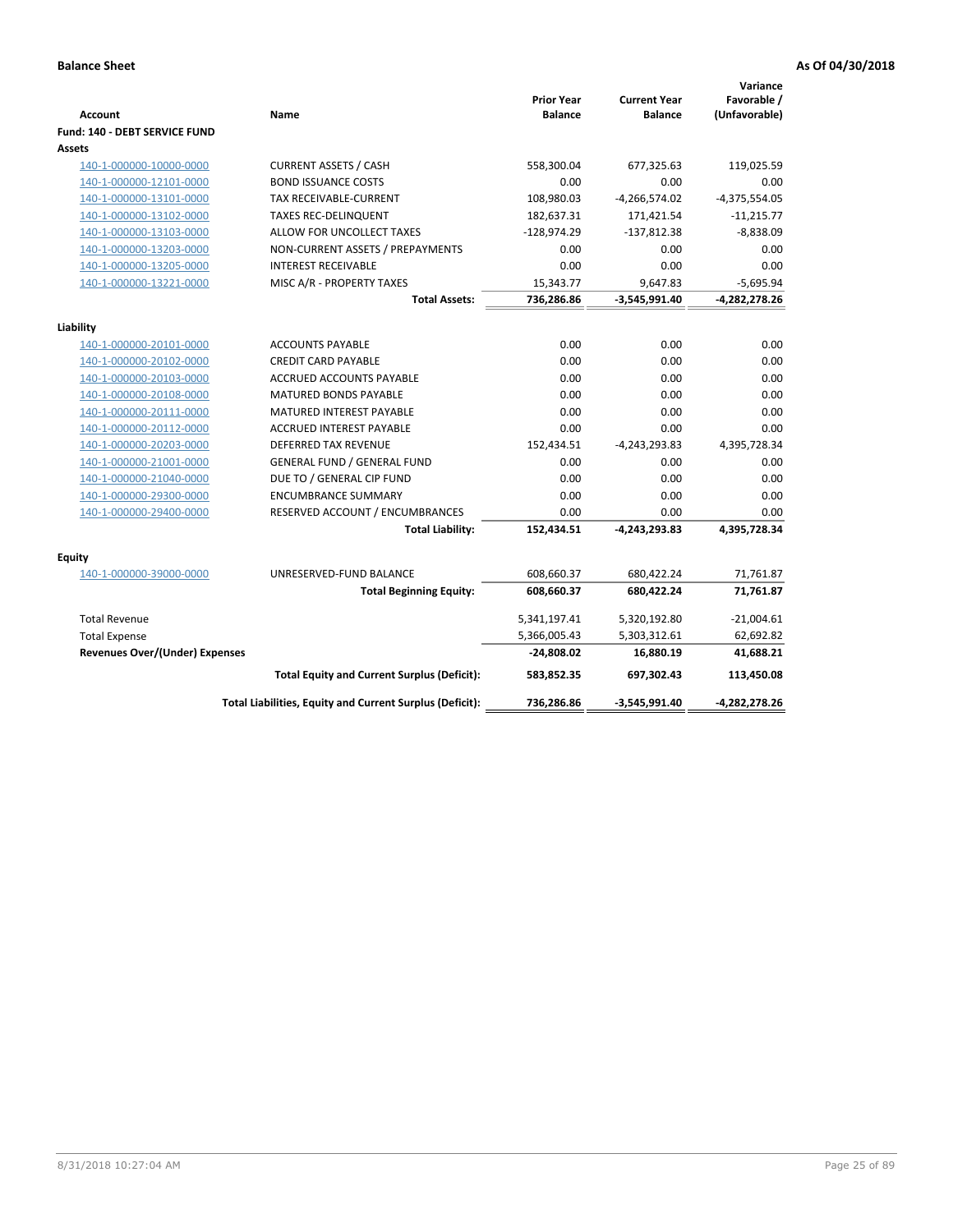|                                                    |                                                                          |                                     |                                       | Variance                     |
|----------------------------------------------------|--------------------------------------------------------------------------|-------------------------------------|---------------------------------------|------------------------------|
| <b>Account</b>                                     | Name                                                                     | <b>Prior Year</b><br><b>Balance</b> | <b>Current Year</b><br><b>Balance</b> | Favorable /<br>(Unfavorable) |
| Fund: 160 - GENERAL CAPITAL IMPROVEMENT FUND       |                                                                          |                                     |                                       |                              |
| Assets                                             |                                                                          |                                     |                                       |                              |
| 160-1-000000-10000-0000                            | <b>CURRENT ASSETS / CASH</b>                                             | -890,488.05                         | 1,484,927.72                          | 2,375,415.77                 |
| 160-1-000000-11402-0000                            | 2002 CO'S                                                                | 243,714.43                          | 246,514.74                            | 2,800.31                     |
| 160-1-000000-11514-0000                            | EXCHANGE BLDG - TX DAILY ACCOUNT 1157                                    | 1,903,826.03                        | 220,170.73                            | $-1,683,655.30$              |
| 160-1-000000-11517-0000                            | <b>EXCHANGE BLDG - TX TERM</b>                                           | 0.00                                | 0.00                                  | 0.00                         |
| 160-1-000000-11520-0000                            | <b>CERTIFICATES OF DEPOSIT</b>                                           | 300,000.00                          | 0.00                                  | $-300,000.00$                |
| 160-1-000000-11602-0000                            | 2001 CO                                                                  | 1,044.71                            | 0.00                                  | $-1,044.71$                  |
| 160-1-000000-11603-0000                            | 2001-A CO'S                                                              | 73,651.48                           | 74,496.82                             | 845.34                       |
| 160-1-000000-13201-0000                            | MISC ACCTS RECEIVABLE                                                    | 0.00                                | 0.00                                  | 0.00                         |
| 160-1-000000-13205-0000                            | <b>INTEREST RECEIVABLE</b>                                               | 0.00                                | 0.00                                  | 0.00                         |
| 160-1-000000-14035-0000                            | DEBT SERVICE / DEBT SERVICE FUND                                         | 0.00                                | 0.00                                  | 0.00                         |
|                                                    | <b>Total Assets:</b>                                                     | 1,631,748.60                        | 2,026,110.01                          | 394,361.41                   |
|                                                    |                                                                          |                                     |                                       |                              |
| Liability                                          |                                                                          |                                     |                                       |                              |
| 160-1-000000-20101-0000                            | <b>ACCOUNTS PAYABLE</b>                                                  | 0.00                                | 0.00                                  | 0.00                         |
| 160-1-000000-20102-0000                            | <b>CREDIT CARD PAYABLE</b>                                               | 0.00                                | 0.00                                  | 0.00                         |
| 160-1-000000-20103-0000<br>160-1-000000-20113-0000 | <b>ACCRUED ACCOUNTS PAYABLE</b><br><b>DEVELOPERS ESCROW</b>              | 0.00<br>0.00                        | 0.00<br>0.00                          | 0.00<br>0.00                 |
| 160-1-000000-20139-0000                            | <b>RETAINAGES PAYABLE</b>                                                | 156,363.57                          | $-0.02$                               |                              |
|                                                    | <b>DEFERRED GRANT REVENUE</b>                                            | 0.00                                | 0.00                                  | 156,363.59<br>0.00           |
| 160-1-000000-20902-0000                            |                                                                          | 0.00                                | 0.00                                  | 0.00                         |
| 160-1-000000-21001-0000                            | <b>GENERAL FUND / GENERAL FUND</b>                                       | 0.00                                | 0.00                                  | 0.00                         |
| 160-1-000000-21035-0000                            | DEBT SERVICE / DUE TO DEBT SERVICE<br>ENTERPRISE / WTR/WWTR UTILITY FUND | 0.00                                | 0.00                                  | 0.00                         |
| 160-1-000000-21101-0000<br>160-1-000000-29300-0000 | <b>ENCUMBRANCE SUMMARY</b>                                               | 0.00                                | 0.00                                  | 0.00                         |
| 160-1-000000-29400-0100                            | RESERVED ACCOUNT / ENCUMBRANCES                                          | 0.00                                | 0.00                                  | 0.00                         |
|                                                    | <b>Total Liability:</b>                                                  | 156,363.57                          | $-0.02$                               | 156,363.59                   |
|                                                    |                                                                          |                                     |                                       |                              |
| <b>Equity</b>                                      |                                                                          |                                     |                                       |                              |
| 160-1-000000-39000-0000                            | UNRESERVED-FUND BALANCE                                                  | 5,383,540.33                        | 365,973.09                            | -5,017,567.24                |
|                                                    | <b>Total Beginning Equity:</b>                                           | 5,383,540.33                        | 365,973.09                            | -5,017,567.24                |
|                                                    |                                                                          |                                     |                                       |                              |
| <b>Total Revenue</b>                               |                                                                          | $-1,271,375.08$                     | 1,832,769.33                          | 3,104,144.41                 |
| <b>Total Expense</b>                               |                                                                          | 2,636,780.22                        | 172,632.39                            | 2,464,147.83                 |
| <b>Revenues Over/(Under) Expenses</b>              |                                                                          | -3,908,155.30                       | 1,660,136.94                          | 5,568,292.24                 |
|                                                    | <b>Total Equity and Current Surplus (Deficit):</b>                       | 1,475,385.03                        | 2,026,110.03                          | 550,725.00                   |
|                                                    | Total Liabilities, Equity and Current Surplus (Deficit):                 | 1,631,748.60                        | 2,026,110.01                          | 394,361.41                   |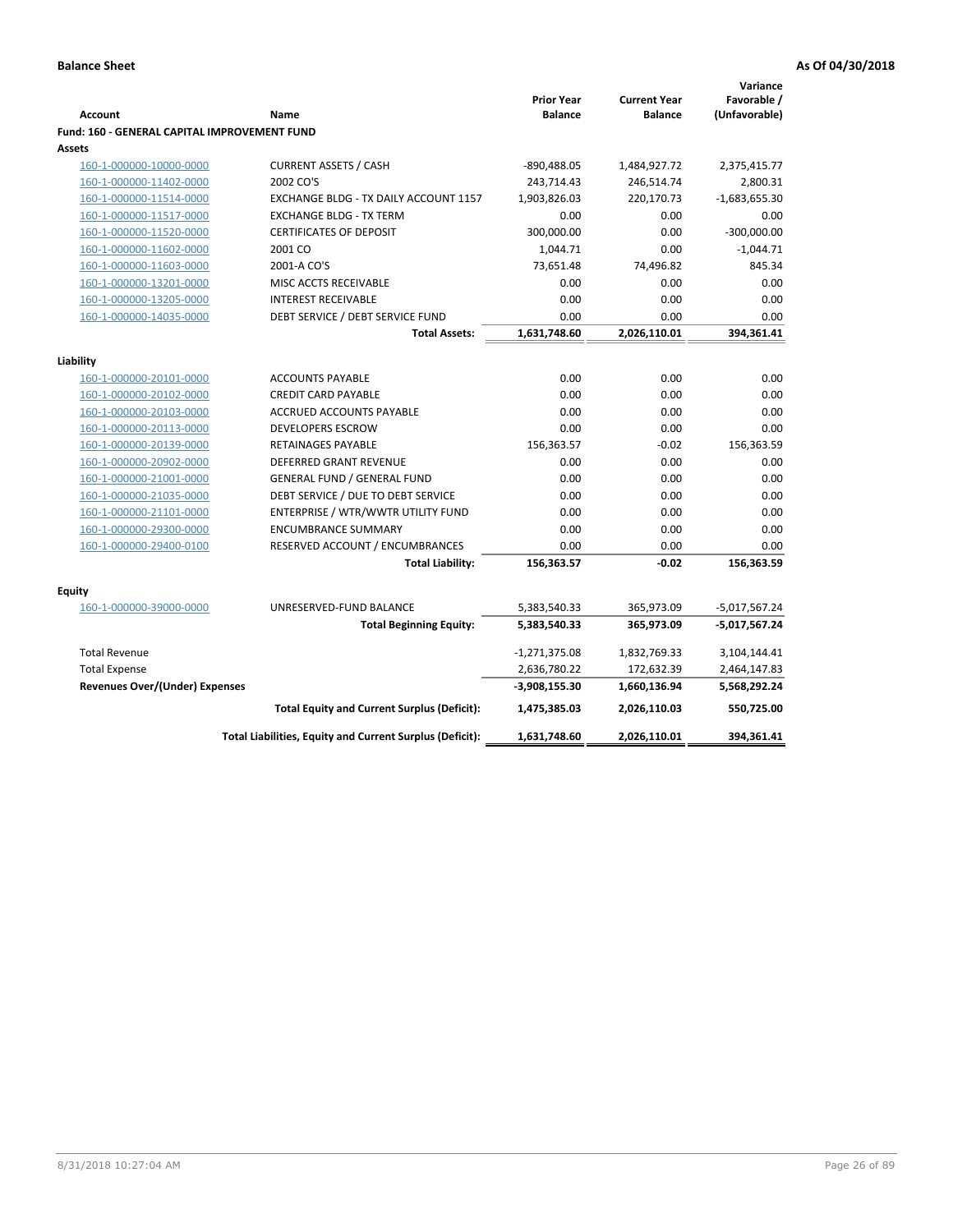| <b>Account</b>                              | Name                                                     | <b>Prior Year</b><br><b>Balance</b> | <b>Current Year</b><br><b>Balance</b> | Variance<br>Favorable /<br>(Unfavorable) |
|---------------------------------------------|----------------------------------------------------------|-------------------------------------|---------------------------------------|------------------------------------------|
| <b>Fund: 161 - STREET CONSTRUCTION FUND</b> |                                                          |                                     |                                       |                                          |
| <b>Assets</b>                               |                                                          |                                     |                                       |                                          |
| 161-1-000000-10000-0000                     | <b>CURRENT ASSETS / CASH</b>                             | 845,072.54                          | 847,556.46                            | 2,483.92                                 |
| 161-1-000000-11003-0000                     | 2010 CO'S                                                | 0.00                                | 0.00                                  | 0.00                                     |
| 161-1-000000-13205-0000                     | <b>INTEREST RECEIVABLE</b>                               | 0.00                                | 0.00                                  | 0.00                                     |
| 161-1-000000-14035-0000                     | DEBT SERVICE / DEBT SERVICE FUND                         | 0.00                                | 0.00                                  | 0.00                                     |
|                                             | <b>Total Assets:</b>                                     | 845,072.54                          | 847,556.46                            | 2,483.92                                 |
| Liability                                   |                                                          |                                     |                                       |                                          |
| 161-1-000000-20101-0000                     | <b>ACCOUNTS PAYABLE</b>                                  | 0.00                                | 0.00                                  | 0.00                                     |
| 161-1-000000-20102-0000                     | <b>CREDIT CARD PAYABLE</b>                               | 0.00                                | 0.00                                  | 0.00                                     |
| 161-1-000000-20103-0000                     | <b>ACCRUED ACCOUNTS PAYABLE</b>                          | 0.00                                | 0.00                                  | 0.00                                     |
| 161-1-000000-20139-0000                     | <b>RETAINAGES PAYABLE</b>                                | 0.00                                | 0.00                                  | 0.00                                     |
| 161-1-000000-21001-0000                     | <b>GENERAL FUND / GENERAL FUND</b>                       | 0.00                                | 0.00                                  | 0.00                                     |
| 161-1-000000-21035-0000                     | DEBT SERVICE / DUE TO DEBT SERVICE                       | 0.00                                | 0.00                                  | 0.00                                     |
| 161-1-000000-29300-0000                     | <b>ENCUMBRANCE SUMMARY</b>                               | 0.00                                | 0.00                                  | 0.00                                     |
| 161-1-000000-29400-0100                     | RESERVED ACCOUNT / ENCUMBRANCES                          | 0.00                                | 0.00                                  | 0.00                                     |
|                                             | <b>Total Liability:</b>                                  | 0.00                                | 0.00                                  | 0.00                                     |
| <b>Equity</b>                               |                                                          |                                     |                                       |                                          |
| 161-1-000000-39000-0000                     | UNRESERVED-FUND BALANCE                                  | 844,983.85                          | 846,099.12                            | 1,115.27                                 |
|                                             | <b>Total Beginning Equity:</b>                           | 844,983.85                          | 846,099.12                            | 1,115.27                                 |
| <b>Total Revenue</b>                        |                                                          | 255.54                              | 1,611.57                              | 1,356.03                                 |
| <b>Total Expense</b>                        |                                                          | 166.85                              | 154.23                                | 12.62                                    |
| <b>Revenues Over/(Under) Expenses</b>       |                                                          | 88.69                               | 1,457.34                              | 1,368.65                                 |
|                                             | <b>Total Equity and Current Surplus (Deficit):</b>       | 845,072.54                          | 847,556.46                            | 2,483.92                                 |
|                                             | Total Liabilities, Equity and Current Surplus (Deficit): | 845,072.54                          | 847,556.46                            | 2.483.92                                 |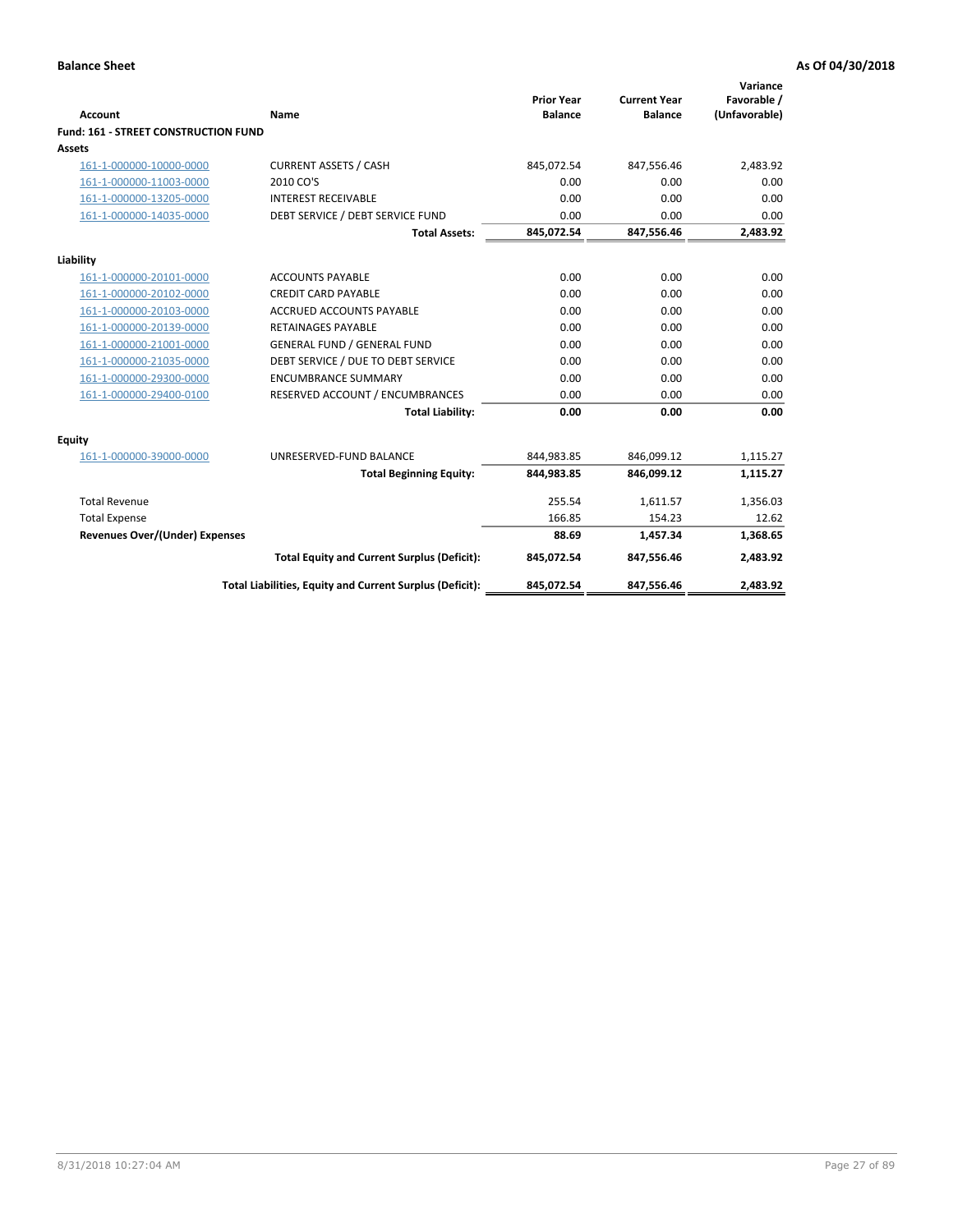|                                                 |                                                          | <b>Prior Year</b><br><b>Balance</b> | <b>Current Year</b> | Variance<br>Favorable / |
|-------------------------------------------------|----------------------------------------------------------|-------------------------------------|---------------------|-------------------------|
| <b>Account</b>                                  | Name                                                     |                                     | <b>Balance</b>      | (Unfavorable)           |
| <b>Fund: 162 - GRAHAM PARK RENOVATIONS FUND</b> |                                                          |                                     |                     |                         |
| <b>Assets</b>                                   |                                                          |                                     |                     |                         |
| 162-1-000000-10000-0000                         | <b>CURRENT ASSETS / CASH</b>                             | 0.00                                | 0.00                | 0.00                    |
| 162-1-000000-13201-0000                         | MISC ACCTS RECEIVABLE                                    | 0.00                                | 0.00                | 0.00                    |
|                                                 | <b>Total Assets:</b>                                     | 0.00                                | 0.00                | 0.00                    |
| Liability                                       |                                                          |                                     |                     |                         |
| 162-1-000000-20101-0000                         | <b>ACCOUNTS PAYABLE</b>                                  | 0.00                                | 0.00                | 0.00                    |
| 162-1-000000-20139-0000                         | <b>RETAINAGES PAYABLE</b>                                | 0.00                                | 0.00                | 0.00                    |
| 162-1-000000-20202-0000                         | <b>DEFERRED REVENUE</b>                                  | 0.00                                | 0.00                | 0.00                    |
| 162-1-000000-29300-0000                         | <b>ENCUMBRANCE SUMMARY</b>                               | 0.00                                | 0.00                | 0.00                    |
| 162-1-000000-29400-0000                         | RESERVED ACCOUNT / ENCUMBRANCES                          | 0.00                                | 0.00                | 0.00                    |
|                                                 | <b>Total Liability:</b>                                  | 0.00                                | 0.00                | 0.00                    |
| Equity                                          |                                                          |                                     |                     |                         |
| 162-1-000000-39000-0000                         | UNRESERVED-FUND BALANCE                                  | 0.00                                | 0.00                | 0.00                    |
|                                                 | <b>Total Beginning Equity:</b>                           | 0.00                                | 0.00                | 0.00                    |
| <b>Total Revenue</b>                            |                                                          | 0.00                                | 0.00                | 0.00                    |
| <b>Total Expense</b>                            |                                                          | 0.00                                | 0.00                | 0.00                    |
| Revenues Over/(Under) Expenses                  |                                                          | 0.00                                | 0.00                | 0.00                    |
|                                                 | <b>Total Equity and Current Surplus (Deficit):</b>       | 0.00                                | 0.00                | 0.00                    |
|                                                 | Total Liabilities, Equity and Current Surplus (Deficit): | 0.00                                | 0.00                | 0.00                    |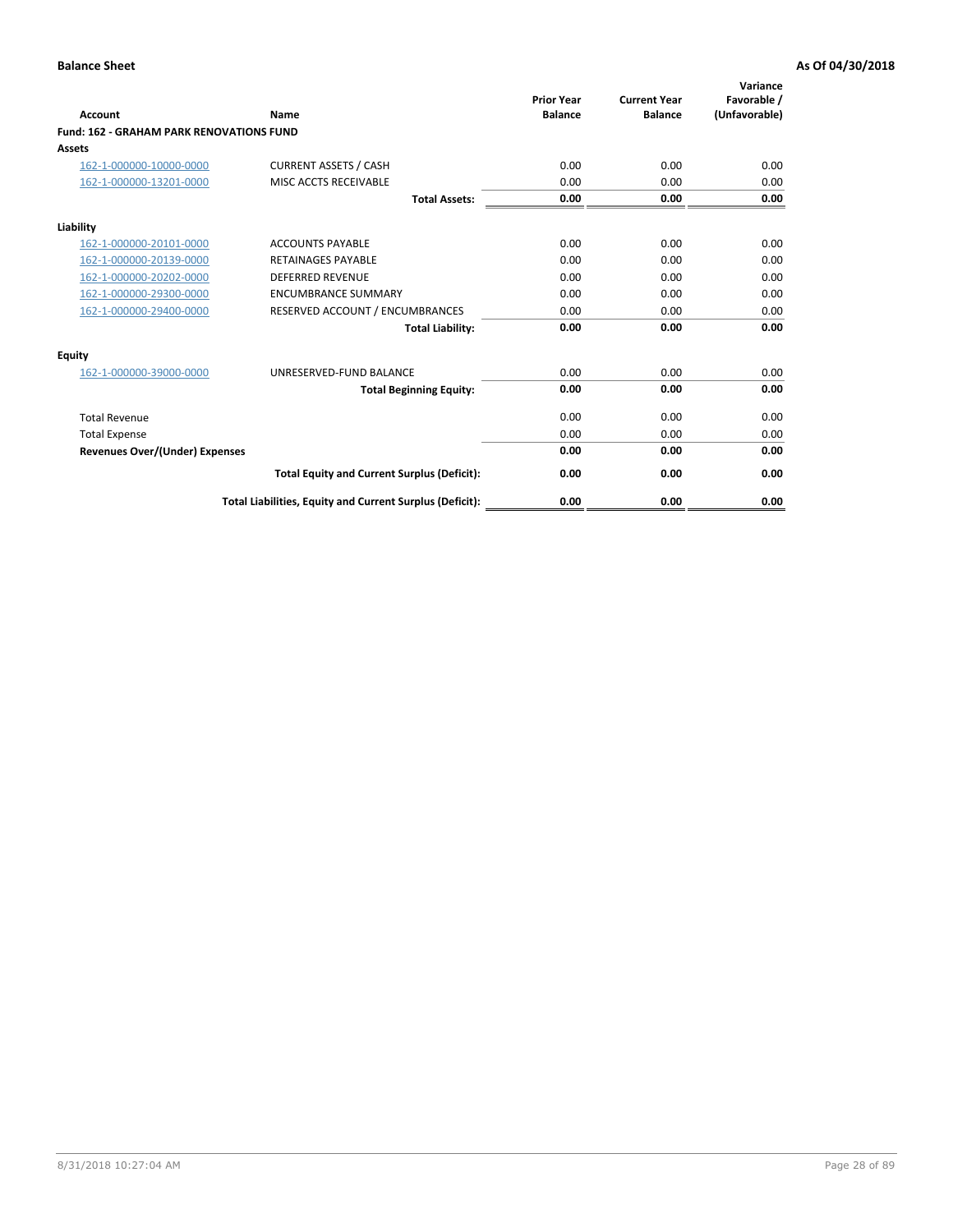| Account                               | Name                                                     | <b>Prior Year</b><br><b>Balance</b> | <b>Current Year</b><br><b>Balance</b> | Variance<br>Favorable /<br>(Unfavorable) |
|---------------------------------------|----------------------------------------------------------|-------------------------------------|---------------------------------------|------------------------------------------|
| Fund: 163 - SECO STIMULAS BLOCK GRANT |                                                          |                                     |                                       |                                          |
| <b>Assets</b>                         |                                                          |                                     |                                       |                                          |
| 163-1-000000-10000-0000               | <b>CURRENT ASSETS / CASH</b>                             | 0.00                                | 0.00                                  | 0.00                                     |
| 163-1-000000-13201-0000               | MISC ACCTS RECEIVABLE                                    | 0.00                                | 0.00                                  | 0.00                                     |
| 163-1-000000-13205-0000               | <b>INTEREST RECEIVABLE</b>                               | 0.00                                | 0.00                                  | 0.00                                     |
|                                       | <b>Total Assets:</b>                                     | 0.00                                | 0.00                                  | 0.00                                     |
| Liability                             |                                                          |                                     |                                       |                                          |
| 163-1-000000-20101-0000               | <b>ACCOUNTS PAYABLE</b>                                  | 0.00                                | 0.00                                  | 0.00                                     |
| 163-1-000000-20102-0000               | <b>CREDIT CARD PAYABLE</b>                               | 0.00                                | 0.00                                  | 0.00                                     |
| 163-1-000000-20103-0000               | <b>ACCRUED ACCOUNTS PAYABLE</b>                          | 0.00                                | 0.00                                  | 0.00                                     |
| 163-1-000000-20139-0000               | <b>RETAINAGES PAYABLE</b>                                | 0.00                                | 0.00                                  | 0.00                                     |
| 163-1-000000-20902-0000               | DEFERRED GRANT REVENUE                                   | 0.00                                | 0.00                                  | 0.00                                     |
| 163-1-000000-29300-0000               | <b>ENCUMBRANCE SUMMARY</b>                               | 0.00                                | 0.00                                  | 0.00                                     |
| 163-1-000000-29400-0100               | RESERVED ACCOUNT / ENCUMBRANCES                          | 0.00                                | 0.00                                  | 0.00                                     |
|                                       | <b>Total Liability:</b>                                  | 0.00                                | 0.00                                  | 0.00                                     |
| <b>Equity</b>                         |                                                          |                                     |                                       |                                          |
| 163-1-000000-39000-0000               | UNRESERVED-FUND BALANCE                                  | 0.00                                | 0.00                                  | 0.00                                     |
|                                       | <b>Total Beginning Equity:</b>                           | 0.00                                | 0.00                                  | 0.00                                     |
| <b>Total Revenue</b>                  |                                                          | 0.00                                | 0.00                                  | 0.00                                     |
| <b>Total Expense</b>                  |                                                          | 0.00                                | 0.00                                  | 0.00                                     |
| <b>Revenues Over/(Under) Expenses</b> |                                                          | 0.00                                | 0.00                                  | 0.00                                     |
|                                       | <b>Total Equity and Current Surplus (Deficit):</b>       | 0.00                                | 0.00                                  | 0.00                                     |
|                                       | Total Liabilities, Equity and Current Surplus (Deficit): | 0.00                                | 0.00                                  | 0.00                                     |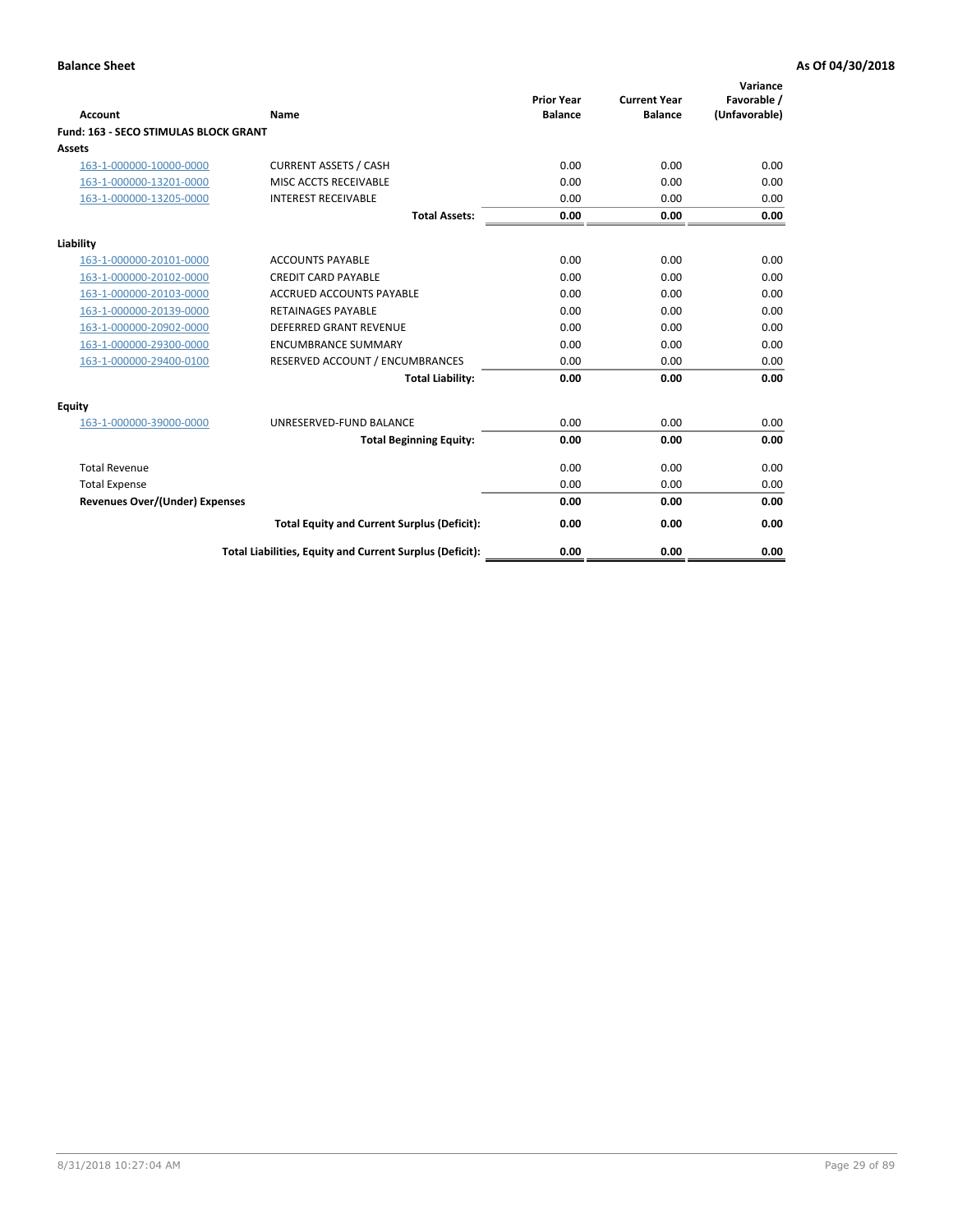| <b>Account</b>                        | <b>Name</b>                                              | <b>Prior Year</b><br><b>Balance</b> | <b>Current Year</b><br><b>Balance</b> | Variance<br>Favorable /<br>(Unfavorable) |
|---------------------------------------|----------------------------------------------------------|-------------------------------------|---------------------------------------|------------------------------------------|
| Fund: 164 - 2013 CO CAPITAL FUND      |                                                          |                                     |                                       |                                          |
| Assets                                |                                                          |                                     |                                       |                                          |
| 164-1-000000-10000-0000               | <b>CURRENT ASSETS / CASH</b>                             | 31,617.19                           | 31,711.63                             | 94.44                                    |
| 164-1-000000-11508-0000               | 2013 CO'S PROJ CONST                                     | 1,978.04                            | 2,000.92                              | 22.88                                    |
| 164-1-000000-11509-0000               | 2013 CO'S DEBT SERVICE                                   | 0.00                                | 0.00                                  | 0.00                                     |
| 164-1-000000-13205-0000               | <b>INTEREST RECEIVABLE</b>                               | 0.00                                | 0.00                                  | 0.00                                     |
| 164-1-000000-14035-0000               | DEBT SERVICE / DEBT SERVICE FUND                         | 0.00                                | 0.00                                  | 0.00                                     |
|                                       | <b>Total Assets:</b>                                     | 33,595.23                           | 33,712.55                             | 117.32                                   |
| Liability                             |                                                          |                                     |                                       |                                          |
| 164-1-000000-20101-0000               | <b>ACCOUNTS PAYABLE</b>                                  | 0.00                                | 0.00                                  | 0.00                                     |
| 164-1-000000-20102-0000               | <b>CREDIT CARD PAYABLE</b>                               | 0.00                                | 0.00                                  | 0.00                                     |
| 164-1-000000-20103-0000               | <b>ACCRUED ACCOUNTS PAYABLE</b>                          | 0.00                                | 0.00                                  | 0.00                                     |
| 164-1-000000-20139-0000               | <b>RETAINAGES PAYABLE</b>                                | 0.00                                | 0.00                                  | 0.00                                     |
| 164-1-000000-21001-0000               | <b>GENERAL FUND / GENERAL FUND</b>                       | 0.00                                | 0.00                                  | 0.00                                     |
| 164-1-000000-21035-0000               | DEBT SERVICE / DUE TO DEBT SERVICE                       | 0.00                                | 0.00                                  | 0.00                                     |
| 164-1-000000-29300-0000               | <b>ENCUMBRANCE SUMMARY</b>                               | 0.00                                | 0.00                                  | 0.00                                     |
| 164-1-000000-29400-0100               | RESERVED ACCOUNT / ENCUMBRANCES                          | 0.00                                | 0.00                                  | 0.00                                     |
|                                       | <b>Total Liability:</b>                                  | 0.00                                | 0.00                                  | 0.00                                     |
| Equity                                |                                                          |                                     |                                       |                                          |
| 164-1-000000-39000-0000               | UNRESERVED-FUND BALANCE                                  | 33,501.36                           | 33,642.76                             | 141.40                                   |
|                                       | <b>Total Beginning Equity:</b>                           | 33,501.36                           | 33,642.76                             | 141.40                                   |
| <b>Total Revenue</b>                  |                                                          | 94.66                               | 75.56                                 | $-19.10$                                 |
| <b>Total Expense</b>                  |                                                          | 0.79                                | 5.77                                  | $-4.98$                                  |
| <b>Revenues Over/(Under) Expenses</b> |                                                          | 93.87                               | 69.79                                 | $-24.08$                                 |
|                                       | <b>Total Equity and Current Surplus (Deficit):</b>       | 33,595.23                           | 33,712.55                             | 117.32                                   |
|                                       | Total Liabilities, Equity and Current Surplus (Deficit): | 33,595.23                           | 33,712.55                             | 117.32                                   |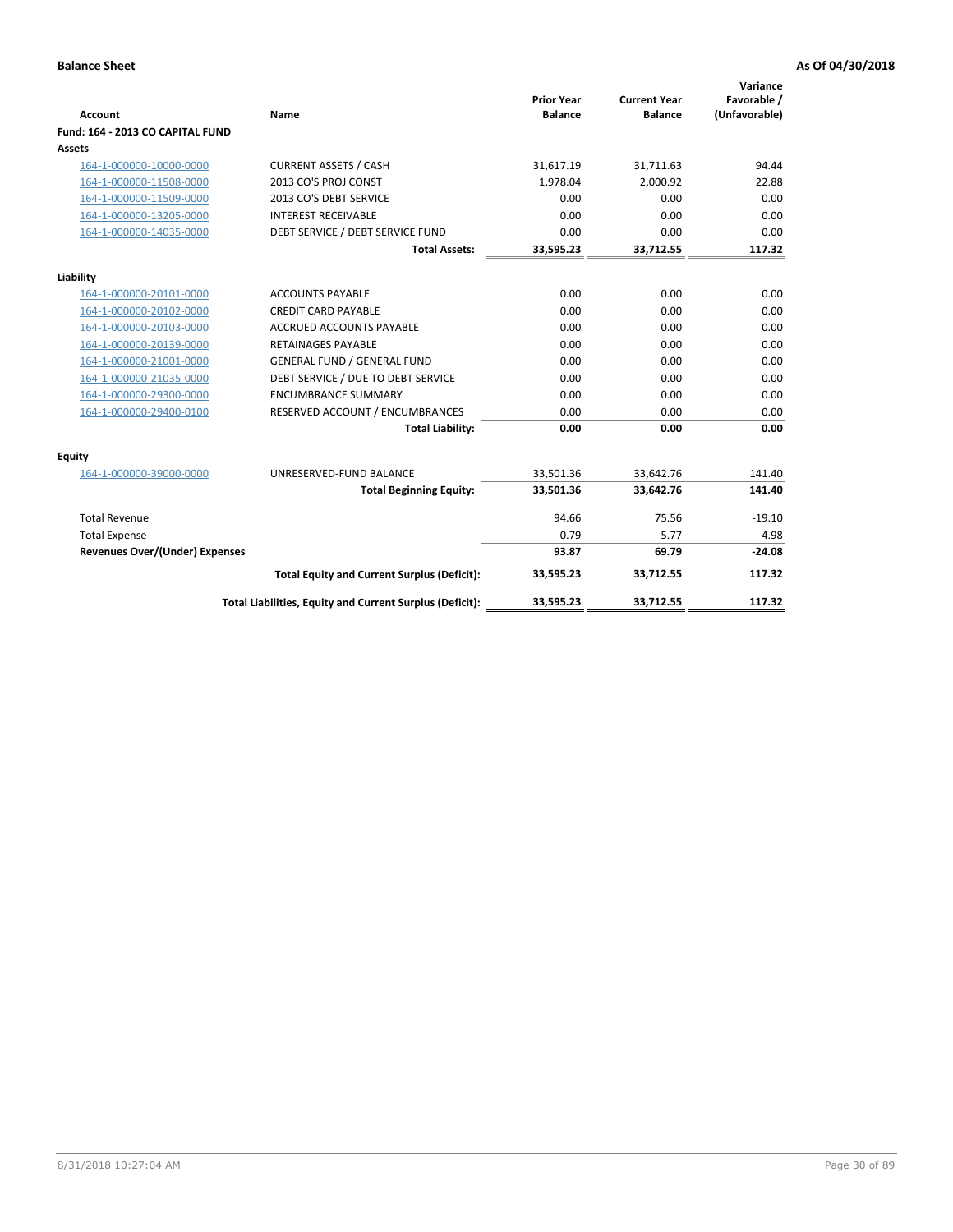| <b>Account</b>                        | Name                                                     | <b>Prior Year</b><br><b>Balance</b> | <b>Current Year</b><br><b>Balance</b> | Variance<br>Favorable /<br>(Unfavorable) |
|---------------------------------------|----------------------------------------------------------|-------------------------------------|---------------------------------------|------------------------------------------|
| Fund: 165 - 2014 GO FUND              |                                                          |                                     |                                       |                                          |
| Assets                                |                                                          |                                     |                                       |                                          |
| 165-1-000000-10000-0000               | <b>CURRENT ASSETS / CASH</b>                             | $-1,076,333.13$                     | $-8,613.63$                           | 1,067,719.50                             |
| 165-1-000000-11003-0000               | 2010 CO'S                                                | 0.00                                | 0.00                                  | 0.00                                     |
| 165-1-000000-11202-0000               | 2014 GO STREET BONDS                                     | 0.00                                | 0.00                                  | 0.00                                     |
| 165-1-000000-11511-0000               | 2015 GO PROJECT CONSTRUCTION                             | 2,741,194.25                        | 770,092.13                            | $-1,971,102.12$                          |
| 165-1-000000-11520-0000               | <b>CERTIFICATES OF DEPOSIT</b>                           | 0.00                                | 0.00                                  | 0.00                                     |
| 165-1-000000-11530-0000               | <b>TexasTERM CP</b>                                      | 0.00                                | 0.00                                  | 0.00                                     |
| 165-1-000000-13201-0000               | MISC ACCTS RECEIVABLE                                    | 0.00                                | 0.00                                  | 0.00                                     |
| 165-1-000000-13205-0000               | <b>INTEREST RECEIVABLE</b>                               | 0.00                                | 0.00                                  | 0.00                                     |
| 165-1-000000-14035-0000               | DEBT SERVICE / DEBT SERVICE FUND                         | 0.00                                | 0.00                                  | 0.00                                     |
|                                       | <b>Total Assets:</b>                                     | 1,664,861.12                        | 761,478.50                            | $-903,382.62$                            |
| Liability                             |                                                          |                                     |                                       |                                          |
| 165-1-000000-20101-0000               | <b>ACCOUNTS PAYABLE</b>                                  | $-197,655.38$                       | 0.00                                  | $-197,655.38$                            |
| 165-1-000000-20102-0000               | <b>CREDIT CARD PAYABLE</b>                               | 0.00                                | 0.00                                  | 0.00                                     |
| 165-1-000000-20103-0000               | ACCRUED ACCOUNTS PAYABLE                                 | 0.00                                | 0.00                                  | 0.00                                     |
| 165-1-000000-20139-0000               | <b>RETAINAGES PAYABLE</b>                                | 197,655.41                          | 0.00                                  | 197,655.41                               |
| 165-1-000000-21001-0000               | <b>GENERAL FUND / GENERAL FUND</b>                       | 0.00                                | 0.00                                  | 0.00                                     |
| 165-1-000000-21035-0000               | DEBT SERVICE / DUE TO DEBT SERVICE                       | 0.00                                | 0.00                                  | 0.00                                     |
| 165-1-000000-29300-0000               | <b>ENCUMBRANCE SUMMARY</b>                               | 0.00                                | 0.00                                  | 0.00                                     |
| 165-1-000000-29400-0100               | RESERVED ACCOUNT / ENCUMBRANCES                          | 0.00                                | 0.00                                  | 0.00                                     |
|                                       | <b>Total Liability:</b>                                  | 0.03                                | 0.00                                  | 0.03                                     |
| <b>Equity</b>                         |                                                          |                                     |                                       |                                          |
| 165-1-000000-39000-0000               | UNRESERVED-FUND BALANCE                                  | 3,846,902.24                        | 755,496.40                            | $-3,091,405.84$                          |
|                                       | <b>Total Beginning Equity:</b>                           | 3,846,902.24                        | 755,496.40                            | $-3,091,405.84$                          |
| <b>Total Revenue</b>                  |                                                          | 28,436.99                           | 5,982.10                              | $-22,454.89$                             |
| <b>Total Expense</b>                  |                                                          | 2,210,478.14                        | 0.00                                  | 2,210,478.14                             |
| <b>Revenues Over/(Under) Expenses</b> |                                                          | $-2,182,041.15$                     | 5,982.10                              | 2,188,023.25                             |
|                                       | <b>Total Equity and Current Surplus (Deficit):</b>       | 1,664,861.09                        | 761,478.50                            | $-903,382.59$                            |
|                                       | Total Liabilities, Equity and Current Surplus (Deficit): | 1,664,861.12                        | 761,478.50                            | -903,382.62                              |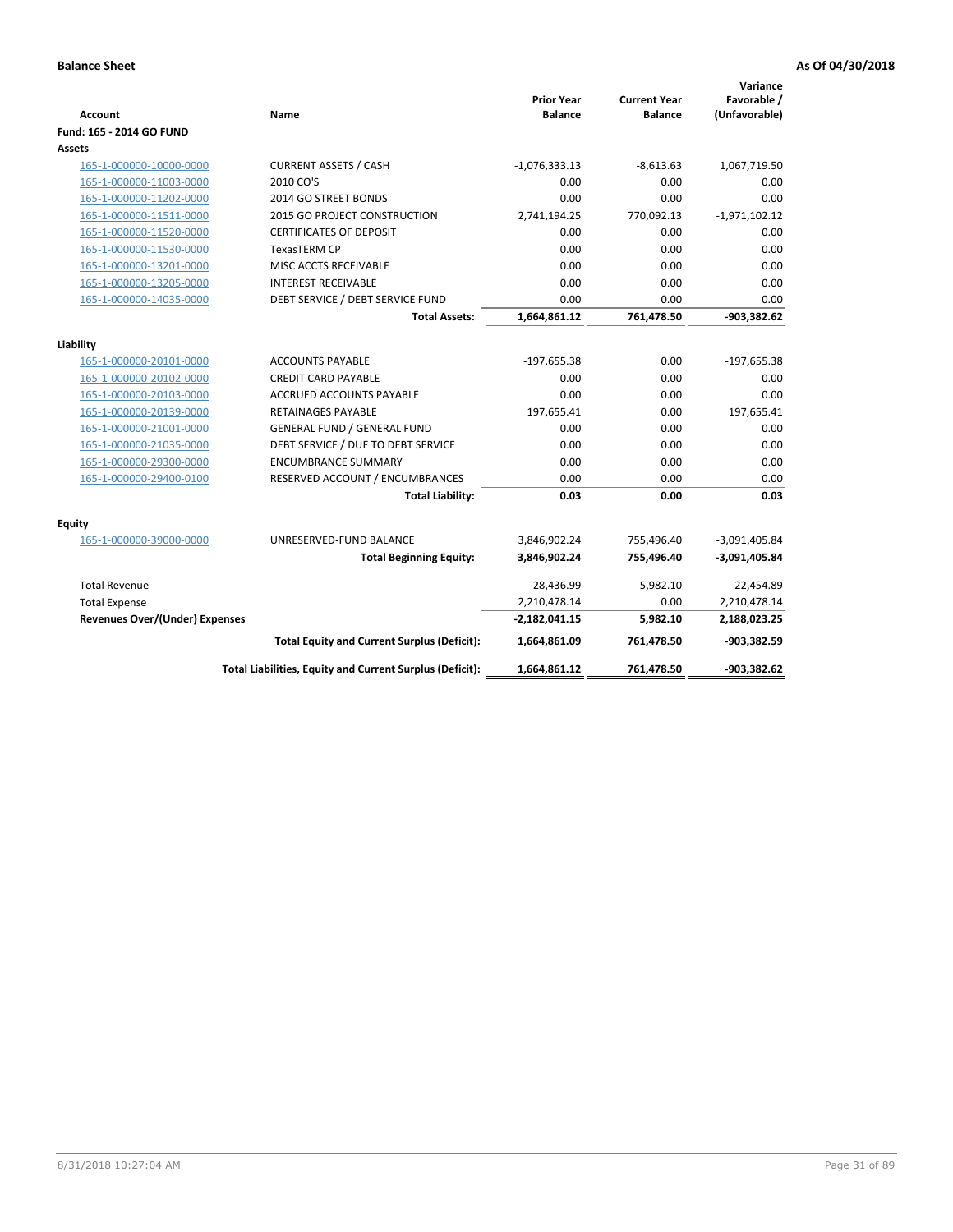| Account                                                      | Name                                                     | <b>Prior Year</b><br><b>Balance</b> | <b>Current Year</b><br><b>Balance</b> | Variance<br>Favorable /<br>(Unfavorable) |
|--------------------------------------------------------------|----------------------------------------------------------|-------------------------------------|---------------------------------------|------------------------------------------|
| <b>Fund: 170 - LAW ENFORCEMENT GRANT - CAPITAL PURCHASES</b> |                                                          |                                     |                                       |                                          |
| <b>Assets</b>                                                |                                                          |                                     |                                       |                                          |
| 170-1-000000-10000-0000                                      | <b>CURRENT ASSETS / CASH</b>                             | $-29,805.34$                        | 194.66                                | 30,000.00                                |
| 170-1-000000-13201-0000                                      | MISC ACCTS RECEIVABLE                                    | 0.00                                | 0.00                                  | 0.00                                     |
|                                                              | <b>Total Assets:</b>                                     | $-29,805.34$                        | 194.66                                | 30,000.00                                |
| Liability                                                    |                                                          |                                     |                                       |                                          |
| 170-1-000000-20101-0000                                      | <b>ACCOUNTS PAYABLE</b>                                  | 0.00                                | 0.00                                  | 0.00                                     |
| 170-1-000000-20102-0000                                      | <b>CREDIT CARD PAYABLE</b>                               | 0.00                                | 0.00                                  | 0.00                                     |
| 170-1-000000-20103-0000                                      | <b>ACCRUED ACCOUNTS PAYABLE</b>                          | 0.00                                | 0.00                                  | 0.00                                     |
| 170-1-000000-20902-0000                                      | <b>DEFERRED GRANT REVENUE</b>                            | 0.00                                | 0.00                                  | 0.00                                     |
| 170-1-000000-21001-0000                                      | <b>GENERAL FUND / GENERAL FUND</b>                       | 0.00                                | 0.00                                  | 0.00                                     |
| 170-1-000000-24004-0000                                      | <b>INTEREST PAYABLE ON DEP</b>                           | 0.00                                | 0.00                                  | 0.00                                     |
| 170-1-000000-29300-0000                                      | <b>ENCUMBRANCE SUMMARY</b>                               | 0.00                                | 0.00                                  | 0.00                                     |
| 170-1-000000-29400-0000                                      | RESERVED ACCOUNT / ENCUMBRANCES                          | 0.00                                | 0.00                                  | 0.00                                     |
|                                                              | <b>Total Liability:</b>                                  | 0.00                                | 0.00                                  | 0.00                                     |
| <b>Equity</b>                                                |                                                          |                                     |                                       |                                          |
| 170-1-000000-39000-0000                                      | UNRESERVED-FUND BALANCE                                  | 194.66                              | 194.66                                | 0.00                                     |
|                                                              | <b>Total Beginning Equity:</b>                           | 194.66                              | 194.66                                | 0.00                                     |
| <b>Total Revenue</b>                                         |                                                          | 0.00                                | 0.00                                  | 0.00                                     |
| <b>Total Expense</b>                                         |                                                          | 30.000.00                           | 0.00                                  | 30,000.00                                |
| Revenues Over/(Under) Expenses                               |                                                          | $-30,000.00$                        | 0.00                                  | 30,000.00                                |
|                                                              | <b>Total Equity and Current Surplus (Deficit):</b>       | -29,805.34                          | 194.66                                | 30,000.00                                |
|                                                              | Total Liabilities, Equity and Current Surplus (Deficit): | $-29,805.34$                        | 194.66                                | 30,000.00                                |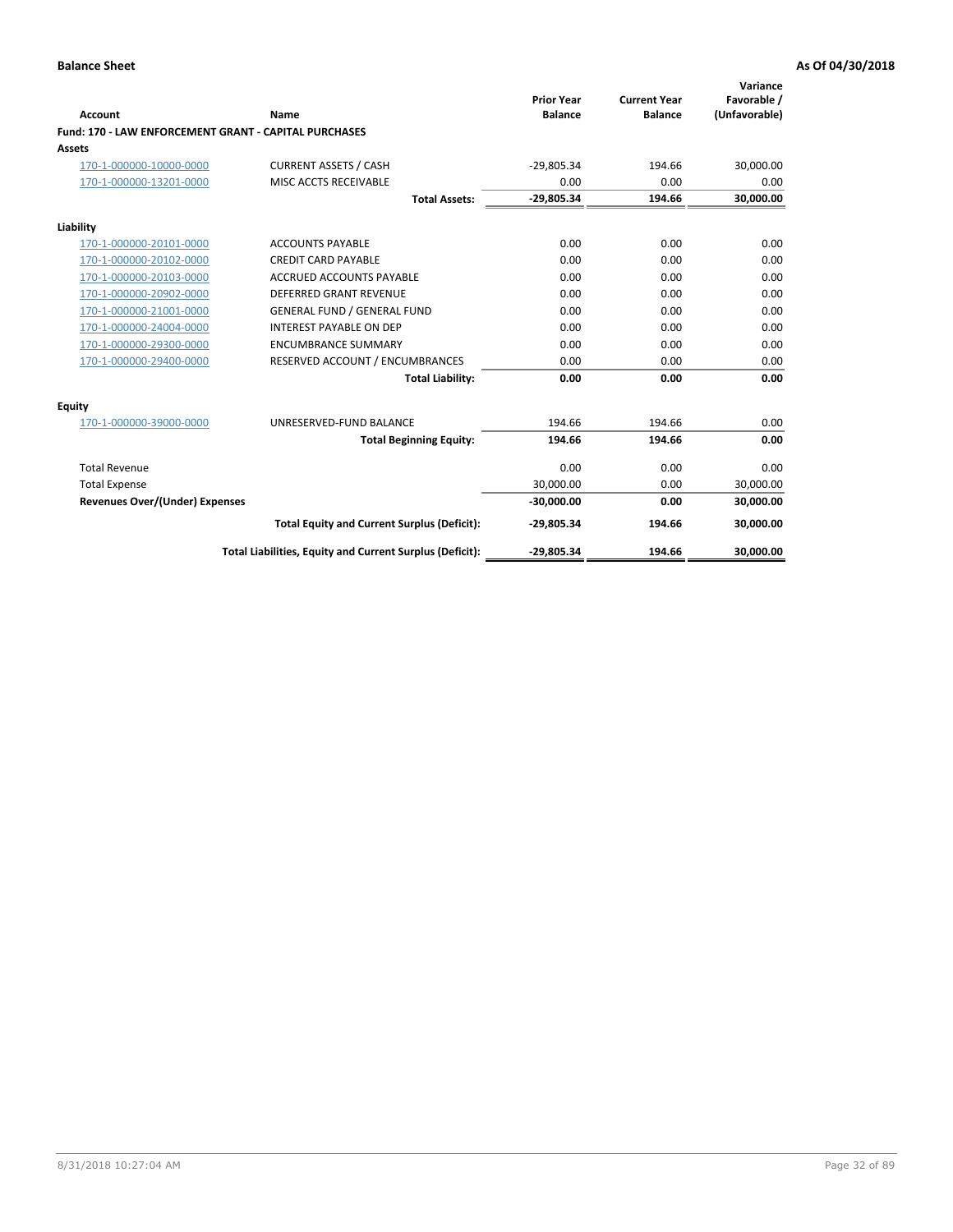|                                                |                                                          | <b>Prior Year</b> | <b>Current Year</b> | Variance<br>Favorable / |
|------------------------------------------------|----------------------------------------------------------|-------------------|---------------------|-------------------------|
| Account                                        | Name                                                     | <b>Balance</b>    | <b>Balance</b>      | (Unfavorable)           |
| <b>Fund: 171 - MAIN STREET SPECIAL REVENUE</b> |                                                          |                   |                     |                         |
| Assets                                         |                                                          |                   |                     |                         |
| 171-1-000000-10000-0000                        | <b>CURRENT ASSETS / CASH</b>                             | 57,308.28         | 51,400.28           | $-5,908.00$             |
| 171-1-000000-13201-0000                        | MISC ACCTS RECEIVABLE                                    | 0.00              | 0.00                | 0.00                    |
| 171-1-000000-13205-0000                        | <b>INTEREST RECEIVABLE</b>                               | 0.00              | 0.00                | 0.00                    |
|                                                | <b>Total Assets:</b>                                     | 57,308.28         | 51,400.28           | $-5,908.00$             |
| Liability                                      |                                                          |                   |                     |                         |
| 171-1-000000-20101-0000                        | <b>ACCOUNTS PAYABLE</b>                                  | 0.00              | 0.00                | 0.00                    |
| 171-1-000000-20102-0000                        | <b>CREDIT CARD PAYABLE</b>                               | 0.00              | 0.00                | 0.00                    |
| 171-1-000000-20103-0000                        | <b>ACCRUED ACCOUNTS PAYABLE</b>                          | 0.00              | 0.00                | 0.00                    |
| 171-1-000000-20139-0000                        | <b>RETAINAGES PAYABLE</b>                                | 0.00              | 0.00                | 0.00                    |
| 171-1-000000-20902-0000                        | <b>DEFERRED GRANT REVENUE</b>                            | 0.00              | 0.00                | 0.00                    |
| 171-1-000000-29300-0000                        | <b>ENCUMBRANCE SUMMARY</b>                               | 0.00              | 0.00                | 0.00                    |
| 171-1-000000-29400-0100                        | RESERVED ACCOUNT / ENCUMBRANCES                          | 0.00              | 0.00                | 0.00                    |
|                                                | <b>Total Liability:</b>                                  | 0.00              | 0.00                | 0.00                    |
| <b>Equity</b>                                  |                                                          |                   |                     |                         |
| 171-1-000000-39000-0000                        | UNRESERVED-FUND BALANCE                                  | 37,308.28         | 35,933.28           | $-1,375.00$             |
|                                                | <b>Total Beginning Equity:</b>                           | 37,308.28         | 35,933.28           | $-1,375.00$             |
| <b>Total Revenue</b>                           |                                                          | 25,000.00         | 25,000.00           | 0.00                    |
| <b>Total Expense</b>                           |                                                          | 5,000.00          | 9,533.00            | $-4,533.00$             |
| <b>Revenues Over/(Under) Expenses</b>          |                                                          | 20,000.00         | 15,467.00           | $-4,533.00$             |
|                                                | <b>Total Equity and Current Surplus (Deficit):</b>       | 57,308.28         | 51,400.28           | $-5,908.00$             |
|                                                | Total Liabilities, Equity and Current Surplus (Deficit): | 57,308.28         | 51,400.28           | $-5,908.00$             |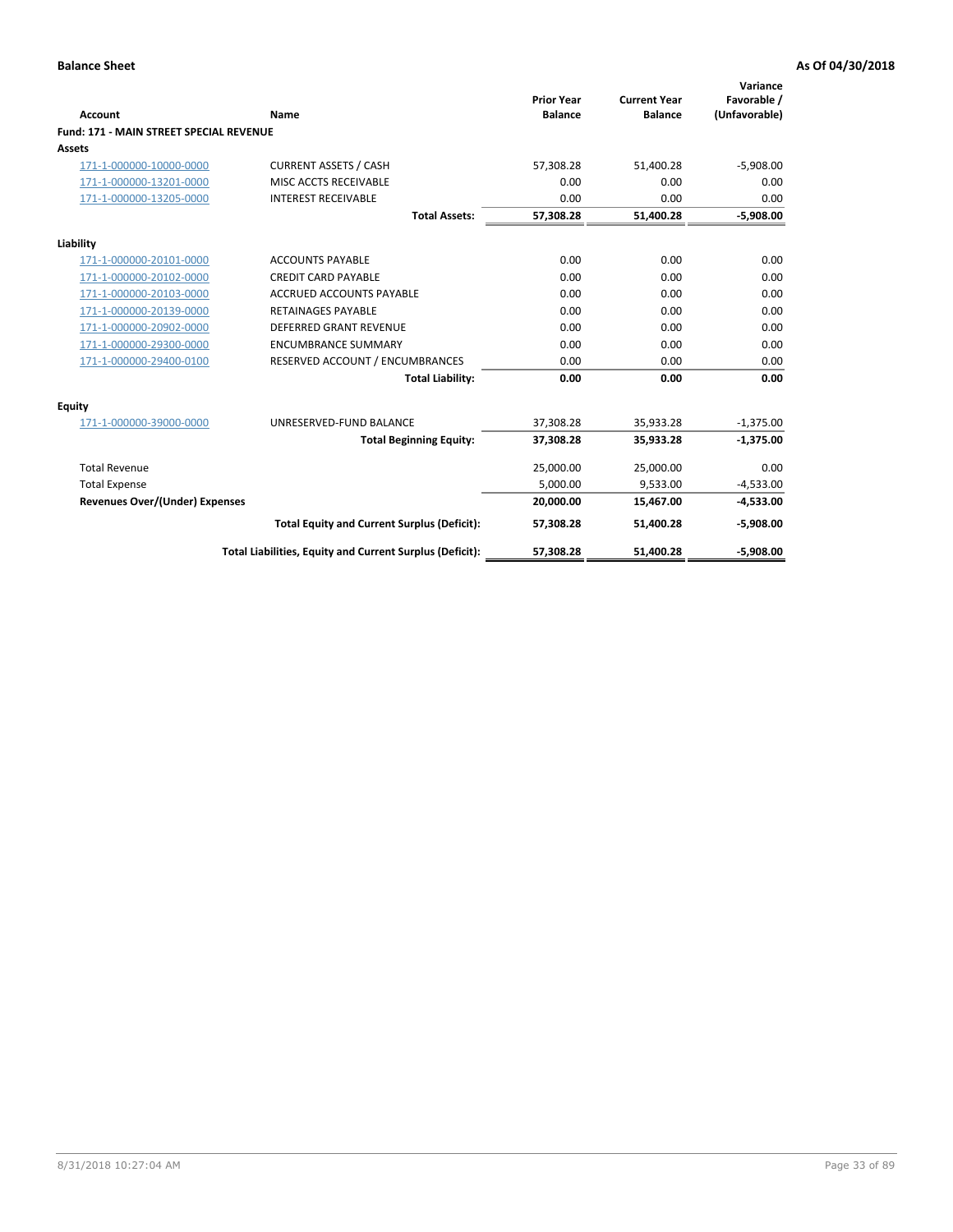|                                      |                                                          |                                     |                                       | Variance                     |
|--------------------------------------|----------------------------------------------------------|-------------------------------------|---------------------------------------|------------------------------|
| <b>Account</b>                       | Name                                                     | <b>Prior Year</b><br><b>Balance</b> | <b>Current Year</b><br><b>Balance</b> | Favorable /<br>(Unfavorable) |
| <b>Fund: 172 - MINOR GRANTS FUND</b> |                                                          |                                     |                                       |                              |
| <b>Assets</b>                        |                                                          |                                     |                                       |                              |
| 172-1-000000-10000-0000              | <b>CURRENT ASSETS / CASH</b>                             | 1,112.53                            | 6,538.73                              | 5,426.20                     |
| 172-1-000000-13201-0000              | MISC ACCTS RECEIVABLE                                    | 0.00                                | 0.00                                  | 0.00                         |
| 172-1-000000-13205-0000              | <b>INTEREST RECEIVABLE</b>                               | 0.00                                | 0.00                                  | 0.00                         |
|                                      | <b>Total Assets:</b>                                     | 1,112.53                            | 6,538.73                              | 5,426.20                     |
| Liability                            |                                                          |                                     |                                       |                              |
| 172-1-000000-20101-0000              | <b>ACCOUNTS PAYABLE</b>                                  | 0.00                                | 0.00                                  | 0.00                         |
| 172-1-000000-20102-0000              | <b>CREDIT CARD PAYABLE</b>                               | 0.00                                | 0.00                                  | 0.00                         |
| 172-1-000000-20103-0000              | <b>ACCRUED ACCOUNTS PAYABLE</b>                          | 0.00                                | 0.00                                  | 0.00                         |
| 172-1-000000-20902-0000              | DEFERRED GRANT REVENUE                                   | 0.00                                | 0.00                                  | 0.00                         |
| 172-1-000000-29300-0000              | <b>ENCUMBRANCE SUMMARY</b>                               | 0.00                                | 0.00                                  | 0.00                         |
| 172-1-000000-29400-0000              | RESERVED ACCOUNT / ENCUMBRANCES                          | 0.00                                | 0.00                                  | 0.00                         |
|                                      | <b>Total Liability:</b>                                  | 0.00                                | 0.00                                  | 0.00                         |
| Equity                               |                                                          |                                     |                                       |                              |
| 172-1-000000-39000-0000              | UNRESERVED-FUND BALANCE                                  | 2,962.31                            | 493.86                                | $-2,468.45$                  |
|                                      | <b>Total Beginning Equity:</b>                           | 2,962.31                            | 493.86                                | $-2,468.45$                  |
| <b>Total Revenue</b>                 |                                                          | 25,419.92                           | 8,992.00                              | $-16,427.92$                 |
| <b>Total Expense</b>                 |                                                          | 27,269.70                           | 2,947.13                              | 24,322.57                    |
| Revenues Over/(Under) Expenses       |                                                          | $-1,849.78$                         | 6,044.87                              | 7,894.65                     |
|                                      | <b>Total Equity and Current Surplus (Deficit):</b>       | 1,112.53                            | 6,538.73                              | 5,426.20                     |
|                                      | Total Liabilities, Equity and Current Surplus (Deficit): | 1,112.53                            | 6,538.73                              | 5,426.20                     |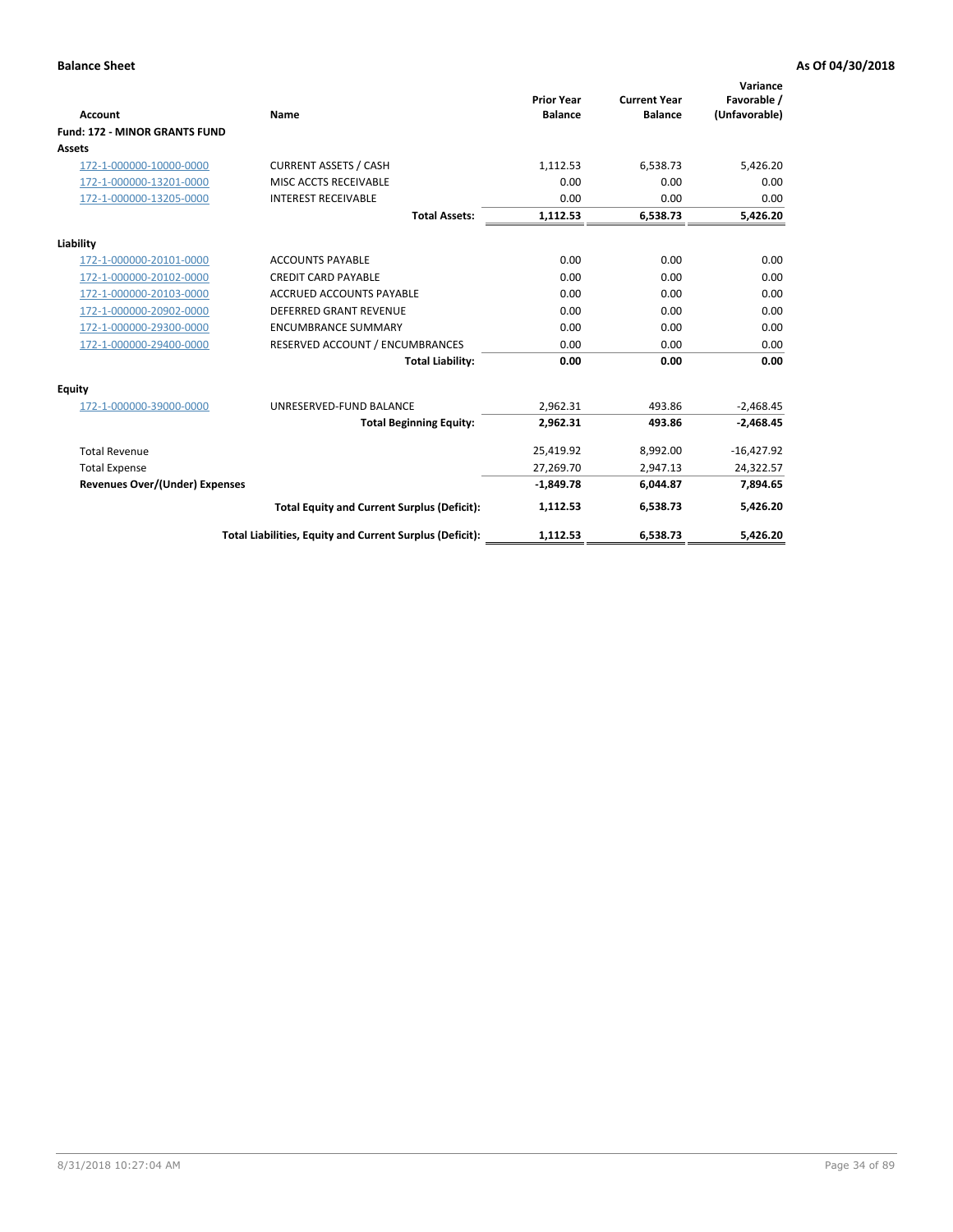| <b>Account</b>                         | <b>Name</b>                                              | <b>Prior Year</b><br><b>Balance</b> | <b>Current Year</b><br><b>Balance</b> | Variance<br>Favorable /<br>(Unfavorable) |
|----------------------------------------|----------------------------------------------------------|-------------------------------------|---------------------------------------|------------------------------------------|
| <b>Fund: 173 - FL YOUNG FOUNDATION</b> |                                                          |                                     |                                       |                                          |
| Assets                                 |                                                          |                                     |                                       |                                          |
| 173-1-000000-10000-0000                | <b>CURRENT ASSETS / CASH</b>                             | 0.00                                | 0.00                                  | 0.00                                     |
| 173-1-000000-13201-0000                | MISC ACCTS RECEIVABLE                                    | 0.00                                | 0.00                                  | 0.00                                     |
|                                        | <b>Total Assets:</b>                                     | 0.00                                | 0.00                                  | 0.00                                     |
| Liability                              |                                                          |                                     |                                       |                                          |
| 173-1-000000-20101-0000                | <b>ACCOUNTS PAYABLE</b>                                  | 0.00                                | 0.00                                  | 0.00                                     |
| 173-1-000000-20102-0000                | <b>CREDIT CARD PAYABLE</b>                               | 0.00                                | 0.00                                  | 0.00                                     |
| 173-1-000000-20902-0000                | <b>DEFERRED GRANT REVENUE</b>                            | 0.00                                | 0.00                                  | 0.00                                     |
| 173-1-000000-29300-0000                | <b>ENCUMBRANCE SUMMARY</b>                               | 0.00                                | 0.00                                  | 0.00                                     |
| 173-1-000000-29400-0000                | RESERVED ACCOUNT / ENCUMBRANCES                          | 0.00                                | 0.00                                  | 0.00                                     |
|                                        | <b>Total Liability:</b>                                  | 0.00                                | 0.00                                  | 0.00                                     |
| Equity                                 |                                                          |                                     |                                       |                                          |
| 173-1-000000-39000-0000                | UNRESERVED-FUND BALANCE                                  | 0.00                                | 0.00                                  | 0.00                                     |
|                                        | <b>Total Beginning Equity:</b>                           | 0.00                                | 0.00                                  | 0.00                                     |
| <b>Total Revenue</b>                   |                                                          | 0.00                                | 0.00                                  | 0.00                                     |
| <b>Total Expense</b>                   |                                                          | 0.00                                | 0.00                                  | 0.00                                     |
| <b>Revenues Over/(Under) Expenses</b>  |                                                          | 0.00                                | 0.00                                  | 0.00                                     |
|                                        | <b>Total Equity and Current Surplus (Deficit):</b>       | 0.00                                | 0.00                                  | 0.00                                     |
|                                        | Total Liabilities, Equity and Current Surplus (Deficit): | 0.00                                | 0.00                                  | 0.00                                     |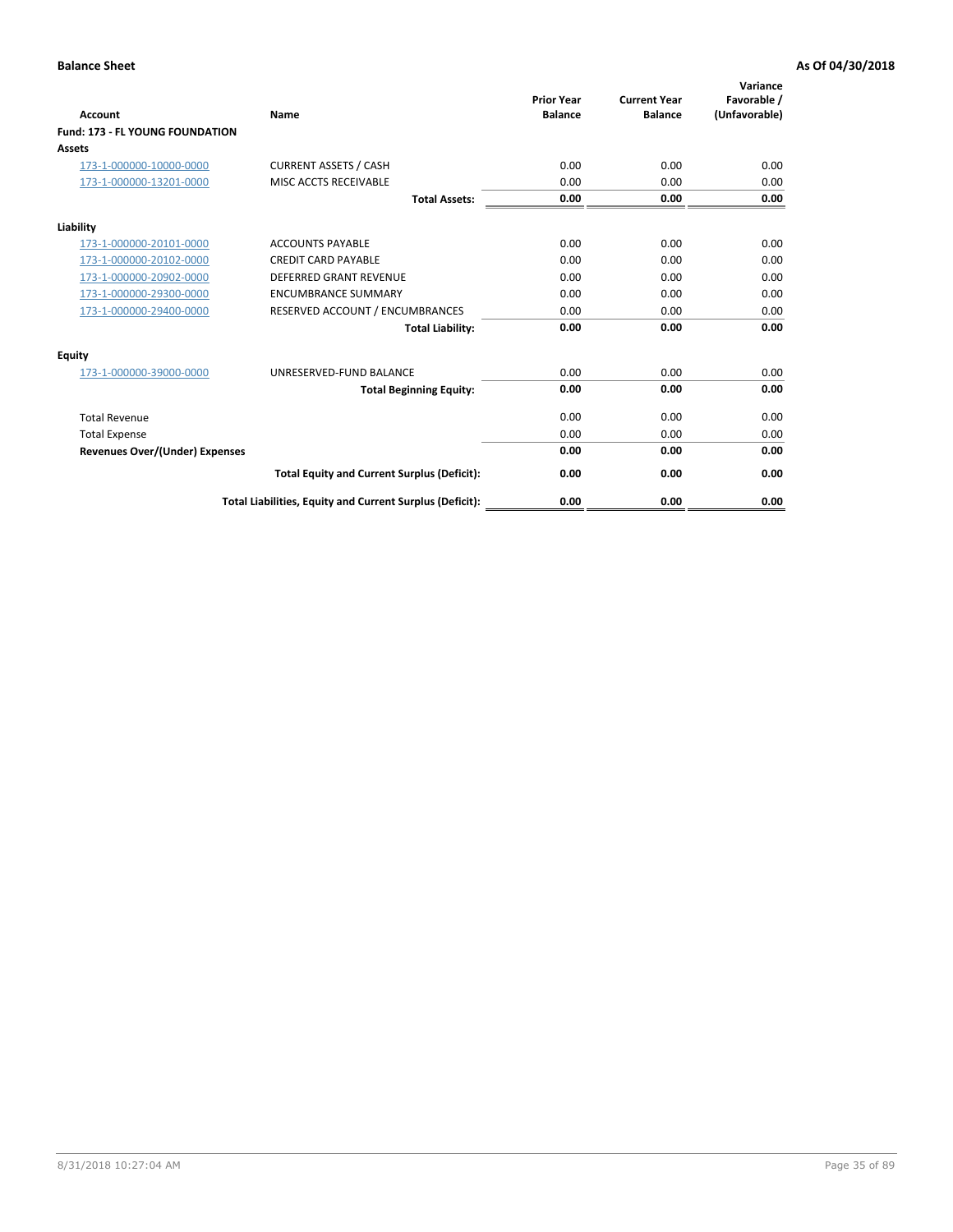| <b>Account</b>                        | Name                                                     | <b>Prior Year</b><br><b>Balance</b> | <b>Current Year</b><br><b>Balance</b> | Variance<br>Favorable /<br>(Unfavorable) |
|---------------------------------------|----------------------------------------------------------|-------------------------------------|---------------------------------------|------------------------------------------|
| Fund: 174 - FEMA GRANT                |                                                          |                                     |                                       |                                          |
| Assets                                |                                                          |                                     |                                       |                                          |
| 174-1-000000-10000-0000               | <b>CURRENT ASSETS / CASH</b>                             | 71.08                               | 1.08                                  | $-70.00$                                 |
| 174-1-000000-13201-0000               | MISC ACCTS RECEIVABLE                                    | 0.00                                | 0.00                                  | 0.00                                     |
| 174-1-000000-13205-0000               | <b>INTEREST RECEIVABLE</b>                               | 0.00                                | 0.00                                  | 0.00                                     |
|                                       | <b>Total Assets:</b>                                     | 71.08                               | 1.08                                  | $-70.00$                                 |
| Liability                             |                                                          |                                     |                                       |                                          |
| 174-1-000000-20101-0000               | <b>ACCOUNTS PAYABLE</b>                                  | 0.00                                | 0.00                                  | 0.00                                     |
| 174-1-000000-20102-0000               | <b>CREDIT CARD PAYABLE</b>                               | 0.00                                | 0.00                                  | 0.00                                     |
| 174-1-000000-20103-0000               | <b>ACCRUED ACCOUNTS PAYABLE</b>                          | 0.00                                | 0.00                                  | 0.00                                     |
| 174-1-000000-20902-0000               | <b>DEFERRED GRANT REVENUE</b>                            | 0.00                                | 0.00                                  | 0.00                                     |
| 174-1-000000-29300-0000               | <b>ENCUMBRANCE SUMMARY</b>                               | 0.00                                | 0.00                                  | 0.00                                     |
| 174-1-000000-29400-0000               | RESERVED ACCOUNT / ENCUMBRANCES                          | 0.00                                | 0.00                                  | 0.00                                     |
|                                       | <b>Total Liability:</b>                                  | 0.00                                | 0.00                                  | 0.00                                     |
| <b>Equity</b>                         |                                                          |                                     |                                       |                                          |
| 174-1-000000-39000-0000               | UNRESERVED-FUND BALANCE                                  | 1.08                                | 1.08                                  | 0.00                                     |
|                                       | <b>Total Beginning Equity:</b>                           | 1.08                                | 1.08                                  | 0.00                                     |
| <b>Total Revenue</b>                  |                                                          | 182,810.00                          | 0.00                                  | $-182,810.00$                            |
| <b>Total Expense</b>                  |                                                          | 182,740.00                          | 0.00                                  | 182,740.00                               |
| <b>Revenues Over/(Under) Expenses</b> |                                                          | 70.00                               | 0.00                                  | $-70.00$                                 |
|                                       | <b>Total Equity and Current Surplus (Deficit):</b>       | 71.08                               | 1.08                                  | $-70.00$                                 |
|                                       | Total Liabilities, Equity and Current Surplus (Deficit): | 71.08                               | 1.08                                  | $-70.00$                                 |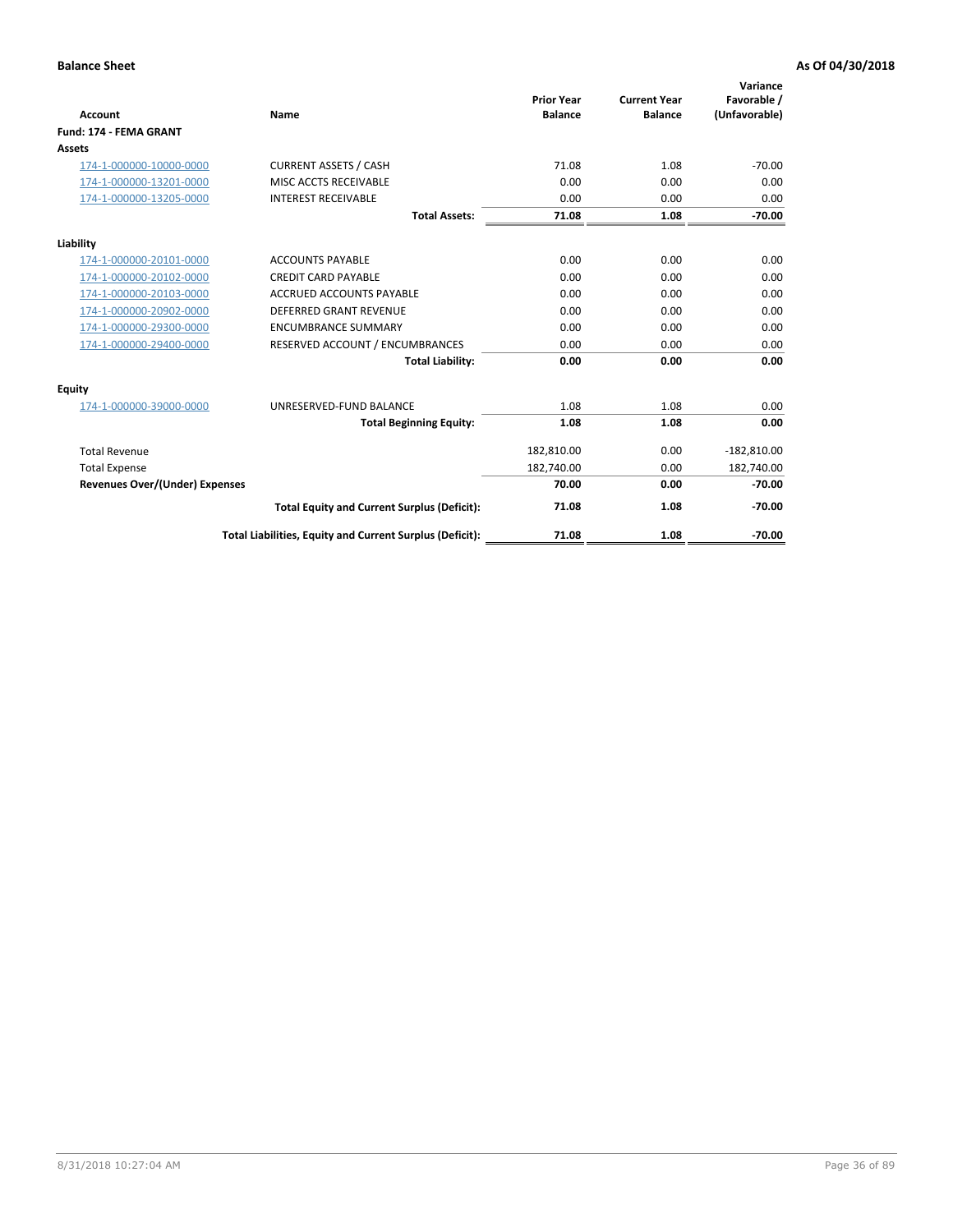| <b>Account</b>                             | Name                                                     | <b>Prior Year</b><br><b>Balance</b> | <b>Current Year</b><br><b>Balance</b> | Variance<br>Favorable /<br>(Unfavorable) |
|--------------------------------------------|----------------------------------------------------------|-------------------------------------|---------------------------------------|------------------------------------------|
| Fund: 175 - JUSTICE ASSISTANCE GRANT - JAG |                                                          |                                     |                                       |                                          |
| <b>Assets</b>                              |                                                          |                                     |                                       |                                          |
| 175-1-000000-10000-0000                    | <b>CURRENT ASSETS / CASH</b>                             | 30.65                               | 13,761.65                             | 13,731.00                                |
| 175-1-000000-13201-0000                    | MISC ACCTS RECEIVABLE                                    | 0.00                                | 0.00                                  | 0.00                                     |
|                                            | <b>Total Assets:</b>                                     | 30.65                               | 13,761.65                             | 13,731.00                                |
| Liability                                  |                                                          |                                     |                                       |                                          |
| 175-1-000000-20101-0000                    | <b>ACCOUNTS PAYABLE</b>                                  | 0.00                                | 0.00                                  | 0.00                                     |
| 175-1-000000-20102-0000                    | <b>CREDIT CARD PAYABLE</b>                               | 0.00                                | 0.00                                  | 0.00                                     |
| 175-1-000000-20902-0000                    | <b>DEFERRED GRANT REVENUE</b>                            | 0.00                                | 0.00                                  | 0.00                                     |
| 175-1-000000-29300-0000                    | <b>ENCUMBRANCE SUMMARY</b>                               | 0.00                                | 0.00                                  | 0.00                                     |
| 175-1-000000-29400-0000                    | RESERVED ACCOUNT / ENCUMBRANCES                          | 0.00                                | 0.00                                  | 0.00                                     |
|                                            | <b>Total Liability:</b>                                  | 0.00                                | 0.00                                  | 0.00                                     |
| Equity                                     |                                                          |                                     |                                       |                                          |
| 175-1-000000-39000-0000                    | UNRESERVED-FUND BALANCE                                  | 30.65                               | 30.65                                 | 0.00                                     |
|                                            | <b>Total Beginning Equity:</b>                           | 30.65                               | 30.65                                 | 0.00                                     |
| <b>Total Revenue</b>                       |                                                          | 6,165.00                            | 13,731.00                             | 7,566.00                                 |
| <b>Total Expense</b>                       |                                                          | 6,165.00                            | 0.00                                  | 6,165.00                                 |
| Revenues Over/(Under) Expenses             |                                                          | 0.00                                | 13,731.00                             | 13,731.00                                |
|                                            | <b>Total Equity and Current Surplus (Deficit):</b>       | 30.65                               | 13,761.65                             | 13,731.00                                |
|                                            | Total Liabilities, Equity and Current Surplus (Deficit): | 30.65                               | 13,761.65                             | 13,731.00                                |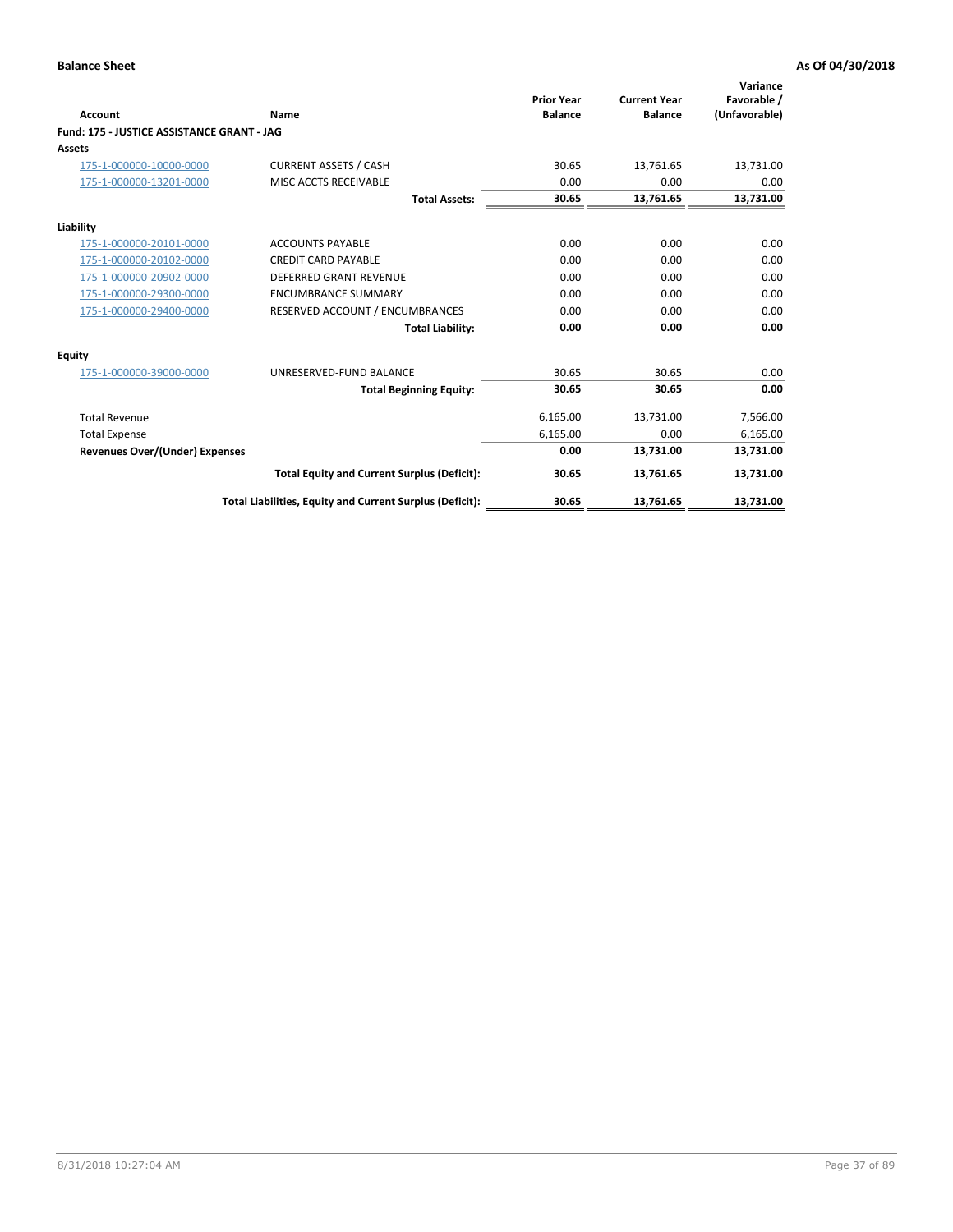| Account                               | Name                                                     | <b>Prior Year</b><br><b>Balance</b> | <b>Current Year</b><br><b>Balance</b> | Variance<br>Favorable /<br>(Unfavorable) |
|---------------------------------------|----------------------------------------------------------|-------------------------------------|---------------------------------------|------------------------------------------|
| Fund: 176 - HOME GRANT FUND           |                                                          |                                     |                                       |                                          |
| Assets                                |                                                          |                                     |                                       |                                          |
| 176-1-000000-10000-0000               | <b>CURRENT ASSETS / CASH</b>                             | 0.00                                | 0.00                                  | 0.00                                     |
| 176-1-000000-13201-0000               | MISC ACCTS RECEIVABLE                                    | 0.00                                | 0.00                                  | 0.00                                     |
| 176-1-000000-13205-0000               | <b>INTEREST RECEIVABLE</b>                               | 0.00                                | 0.00                                  | 0.00                                     |
|                                       | <b>Total Assets:</b>                                     | 0.00                                | 0.00                                  | 0.00                                     |
| Liability                             |                                                          |                                     |                                       |                                          |
| 176-1-000000-20101-0000               | <b>ACCOUNTS PAYABLE</b>                                  | 0.00                                | 0.00                                  | 0.00                                     |
| 176-1-000000-20102-0000               | <b>CREDIT CARD PAYABLE</b>                               | 0.00                                | 0.00                                  | 0.00                                     |
| 176-1-000000-20103-0000               | <b>ACCRUED ACCOUNTS PAYABLE</b>                          | 0.00                                | 0.00                                  | 0.00                                     |
| 176-1-000000-20902-0000               | <b>DEFERRED GRANT REVENUE</b>                            | 0.00                                | 0.00                                  | 0.00                                     |
| 176-1-000000-29300-0000               | <b>ENCUMBRANCE SUMMARY</b>                               | 0.00                                | 0.00                                  | 0.00                                     |
| 176-1-000000-29400-0000               | RESERVED ACCOUNT / ENCUMBRANCES                          | 0.00                                | 0.00                                  | 0.00                                     |
|                                       | <b>Total Liability:</b>                                  | 0.00                                | 0.00                                  | 0.00                                     |
| <b>Equity</b>                         |                                                          |                                     |                                       |                                          |
| 176-1-000000-39000-0000               | UNRESERVED-FUND BALANCE                                  | 0.00                                | 0.00                                  | 0.00                                     |
|                                       | <b>Total Beginning Equity:</b>                           | 0.00                                | 0.00                                  | 0.00                                     |
| <b>Total Revenue</b>                  |                                                          | 0.00                                | 0.00                                  | 0.00                                     |
| <b>Total Expense</b>                  |                                                          | 0.00                                | 0.00                                  | 0.00                                     |
| <b>Revenues Over/(Under) Expenses</b> |                                                          | 0.00                                | 0.00                                  | 0.00                                     |
|                                       | <b>Total Equity and Current Surplus (Deficit):</b>       | 0.00                                | 0.00                                  | 0.00                                     |
|                                       | Total Liabilities, Equity and Current Surplus (Deficit): | 0.00                                | 0.00                                  | 0.00                                     |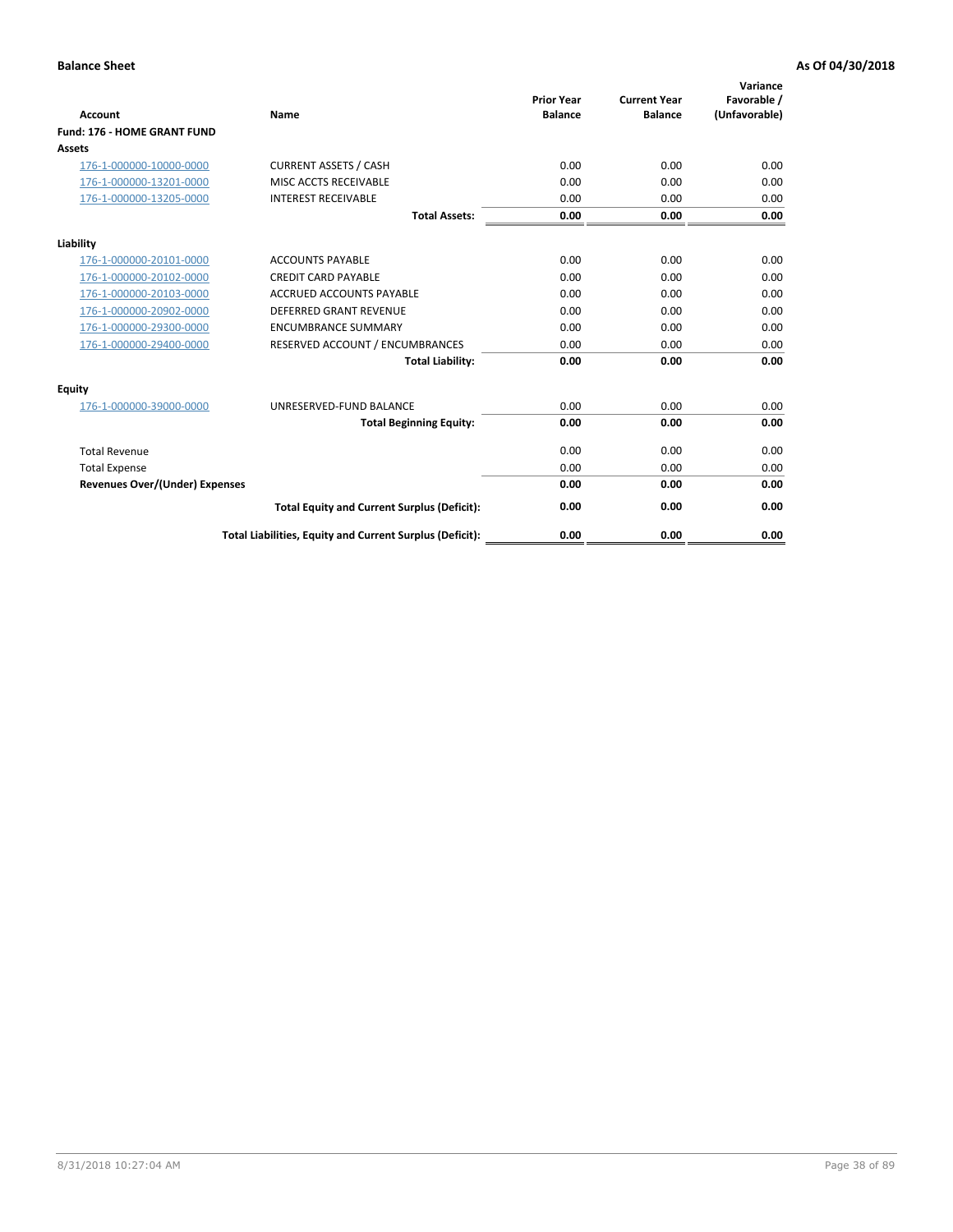| Account                                        | Name                                                     | <b>Prior Year</b><br><b>Balance</b> | <b>Current Year</b><br><b>Balance</b> | Variance<br>Favorable /<br>(Unfavorable) |
|------------------------------------------------|----------------------------------------------------------|-------------------------------------|---------------------------------------|------------------------------------------|
| <b>Fund: 177 - SAFE ROUTES TO SCHOOL GRANT</b> |                                                          |                                     |                                       |                                          |
| <b>Assets</b>                                  |                                                          |                                     |                                       |                                          |
| 177-1-000000-10000-0000                        | <b>CURRENT ASSETS / CASH</b>                             | 0.02                                | 0.02                                  | 0.00                                     |
| 177-1-000000-13201-0000                        | MISC ACCTS RECEIVABLE                                    | 0.00                                | 0.00                                  | 0.00                                     |
| 177-1-000000-13205-0000                        | <b>INTEREST RECEIVABLE</b>                               | 0.00                                | 0.00                                  | 0.00                                     |
|                                                | <b>Total Assets:</b>                                     | 0.02                                | 0.02                                  | 0.00                                     |
| Liability                                      |                                                          |                                     |                                       |                                          |
| 177-1-000000-20101-0000                        | <b>ACCOUNTS PAYABLE</b>                                  | 0.00                                | 0.00                                  | 0.00                                     |
| 177-1-000000-20102-0000                        | <b>CREDIT CARD PAYABLE</b>                               | 0.00                                | 0.00                                  | 0.00                                     |
| 177-1-000000-20139-0000                        | <b>RETAINAGES PAYABLE</b>                                | 0.00                                | 0.00                                  | 0.00                                     |
| 177-1-000000-20902-0000                        | <b>DEFERRED GRANT REVENUE</b>                            | 0.00                                | 0.00                                  | 0.00                                     |
|                                                | <b>Total Liability:</b>                                  | 0.00                                | 0.00                                  | 0.00                                     |
| Equity                                         |                                                          |                                     |                                       |                                          |
| 177-1-000000-39000-0000                        | UNRESERVED-FUND BALANCE                                  | 0.02                                | 0.02                                  | 0.00                                     |
|                                                | <b>Total Beginning Equity:</b>                           | 0.02                                | 0.02                                  | 0.00                                     |
| <b>Total Revenue</b>                           |                                                          | 0.00                                | 0.00                                  | 0.00                                     |
| <b>Total Expense</b>                           |                                                          | 0.00                                | 0.00                                  | 0.00                                     |
| <b>Revenues Over/(Under) Expenses</b>          |                                                          | 0.00                                | 0.00                                  | 0.00                                     |
|                                                | <b>Total Equity and Current Surplus (Deficit):</b>       | 0.02                                | 0.02                                  | 0.00                                     |
|                                                | Total Liabilities, Equity and Current Surplus (Deficit): | 0.02                                | 0.02                                  | 0.00                                     |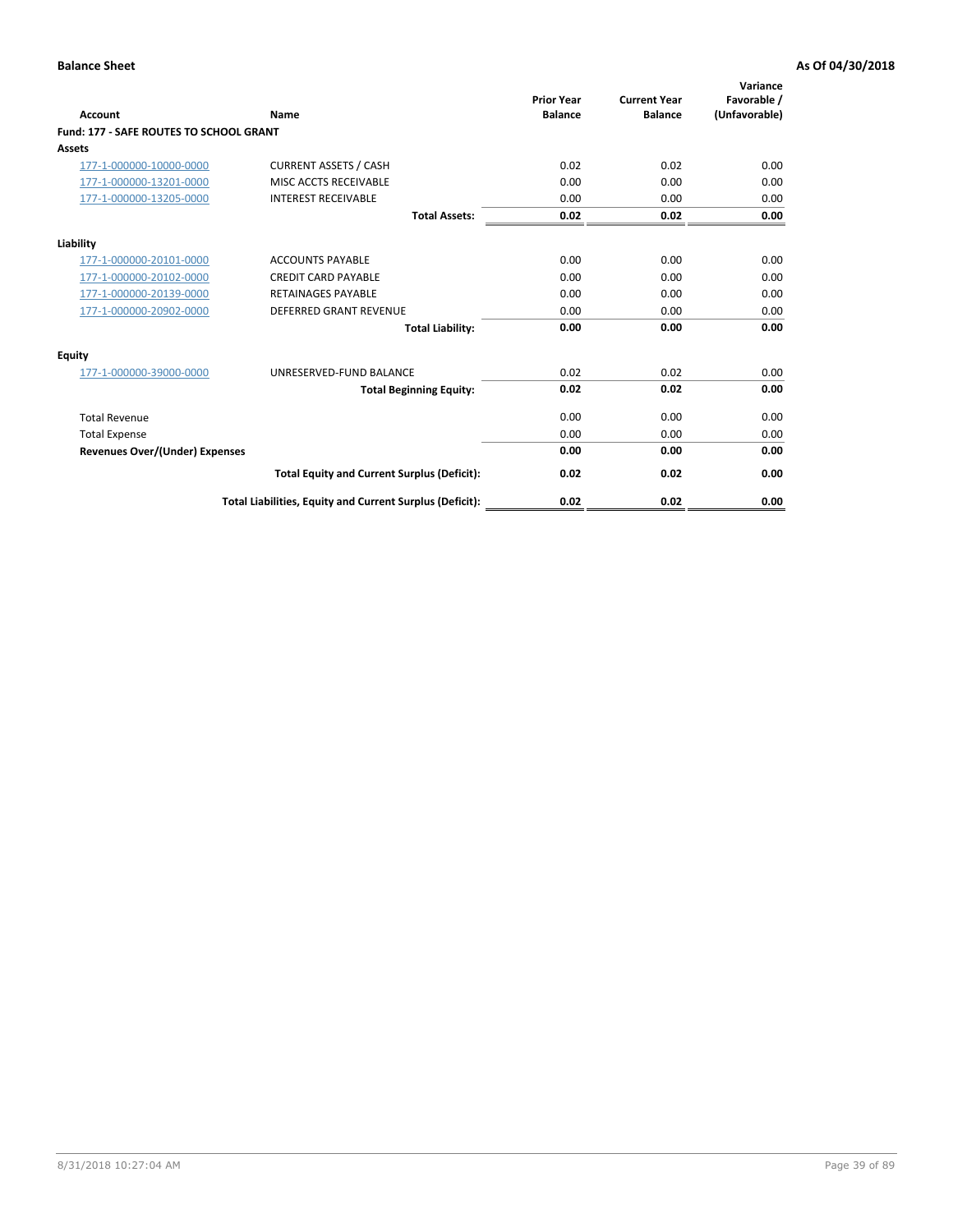| <b>Account</b>                 | Name                                                     | <b>Prior Year</b><br>Balance | <b>Current Year</b><br><b>Balance</b> | Variance<br>Favorable /<br>(Unfavorable) |
|--------------------------------|----------------------------------------------------------|------------------------------|---------------------------------------|------------------------------------------|
| Fund: 190 - FIXED ASSETS       |                                                          |                              |                                       |                                          |
| Assets                         |                                                          |                              |                                       |                                          |
| 190-1-000000-10000-0000        | <b>CURRENT ASSETS / CASH</b>                             | 4,371,956.00                 | 4,781,218.73                          | 409,262.73                               |
| 190-1-000000-16001-0000        | FIXED ASSETS / LAND                                      | 4,307,194.43                 | 4,301,719.07                          | $-5,475.36$                              |
| 190-1-000000-16002-0000        | FIXED ASSETS / IMPROVMENTS-NON BUILDI                    | 8,469,732.94                 | 9,547,720.27                          | 1,077,987.33                             |
| 190-1-000000-16003-0000        | ACCUM DEPR / IMPROVEMENTS- NON BUIL                      | $-3,726,578.80$              | -4,009,937.54                         | $-283,358.74$                            |
| 190-1-000000-16004-0000        | FIXED ASSETS / BUILDINGS                                 | 17,492,600.85                | 17,535,682.21                         | 43,081.36                                |
| 190-1-000000-16005-0000        | <b>ACCUM DEPR / BUILDINGS</b>                            | $-6,272,081.85$              | -6,682,343.79                         | $-410,261.94$                            |
| 190-1-000000-16109-0000        | FIXED ASSETS / INFRASTRUCTURE                            | 36,030,072.95                | 39,600,292.98                         | 3,570,220.03                             |
| 190-1-000000-16110-0000        | <b>ACCUM DEPR / INFRASTRUCTURE</b>                       | -16,666,333.14               | -17,212,975.22                        | $-546,642.08$                            |
| 190-1-000000-16201-0000        | FIXED ASSETS / MACHINERY AND EQUIPMEN                    | 6,025,139.41                 | 6,435,884.14                          | 410,744.73                               |
| 190-1-000000-16202-0000        | ACCUM DEPR / MACHINERY AND EQUIPMEI                      | -4,273,806.33                | -4,533,779.36                         | -259,973.03                              |
| 190-1-000000-16205-0000        | FIXED ASSETS / SEIZURE FUNDED VEHICLES                   | 109,736.85                   | 109,736.85                            | 0.00                                     |
| 190-1-000000-16206-0000        | ACCUM DEPR / SEIZURE FUNDED VEHICLES                     | $-76,797.54$                 | $-86,047.91$                          | $-9,250.37$                              |
| 190-1-000000-16301-0000        | FIXED ASSETS / C W I P                                   | 5,434,233.92                 | 7,494,769.94                          | 2,060,536.02                             |
|                                | <b>Total Assets:</b>                                     | 51,225,069.69                | 57,281,940.37                         | 6,056,870.68                             |
| Liability                      |                                                          |                              |                                       |                                          |
| 190-1-000000-20101-0000        | <b>ACCOUNTS PAYABLE</b>                                  | 0.00                         | 0.00                                  | 0.00                                     |
| 190-1-000000-20102-0000        | <b>CREDIT CARD PAYABLE</b>                               | 0.00                         | 0.00                                  | 0.00                                     |
| 190-1-000000-27001-0000        | CONTRIBUTED CAPITAL / DEVELOPERS                         | 7,196,125.29                 | 7,196,125.29                          | 0.00                                     |
| 190-1-000000-27101-0000        | INVESTMENT IN GFA / GENERAL FUND                         | 2,194,657.07                 | 2,194,657.07                          | 0.00                                     |
| 190-1-000000-27102-0000        | <b>SPECIAL REVENUE FUNDS</b>                             | 4,861,998.29                 | 4,861,998.29                          | 0.00                                     |
| 190-1-000000-27103-0000        | <b>GENERAL CIP FUND</b>                                  | 55,066,479.06                | 62,287,009.22                         | -7,220,530.16                            |
| 190-1-000000-27104-0000        | PROPRIETARY FUNDS                                        | 13,885,324.34                | 13,885,324.34                         | 0.00                                     |
| 190-1-000000-27105-0000        | <b>INTERNAL SERVICE FUNDS</b>                            | 0.00                         | 0.00                                  | 0.00                                     |
| 190-1-000000-27106-0000        | <b>EXPENDABLE TRUST FUNDS</b>                            | 0.00                         | 0.00                                  | 0.00                                     |
| 190-1-000000-27107-0000        | INVESTMENT IN GFA / SEIZURE FUNDS                        | 127,680.68                   | 127,680.68                            | 0.00                                     |
| 190-1-000000-27108-0000        | INVESTMENT IN GFA / FIRE DEPARTMEN                       | 0.00                         | 0.00                                  | 0.00                                     |
| 190-1-000000-27109-0000        | PARKS & RECREATION DEPT                                  | 0.00                         | 0.00                                  | 0.00                                     |
| 190-1-000000-27110-0000        | INVESTMENT IN GFA / 4A EDC                               | 524,560.49                   | 524,560.49                            | 0.00                                     |
| 190-1-000000-27201-0000        | CAFR USE / MUNICIPAL BUILDINGS                           | 1,862,037.81                 | 1,862,037.81                          | 0.00                                     |
| 190-1-000000-27202-0000        | CAFR USE / OTHER GENERAL GOVERNMEN                       | 363,987.04                   | 363,987.04                            | 0.00                                     |
| 190-1-000000-27203-0000        | CAFR USE / POLICE PROTECTION                             | 1,742,383.46                 | 1,742,383.46                          | 0.00                                     |
| 190-1-000000-27204-0000        | CAFR USE / FIRE PROTECTION                               | 2,609,936.84                 | 2,609,936.84                          | 0.00                                     |
| 190-1-000000-27205-0000        | CAFR USE / PUBLIC WORKS                                  | 2,509,263.59                 | 2,509,263.59                          | 0.00                                     |
| 190-1-000000-27206-0000        | CAFR USE / LIBRARIES                                     | 2,147,054.00                 | 2,147,054.00                          | 0.00                                     |
| 190-1-000000-27207-0000        | CAFR USE / RECREATION                                    | 4,153,623.63                 | 4,153,623.63                          | 0.00                                     |
| 190-1-000000-27208-0000        | CAFR USE / CEMETERY                                      | 246,894.00                   | 246,894.00                            | 0.00                                     |
| 190-1-000000-27209-0000        | CAFR USE / EXCHANGE BUILDING                             | 6,053,703.29                 | 6,053,703.29                          | 0.00                                     |
| 190-1-000000-27210-0000        | CAFR USE / INVESTMENT IN GFA                             | -21,688,883.66               | $-21,688,883.66$                      | 0.00                                     |
| 190-1-000000-27301-0000        | DONATIONS/GRANTS                                         | 2,092,706.06                 | 2,478,141.06                          | -385,435.00                              |
|                                | <b>Total Liability:</b>                                  | 85,949,531.28                | 93,555,496.44                         | -7,605,965.16                            |
|                                |                                                          |                              |                                       |                                          |
| Equity                         |                                                          |                              |                                       |                                          |
| 190-1-000000-39000-0000        | UNRESERVED-FUND BALANCE                                  | -34,858,988.31               | -36,273,556.07                        | -1,414,567.76                            |
|                                | <b>Total Beginning Equity:</b>                           | -34,858,988.31               | -36,273,556.07                        | -1,414,567.76                            |
| <b>Total Expense</b>           |                                                          | $-134,526.72$                | 0.00                                  | -134,526.72                              |
| Revenues Over/(Under) Expenses |                                                          | 134,526.72                   | 0.00                                  | $-134,526.72$                            |
|                                | <b>Total Equity and Current Surplus (Deficit):</b>       | -34,724,461.59               | -36,273,556.07                        | $-1,549,094.48$                          |
|                                | Total Liabilities, Equity and Current Surplus (Deficit): | 51,225,069.69                | 57,281,940.37                         | 6,056,870.68                             |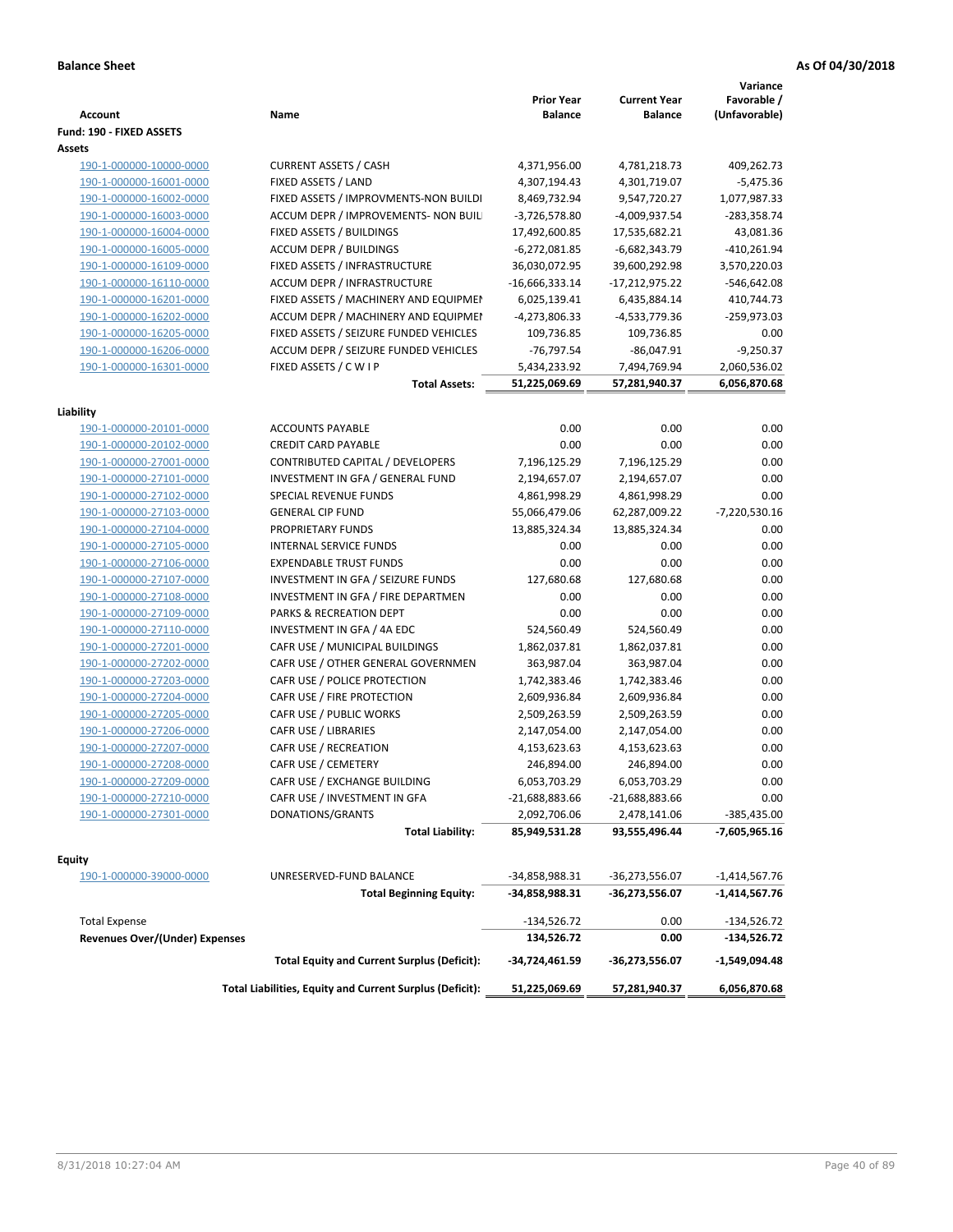| <b>Account</b>                 | Name                                                     | <b>Prior Year</b><br><b>Balance</b> | <b>Current Year</b><br><b>Balance</b> | Variance<br>Favorable /<br>(Unfavorable) |
|--------------------------------|----------------------------------------------------------|-------------------------------------|---------------------------------------|------------------------------------------|
| <b>Fund: 191 - DEBT</b>        |                                                          |                                     |                                       |                                          |
| <b>Assets</b>                  |                                                          |                                     |                                       |                                          |
| 191-1-000000-12101-0000        | <b>BOND ISSUANCE COSTS</b>                               | 0.00                                | 0.00                                  | 0.00                                     |
| 191-1-000000-12201-0000        | DEFERRED CHARGES / BOND DISCOUNT                         | $-1,044,044.26$                     | $-1,016,547.95$                       | 27,496.31                                |
| 191-1-000000-14101-0000        | WTR/WWTR UTILITY FUND                                    | 0.00                                | 0.00                                  | 0.00                                     |
| 191-1-000000-17101-0000        | LONG-TERM DEBT / AMT TO BE PROVIDE                       | 4,610,016.37                        | 453,446.27                            | $-4,156,570.10$                          |
|                                | <b>Total Assets:</b>                                     | 3,565,972.11                        | $-563, 101.68$                        | -4,129,073.79                            |
| Liability                      |                                                          |                                     |                                       |                                          |
| 191-1-000000-20102-0000        | <b>CREDIT CARD PAYABLE</b>                               | 0.00                                | 0.00                                  | 0.00                                     |
| 191-1-000000-22002-0000        | <b>VACATION/SICK PAYABLE</b>                             | 1,631,580.90                        | 1,548,415.51                          | 83,165.39                                |
| 191-1-000000-26001-0000        | <b>COMPENSATED ABSENCES PAY</b>                          | 1,574,930.61                        | 1,574,354.03                          | 576.58                                   |
| 191-1-000000-26003-0000        | EXCESS SALES TAX DUE TO STATE OF TEXAS                   | 3,223,783.60                        | 3,045,688.20                          | 178,095.40                               |
| 191-1-000000-26101-0000        | <b>GENERAL OBLIG BONDS PAY</b>                           | 37,819,000.00                       | 33,926,000.00                         | 3,893,000.00                             |
| 191-1-000000-26103-0000        | DEFERRED LOSS/DEFEASEMENT                                | $-843,796.95$                       | 71,619.09                             | $-915,416.04$                            |
| 191-1-000000-26104-0000        | <b>ACCRETED INTEREST</b>                                 | 165,929.14                          | 164,196.41                            | 1,732.73                                 |
| 191-1-000000-26105-0000        | INV NET OF RELATED DEBT                                  | -34,384,329.59                      | -34,384,329.59                        | 0.00                                     |
| 191-1-000000-26106-0000        | <b>RESTRICTED DEBT SERVICE</b>                           | 621,308.00                          | 621,308.00                            | 0.00                                     |
|                                | <b>Total Liability:</b>                                  | 9,808,405.71                        | 6,567,251.65                          | 3,241,154.06                             |
| Equity                         |                                                          |                                     |                                       |                                          |
| 191-1-000000-39000-0000        | UNRESERVED-FUND BALANCE                                  | $-6,242,433.60$                     | $-7,130,353.33$                       | $-887,919.73$                            |
|                                | <b>Total Beginning Equity:</b>                           | $-6,242,433.60$                     | $-7,130,353.33$                       | $-887,919.73$                            |
| <b>Total Expense</b>           |                                                          | 0.00                                | 0.00                                  | 0.00                                     |
| Revenues Over/(Under) Expenses |                                                          | 0.00                                | 0.00                                  | 0.00                                     |
|                                | <b>Total Equity and Current Surplus (Deficit):</b>       | $-6,242,433.60$                     | $-7,130,353.33$                       | $-887,919.73$                            |
|                                | Total Liabilities, Equity and Current Surplus (Deficit): | 3,565,972.11                        | $-563,101.68$                         | -4,129,073.79                            |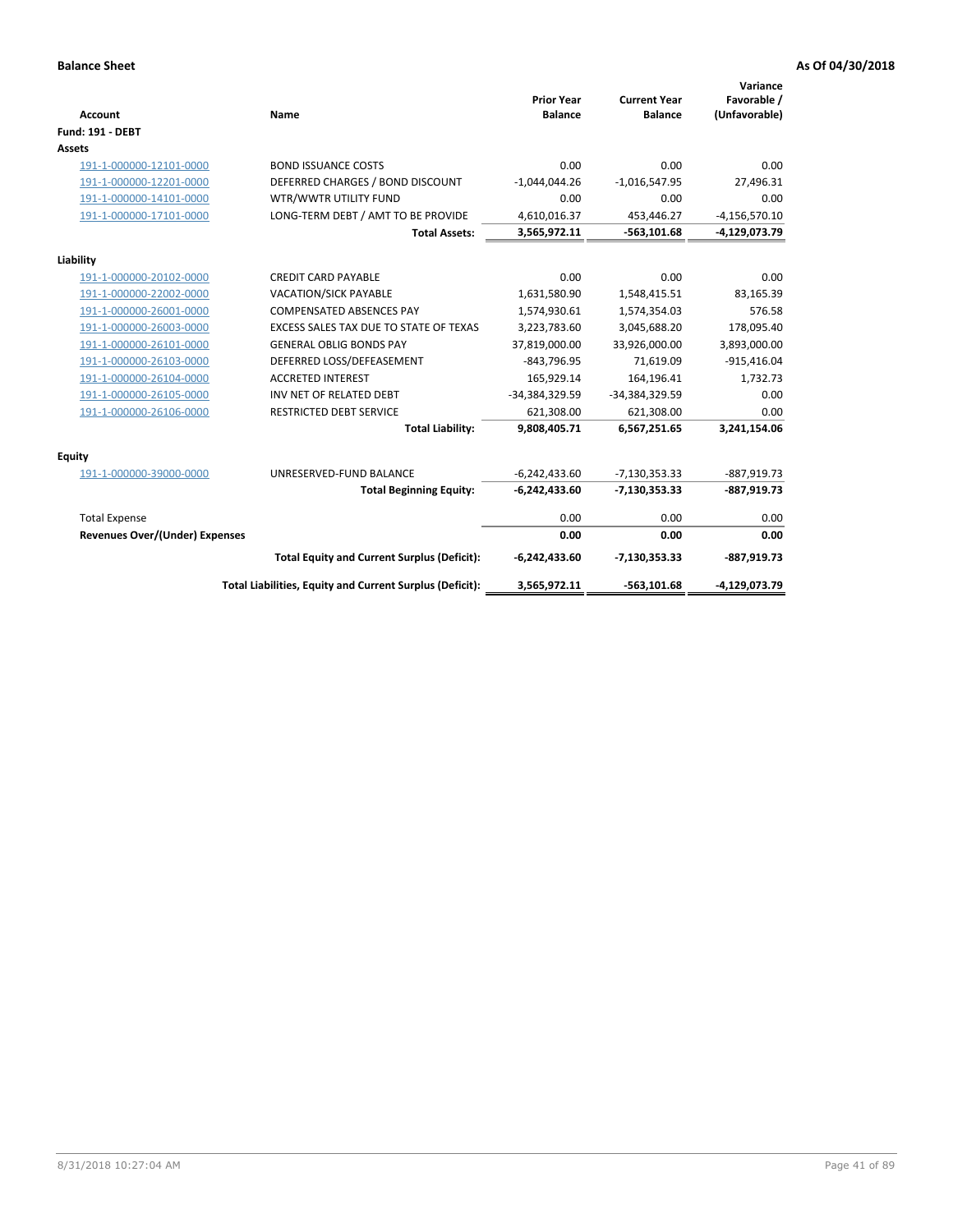|                                                    |                                             |                   |                                       | Variance           |
|----------------------------------------------------|---------------------------------------------|-------------------|---------------------------------------|--------------------|
|                                                    |                                             | <b>Prior Year</b> | <b>Current Year</b><br><b>Balance</b> | Favorable /        |
| <b>Account</b><br>Fund: 192 - PAYROLL CLEARING     | Name                                        | <b>Balance</b>    |                                       | (Unfavorable)      |
| Assets                                             |                                             |                   |                                       |                    |
| 192-1-000000-10000-0000                            | <b>CURRENT ASSETS / CASH</b>                | 243,787.39        | 265,896.61                            | 22,109.22          |
| 192-1-000000-13201-0000                            | MISC ACCTS RECEIVABLE                       | 1,482.18          | 0.00                                  | $-1,482.18$        |
| 192-1-000000-13203-0000                            | NON-CURRENT ASSETS / PREPAYMENTS            | 0.00              | 0.00                                  | 0.00               |
| 192-1-000000-13205-0000                            | <b>INTEREST RECEIVABLE</b>                  | 0.00              | 0.00                                  | 0.00               |
|                                                    | <b>Total Assets:</b>                        | 245,269.57        | 265,896.61                            | 20,627.04          |
| Liability                                          |                                             |                   |                                       |                    |
| 192-1-000000-20101-0000                            | <b>ACCOUNTS PAYABLE</b>                     | 0.00              | 0.00                                  | 0.00               |
| 192-1-000000-20102-0000                            | <b>CREDIT CARD PAYABLE</b>                  | 0.00              | 0.00                                  | 0.00               |
| 192-1-000000-20103-0000                            | ACCRUED ACCOUNTS PAYABLE                    | 0.00              | 0.00                                  | 0.00               |
| 192-1-000000-22001-0000                            | SALARIES PAYABLE                            | 122.90            | 0.00                                  | 122.90             |
| 192-1-000000-22002-0000                            | <b>VACATION/SICK PAYABLE</b>                | 0.00              | 0.00                                  | 0.00               |
| 192-1-000000-22101-0000                            | TAXES - FEDERAL WITHHOLDING                 | 0.00              | 0.00                                  | 0.00               |
| 192-1-000000-22102-0000                            | <b>TAXES - FICA</b>                         | 0.00              | 0.00                                  | 0.00               |
| 192-1-000000-22103-0000                            | <b>TAXES - MEDICARE</b>                     | 0.00              | 0.00                                  | 0.00               |
| 192-1-000000-22201-0000                            | <b>INS - AFLAC</b>                          | 6,992.13          | 6,032.08                              | 960.05             |
| 192-1-000000-22202-0000                            | INS - LIFE INSURANCE                        | 0.00              | 0.00                                  | 0.00               |
| 192-1-000000-22203-0000                            | INS - CITY EMPLOYEE PORTION                 | 0.00              | 0.00                                  | 0.00               |
| 192-1-000000-22204-0000                            | INS - GEUS EMPLOYEE PORTION                 | 0.00              | 0.00                                  | 0.00               |
| 192-1-000000-22205-0000                            | INS - CITY EMPL-FLEXCARD                    | 6,437.01          | 108.00                                | 6,329.01           |
| 192-1-000000-22206-0000                            | INS - CITY EMPL-DEPENDENT CARE              | 0.00              | 0.00                                  | 0.00               |
| 192-1-000000-22207-0000                            | INS - GEUS EMPL-HEALTH CARE                 | 0.00              | 0.00                                  | 0.00               |
| 192-1-000000-22208-0000                            | INS - AMERICAN FIDELITY                     | 0.00              | 0.00                                  | 0.00               |
| 192-1-000000-22209-0000                            | INS - GEUS EMPL-DEPENDENT CARE              | 0.00              | 0.00                                  | 0.00               |
| 192-1-000000-22210-0000                            | INS - CITY EMPLOYEE - OPT OU                | 0.00              | 0.00                                  | 0.00               |
| 192-1-000000-22211-0000                            | INS - GEUS EMP - OPT OU                     | 0.00              | 0.00                                  | 0.00               |
| 192-1-000000-22212-0000                            | <b>INS - VISION PLAN</b>                    | $-5,091.56$       | $-527.58$                             | $-4,563.98$        |
| 192-1-000000-22213-0000                            | INS - AIG CRITICAL CARE                     | 0.00              | 0.00                                  | 0.00               |
| 192-1-000000-22214-0000                            | INS - AIG ACCIDENT                          | 0.00              | 0.00                                  | 0.00               |
| 192-1-000000-22215-0000                            | INS - ALLSTATE CANCER                       | 0.00              | 0.00                                  | 0.00               |
| 192-1-000000-22216-0000                            | INS - CRITICAL ILLNESS/CHARTIS              | 0.00              | 0.00                                  | 0.00               |
| 192-1-000000-22217-0000                            | INS - MUTUAL OF OMAHA                       | $-9,677.45$       | $-8,060.34$                           | $-1,617.11$        |
| 192-1-000000-22218-0000                            | INS - TX LIFE<br><b>INS - NEW YORK LIFE</b> | $-1,499.81$       | $-321.93$                             | $-1,177.88$        |
| 192-1-000000-22219-0000<br>192-1-000000-22220-0000 | INS - AFLAC CRITICAL INSURANCE              | 0.00<br>15.94     | 15.00<br>$-352.58$                    | $-15.00$<br>368.52 |
| 192-1-000000-22223-0000                            | INS - DENTAL PLAN                           | $-4,383.07$       | 931.06                                | $-5,314.13$        |
| <u>192-1-000000-22301-0000</u>                     | <b>RETIREMENT - TMRS</b>                    | 253,771.63        | 267,172.46                            | $-13,400.83$       |
| 192-1-000000-22302-0000                            | RETIREMENT - F R & R                        | $-2,133.29$       | 1,000.00                              | $-3,133.29$        |
| 192-1-000000-22303-0000                            | RETIREMENT - NATIONWIDE / PEBSCO            | 0.00              | 0.00                                  | 0.00               |
| 192-1-000000-22304-0000                            | RETIREMENT - 401 ICMA RETIREMENT            | 0.00              | 0.00                                  | 0.00               |
| 192-1-000000-22305-0000                            | RETIREMENT - VANTAGE CARE PRE-TAX RSP       | 0.00              | 0.00                                  | 0.00               |
| 192-1-000000-22401-0000                            | <b>GARNISHMENT - TAX LEVY</b>               | 0.00              | 0.00                                  | 0.00               |
| 192-1-000000-22402-0000                            | <b>GARNISHMENT - CHILD SUPPORT</b>          | 0.00              | 0.00                                  | 0.00               |
| 192-1-000000-22403-0000                            | <b>GARNISHMENT - CHAPTER 13</b>             | 0.00              | 0.00                                  | 0.00               |
| 192-1-000000-22404-0000                            | <b>GARNISHMENT - STUDENT LOAN</b>           | 0.00              | 0.00                                  | 0.00               |
| 192-1-000000-22501-0000                            | <b>CHARITY PAYABLE</b>                      | 0.00              | 0.00                                  | 0.00               |
| 192-1-000000-22502-0000                            | UNITED WAY                                  | 0.00              | 0.00                                  | 0.00               |
| 192-1-000000-22503-0000                            | AMERICAN CANCER SOCIETY                     | 500.00            | 0.00                                  | 500.00             |
| 192-1-000000-22601-0000                            | PR DEDUCT - SAVINGS BOND                    | 0.00              | 0.00                                  | 0.00               |
| 192-1-000000-22602-0000                            | PR DEDUCT - CREDIT UNION                    | 0.00              | 0.00                                  | 0.00               |
| 192-1-000000-22603-0000                            | PR DEDUCT - PRE PAID LEGAL FEE              | $-68.70$          | $-99.56$                              | 30.86              |
| 192-1-000000-22604-0000                            | PR DEDUCT - AUTO LEASE AGREEMENT            | 0.00              | 0.00                                  | 0.00               |
| 192-1-000000-22605-0000                            | PR DEDUCT - YMCA                            | 0.00              | 0.00                                  | 0.00               |
| 192-1-000000-22606-0000                            | PR DEDUCT - GAC                             | 0.00              | 0.00                                  | 0.00               |
| 192-1-000000-22607-0000                            | PR DEDUCT - WEIGHT WATCHERS                 | 0.00              | 0.00                                  | 0.00               |
| 192-1-000000-22608-0000                            | PR DEDUCT - HUNT REG-FITNESS CTR            | 0.00              | 0.00                                  | 0.00               |
| 192-1-000000-22609-0000                            | PR DEDUCT - MISCELLANEOUS                   | 0.00              | 0.00                                  | 0.00               |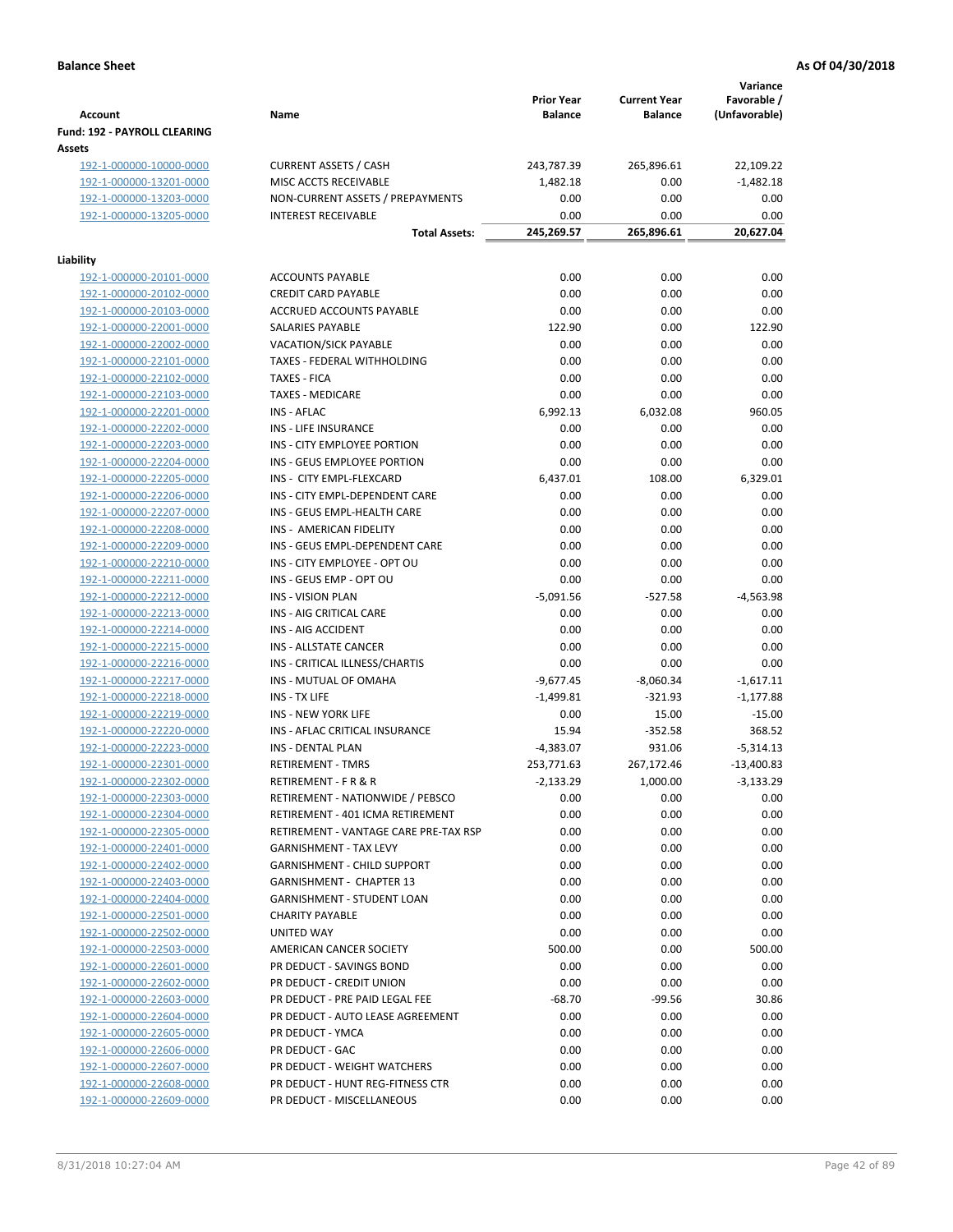| Account                 | Name                                                     | <b>Prior Year</b><br><b>Balance</b> | <b>Current Year</b><br><b>Balance</b> | Variance<br>Favorable /<br>(Unfavorable) |
|-------------------------|----------------------------------------------------------|-------------------------------------|---------------------------------------|------------------------------------------|
| 192-1-000000-22610-0000 | PR DEDUCT - MISC REIMB                                   | 283.84                              | 0.00                                  | 283.84                                   |
| 192-1-000000-22611-0000 | PR DEDUCT - GOLF COURSE FEES                             | 0.00                                | 0.00                                  | 0.00                                     |
| 192-1-000000-22612-0000 | PR DEDUCT - WEARING APPAREL                              | 0.00                                | 0.00                                  | 0.00                                     |
| 192-1-000000-22613-0000 | PR DEDUCT - SNAP FITNESS                                 | 0.00                                | 0.00                                  | 0.00                                     |
|                         | <b>Total Liability:</b>                                  | 245,269.57                          | 265,896.61                            | $-20,627.04$                             |
| <b>Equity</b>           |                                                          |                                     |                                       |                                          |
| 192-1-000000-39000-0000 | UNRESERVED-FUND BALANCE                                  | 0.00                                | 0.00                                  | 0.00                                     |
|                         | <b>Total Beginning Equity:</b>                           | 0.00                                | 0.00                                  | 0.00                                     |
|                         | <b>Total Equity and Current Surplus (Deficit):</b>       | 0.00                                | 0.00                                  | 0.00                                     |
|                         | Total Liabilities, Equity and Current Surplus (Deficit): | 245,269.57                          | 265,896.61                            | 20.627.04                                |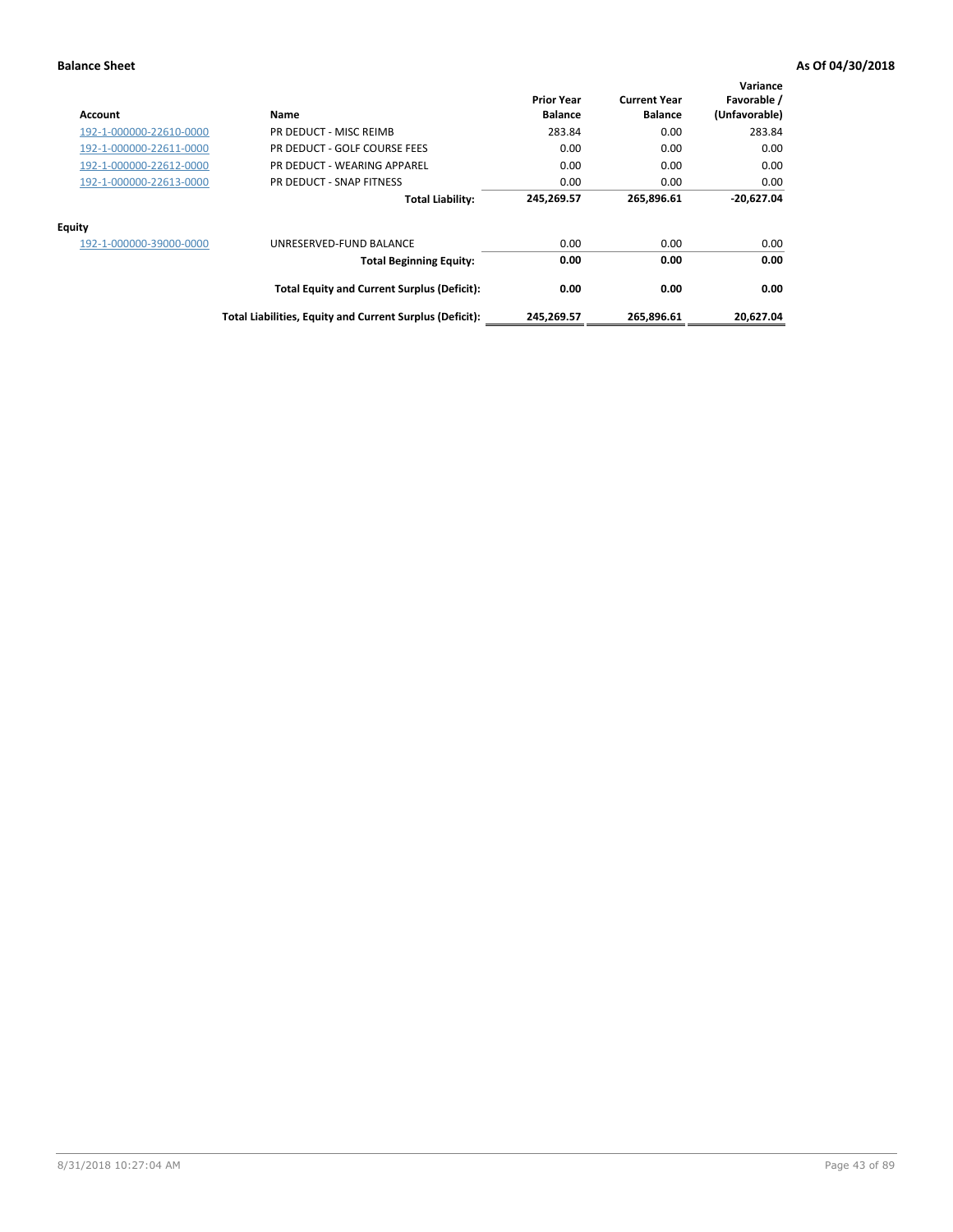|                                     |                                            |                   |                     | Variance      |
|-------------------------------------|--------------------------------------------|-------------------|---------------------|---------------|
|                                     |                                            | <b>Prior Year</b> | <b>Current Year</b> | Favorable /   |
| Account                             | Name                                       | <b>Balance</b>    | <b>Balance</b>      | (Unfavorable) |
| Fund: 200 - WATER / WASTEWATER FUND |                                            |                   |                     |               |
| Assets                              |                                            |                   |                     |               |
| 200-2-000000-10000-0000             | <b>CURRENT ASSETS / CASH</b>               | 4,323,534.24      | 4,069,369.02        | $-254,165.22$ |
| 200-2-000000-12101-0000             | <b>BOND ISSUANCE COSTS</b>                 | 0.00              | 0.00                | 0.00          |
| 200-2-000000-12201-0000             | DEFERRED CHARGES / BOND DISCOUNT           | $-40,463.35$      | $-35,109.18$        | 5,354.17      |
| 200-2-000000-13000-0000             | <b>CUSTOMER ACCTS RECEIVABLE</b>           | 405,376.29        | 356,988.13          | $-48,388.16$  |
| 200-2-000000-13001-0000             | NON CURRENT CUSTOMER ACCTS RECEIVAE        | 173,790.83        | 189,059.10          | 15,268.27     |
| 200-2-000000-13002-0000             | ALLOW FOR UNCOLLECT REC                    | $-180,628.30$     | $-173,530.63$       | 7,097.67      |
| 200-2-000000-13003-0000             | UNBILLED YEAR-END ACCRUAL                  | 993,472.42        | 1,046,691.01        | 53,218.59     |
| 200-2-000000-13004-0000             | <b>WASTE HAULER RECEIVABLE</b>             | 47,713.35         | 53,030.35           | 5,317.00      |
| 200-2-000000-13007-0000             | <b>RETURNED CHECKS</b>                     | 0.00              | 0.00                | 0.00          |
| 200-2-000000-13010-0000             | <b>CADDO MILLS</b>                         | 0.00              | 0.00                | 0.00          |
| 200-2-000000-13201-0000             | MISC ACCTS RECEIVABLE                      | 0.00              | 0.00                | 0.00          |
| 200-2-000000-13202-0000             | <b>EMPLOYEE ADVANCES</b>                   | 0.00              | 0.00                | 0.00          |
| 200-2-000000-13203-0000             | NON-CURRENT ASSETS / PREPAYMENTS           | 0.00              | 0.00                | 0.00          |
| 200-2-000000-13205-0000             | <b>INTEREST RECEIVABLE</b>                 | 0.00              | 0.00                | 0.00          |
| 200-2-000000-14001-0000             | DUE FROM / GENERAL FUND                    | 0.00              | 0.00                | 0.00          |
| 200-2-000000-14040-0000             | <b>GENERAL CIP / GENERAL CIP</b>           | 0.00              | 0.00                | 0.00          |
| 200-2-000000-14120-0000             | DUE FROM UTILITY CIP                       | 38,336,026.85     | 38,336,026.85       | 0.00          |
| 200-2-000000-15401-0000             | <b>INVENTORIES / WATER STOCK</b>           | 255,981.59        | 255,981.59          | 0.00          |
| 200-2-000000-15501-0000             | <b>INVENTORIES / WASTEWATER STOCK</b>      | 37,338.12         | 37,338.12           | 0.00          |
| 200-2-000000-16001-0000             | FIXED ASSETS / LAND                        | 685,983.11        | 685,983.11          | 0.00          |
| 200-2-000000-16002-0000             | FIXED ASSETS / IMPROVMENTS-NON BUILDI      | 5,396,182.49      | 5,396,182.49        | 0.00          |
| 200-2-000000-16003-0000             | ACCUM DEPR / IMPROVEMENTS-NON BUILI        | $-1,804,747.08$   | $-1,997,080.68$     | $-192,333.60$ |
| 200-2-000000-16004-0000             | FIXED ASSETS / BUILDINGS                   | 23,420,073.36     | 23,420,750.92       | 677.56        |
| 200-2-000000-16005-0000             | <b>ACCUM DEPR / BUILDINGS</b>              | $-1,845,303.04$   | $-2,311,101.08$     | $-465,798.04$ |
| 200-2-000000-16006-0000             | FIXED ASSETS / FILTRATION PLANT            | 10,529,295.00     | 10,529,295.00       | 0.00          |
| 200-2-000000-16007-0000             | ACCUM DEPR / FILTRATION PLANT              | $-6,841,360.24$   | $-7,053,202.00$     | $-211,841.76$ |
| 200-2-000000-16008-0000             | FIXED ASSETS / WATER RECLAMATION PLAN      | 7,272,907.47      | 7,272,907.47        | 0.00          |
| 200-2-000000-16009-0000             | ACCUM DEPR / WATER RECLAMATION PLAN        | -5,958,539.29     | $-6,134,209.96$     | $-175,670.67$ |
| 200-2-000000-16101-0000             | FIXED ASSETS / WATER MAINS                 | 19,560,838.81     | 19,766,398.81       | 205,560.00    |
| 200-2-000000-16102-0000             | <b>ACCUM DEPR / WATER MAINS</b>            | -9,312,839.49     | -9,722,167.22       | -409,327.73   |
| 200-2-000000-16103-0000             | FIXED ASSETS / SANITARY SEWERS             | 25,544,578.76     | 25,724,453.76       | 179,875.00    |
| 200-2-000000-16104-0000             | <b>ACCUM DEPR / SANITARY SEWERS</b>        | -10,208,802.70    | $-10,787,201.06$    | -578,398.36   |
| 200-2-000000-16105-0000             | FIXED ASSETS / RESERVOIRS & TANKS          | 1,023,525.00      | 1,023,525.00        | 0.00          |
| 200-2-000000-16106-0000             | <b>ACCUM DEPR / RESERVOIRS &amp; TANKS</b> | $-805,299.50$     | $-814,273.58$       | $-8,974.08$   |
| 200-2-000000-16107-0000             | FIXED ASSETS / PUMP STATIONS               | 366,796.61        | 366,796.61          | 0.00          |
| 200-2-000000-16108-0000             | <b>ACCUM DEPR / PUMP STATIONS</b>          | -279,980.46       | -293,979.25         | $-13,998.79$  |
| 200-2-000000-16201-0000             | FIXED ASSETS / MACHINERY AND EQUIPMEN      | 2,909,732.82      | 3,008,111.91        | 98,379.09     |
| 200-2-000000-16202-0000             | ACCUM DEPR / MACHINERY AND EQUIPMEI        | $-1,389,601.03$   | $-1,524,807.11$     | $-135,206.08$ |
| 200-2-000000-16301-0000             | FIXED ASSETS / C W I P                     | 0.00              | 0.00                | 0.00          |
| 200-2-000000-17501-0000             | <b>EMPLOYEE CONTRIBUTIONS</b>              | 143,748.00        | 157,273.00          | 13,525.00     |
| 200-2-000000-17504-0000             | <b>INVESTMENT RETURN</b>                   | 670,725.00        | 495,876.00          | $-174,849.00$ |
| 200-2-000000-17508-0000             | EXPERIENCE DIFFERENCE- OUTFLOW             | 13,590.00         | 8,729.00            | $-4,861.00$   |
| 200-2-000000-17509-0000             | <b>EXPERIENCE DIFFERENCE - INFLOW</b>      | 0.00              | $-57,790.00$        | $-57,790.00$  |
| 200-2-000000-17520-0000             | <b>ASSUMPTION CHANGES</b>                  | 178,221.00        | 116,123.00          | $-62,098.00$  |
|                                     | <b>Total Assets:</b>                       | 103,621,866.64    | 101,412,438.50      | -2,209,428.14 |
|                                     |                                            |                   |                     |               |
| Liability                           |                                            |                   |                     |               |
| 200-2-000000-20101-0000             | <b>ACCOUNTS PAYABLE</b>                    | $-140.69$         | 0.00                | $-140.69$     |
| 200-2-000000-20102-0000             | <b>CREDIT CARD PAYABLE</b>                 | 0.00              | 0.00                | 0.00          |
| 200-2-000000-20103-0000             | ACCRUED ACCOUNTS PAYABLE                   | 10,000.00         | 10,000.00           | 0.00          |
| 200-2-000000-20104-0000             | <b>ESCHEATED LIABILITY</b>                 | 0.00              | 0.00                | 0.00          |
| 200-2-000000-20109-0000             | <b>GENERAL OBLIG BONDS PAY</b>             | 1,361,000.00      | 1,393,000.00        | $-32,000.00$  |
| 200-2-000000-20110-0000             | REVENUE BONDS PAYABLE                      | 925,000.00        | 0.00                | 925,000.00    |
| 200-2-000000-20112-0000             | ACCRUED INTEREST PAYABLE                   | 77,667.06         | $-2,188.94$         | 79,856.00     |
| 200-2-000000-20125-0000             | SALES TAX PAYABLE / IN THE CITY            | 0.00              | 0.00                | 0.00          |
| 200-2-000000-20139-0000             | RETAINAGES PAYABLE                         | 0.00              | 0.00                | 0.00          |
| 200-2-000000-20141-0000             | <b>TELEPHONE CLEARING</b>                  | 0.01              | 0.01                | 0.00          |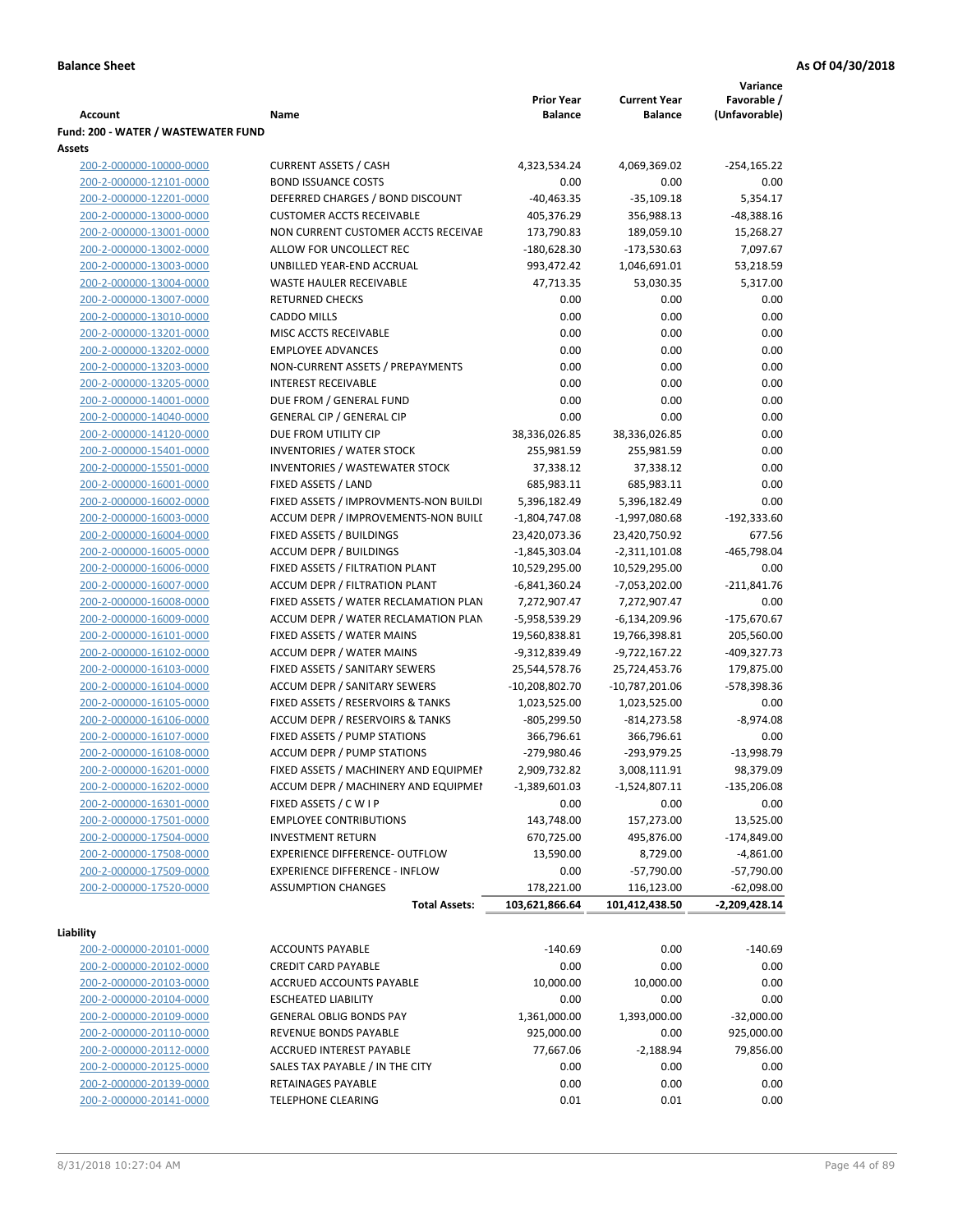|                                       |                                                          |                                     |                                       | Variance                     |
|---------------------------------------|----------------------------------------------------------|-------------------------------------|---------------------------------------|------------------------------|
| <b>Account</b>                        | Name                                                     | <b>Prior Year</b><br><b>Balance</b> | <b>Current Year</b><br><b>Balance</b> | Favorable /<br>(Unfavorable) |
| 200-2-000000-20160-0000               | <b>UNAPPLIED CREDIT</b>                                  | 0.00                                | 0.00                                  | 0.00                         |
| 200-2-000000-21001-0000               | <b>GENERAL FUND / GENERAL FUND</b>                       | 0.00                                | 0.00                                  | 0.00                         |
| 200-2-000000-21101-0000               | ENTERPRISE / WTR/WWTR UTILITY FUND                       | 0.00                                | 0.00                                  | 0.00                         |
| 200-2-000000-22001-0000               | <b>SALARIES PAYABLE</b>                                  | 72,876.25                           | 79,792.91                             | $-6,916.66$                  |
| 200-2-000000-22002-0000               | VACATION/SICK PAYABLE                                    | 184,856.65                          | 164,567.04                            | 20,289.61                    |
| 200-2-000000-23001-0000               | <b>CAPITAL LEASE PAYABLE</b>                             | 0.00                                | 0.00                                  | 0.00                         |
| 200-2-000000-24001-0000               | O/S CHECKS PAYABLE                                       | 0.00                                | 0.00                                  | 0.00                         |
| 200-2-000000-24002-0000               | <b>CUSTOMER DEPOSITS</b>                                 | 658,734.07                          | 795,048.02                            | $-136,313.95$                |
| 200-2-000000-24003-0000               | <b>CUSTOMER OVERPMT SUSPENSE</b>                         | 99,285.90                           | 96,614.38                             | 2,671.52                     |
| 200-2-000000-24004-0000               | <b>INTEREST PAYABLE ON DEP</b>                           | 0.00                                | 0.00                                  | 0.00                         |
| 200-2-000000-24005-0000               | <b>ACCRUED INT PAY ON DEP</b>                            | 0.00                                | 0.00                                  | 0.00                         |
| 200-2-000000-24006-0000               | <b>AWAITING CUSTOMER SETUP</b>                           | 1,955.61                            | 1,955.61                              | 0.00                         |
| 200-2-000000-24007-0000               | <b>BILLED DEPOSITS SUSPENSE</b>                          | 0.00                                | 0.00                                  | 0.00                         |
| 200-2-000000-26001-0000               | <b>COMPENSATED ABSENCES PAY</b>                          | 238,102.66                          | 253,640.85                            | $-15,538.19$                 |
| 200-2-000000-26101-0000               | <b>GENERAL OBLIG BONDS PAY</b>                           | 8,846,000.00                        | 7,453,000.00                          | 1,393,000.00                 |
| 200-2-000000-26102-0000               | <b>REVENUE BONDS PAYABLE</b>                             | 14,145,000.00                       | 13,200,000.00                         | 945,000.00                   |
| 200-2-000000-26103-0000               | DEFERRED LOSS/DEFEASEMENT                                | $-317,889.28$                       | $-272,476.43$                         | $-45,412.85$                 |
| 200-2-000000-27001-0000               | <b>CONTRIBUTED CAPITAL</b>                               | 0.00                                | 0.00                                  | 0.00                         |
| 200-2-000000-27002-0000               | CONTRIBUTED CAPITAL / DEVELOPERS                         | 0.00                                | 0.00                                  | 0.00                         |
| 200-2-000000-29300-0000               | <b>ENCUMBRANCE SUMMARY</b>                               | 0.00                                | 0.00                                  | 0.00                         |
| 200-2-000000-29400-0100               | RESERVED ACCOUNT / ENCUMBRANCES                          | 0.00                                | 0.00                                  | 0.00                         |
| 200-2-000000-29999-0000               | NET PENSION LIABILITY                                    | 1,133,409.00                        | 1,077,764.00                          | 55,645.00                    |
| 200-2-000000-92080-0000               | <b>GLTDAG</b>                                            | 0.00                                | 0.00                                  | 0.00                         |
|                                       | <b>Total Liability:</b>                                  | 27,435,857.24                       | 24,250,717.45                         | 3,185,139.79                 |
| <b>Equity</b>                         |                                                          |                                     |                                       |                              |
| 200-2-000000-39000-0000               | UNRESERVED-FUND BALANCE                                  | 0.00                                | 0.00                                  | 0.00                         |
| 200-2-000000-39100-0000               | UNRESERVED-RET. EARNINGS                                 | 77,527,044.89                       | 75,815,422.17                         | $-1,711,622.72$              |
| 200-2-000000-39150-0000               | RESERVED-RET. EARNINGS                                   | 0.00                                | 0.00                                  | 0.00                         |
| 200-2-000000-39500-0000               | <b>NET POSITION - PENSION</b>                            | $-965.00$                           | $-965.00$                             | 0.00                         |
|                                       | <b>Total Beginning Equity:</b>                           | 77,526,079.89                       | 75,814,457.17                         | $-1,711,622.72$              |
| <b>Total Revenue</b>                  |                                                          | 7,047,226.82                        | 7,699,185.92                          | 651,959.10                   |
| <b>Total Expense</b>                  |                                                          | 8,387,297.31                        | 6,351,922.03                          | 2,035,375.28                 |
| <b>Revenues Over/(Under) Expenses</b> |                                                          | -1,340,070.49                       | 1,347,263.89                          | 2,687,334.38                 |
|                                       | <b>Total Equity and Current Surplus (Deficit):</b>       | 76,186,009.40                       | 77,161,721.06                         | 975,711.66                   |
|                                       | Total Liabilities, Equity and Current Surplus (Deficit): | 103,621,866.64                      | 101,412,438.51                        | $-2,209,428.13$              |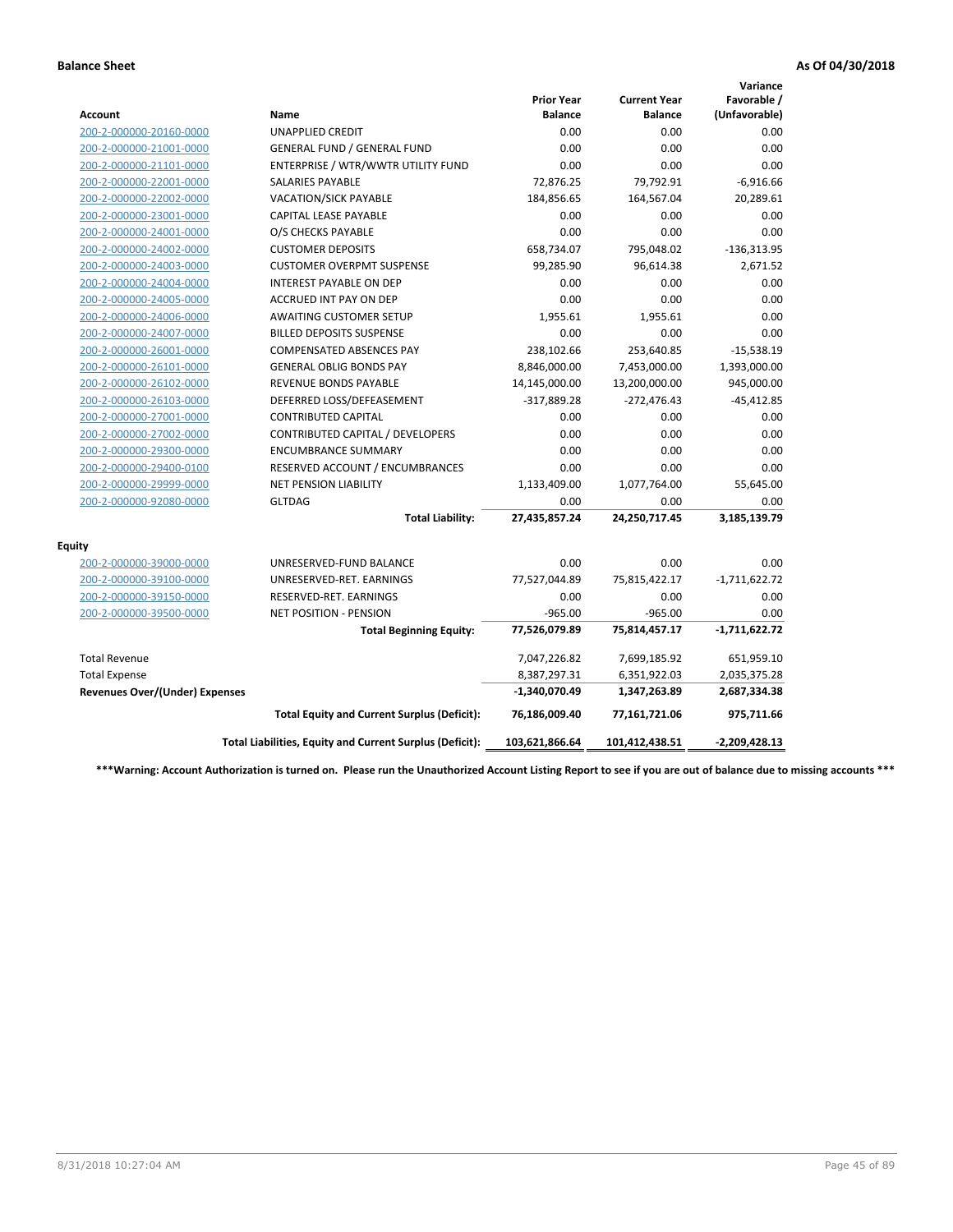| Account                               | Name                                                     | <b>Prior Year</b><br><b>Balance</b> | <b>Current Year</b><br><b>Balance</b> | Variance<br>Favorable /<br>(Unfavorable) |
|---------------------------------------|----------------------------------------------------------|-------------------------------------|---------------------------------------|------------------------------------------|
| <b>Fund: 210 - WATER IMPACT FEES</b>  |                                                          |                                     |                                       |                                          |
| <b>Assets</b>                         |                                                          |                                     |                                       |                                          |
| 210-2-000000-10000-0000               | <b>CURRENT ASSETS / CASH</b>                             | 36.80                               | 36.92                                 | 0.12                                     |
| 210-2-000000-13201-0000               | MISC ACCTS RECEIVABLE                                    | 0.00                                | 0.00                                  | 0.00                                     |
| 210-2-000000-13205-0000               | <b>INTEREST RECEIVABLE</b>                               | 0.00                                | 0.00                                  | 0.00                                     |
|                                       | <b>Total Assets:</b>                                     | 36.80                               | 36.92                                 | 0.12                                     |
| Liability                             |                                                          |                                     |                                       |                                          |
| 210-2-000000-20101-0000               | <b>ACCOUNTS PAYABLE</b>                                  | 0.00                                | 0.00                                  | 0.00                                     |
| 210-2-000000-20103-0000               | <b>ACCRUED ACCOUNTS PAYABLE</b>                          | 0.00                                | 0.00                                  | 0.00                                     |
| 210-2-000000-29300-0000               | <b>ENCUMBRANCE SUMMARY</b>                               | 0.00                                | 0.00                                  | 0.00                                     |
| 210-2-000000-29400-0000               | RESERVED ACCOUNT / ENCUMBRANCES                          | 0.00                                | 0.00                                  | 0.00                                     |
|                                       | <b>Total Liability:</b>                                  | 0.00                                | 0.00                                  | 0.00                                     |
| Equity                                |                                                          |                                     |                                       |                                          |
| 210-2-000000-39000-0000               | UNRESERVED-FUND BALANCE                                  | 0.00                                | 0.00                                  | 0.00                                     |
| 210-2-000000-39100-0000               | UNRESERVED-RET. EARNINGS                                 | 36.78                               | 36.86                                 | 0.08                                     |
|                                       | <b>Total Beginning Equity:</b>                           | 36.78                               | 36.86                                 | 0.08                                     |
| <b>Total Revenue</b>                  |                                                          | 0.02                                | 0.06                                  | 0.04                                     |
| <b>Total Expense</b>                  |                                                          | 0.00                                | 0.00                                  | 0.00                                     |
| <b>Revenues Over/(Under) Expenses</b> |                                                          | 0.02                                | 0.06                                  | 0.04                                     |
|                                       | <b>Total Equity and Current Surplus (Deficit):</b>       | 36.80                               | 36.92                                 | 0.12                                     |
|                                       | Total Liabilities, Equity and Current Surplus (Deficit): | 36.80                               | 36.92                                 | 0.12                                     |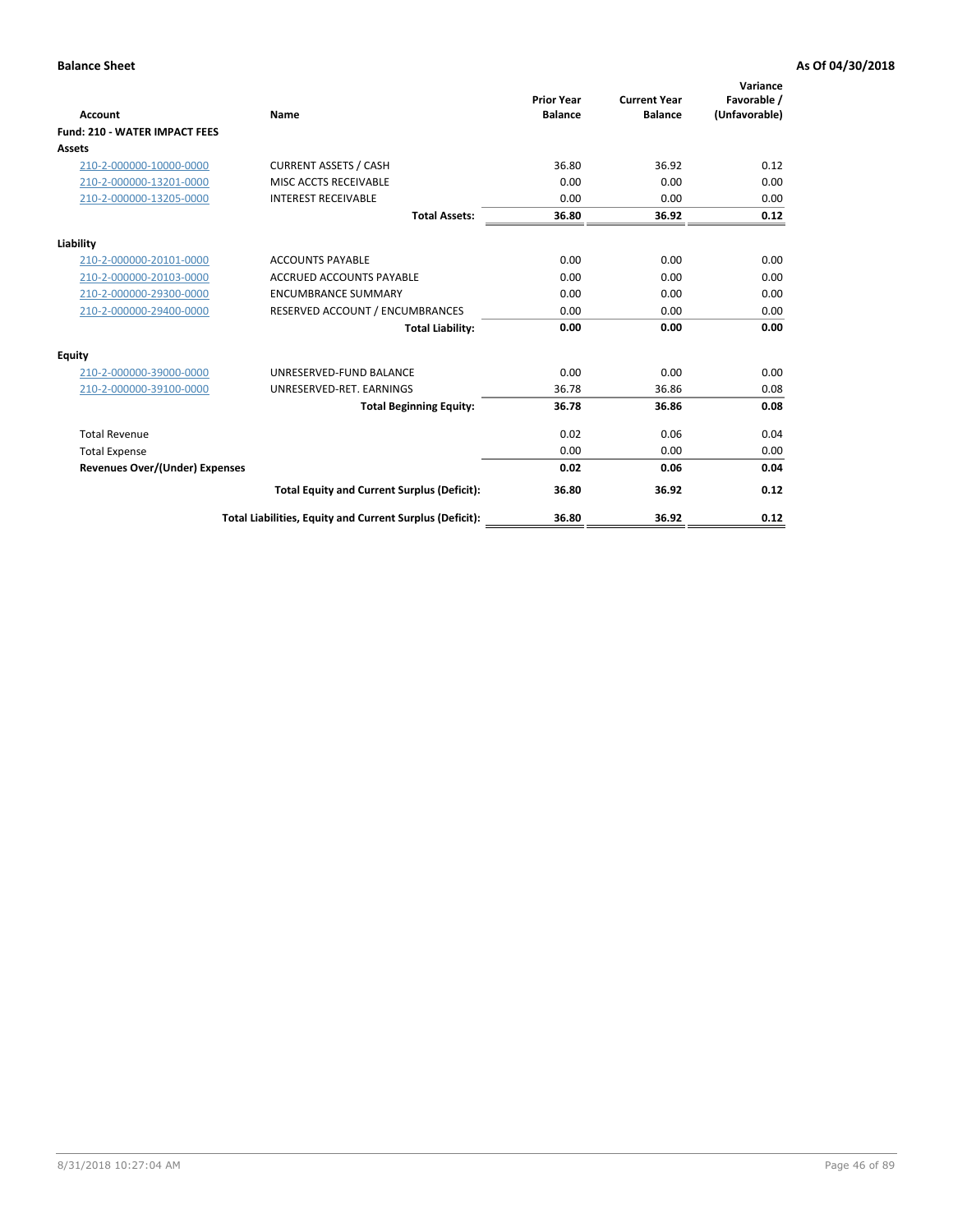| <b>Account</b>                            | Name                                                     | <b>Prior Year</b><br><b>Balance</b> | <b>Current Year</b><br><b>Balance</b> | Variance<br>Favorable /<br>(Unfavorable) |
|-------------------------------------------|----------------------------------------------------------|-------------------------------------|---------------------------------------|------------------------------------------|
| <b>Fund: 211 - WASTEWATER IMPACT FEES</b> |                                                          |                                     |                                       |                                          |
| <b>Assets</b>                             |                                                          |                                     |                                       |                                          |
| 211-2-000000-10000-0000                   | <b>CURRENT ASSETS / CASH</b>                             | 1,996.60                            | 1,866.66                              | $-129.94$                                |
| 211-2-000000-13201-0000                   | MISC ACCTS RECEIVABLE                                    | 0.00                                | 0.00                                  | 0.00                                     |
| 211-2-000000-13205-0000                   | <b>INTEREST RECEIVABLE</b>                               | 0.00                                | 0.00                                  | 0.00                                     |
|                                           | <b>Total Assets:</b>                                     | 1,996.60                            | 1,866.66                              | $-129.94$                                |
| Liability                                 |                                                          |                                     |                                       |                                          |
| 211-2-000000-20101-0000                   | <b>ACCOUNTS PAYABLE</b>                                  | 0.00                                | 0.00                                  | 0.00                                     |
| 211-2-000000-20103-0000                   | <b>ACCRUED ACCOUNTS PAYABLE</b>                          | 0.00                                | 0.00                                  | 0.00                                     |
|                                           | <b>Total Liability:</b>                                  | 0.00                                | 0.00                                  | 0.00                                     |
| Equity                                    |                                                          |                                     |                                       |                                          |
| 211-2-000000-39000-0000                   | UNRESERVED-FUND BALANCE                                  | 0.00                                | 0.00                                  | 0.00                                     |
| 211-2-000000-39100-0000                   | UNRESERVED-RET. EARNINGS                                 | 1,996.75                            | 1,863.46                              | $-133.29$                                |
|                                           | <b>Total Beginning Equity:</b>                           | 1,996.75                            | 1,863.46                              | $-133.29$                                |
| <b>Total Revenue</b>                      |                                                          | 0.60                                | 3.55                                  | 2.95                                     |
| <b>Total Expense</b>                      |                                                          | 0.75                                | 0.35                                  | 0.40                                     |
| <b>Revenues Over/(Under) Expenses</b>     |                                                          | $-0.15$                             | 3.20                                  | 3.35                                     |
|                                           | <b>Total Equity and Current Surplus (Deficit):</b>       | 1,996.60                            | 1,866.66                              | $-129.94$                                |
|                                           | Total Liabilities, Equity and Current Surplus (Deficit): | 1,996.60                            | 1,866.66                              | $-129.94$                                |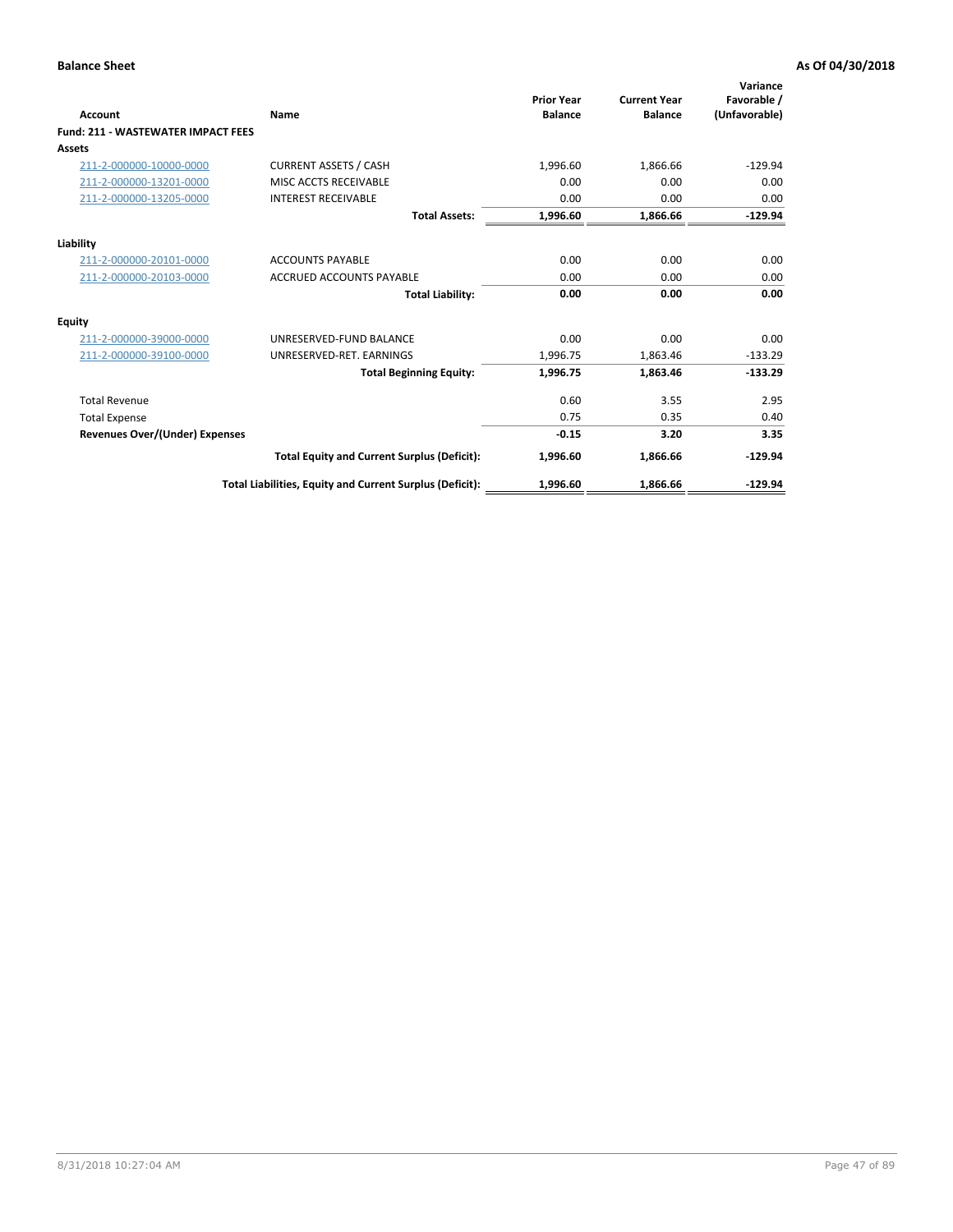| <b>Account</b>                        | <b>Name</b>                                                      | <b>Prior Year</b><br><b>Balance</b> | <b>Current Year</b><br><b>Balance</b> | Variance<br>Favorable /<br>(Unfavorable) |
|---------------------------------------|------------------------------------------------------------------|-------------------------------------|---------------------------------------|------------------------------------------|
|                                       | <b>Fund: 212 - TX COMMUNITY DEV SWR SYSTEM IMPROV PROG GRANT</b> |                                     |                                       |                                          |
| Assets                                |                                                                  |                                     |                                       |                                          |
| 212-2-000000-10000-0000               | <b>CURRENT ASSETS / CASH</b>                                     | 0.00                                | 21,255.00                             | 21,255.00                                |
| 212-2-000000-13201-0000               | MISC ACCTS RECEIVABLE                                            | 0.00                                | 0.00                                  | 0.00                                     |
| 212-2-000000-13205-0000               | <b>INTEREST RECEIVABLE</b>                                       | 0.00                                | 0.00                                  | 0.00                                     |
| 212-2-000000-16301-0000               | FIXED ASSETS / C W I P                                           | 0.00                                | 0.00                                  | 0.00                                     |
|                                       | <b>Total Assets:</b>                                             | 0.00                                | 21,255.00                             | 21,255.00                                |
| Liability                             |                                                                  |                                     |                                       |                                          |
| 212-2-000000-20101-0000               | <b>ACCOUNTS PAYABLE</b>                                          | 0.00                                | 0.00                                  | 0.00                                     |
| 212-2-000000-20102-0000               | <b>CREDIT CARD PAYABLE</b>                                       | 0.00                                | 0.00                                  | 0.00                                     |
| 212-2-000000-20103-0000               | <b>ACCRUED ACCOUNTS PAYABLE</b>                                  | 0.00                                | 0.00                                  | 0.00                                     |
| 212-2-000000-20139-0000               | <b>RETAINAGES PAYABLE</b>                                        | 0.00                                | 0.00                                  | 0.00                                     |
| 212-2-000000-20902-0000               | <b>DEFERRED GRANT REVENUE</b>                                    | 0.00                                | 0.00                                  | 0.00                                     |
| 212-2-000000-21001-0000               | <b>GENERAL FUND / GENERAL FUND</b>                               | 0.00                                | 0.00                                  | 0.00                                     |
| 212-2-000000-29300-0000               | <b>ENCUMBRANCE SUMMARY</b>                                       | 0.00                                | 0.00                                  | 0.00                                     |
| 212-2-000000-29400-0100               | RESERVED ACCOUNT / ENCUMBRANCES                                  | 0.00                                | 0.00                                  | 0.00                                     |
|                                       | <b>Total Liability:</b>                                          | 0.00                                | 0.00                                  | 0.00                                     |
| <b>Equity</b>                         |                                                                  |                                     |                                       |                                          |
| 212-2-000000-39100-0000               | UNRESERVED-RET. EARNINGS                                         | 0.00                                | 0.00                                  | 0.00                                     |
|                                       | <b>Total Beginning Equity:</b>                                   | 0.00                                | 0.00                                  | 0.00                                     |
| <b>Total Revenue</b>                  |                                                                  | 0.00                                | 31,205.00                             | 31,205.00                                |
| <b>Total Expense</b>                  |                                                                  | 0.00                                | 9,950.00                              | $-9,950.00$                              |
| <b>Revenues Over/(Under) Expenses</b> |                                                                  | 0.00                                | 21,255.00                             | 21,255.00                                |
|                                       | <b>Total Equity and Current Surplus (Deficit):</b>               | 0.00                                | 21,255.00                             | 21,255.00                                |
|                                       | Total Liabilities, Equity and Current Surplus (Deficit):         | 0.00                                | 21,255.00                             | 21,255.00                                |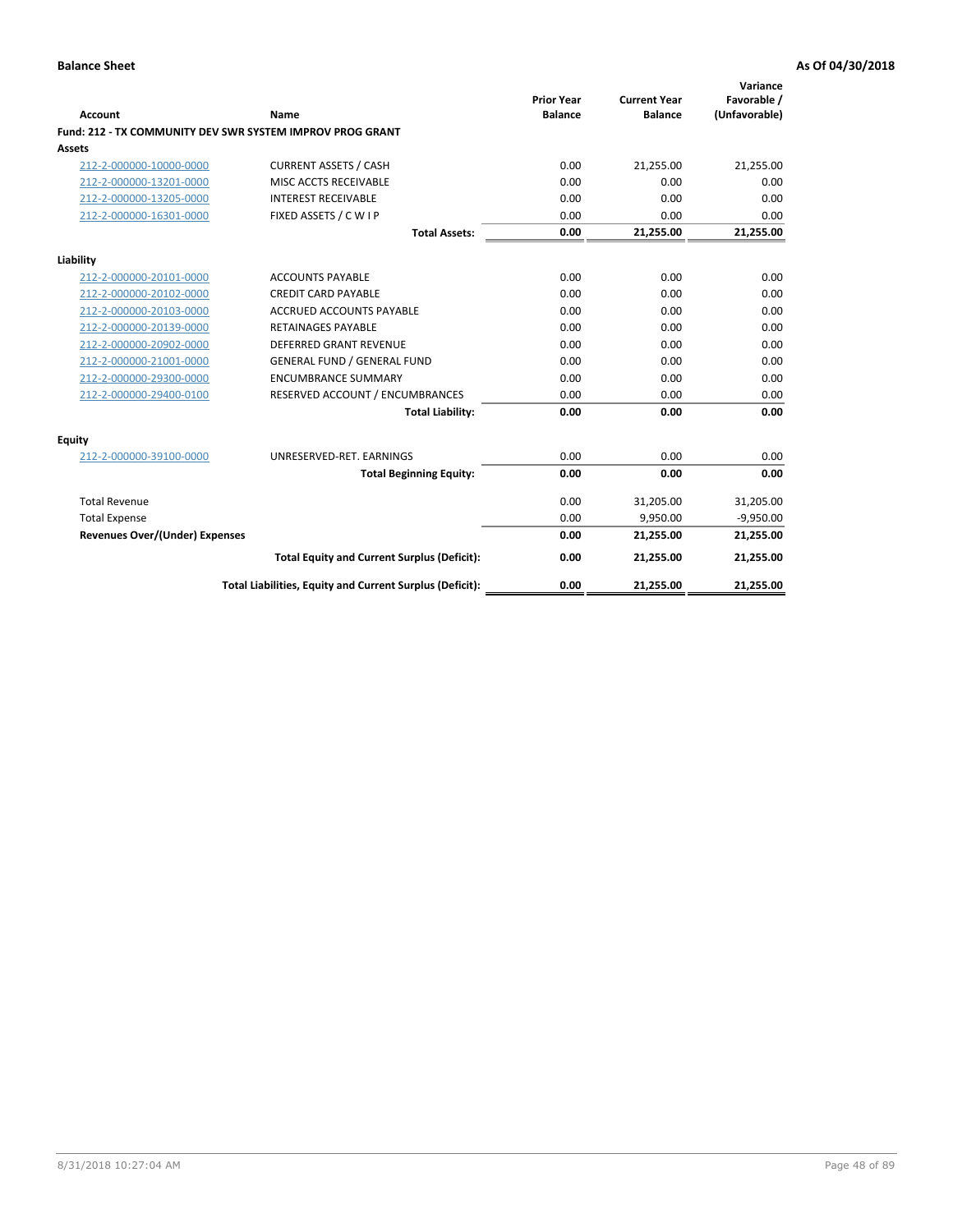| Account                               | Name                                                     | <b>Prior Year</b><br><b>Balance</b> | <b>Current Year</b><br><b>Balance</b> | Variance<br>Favorable /<br>(Unfavorable) |
|---------------------------------------|----------------------------------------------------------|-------------------------------------|---------------------------------------|------------------------------------------|
| Fund: 216 - UTILIITY CIP FUND         |                                                          |                                     |                                       |                                          |
| <b>Assets</b>                         |                                                          |                                     |                                       |                                          |
| 216-2-000000-10000-0000               | <b>CURRENT ASSETS / CASH</b>                             | 4,875,527.71                        | 5,406,917.65                          | 531,389.94                               |
| 216-2-000000-11101-0000               | MBIA ACCOUNTS / 2002 WSSR                                | 0.00                                | 0.00                                  | 0.00                                     |
| 216-2-000000-11103-0000               | <b>2005 WSSR</b>                                         | 0.00                                | 0.00                                  | 0.00                                     |
| 216-2-000000-11403-0000               | RESERVE FUND / 2003 WSSR                                 | 0.00                                | 0.00                                  | 0.00                                     |
| 216-2-000000-11503-0000               | 2008WSSR CONST 486000273                                 | 0.00                                | 0.00                                  | 0.00                                     |
| 216-2-000000-13000-0000               | <b>CUSTOMER ACCTS RECEIVABLE</b>                         | 0.00                                | 0.00                                  | 0.00                                     |
| 216-2-000000-13002-0000               | ALLOW FOR UNCOLLECT REC                                  | 0.00                                | 0.00                                  | 0.00                                     |
| 216-2-000000-13003-0000               | UNBILLED YEAR-END ACCRUAL                                | 0.00                                | 0.00                                  | 0.00                                     |
| 216-2-000000-13201-0000               | MISC ACCTS RECEIVABLE                                    | 0.00                                | 0.00                                  | 0.00                                     |
| 216-2-000000-13205-0000               | <b>INTEREST RECEIVABLE</b>                               | 0.00                                | 0.00                                  | 0.00                                     |
| 216-2-000000-16301-0000               | FIXED ASSETS / C W I P                                   | 342,655.91                          | 695,008.09                            | 352,352.18                               |
|                                       | <b>Total Assets:</b>                                     | 5,218,183.62                        | 6,101,925.74                          | 883,742.12                               |
| Liability                             |                                                          |                                     |                                       |                                          |
| 216-2-000000-20101-0000               | <b>ACCOUNTS PAYABLE</b>                                  | 0.00                                | 0.00                                  | 0.00                                     |
| 216-2-000000-20102-0000               | <b>CREDIT CARD PAYABLE</b>                               | 0.00                                | 0.00                                  | 0.00                                     |
| 216-2-000000-20103-0000               | <b>ACCRUED ACCOUNTS PAYABLE</b>                          | 0.00                                | 0.00                                  | 0.00                                     |
| 216-2-000000-20113-0000               | <b>DEVELOPERS ESCROW</b>                                 | 0.00                                | 0.00                                  | 0.00                                     |
| 216-2-000000-20139-0000               | <b>RETAINAGES PAYABLE</b>                                | 0.00                                | 22,090.00                             | $-22,090.00$                             |
| 216-2-000000-21101-0000               | ENTERPRISE / WTR/WWTR UTILITY FUND                       | 18,939,652.64                       | 18,939,652.64                         | 0.00                                     |
| 216-2-000000-29300-0000               | <b>ENCUMBRANCE SUMMARY</b>                               | 0.00                                | 0.00                                  | 0.00                                     |
| 216-2-000000-29400-0100               | RESERVED ACCOUNT / ENCUMBRANCES                          | 0.00                                | 0.00                                  | 0.00                                     |
|                                       | <b>Total Liability:</b>                                  | 18,939,652.64                       | 18,961,742.64                         | $-22,090.00$                             |
|                                       |                                                          |                                     |                                       |                                          |
| Equity                                |                                                          |                                     |                                       |                                          |
| 216-2-000000-39000-0000               | UNRESERVED-FUND BALANCE                                  | 0.00                                | 0.00                                  | 0.00                                     |
| 216-2-000000-39100-0000               | UNRESERVED-RET. EARNINGS                                 | $-15,153,579.94$                    | $-12,308,627.81$                      | 2,844,952.13                             |
|                                       | <b>Total Beginning Equity:</b>                           | $-15,153,579.94$                    | $-12,308,627.81$                      | 2,844,952.13                             |
| <b>Total Revenue</b>                  |                                                          | 1,729,387.31                        | 222,911.82                            | $-1,506,475.49$                          |
| <b>Total Expense</b>                  |                                                          | 297,276.39                          | 774,100.91                            | -476,824.52                              |
| <b>Revenues Over/(Under) Expenses</b> |                                                          | 1,432,110.92                        | -551,189.09                           | $-1,983,300.01$                          |
|                                       | <b>Total Equity and Current Surplus (Deficit):</b>       | -13,721,469.02                      | $-12,859,816.90$                      | 861,652.12                               |
|                                       | Total Liabilities, Equity and Current Surplus (Deficit): | 5,218,183.62                        | 6,101,925.74                          | 883,742.12                               |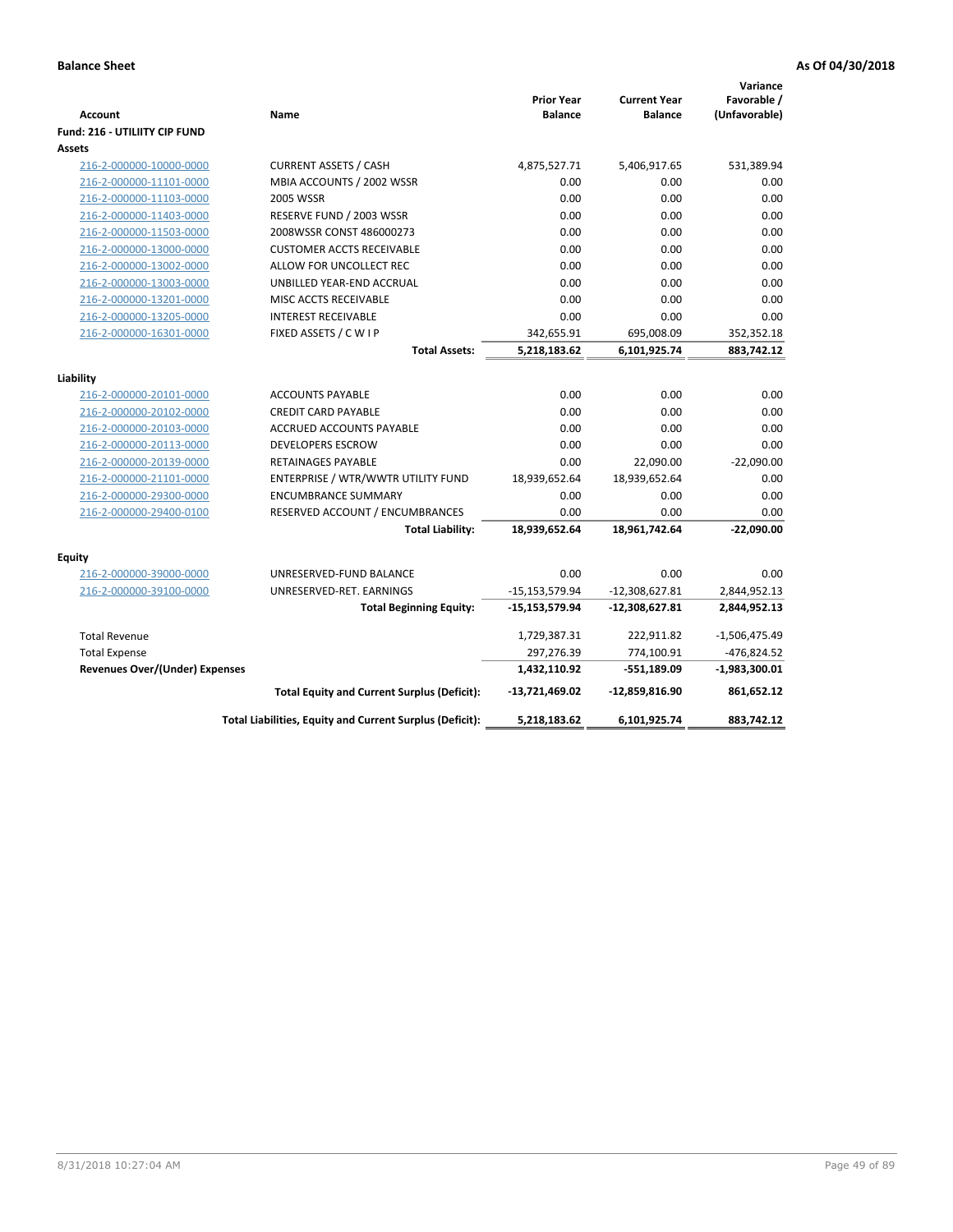| <b>Account</b>                                 | <b>Name</b>                                              | <b>Prior Year</b><br><b>Balance</b> | <b>Current Year</b><br><b>Balance</b> | Variance<br>Favorable /<br>(Unfavorable) |
|------------------------------------------------|----------------------------------------------------------|-------------------------------------|---------------------------------------|------------------------------------------|
| <b>Fund: 217 - WASTEWATER RECLAMATION FUND</b> |                                                          |                                     |                                       |                                          |
| Assets                                         |                                                          |                                     |                                       |                                          |
| 217-2-000000-10000-0000                        | <b>CURRENT ASSETS / CASH</b>                             | 0.00                                | 0.00                                  | 0.00                                     |
| 217-2-000000-11301-0000                        | TEXASTERM / 2008 WSSR REVENUE BOND                       | 0.00                                | 0.00                                  | 0.00                                     |
| 217-2-000000-11302-0000                        | 2008 WSSR REVENUE BOND                                   | 0.00                                | 0.00                                  | 0.00                                     |
| 217-2-000000-11503-0000                        | 2008WSSR CONST 486000273                                 | 738,534.58                          | 747,075.16                            | 8,540.58                                 |
| 217-2-000000-13000-0000                        | <b>CUSTOMER ACCTS RECEIVABLE</b>                         | 0.00                                | 0.00                                  | 0.00                                     |
| 217-2-000000-13002-0000                        | ALLOW FOR UNCOLLECT REC                                  | 0.00                                | 0.00                                  | 0.00                                     |
| 217-2-000000-13201-0000                        | MISC ACCTS RECEIVABLE                                    | 0.00                                | 0.00                                  | 0.00                                     |
| 217-2-000000-13205-0000                        | <b>INTEREST RECEIVABLE</b>                               | 0.00                                | 0.00                                  | 0.00                                     |
| 217-2-000000-16301-0000                        | FIXED ASSETS / C W I P                                   | 0.00                                | 0.00                                  | 0.00                                     |
|                                                | <b>Total Assets:</b>                                     | 738,534.58                          | 747,075.16                            | 8,540.58                                 |
|                                                |                                                          |                                     |                                       |                                          |
| Liability                                      |                                                          |                                     |                                       |                                          |
| 217-2-000000-20101-0000                        | <b>ACCOUNTS PAYABLE</b>                                  | 0.00                                | 0.00                                  | 0.00                                     |
| 217-2-000000-20102-0000                        | <b>CREDIT CARD PAYABLE</b>                               | 0.00                                | 0.00                                  | 0.00                                     |
| 217-2-000000-20103-0000                        | <b>ACCRUED ACCOUNTS PAYABLE</b>                          | 0.00                                | 0.00                                  | 0.00                                     |
| 217-2-000000-20139-0000                        | <b>RETAINAGES PAYABLE</b>                                | 0.00                                | 0.00                                  | 0.00                                     |
| 217-2-000000-21101-0000                        | ENTERPRISE / WTR/WWTR UTILITY FUND                       | 19,396,374.21                       | 19,396,374.21                         | 0.00                                     |
| 217-2-000000-29300-0000                        | <b>ENCUMBRANCE SUMMARY</b>                               | 0.00                                | 0.00                                  | 0.00                                     |
| 217-2-000000-29400-0100                        | RESERVED ACCOUNT / ENCUMBRANCES                          | 0.00                                | 0.00                                  | 0.00                                     |
|                                                | <b>Total Liability:</b>                                  | 19,396,374.21                       | 19,396,374.21                         | 0.00                                     |
| <b>Equity</b>                                  |                                                          |                                     |                                       |                                          |
| 217-2-000000-39100-0000                        | UNRESERVED-RET. EARNINGS                                 | -18,660,279.37                      | -18,654,993.80                        | 5,285.57                                 |
|                                                | <b>Total Beginning Equity:</b>                           | -18,660,279.37                      | $-18,654,993.80$                      | 5,285.57                                 |
| <b>Total Revenue</b>                           |                                                          | 2,439.74                            | 5,694.75                              | 3,255.01                                 |
| <b>Total Expense</b>                           |                                                          | 0.00                                | 0.00                                  | 0.00                                     |
| Revenues Over/(Under) Expenses                 |                                                          | 2,439.74                            | 5,694.75                              | 3,255.01                                 |
|                                                | <b>Total Equity and Current Surplus (Deficit):</b>       | $-18,657,839.63$                    | $-18,649,299.05$                      | 8,540.58                                 |
|                                                | Total Liabilities, Equity and Current Surplus (Deficit): | 738,534.58                          | 747,075.16                            | 8,540.58                                 |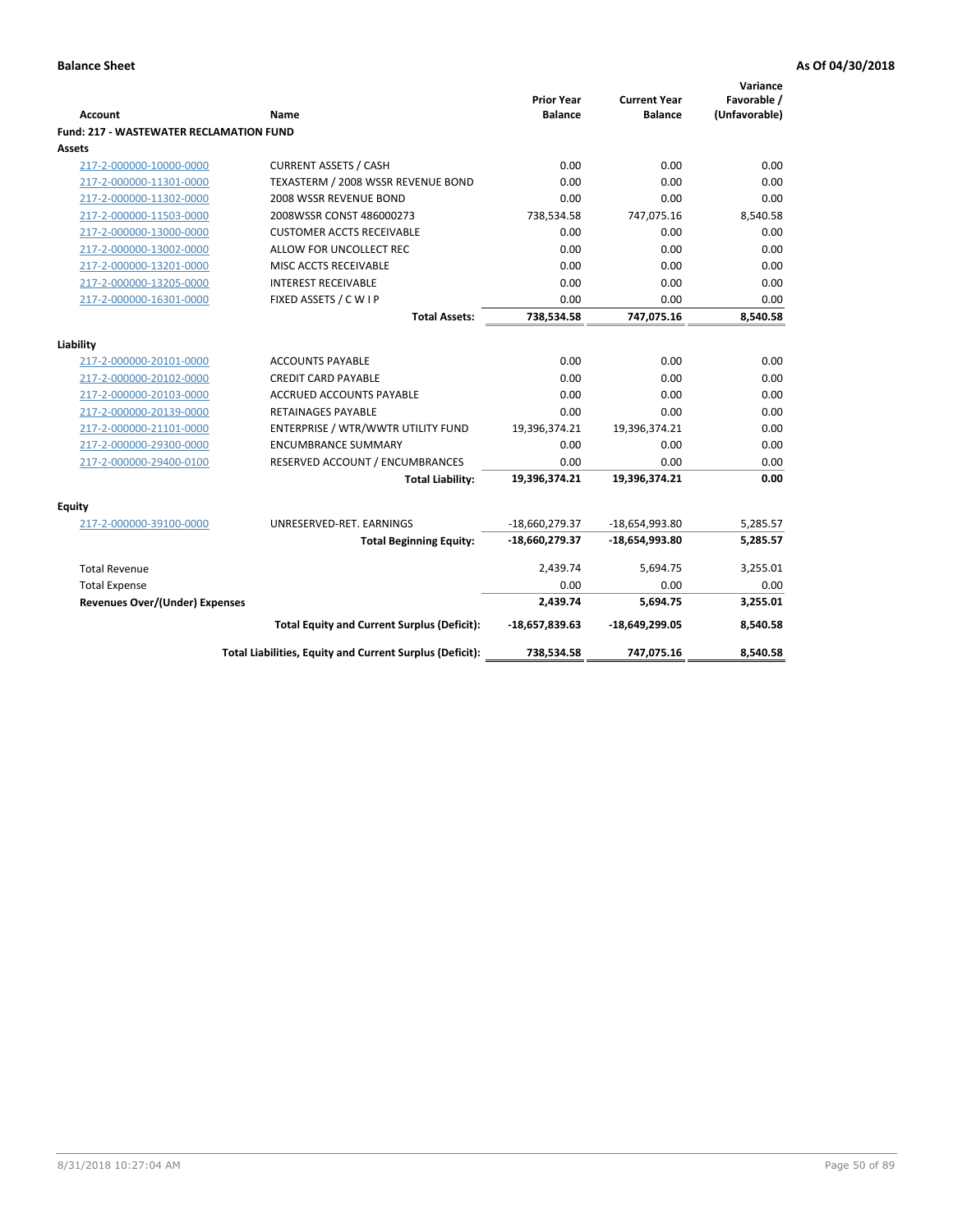| <b>Account</b>           | Name                                   | <b>Prior Year</b><br><b>Balance</b> | <b>Current Year</b><br><b>Balance</b> | Variance<br>Favorable /<br>(Unfavorable) |
|--------------------------|----------------------------------------|-------------------------------------|---------------------------------------|------------------------------------------|
| Fund: 300 - AIRPORT FUND |                                        |                                     |                                       |                                          |
| Assets                   |                                        |                                     |                                       |                                          |
| 300-2-000000-10000-0000  | <b>CURRENT ASSETS / CASH</b>           | 972,169.41                          | 1,562,621.27                          | 590,451.86                               |
| 300-2-000000-13201-0000  | MISC ACCTS RECEIVABLE                  | 0.00                                | 0.00                                  | 0.00                                     |
| 300-2-000000-13202-0000  | <b>EMPLOYEE ADVANCES</b>               | 0.00                                | 0.00                                  | 0.00                                     |
| 300-2-000000-13203-0000  | NON-CURRENT ASSETS / PREPAYMENTS       | 0.00                                | 0.00                                  | 0.00                                     |
| 300-2-000000-13205-0000  | <b>INTEREST RECEIVABLE</b>             | 0.00                                | 0.00                                  | 0.00                                     |
| 300-2-000000-14126-0000  | <b>GRANT FUND / AIRPORT GRANT FUND</b> | 0.00                                | 0.00                                  | 0.00                                     |
| 300-2-000000-16001-0000  | FIXED ASSETS / LAND                    | 813,937.00                          | 813,937.00                            | 0.00                                     |
| 300-2-000000-16002-0000  | FIXED ASSETS / IMPROVMENTS-NON BUILDI  | 71,096,300.51                       | 71,096,300.51                         | 0.00                                     |
| 300-2-000000-16003-0000  | ACCUM DEPR / IMPROVEMENTS-NON BUILI    | -34,642,939.56                      | -36,570,663.72                        | $-1,927,724.16$                          |
| 300-2-000000-16004-0000  | FIXED ASSETS / BUILDINGS               | 60,824,408.10                       | 60,824,408.10                         | 0.00                                     |
| 300-2-000000-16005-0000  | <b>ACCUM DEPR / BUILDINGS</b>          | -23,390,672.25                      | -24,613,803.17                        | $-1,223,130.92$                          |
| 300-2-000000-16201-0000  | FIXED ASSETS / MACHINERY AND EQUIPMEN  | 12,340.00                           | 12,340.00                             | 0.00                                     |
| 300-2-000000-16202-0000  | ACCUM DEPR / MACHINERY AND EQUIPMEI    | $-12,339.94$                        | $-12,339.94$                          | 0.00                                     |
| 300-2-000000-16301-0000  | FIXED ASSETS / C W I P                 | 0.00                                | 5,686,912.48                          | 5,686,912.48                             |
| 300-2-000000-17501-0000  | <b>EMPLOYEE CONTRIBUTIONS</b>          | 0.00                                | 0.00                                  | 0.00                                     |
| 300-2-000000-17504-0000  | <b>INVESTMENT RETURN</b>               | 0.00                                | 0.00                                  | 0.00                                     |
| 300-2-000000-17508-0000  | EXPERIENCE DIFFERENCE- OUTFLOW         | 0.00                                | 0.00                                  | 0.00                                     |
| 300-2-000000-17509-0000  | <b>EXPERIENCE DIFFERENCE - INFLOW</b>  | 0.00                                | 0.00                                  | 0.00                                     |
| 300-2-000000-17520-0000  | <b>ASSUMPTION CHANGES</b>              | 0.00                                | 0.00                                  | 0.00                                     |
|                          | <b>Total Assets:</b>                   | 75,673,203.27                       | 78,799,712.53                         | 3,126,509.26                             |
|                          |                                        |                                     |                                       |                                          |
| Liability                |                                        |                                     |                                       |                                          |
| 300-2-000000-20101-0000  | <b>ACCOUNTS PAYABLE</b>                | 0.00                                | 0.00                                  | 0.00                                     |
| 300-2-000000-20102-0000  | <b>CREDIT CARD PAYABLE</b>             | 0.00                                | 0.00                                  | 0.00                                     |
| 300-2-000000-20103-0000  | ACCRUED ACCOUNTS PAYABLE               | 0.00                                | 0.00                                  | 0.00                                     |
| 300-2-000000-20105-0000  | <b>L-3 FUNDS PAYABLE</b>               | 0.00                                | 0.00                                  | 0.00                                     |
| 300-2-000000-20106-0000  | <b>GRANT MATCH</b>                     | 0.00                                | 0.00                                  | 0.00                                     |
| 300-2-000000-20108-0000  | <b>MATURED BONDS PAYABLE</b>           | 0.00                                | 0.00                                  | 0.00                                     |
| 300-2-000000-20110-0000  | REVENUE BONDS PAYABLE                  | 0.00                                | 0.00                                  | 0.00                                     |
| 300-2-000000-20111-0000  | MATURED INTEREST PAYABLE               | 0.00                                | 0.00                                  | 0.00                                     |
| 300-2-000000-20112-0000  | <b>ACCRUED INTEREST PAYABLE</b>        | 0.00                                | 0.00                                  | 0.00                                     |
| 300-2-000000-20139-0000  | <b>RETAINAGES PAYABLE</b>              | 0.00                                | 0.00                                  | 0.00                                     |
| 300-2-000000-20141-0000  | <b>TELEPHONE CLEARING</b>              | 0.00                                | 0.00                                  | 0.00                                     |
| 300-2-000000-20160-0000  | <b>UNAPPLIED CREDIT</b>                | 0.00                                | 0.00                                  | 0.00                                     |
| 300-2-000000-20201-0000  | <b>DEFERRED REVENUE</b>                | 0.00                                | 0.00                                  | 0.00                                     |
| 300-2-000000-21001-0000  | <b>GENERAL FUND / GENERAL FUND</b>     | 0.00                                | 0.00                                  | 0.00                                     |
| 300-2-000000-22001-0000  | SALARIES PAYABLE                       | 2,099.43                            | 2,152.98                              | $-53.55$                                 |
| 300-2-000000-22002-0000  | VACATION/SICK PAYABLE                  | 3,722.00                            | 2,600.11                              | 1,121.89                                 |
| 300-2-000000-26001-0000  | <b>COMPENSATED ABSENCES PAY</b>        | $-1.08$                             | 3,743.00                              | $-3,744.08$                              |
| 300-2-000000-26101-0000  | <b>GENERAL OBLIG BONDS PAY</b>         | 0.00                                | 0.00                                  | 0.00                                     |
| 300-2-000000-26102-0000  | REVENUE BONDS PAYABLE                  | 0.00                                | 0.00                                  | 0.00                                     |
| 300-2-000000-27001-0000  | <b>CONTRIBUTED CAPITAL</b>             | $-3.39$                             | 5,686,912.61                          | $-5,686,916.00$                          |
| 300-2-000000-29300-0000  | <b>ENCUMBRANCE SUMMARY</b>             | 0.00                                | 0.00                                  | 0.00                                     |
| 300-2-000000-29400-0100  | RESERVED ACCOUNT / ENCUMBRANCES        | 0.00                                | 0.00                                  | 0.00                                     |
| 300-2-000000-29999-0000  | NET PENSION LIABILITY                  | 0.00                                | 0.00                                  | 0.00                                     |
|                          | <b>Total Liability:</b>                | 5,816.96                            | 5,695,408.70                          | $-5,689,591.74$                          |
|                          |                                        |                                     |                                       |                                          |
| <b>Equity</b>            |                                        |                                     |                                       |                                          |
| 300-2-000000-39000-0000  | UNRESERVED-FUND BALANCE                | 0.00                                | 0.00                                  | 0.00                                     |
| 300-2-000000-39100-0000  | UNRESERVED-RET. EARNINGS               | 75,282,016.64                       | 72,784,355.87                         | $-2,497,660.77$                          |
| 300-2-000000-39500-0000  | <b>NET POSITION - PENSION</b>          | 0.00                                | 0.00                                  | 0.00                                     |
|                          | <b>Total Beginning Equity:</b>         | 75,282,016.64                       | 72,784,355.87                         | $-2,497,660.77$                          |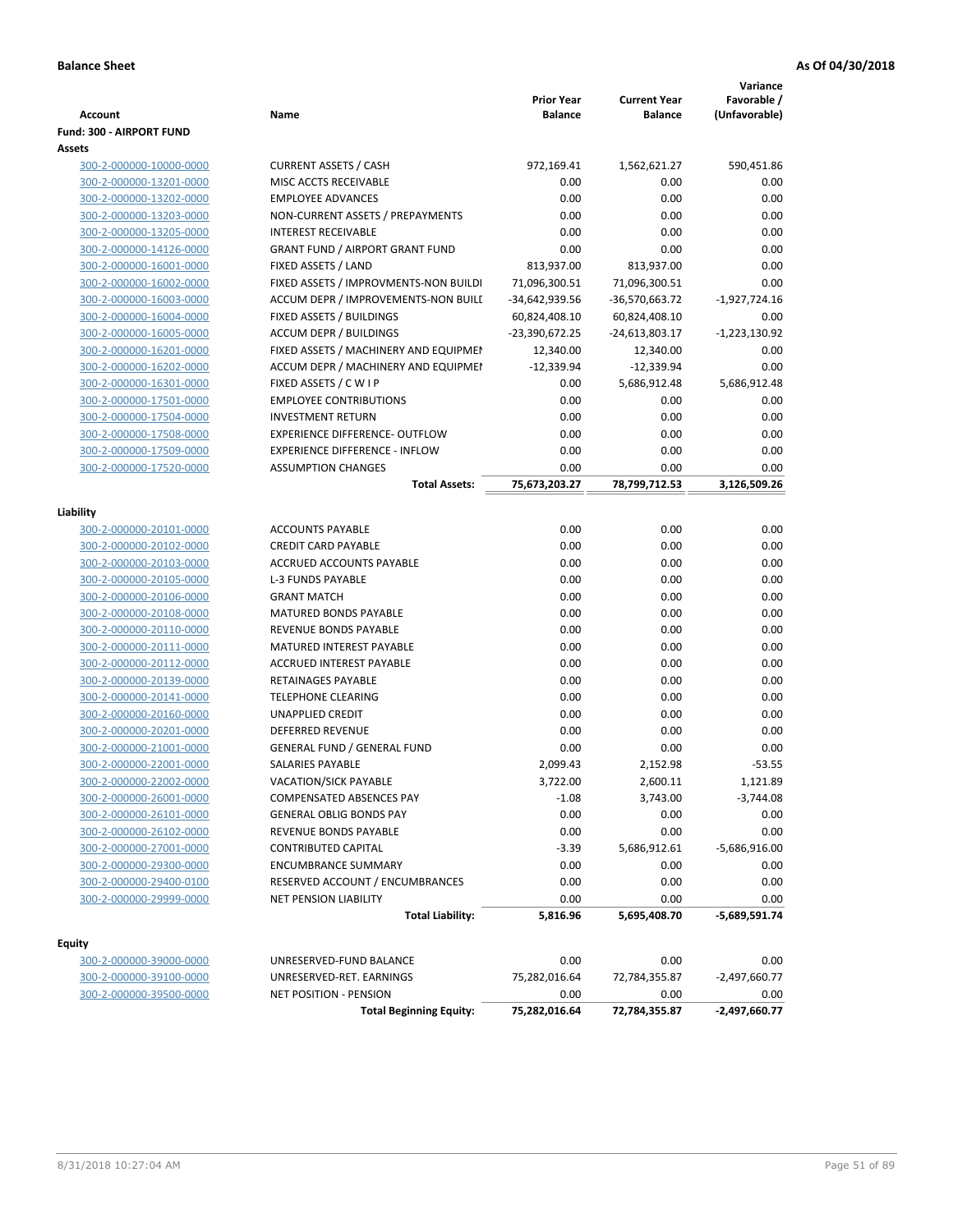| Account                        | Name                                                     | <b>Prior Year</b><br><b>Balance</b> | <b>Current Year</b><br><b>Balance</b> | Variance<br>Favorable /<br>(Unfavorable) |
|--------------------------------|----------------------------------------------------------|-------------------------------------|---------------------------------------|------------------------------------------|
| Total Revenue                  |                                                          | 471,456.46                          | 416,473.06                            | $-54,983.40$                             |
| <b>Total Expense</b>           |                                                          | 86,086.78                           | 96,525.09                             | $-10,438.31$                             |
| Revenues Over/(Under) Expenses |                                                          | 385,369.68                          | 319,947.97                            | $-65,421.71$                             |
|                                | <b>Total Equity and Current Surplus (Deficit):</b>       | 75.667.386.32                       | 73.104.303.84                         | $-2,563,082.48$                          |
|                                | Total Liabilities, Equity and Current Surplus (Deficit): | 75,673,203.28                       | 78,799,712.54                         | 3,126,509.26                             |
|                                | *** FUND 300 OUT OF BALANCE ***                          | $-0.01$                             | $-0.01$                               | 0.00                                     |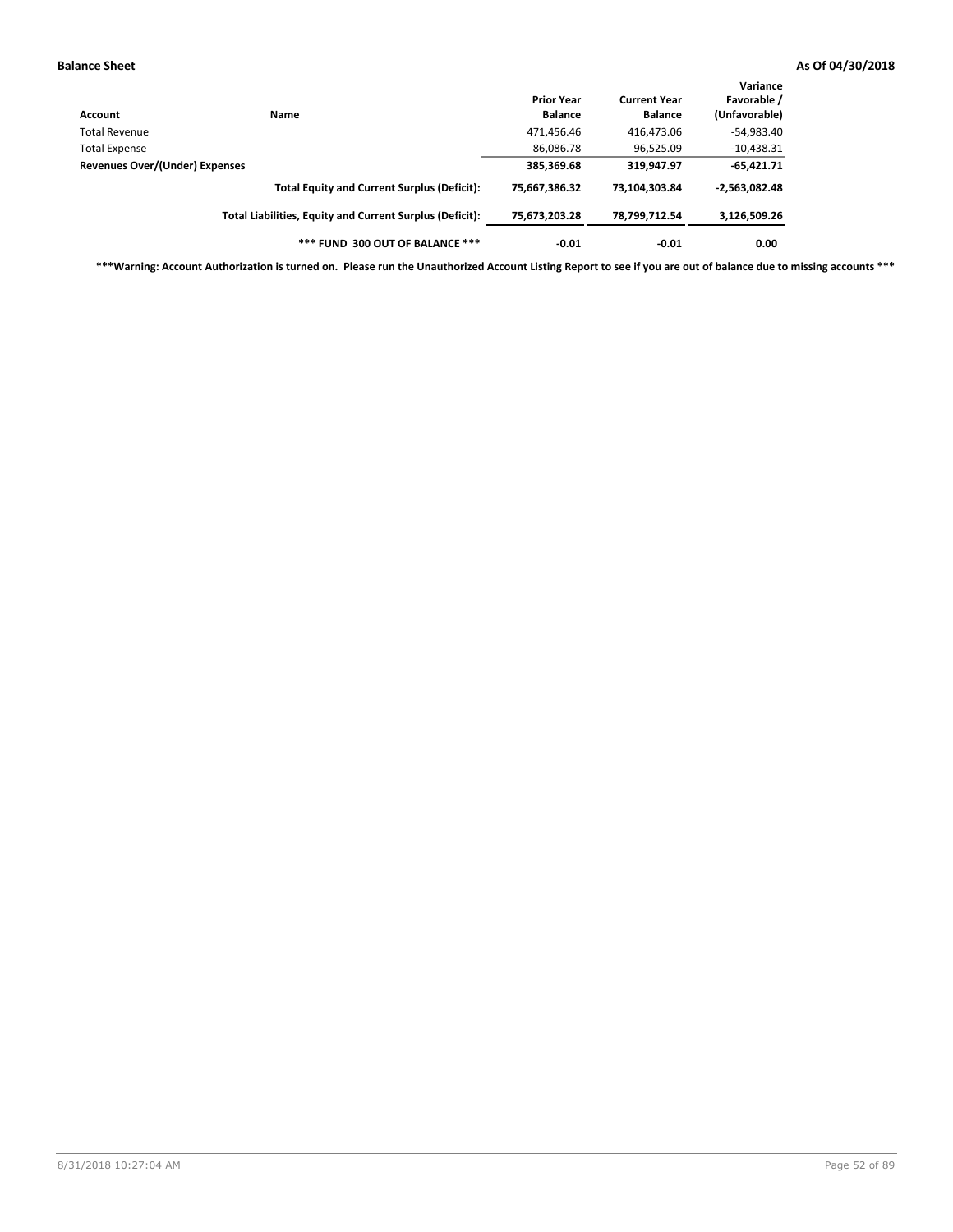|                                       |                                                          |                                     |                                       | Variance                     |
|---------------------------------------|----------------------------------------------------------|-------------------------------------|---------------------------------------|------------------------------|
| Account                               | Name                                                     | <b>Prior Year</b><br><b>Balance</b> | <b>Current Year</b><br><b>Balance</b> | Favorable /<br>(Unfavorable) |
| Fund: 320 - AIRPORT TXDOT GRANT       |                                                          |                                     |                                       |                              |
| Assets                                |                                                          |                                     |                                       |                              |
| 320-2-000000-10000-0000               | <b>CURRENT ASSETS / CASH</b>                             | 214,975.84                          | 200,000.84                            | $-14,975.00$                 |
| 320-2-000000-13201-0000               | MISC ACCTS RECEIVABLE                                    | 0.00                                | 0.00                                  | 0.00                         |
| 320-2-000000-13205-0000               | <b>INTEREST RECEIVABLE</b>                               | 0.00                                | 0.00                                  | 0.00                         |
|                                       | <b>Total Assets:</b>                                     | 214,975.84                          | 200,000.84                            | $-14,975.00$                 |
| Liability                             |                                                          |                                     |                                       |                              |
| 320-2-000000-20101-0000               | <b>ACCOUNTS PAYABLE</b>                                  | 0.00                                | 0.00                                  | 0.00                         |
| 320-2-000000-20102-0000               | <b>CREDIT CARD PAYABLE</b>                               | 0.00                                | 0.00                                  | 0.00                         |
| 320-2-000000-20103-0000               | <b>ACCRUED ACCOUNTS PAYABLE</b>                          | 0.00                                | 0.00                                  | 0.00                         |
| 320-2-000000-20902-0000               | <b>DEFERRED GRANT REVENUE</b>                            | 0.00                                | 0.00                                  | 0.00                         |
| 320-2-000000-21125-0000               | DUE TO / AIRPORT FUND                                    | 0.00                                | 0.00                                  | 0.00                         |
| 320-2-000000-29300-0000               | <b>ENCUMBRANCE SUMMARY</b>                               | 0.00                                | 0.00                                  | 0.00                         |
| 320-2-000000-29400-0100               | RESERVED ACCOUNT / ENCUMBRANCES                          | 0.00                                | 0.00                                  | 0.00                         |
|                                       | <b>Total Liability:</b>                                  | 0.00                                | 0.00                                  | 0.00                         |
| <b>Equity</b>                         |                                                          |                                     |                                       |                              |
| 320-2-000000-39000-0000               | UNRESERVED-FUND BALANCE                                  | 14,975.84                           | 214,975.84                            | 200,000.00                   |
|                                       | <b>Total Beginning Equity:</b>                           | 14,975.84                           | 214,975.84                            | 200,000.00                   |
| <b>Total Revenue</b>                  |                                                          | 200,000.00                          | 0.00                                  | $-200,000.00$                |
| <b>Total Expense</b>                  |                                                          | 0.00                                | 14,975.00                             | $-14,975.00$                 |
| <b>Revenues Over/(Under) Expenses</b> |                                                          | 200,000.00                          | $-14,975.00$                          | $-214,975.00$                |
|                                       | <b>Total Equity and Current Surplus (Deficit):</b>       | 214,975.84                          | 200,000.84                            | $-14,975.00$                 |
|                                       | Total Liabilities, Equity and Current Surplus (Deficit): | 214,975.84                          | 200,000.84                            | $-14,975.00$                 |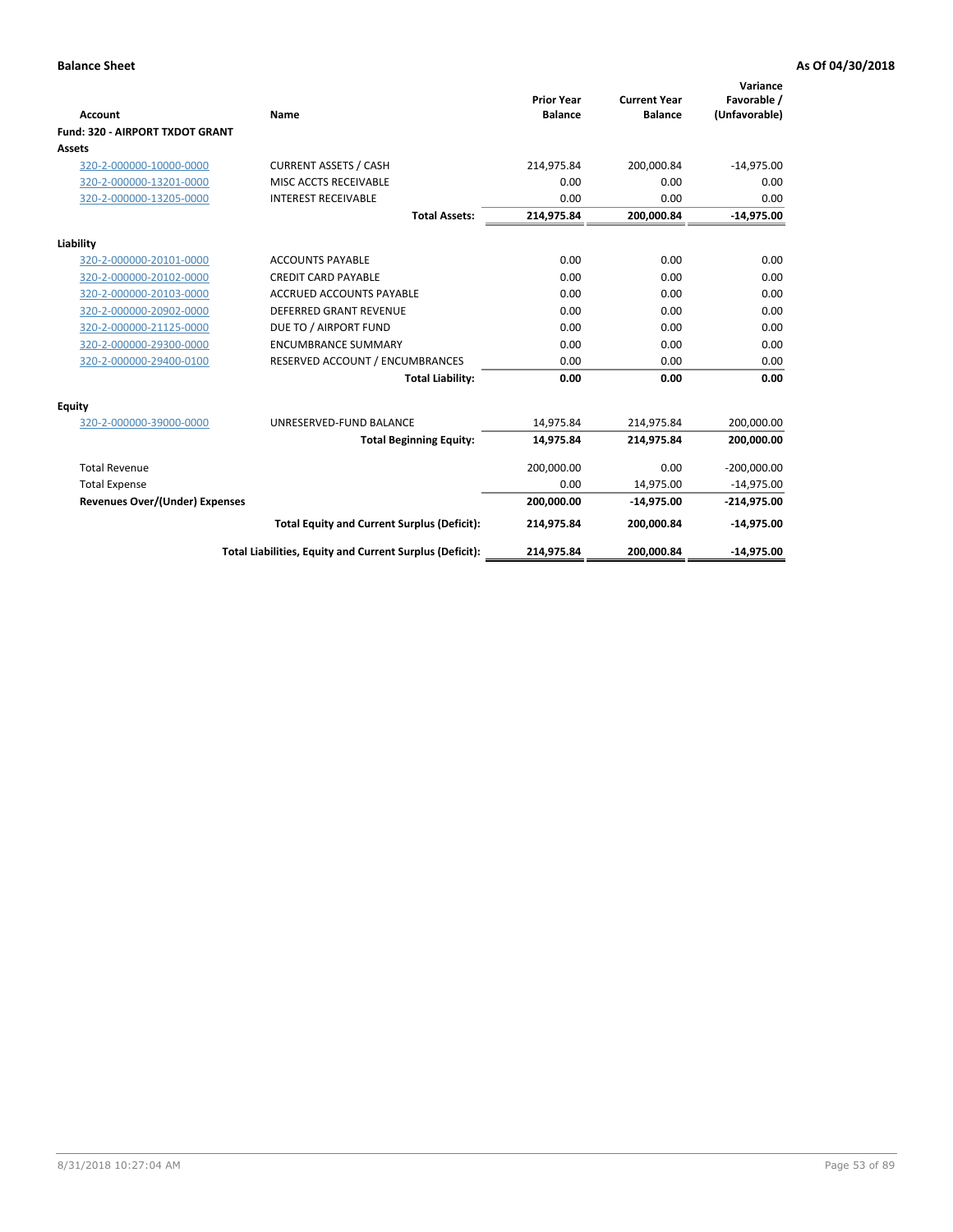| <b>Account</b>                          | Name                                                     | <b>Prior Year</b><br><b>Balance</b> | <b>Current Year</b><br><b>Balance</b> | Variance<br>Favorable /<br>(Unfavorable) |
|-----------------------------------------|----------------------------------------------------------|-------------------------------------|---------------------------------------|------------------------------------------|
| <b>Fund: 360 - AIRPORT CAPITAL FUND</b> |                                                          |                                     |                                       |                                          |
| Assets                                  |                                                          |                                     |                                       |                                          |
| 360-2-000000-10000-0000                 | <b>CURRENT ASSETS / CASH</b>                             | 1,998,268.04                        | 1,258,000.29                          | $-740,267.75$                            |
| 360-2-000000-13201-0000                 | MISC ACCTS RECEIVABLE                                    | 0.00                                | 0.00                                  | 0.00                                     |
| 360-2-000000-13205-0000                 | <b>INTEREST RECEIVABLE</b>                               | 0.00                                | 0.00                                  | 0.00                                     |
| 360-2-000000-16301-0000                 | FIXED ASSETS / C W I P                                   | 132,616.88                          | 337,320.17                            | 204,703.29                               |
|                                         | <b>Total Assets:</b>                                     | 2,130,884.92                        | 1,595,320.46                          | -535,564.46                              |
| Liability                               |                                                          |                                     |                                       |                                          |
| 360-2-000000-20101-0000                 | <b>ACCOUNTS PAYABLE</b>                                  | 0.00                                | 0.00                                  | 0.00                                     |
| 360-2-000000-20102-0000                 | <b>CREDIT CARD PAYABLE</b>                               | 0.00                                | 0.00                                  | 0.00                                     |
| 360-2-000000-20103-0000                 | ACCRUED ACCOUNTS PAYABLE                                 | 0.00                                | 0.00                                  | 0.00                                     |
| 360-2-000000-20125-0000                 | SALES TAX PAYABLE / IN THE CITY                          | 0.00                                | 0.00                                  | 0.00                                     |
| 360-2-000000-20139-0000                 | <b>RETAINAGES PAYABLE</b>                                | 0.00                                | $-18,419.00$                          | 18,419.00                                |
| 360-2-000000-21001-0000                 | <b>GENERAL FUND / GENERAL FUND</b>                       | 0.00                                | 0.00                                  | 0.00                                     |
| 360-2-000000-27001-0000                 | <b>CONTRIBUTED CAPITAL</b>                               | 0.00                                | 0.00                                  | 0.00                                     |
| 360-2-000000-29300-0000                 | <b>ENCUMBRANCE SUMMARY</b>                               | 0.00                                | 0.00                                  | 0.00                                     |
| 360-2-000000-29400-0000                 | RESERVED ACCOUNT / ENCUMBRANCES                          | 0.00                                | 0.00                                  | 0.00                                     |
|                                         | <b>Total Liability:</b>                                  | 0.00                                | $-18,419.00$                          | 18,419.00                                |
| Equity                                  |                                                          |                                     |                                       |                                          |
| 360-2-000000-39000-0000                 | UNRESERVED-FUND BALANCE                                  | 0.00                                | 0.00                                  | 0.00                                     |
| 360-2-000000-39100-0000                 | UNRESERVED-RET. EARNINGS                                 | 1,382,000.62                        | 1,810,130.80                          | 428,130.18                               |
|                                         | <b>Total Beginning Equity:</b>                           | 1,382,000.62                        | 1,810,130.80                          | 428,130.18                               |
|                                         |                                                          |                                     |                                       |                                          |
| <b>Total Revenue</b>                    |                                                          | 799,132.74                          | 60,618.99                             | $-738,513.75$                            |
| <b>Total Expense</b>                    |                                                          | 50,248.44                           | 257,010.33                            | $-206,761.89$                            |
| <b>Revenues Over/(Under) Expenses</b>   |                                                          | 748,884.30                          | $-196,391.34$                         | $-945,275.64$                            |
|                                         | <b>Total Equity and Current Surplus (Deficit):</b>       | 2,130,884.92                        | 1,613,739.46                          | $-517,145.46$                            |
|                                         | Total Liabilities, Equity and Current Surplus (Deficit): | 2,130,884.92                        | 1,595,320.46                          | $-535,564.46$                            |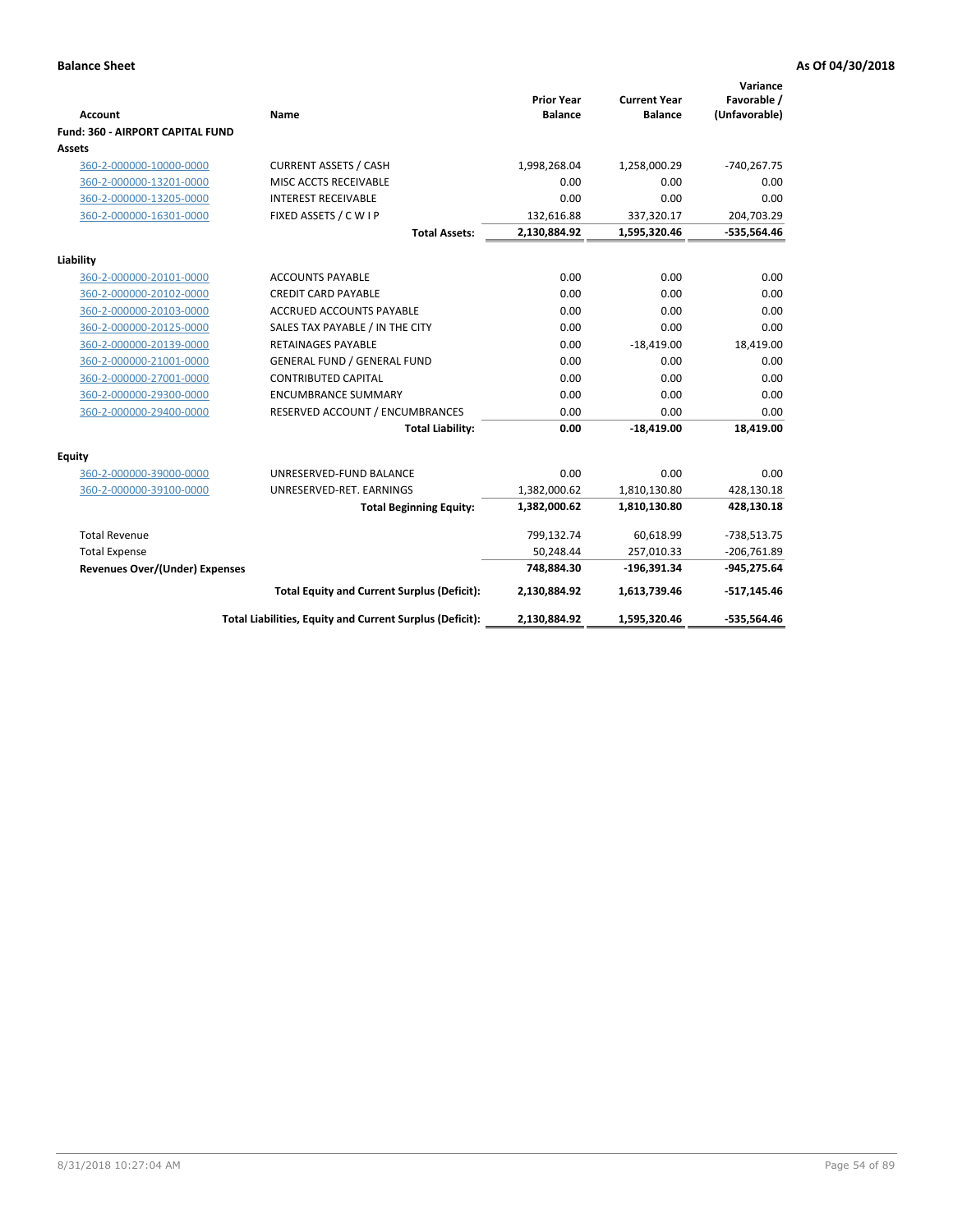| <b>Account</b>                        | <b>Name</b>                                              | <b>Prior Year</b><br><b>Balance</b> | <b>Current Year</b><br><b>Balance</b> | Variance<br>Favorable /<br>(Unfavorable) |
|---------------------------------------|----------------------------------------------------------|-------------------------------------|---------------------------------------|------------------------------------------|
| <b>Fund: 361 - L3-IDC FUND</b>        |                                                          |                                     |                                       |                                          |
| Assets                                |                                                          |                                     |                                       |                                          |
| 361-2-000000-10000-0000               | <b>CURRENT ASSETS / CASH</b>                             | 0.00                                | 0.00                                  | 0.00                                     |
| 361-2-000000-13201-0000               | MISC ACCTS RECEIVABLE                                    | 0.00                                | 0.00                                  | 0.00                                     |
| 361-2-000000-13205-0000               | <b>INTEREST RECEIVABLE</b>                               | 0.00                                | 0.00                                  | 0.00                                     |
|                                       | <b>Total Assets:</b>                                     | 0.00                                | 0.00                                  | 0.00                                     |
| Liability                             |                                                          |                                     |                                       |                                          |
| 361-2-000000-20101-0000               | <b>ACCOUNTS PAYABLE</b>                                  | 0.00                                | 0.00                                  | 0.00                                     |
| 361-2-000000-20102-0000               | <b>CREDIT CARD PAYABLE</b>                               | 0.00                                | 0.00                                  | 0.00                                     |
| 361-2-000000-20103-0000               | <b>MISCELLANEOUS LIABILITIES</b>                         | 0.00                                | 0.00                                  | 0.00                                     |
| 361-2-000000-20108-0000               | <b>MATURED BONDS PAYABLE</b>                             | 0.00                                | 0.00                                  | 0.00                                     |
| 361-2-000000-20111-0000               | <b>MATURED INTEREST PAYABLE</b>                          | 0.00                                | 0.00                                  | 0.00                                     |
| 361-2-000000-20112-0000               | <b>ACCRUED INTEREST PAYABLE</b>                          | 0.00                                | 0.00                                  | 0.00                                     |
| 361-2-000000-20139-0000               | <b>RETAINAGES PAYABLE</b>                                | 0.00                                | 0.00                                  | 0.00                                     |
| 361-2-000000-21001-0000               | <b>GENERAL FUND / GENERAL FUND</b>                       | 0.00                                | 0.00                                  | 0.00                                     |
|                                       | <b>Total Liability:</b>                                  | 0.00                                | 0.00                                  | 0.00                                     |
| Equity                                |                                                          |                                     |                                       |                                          |
| 361-2-000000-39000-0000               | UNRESERVED-FUND BALANCE                                  | 0.00                                | 0.00                                  | 0.00                                     |
| 361-2-000000-39100-0000               | UNRESERVED-RET. EARNINGS                                 | $-2,881,924.85$                     | $-2,881,924.85$                       | 0.00                                     |
| 361-2-000000-39150-0000               | RESERVED-RET. EARNINGS                                   | 2,881,924.85                        | 2,881,924.85                          | 0.00                                     |
|                                       | <b>Total Beginning Equity:</b>                           | 0.00                                | 0.00                                  | 0.00                                     |
| <b>Total Revenue</b>                  |                                                          | 0.00                                | 0.00                                  | 0.00                                     |
| <b>Total Expense</b>                  |                                                          | 0.00                                | 0.00                                  | 0.00                                     |
| <b>Revenues Over/(Under) Expenses</b> |                                                          | 0.00                                | 0.00                                  | 0.00                                     |
|                                       | <b>Total Equity and Current Surplus (Deficit):</b>       | 0.00                                | 0.00                                  | 0.00                                     |
|                                       | Total Liabilities, Equity and Current Surplus (Deficit): | 0.00                                | 0.00                                  | 0.00                                     |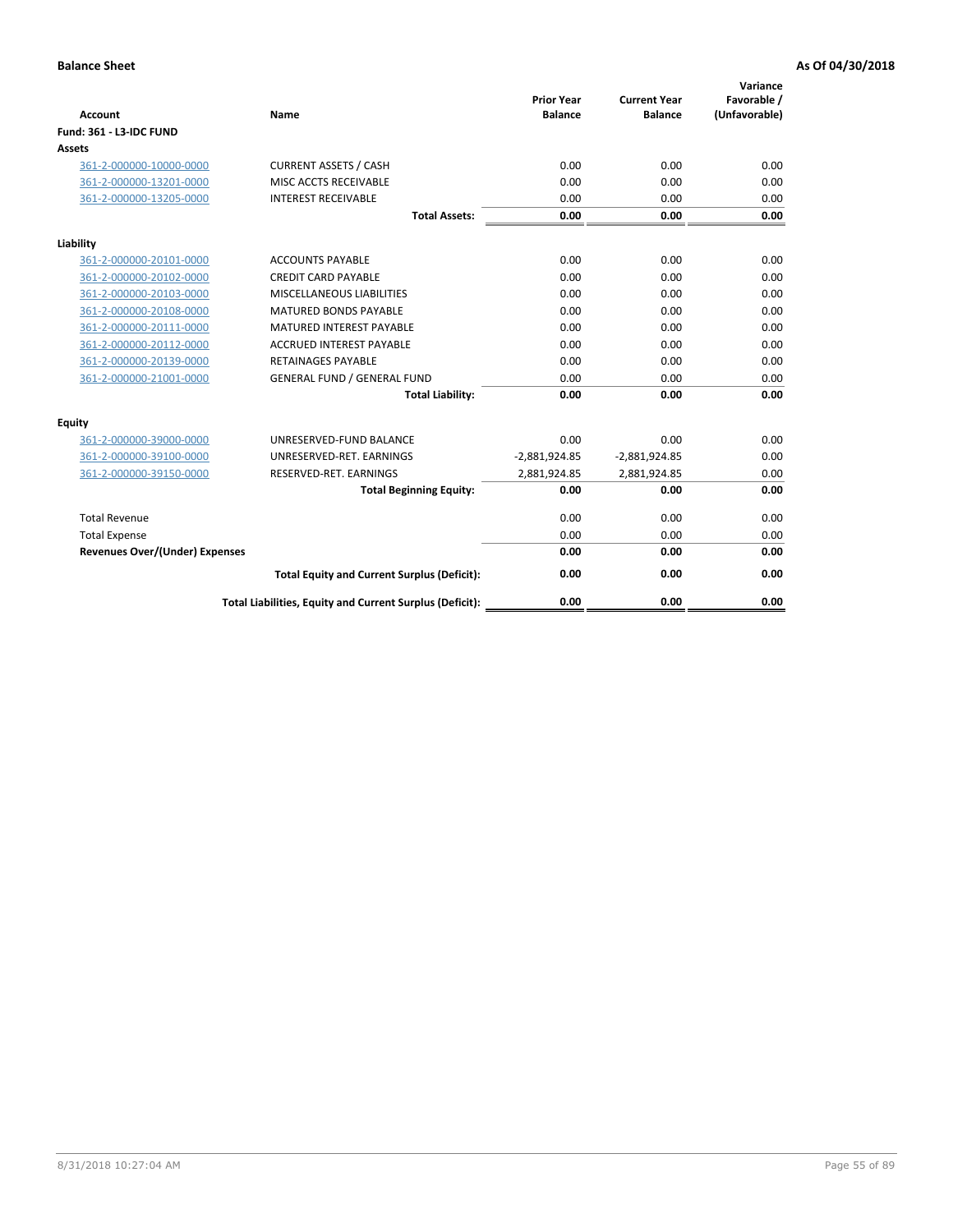|                                       |                                                          |                                     |                                       | Variance                     |
|---------------------------------------|----------------------------------------------------------|-------------------------------------|---------------------------------------|------------------------------|
| Account                               | Name                                                     | <b>Prior Year</b><br><b>Balance</b> | <b>Current Year</b><br><b>Balance</b> | Favorable /<br>(Unfavorable) |
| Fund: 362 - AIRPORT FBO FUEL          |                                                          |                                     |                                       |                              |
| Assets                                |                                                          |                                     |                                       |                              |
| 362-2-000000-10000-0000               | <b>CURRENT ASSETS / CASH</b>                             | 36,432.08                           | 24,561.26                             | $-11,870.82$                 |
| 362-2-000000-13201-0000               | MISC ACCTS RECEIVABLE                                    | 0.00                                | 0.00                                  | 0.00                         |
| 362-2-000000-13205-0000               | <b>INTEREST RECEIVABLE</b>                               | 0.00                                | 0.00                                  | 0.00                         |
|                                       | <b>Total Assets:</b>                                     | 36,432.08                           | 24,561.26                             | $-11,870.82$                 |
| Liability                             |                                                          |                                     |                                       |                              |
| 362-2-000000-20101-0000               | <b>ACCOUNTS PAYABLE</b>                                  | 0.00                                | 0.00                                  | 0.00                         |
| 362-2-000000-20102-0000               | <b>CREDIT CARD PAYABLE</b>                               | 0.00                                | 0.00                                  | 0.00                         |
| 362-2-000000-20103-0000               | <b>ACCRUED ACCOUNTS PAYABLE</b>                          | 0.00                                | 0.00                                  | 0.00                         |
| 362-2-000000-20125-0000               | SALES TAX PAYABLE / IN THE CITY                          | 18.46                               | 40.88                                 | $-22.42$                     |
| 362-2-000000-29300-0000               | <b>ENCUMBRANCE SUMMARY</b>                               | 0.00                                | 0.00                                  | 0.00                         |
| 362-2-000000-29400-0000               | RESERVED ACCOUNT / ENCUMBRANCES                          | 0.00                                | 0.00                                  | 0.00                         |
|                                       | <b>Total Liability:</b>                                  | 18.46                               | 40.88                                 | $-22.42$                     |
| Equity                                |                                                          |                                     |                                       |                              |
| 362-2-000000-39000-0000               | UNRESERVED-FUND BALANCE                                  | 0.00                                | 0.00                                  | 0.00                         |
| 362-2-000000-39100-0000               | UNRESERVED-RET. EARNINGS                                 | $-2.87$                             | $-41.31$                              | $-38.44$                     |
|                                       | <b>Total Beginning Equity:</b>                           | $-2.87$                             | $-41.31$                              | $-38.44$                     |
| <b>Total Revenue</b>                  |                                                          | 262,494.95                          | 219,135.12                            | $-43,359.83$                 |
| <b>Total Expense</b>                  |                                                          | 226,078.46                          | 194,573.43                            | 31,505.03                    |
| <b>Revenues Over/(Under) Expenses</b> |                                                          | 36,416.49                           | 24,561.69                             | $-11,854.80$                 |
|                                       | <b>Total Equity and Current Surplus (Deficit):</b>       | 36,413.62                           | 24,520.38                             | $-11,893.24$                 |
|                                       | Total Liabilities, Equity and Current Surplus (Deficit): | 36,432.08                           | 24,561.26                             | $-11,870.82$                 |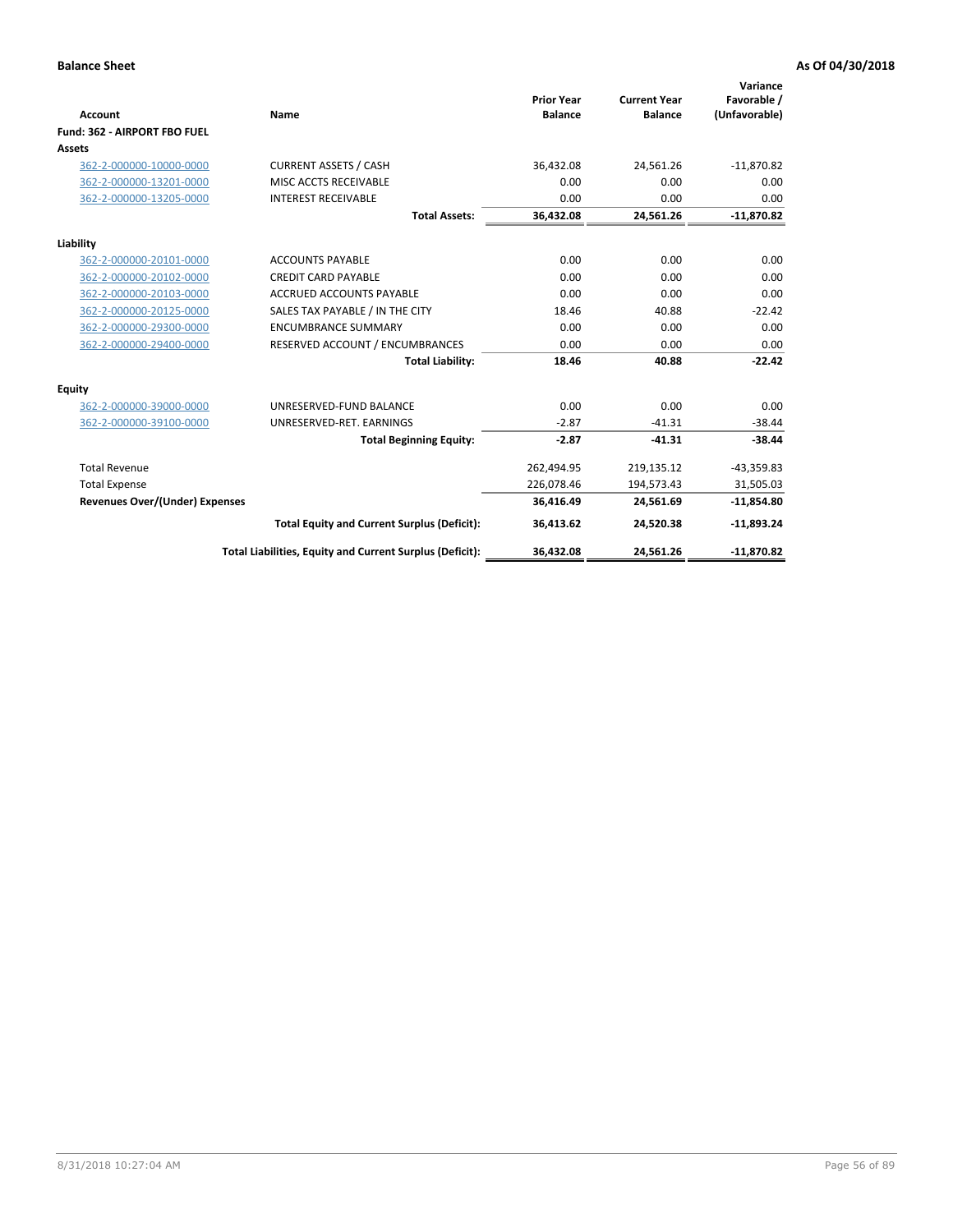| Assets<br><b>CURRENT ASSETS / CASH</b><br>$-341,145.43$<br>$-39,506.34$<br>400-2-000000-10000-0000<br>$-380,651.77$<br>400-2-000000-10304-0000<br>CASH / PETTY CASH/CHANGE DRAWERS<br>200.00<br>200.00<br>0.00<br>400-2-000000-13007-0000<br><b>RETURNED CHECKS</b><br>0.00<br>0.00<br>0.00<br>$-176.28$<br>400-2-000000-13201-0000<br>MISC ACCTS RECEIVABLE<br>$-272.17$<br>$-448.45$<br><b>EMPLOYEE ADVANCES</b><br>0.00<br>0.00<br>0.00<br>400-2-000000-13202-0000<br>NON-CURRENT ASSETS / PREPAYMENTS<br>0.00<br>0.00<br>0.00<br>400-2-000000-13203-0000<br>400-2-000000-13205-0000<br><b>INTEREST RECEIVABLE</b><br>0.00<br>0.00<br>0.00<br>400-2-000000-13206-0000<br><b>CHARGES RECEIVABLE</b><br>9,718.65<br>35,755.13<br>26,036.48<br><b>INVENTORIES / GOLF COURSE</b><br>400-2-000000-15301-0000<br>7,272.38<br>8,301.68<br>1,029.30<br>FIXED ASSETS / LAND<br>93,000.00<br>400-2-000000-16001-0000<br>93,000.00<br>0.00<br>FIXED ASSETS / IMPROVMENTS-NON BUILDI<br>0.00<br>400-2-000000-16002-0000<br>521,160.58<br>521,160.58<br>400-2-000000-16003-0000<br>ACCUM DEPR / IMPROVEMENTS-NON BUILI<br>$-262,245.70$<br>$-19,278.28$<br>-281,523.98<br>400-2-000000-16004-0000<br>FIXED ASSETS / BUILDINGS<br>109,640.00<br>0.00<br>109,640.00<br><b>ACCUM DEPR / BUILDINGS</b><br>$-107,771.86$<br>$-605.88$<br>400-2-000000-16005-0000<br>-108,377.74<br>FIXED ASSETS / MACHINERY AND EQUIPMEN<br>0.00<br>400-2-000000-16201-0000<br>51,957.00<br>51,957.00<br>ACCUM DEPR / MACHINERY AND EQUIPMEI<br>$-51,957.00$<br>0.00<br>400-2-000000-16202-0000<br>$-51,957.00$<br>400-2-000000-16301-0000<br>FIXED ASSETS / C W I P<br>0.00<br>0.00<br>0.00<br>400-2-000000-17501-0000<br><b>EMPLOYEE CONTRIBUTIONS</b><br>7,149.00<br>615.00<br>6,534.00<br>400-2-000000-17504-0000<br><b>INVESTMENT RETURN</b><br>30,487.00<br>22,540.00<br>$-7,947.00$<br><b>EXPERIENCE DIFFERENCE- OUTFLOW</b><br>397.00<br>$-221.00$<br>400-2-000000-17508-0000<br>618.00<br>400-2-000000-17509-0000<br><b>EXPERIENCE DIFFERENCE - INFLOW</b><br>0.00<br>$-2,627.00$<br>$-2,627.00$<br>400-2-000000-17520-0000<br><b>ASSUMPTION CHANGES</b><br>8,101.00<br>5,278.00<br>$-2,823.00$<br>$-45,504.00$<br>75,296.45<br>29,792.45<br><b>Total Assets:</b><br>Liability<br><b>ACCOUNTS PAYABLE</b><br>0.00<br>0.00<br>0.00<br>400-2-000000-20101-0000<br><b>CREDIT CARD PAYABLE</b><br>0.00<br>0.00<br>0.00<br>400-2-000000-20102-0000<br>400-2-000000-20103-0000<br>ACCRUED ACCOUNTS PAYABLE<br>0.00<br>0.00<br>0.00<br>400-2-000000-20112-0000<br><b>ACCRUED INTEREST PAYABLE</b><br>0.00<br>0.00<br>0.00<br>0.00<br>400-2-000000-20124-0000<br><b>GOLF COURSE RESALE</b><br>0.00<br>0.00<br>SALES TAX PAYABLE / IN THE CITY<br>350.94<br>721.60<br>$-370.66$<br>400-2-000000-20125-0000<br>RETAINAGES PAYABLE<br>0.00<br>0.00<br>0.00<br>400-2-000000-20139-0000<br>400-2-000000-20141-0000<br><b>TELEPHONE CLEARING</b><br>0.00<br>0.00<br>0.00<br>400-2-000000-20160-0000<br><b>UNAPPLIED CREDIT</b><br>0.00<br>0.00<br>0.00<br>400-2-000000-21001-0000<br><b>GENERAL FUND / GENERAL FUND</b><br>0.00<br>0.00<br>0.00<br>0.00<br>400-2-000000-21101-0000<br>ENTERPRISE / WTR/WWTR UTILITY FUND<br>0.00<br>0.00<br>9.88<br>4,793.59<br>4,783.71<br>400-2-000000-22001-0000<br>SALARIES PAYABLE<br>400-2-000000-22002-0000<br>VACATION/SICK PAYABLE<br>9,962.69<br>15,069.61<br>$-5,106.92$<br>400-2-000000-23001-0000<br>CAPITAL LEASE PAYABLE<br>0.00<br>0.00<br>0.00<br>400-2-000000-24001-0000<br>O/S CHECKS PAYABLE<br>0.00<br>0.00<br>0.00<br>400-2-000000-26001-0000<br>COMPENSATED ABSENCES PAY<br>36,211.40<br>28,608.92<br>7,602.48<br><b>CONTRIBUTED CAPITAL</b><br>0.00<br>0.00<br>0.00<br>400-2-000000-27001-0000<br>400-2-000000-27002-0000<br><b>CONTRIBUTED CAPITAL / DEVELOPERS</b><br>0.00<br>0.00<br>0.00<br>400-2-000000-29300-0000<br><b>ENCUMBRANCE SUMMARY</b><br>0.00<br>0.00<br>0.00<br>0.00<br>RESERVED ACCOUNT / ENCUMBRANCES<br>0.00<br>0.00<br>400-2-000000-29400-0100<br>400-2-000000-29999-0000<br>NET PENSION LIABILITY<br>51,519.00<br>48,989.00<br>2,530.00<br>102,837.62<br>4,664.78<br><b>Total Liability:</b><br>98,172.84<br><b>Equity</b><br>UNRESERVED-FUND BALANCE<br>0.00<br>0.00<br>0.00<br>400-2-000000-39000-0000<br>400-2-000000-39100-0000<br>UNRESERVED-RET. EARNINGS<br>$-13,008.54$<br>$-26,531.20$<br>$-13,522.66$<br>$-44.00$<br>$-44.00$<br>400-2-000000-39500-0000<br>NET POSITION - PENSION<br>0.00 | <b>Account</b><br>Fund: 400 - GOLF FUND | Name                           | <b>Prior Year</b><br><b>Balance</b> | <b>Current Year</b><br><b>Balance</b> | Variance<br>Favorable /<br>(Unfavorable) |
|------------------------------------------------------------------------------------------------------------------------------------------------------------------------------------------------------------------------------------------------------------------------------------------------------------------------------------------------------------------------------------------------------------------------------------------------------------------------------------------------------------------------------------------------------------------------------------------------------------------------------------------------------------------------------------------------------------------------------------------------------------------------------------------------------------------------------------------------------------------------------------------------------------------------------------------------------------------------------------------------------------------------------------------------------------------------------------------------------------------------------------------------------------------------------------------------------------------------------------------------------------------------------------------------------------------------------------------------------------------------------------------------------------------------------------------------------------------------------------------------------------------------------------------------------------------------------------------------------------------------------------------------------------------------------------------------------------------------------------------------------------------------------------------------------------------------------------------------------------------------------------------------------------------------------------------------------------------------------------------------------------------------------------------------------------------------------------------------------------------------------------------------------------------------------------------------------------------------------------------------------------------------------------------------------------------------------------------------------------------------------------------------------------------------------------------------------------------------------------------------------------------------------------------------------------------------------------------------------------------------------------------------------------------------------------------------------------------------------------------------------------------------------------------------------------------------------------------------------------------------------------------------------------------------------------------------------------------------------------------------------------------------------------------------------------------------------------------------------------------------------------------------------------------------------------------------------------------------------------------------------------------------------------------------------------------------------------------------------------------------------------------------------------------------------------------------------------------------------------------------------------------------------------------------------------------------------------------------------------------------------------------------------------------------------------------------------------------------------------------------------------------------------------------------------------------------------------------------------------------------------------------------------------------------------------------------------------------------------------------------------------------------------------------------------------------------------------------------------------------------------------------------------------------------------------------------------------------------------------------------------------------------------------------------------------------------------------------------------------------------------------------------------------------------------------------------|-----------------------------------------|--------------------------------|-------------------------------------|---------------------------------------|------------------------------------------|
|                                                                                                                                                                                                                                                                                                                                                                                                                                                                                                                                                                                                                                                                                                                                                                                                                                                                                                                                                                                                                                                                                                                                                                                                                                                                                                                                                                                                                                                                                                                                                                                                                                                                                                                                                                                                                                                                                                                                                                                                                                                                                                                                                                                                                                                                                                                                                                                                                                                                                                                                                                                                                                                                                                                                                                                                                                                                                                                                                                                                                                                                                                                                                                                                                                                                                                                                                                                                                                                                                                                                                                                                                                                                                                                                                                                                                                                                                                                                                                                                                                                                                                                                                                                                                                                                                                                                                                                                                                                |                                         |                                |                                     |                                       |                                          |
|                                                                                                                                                                                                                                                                                                                                                                                                                                                                                                                                                                                                                                                                                                                                                                                                                                                                                                                                                                                                                                                                                                                                                                                                                                                                                                                                                                                                                                                                                                                                                                                                                                                                                                                                                                                                                                                                                                                                                                                                                                                                                                                                                                                                                                                                                                                                                                                                                                                                                                                                                                                                                                                                                                                                                                                                                                                                                                                                                                                                                                                                                                                                                                                                                                                                                                                                                                                                                                                                                                                                                                                                                                                                                                                                                                                                                                                                                                                                                                                                                                                                                                                                                                                                                                                                                                                                                                                                                                                |                                         |                                |                                     |                                       |                                          |
|                                                                                                                                                                                                                                                                                                                                                                                                                                                                                                                                                                                                                                                                                                                                                                                                                                                                                                                                                                                                                                                                                                                                                                                                                                                                                                                                                                                                                                                                                                                                                                                                                                                                                                                                                                                                                                                                                                                                                                                                                                                                                                                                                                                                                                                                                                                                                                                                                                                                                                                                                                                                                                                                                                                                                                                                                                                                                                                                                                                                                                                                                                                                                                                                                                                                                                                                                                                                                                                                                                                                                                                                                                                                                                                                                                                                                                                                                                                                                                                                                                                                                                                                                                                                                                                                                                                                                                                                                                                |                                         |                                |                                     |                                       |                                          |
|                                                                                                                                                                                                                                                                                                                                                                                                                                                                                                                                                                                                                                                                                                                                                                                                                                                                                                                                                                                                                                                                                                                                                                                                                                                                                                                                                                                                                                                                                                                                                                                                                                                                                                                                                                                                                                                                                                                                                                                                                                                                                                                                                                                                                                                                                                                                                                                                                                                                                                                                                                                                                                                                                                                                                                                                                                                                                                                                                                                                                                                                                                                                                                                                                                                                                                                                                                                                                                                                                                                                                                                                                                                                                                                                                                                                                                                                                                                                                                                                                                                                                                                                                                                                                                                                                                                                                                                                                                                |                                         |                                |                                     |                                       |                                          |
|                                                                                                                                                                                                                                                                                                                                                                                                                                                                                                                                                                                                                                                                                                                                                                                                                                                                                                                                                                                                                                                                                                                                                                                                                                                                                                                                                                                                                                                                                                                                                                                                                                                                                                                                                                                                                                                                                                                                                                                                                                                                                                                                                                                                                                                                                                                                                                                                                                                                                                                                                                                                                                                                                                                                                                                                                                                                                                                                                                                                                                                                                                                                                                                                                                                                                                                                                                                                                                                                                                                                                                                                                                                                                                                                                                                                                                                                                                                                                                                                                                                                                                                                                                                                                                                                                                                                                                                                                                                |                                         |                                |                                     |                                       |                                          |
|                                                                                                                                                                                                                                                                                                                                                                                                                                                                                                                                                                                                                                                                                                                                                                                                                                                                                                                                                                                                                                                                                                                                                                                                                                                                                                                                                                                                                                                                                                                                                                                                                                                                                                                                                                                                                                                                                                                                                                                                                                                                                                                                                                                                                                                                                                                                                                                                                                                                                                                                                                                                                                                                                                                                                                                                                                                                                                                                                                                                                                                                                                                                                                                                                                                                                                                                                                                                                                                                                                                                                                                                                                                                                                                                                                                                                                                                                                                                                                                                                                                                                                                                                                                                                                                                                                                                                                                                                                                |                                         |                                |                                     |                                       |                                          |
|                                                                                                                                                                                                                                                                                                                                                                                                                                                                                                                                                                                                                                                                                                                                                                                                                                                                                                                                                                                                                                                                                                                                                                                                                                                                                                                                                                                                                                                                                                                                                                                                                                                                                                                                                                                                                                                                                                                                                                                                                                                                                                                                                                                                                                                                                                                                                                                                                                                                                                                                                                                                                                                                                                                                                                                                                                                                                                                                                                                                                                                                                                                                                                                                                                                                                                                                                                                                                                                                                                                                                                                                                                                                                                                                                                                                                                                                                                                                                                                                                                                                                                                                                                                                                                                                                                                                                                                                                                                |                                         |                                |                                     |                                       |                                          |
|                                                                                                                                                                                                                                                                                                                                                                                                                                                                                                                                                                                                                                                                                                                                                                                                                                                                                                                                                                                                                                                                                                                                                                                                                                                                                                                                                                                                                                                                                                                                                                                                                                                                                                                                                                                                                                                                                                                                                                                                                                                                                                                                                                                                                                                                                                                                                                                                                                                                                                                                                                                                                                                                                                                                                                                                                                                                                                                                                                                                                                                                                                                                                                                                                                                                                                                                                                                                                                                                                                                                                                                                                                                                                                                                                                                                                                                                                                                                                                                                                                                                                                                                                                                                                                                                                                                                                                                                                                                |                                         |                                |                                     |                                       |                                          |
|                                                                                                                                                                                                                                                                                                                                                                                                                                                                                                                                                                                                                                                                                                                                                                                                                                                                                                                                                                                                                                                                                                                                                                                                                                                                                                                                                                                                                                                                                                                                                                                                                                                                                                                                                                                                                                                                                                                                                                                                                                                                                                                                                                                                                                                                                                                                                                                                                                                                                                                                                                                                                                                                                                                                                                                                                                                                                                                                                                                                                                                                                                                                                                                                                                                                                                                                                                                                                                                                                                                                                                                                                                                                                                                                                                                                                                                                                                                                                                                                                                                                                                                                                                                                                                                                                                                                                                                                                                                |                                         |                                |                                     |                                       |                                          |
|                                                                                                                                                                                                                                                                                                                                                                                                                                                                                                                                                                                                                                                                                                                                                                                                                                                                                                                                                                                                                                                                                                                                                                                                                                                                                                                                                                                                                                                                                                                                                                                                                                                                                                                                                                                                                                                                                                                                                                                                                                                                                                                                                                                                                                                                                                                                                                                                                                                                                                                                                                                                                                                                                                                                                                                                                                                                                                                                                                                                                                                                                                                                                                                                                                                                                                                                                                                                                                                                                                                                                                                                                                                                                                                                                                                                                                                                                                                                                                                                                                                                                                                                                                                                                                                                                                                                                                                                                                                |                                         |                                |                                     |                                       |                                          |
|                                                                                                                                                                                                                                                                                                                                                                                                                                                                                                                                                                                                                                                                                                                                                                                                                                                                                                                                                                                                                                                                                                                                                                                                                                                                                                                                                                                                                                                                                                                                                                                                                                                                                                                                                                                                                                                                                                                                                                                                                                                                                                                                                                                                                                                                                                                                                                                                                                                                                                                                                                                                                                                                                                                                                                                                                                                                                                                                                                                                                                                                                                                                                                                                                                                                                                                                                                                                                                                                                                                                                                                                                                                                                                                                                                                                                                                                                                                                                                                                                                                                                                                                                                                                                                                                                                                                                                                                                                                |                                         |                                |                                     |                                       |                                          |
|                                                                                                                                                                                                                                                                                                                                                                                                                                                                                                                                                                                                                                                                                                                                                                                                                                                                                                                                                                                                                                                                                                                                                                                                                                                                                                                                                                                                                                                                                                                                                                                                                                                                                                                                                                                                                                                                                                                                                                                                                                                                                                                                                                                                                                                                                                                                                                                                                                                                                                                                                                                                                                                                                                                                                                                                                                                                                                                                                                                                                                                                                                                                                                                                                                                                                                                                                                                                                                                                                                                                                                                                                                                                                                                                                                                                                                                                                                                                                                                                                                                                                                                                                                                                                                                                                                                                                                                                                                                |                                         |                                |                                     |                                       |                                          |
|                                                                                                                                                                                                                                                                                                                                                                                                                                                                                                                                                                                                                                                                                                                                                                                                                                                                                                                                                                                                                                                                                                                                                                                                                                                                                                                                                                                                                                                                                                                                                                                                                                                                                                                                                                                                                                                                                                                                                                                                                                                                                                                                                                                                                                                                                                                                                                                                                                                                                                                                                                                                                                                                                                                                                                                                                                                                                                                                                                                                                                                                                                                                                                                                                                                                                                                                                                                                                                                                                                                                                                                                                                                                                                                                                                                                                                                                                                                                                                                                                                                                                                                                                                                                                                                                                                                                                                                                                                                |                                         |                                |                                     |                                       |                                          |
|                                                                                                                                                                                                                                                                                                                                                                                                                                                                                                                                                                                                                                                                                                                                                                                                                                                                                                                                                                                                                                                                                                                                                                                                                                                                                                                                                                                                                                                                                                                                                                                                                                                                                                                                                                                                                                                                                                                                                                                                                                                                                                                                                                                                                                                                                                                                                                                                                                                                                                                                                                                                                                                                                                                                                                                                                                                                                                                                                                                                                                                                                                                                                                                                                                                                                                                                                                                                                                                                                                                                                                                                                                                                                                                                                                                                                                                                                                                                                                                                                                                                                                                                                                                                                                                                                                                                                                                                                                                |                                         |                                |                                     |                                       |                                          |
|                                                                                                                                                                                                                                                                                                                                                                                                                                                                                                                                                                                                                                                                                                                                                                                                                                                                                                                                                                                                                                                                                                                                                                                                                                                                                                                                                                                                                                                                                                                                                                                                                                                                                                                                                                                                                                                                                                                                                                                                                                                                                                                                                                                                                                                                                                                                                                                                                                                                                                                                                                                                                                                                                                                                                                                                                                                                                                                                                                                                                                                                                                                                                                                                                                                                                                                                                                                                                                                                                                                                                                                                                                                                                                                                                                                                                                                                                                                                                                                                                                                                                                                                                                                                                                                                                                                                                                                                                                                |                                         |                                |                                     |                                       |                                          |
|                                                                                                                                                                                                                                                                                                                                                                                                                                                                                                                                                                                                                                                                                                                                                                                                                                                                                                                                                                                                                                                                                                                                                                                                                                                                                                                                                                                                                                                                                                                                                                                                                                                                                                                                                                                                                                                                                                                                                                                                                                                                                                                                                                                                                                                                                                                                                                                                                                                                                                                                                                                                                                                                                                                                                                                                                                                                                                                                                                                                                                                                                                                                                                                                                                                                                                                                                                                                                                                                                                                                                                                                                                                                                                                                                                                                                                                                                                                                                                                                                                                                                                                                                                                                                                                                                                                                                                                                                                                |                                         |                                |                                     |                                       |                                          |
|                                                                                                                                                                                                                                                                                                                                                                                                                                                                                                                                                                                                                                                                                                                                                                                                                                                                                                                                                                                                                                                                                                                                                                                                                                                                                                                                                                                                                                                                                                                                                                                                                                                                                                                                                                                                                                                                                                                                                                                                                                                                                                                                                                                                                                                                                                                                                                                                                                                                                                                                                                                                                                                                                                                                                                                                                                                                                                                                                                                                                                                                                                                                                                                                                                                                                                                                                                                                                                                                                                                                                                                                                                                                                                                                                                                                                                                                                                                                                                                                                                                                                                                                                                                                                                                                                                                                                                                                                                                |                                         |                                |                                     |                                       |                                          |
|                                                                                                                                                                                                                                                                                                                                                                                                                                                                                                                                                                                                                                                                                                                                                                                                                                                                                                                                                                                                                                                                                                                                                                                                                                                                                                                                                                                                                                                                                                                                                                                                                                                                                                                                                                                                                                                                                                                                                                                                                                                                                                                                                                                                                                                                                                                                                                                                                                                                                                                                                                                                                                                                                                                                                                                                                                                                                                                                                                                                                                                                                                                                                                                                                                                                                                                                                                                                                                                                                                                                                                                                                                                                                                                                                                                                                                                                                                                                                                                                                                                                                                                                                                                                                                                                                                                                                                                                                                                |                                         |                                |                                     |                                       |                                          |
|                                                                                                                                                                                                                                                                                                                                                                                                                                                                                                                                                                                                                                                                                                                                                                                                                                                                                                                                                                                                                                                                                                                                                                                                                                                                                                                                                                                                                                                                                                                                                                                                                                                                                                                                                                                                                                                                                                                                                                                                                                                                                                                                                                                                                                                                                                                                                                                                                                                                                                                                                                                                                                                                                                                                                                                                                                                                                                                                                                                                                                                                                                                                                                                                                                                                                                                                                                                                                                                                                                                                                                                                                                                                                                                                                                                                                                                                                                                                                                                                                                                                                                                                                                                                                                                                                                                                                                                                                                                |                                         |                                |                                     |                                       |                                          |
|                                                                                                                                                                                                                                                                                                                                                                                                                                                                                                                                                                                                                                                                                                                                                                                                                                                                                                                                                                                                                                                                                                                                                                                                                                                                                                                                                                                                                                                                                                                                                                                                                                                                                                                                                                                                                                                                                                                                                                                                                                                                                                                                                                                                                                                                                                                                                                                                                                                                                                                                                                                                                                                                                                                                                                                                                                                                                                                                                                                                                                                                                                                                                                                                                                                                                                                                                                                                                                                                                                                                                                                                                                                                                                                                                                                                                                                                                                                                                                                                                                                                                                                                                                                                                                                                                                                                                                                                                                                |                                         |                                |                                     |                                       |                                          |
|                                                                                                                                                                                                                                                                                                                                                                                                                                                                                                                                                                                                                                                                                                                                                                                                                                                                                                                                                                                                                                                                                                                                                                                                                                                                                                                                                                                                                                                                                                                                                                                                                                                                                                                                                                                                                                                                                                                                                                                                                                                                                                                                                                                                                                                                                                                                                                                                                                                                                                                                                                                                                                                                                                                                                                                                                                                                                                                                                                                                                                                                                                                                                                                                                                                                                                                                                                                                                                                                                                                                                                                                                                                                                                                                                                                                                                                                                                                                                                                                                                                                                                                                                                                                                                                                                                                                                                                                                                                |                                         |                                |                                     |                                       |                                          |
|                                                                                                                                                                                                                                                                                                                                                                                                                                                                                                                                                                                                                                                                                                                                                                                                                                                                                                                                                                                                                                                                                                                                                                                                                                                                                                                                                                                                                                                                                                                                                                                                                                                                                                                                                                                                                                                                                                                                                                                                                                                                                                                                                                                                                                                                                                                                                                                                                                                                                                                                                                                                                                                                                                                                                                                                                                                                                                                                                                                                                                                                                                                                                                                                                                                                                                                                                                                                                                                                                                                                                                                                                                                                                                                                                                                                                                                                                                                                                                                                                                                                                                                                                                                                                                                                                                                                                                                                                                                |                                         |                                |                                     |                                       |                                          |
|                                                                                                                                                                                                                                                                                                                                                                                                                                                                                                                                                                                                                                                                                                                                                                                                                                                                                                                                                                                                                                                                                                                                                                                                                                                                                                                                                                                                                                                                                                                                                                                                                                                                                                                                                                                                                                                                                                                                                                                                                                                                                                                                                                                                                                                                                                                                                                                                                                                                                                                                                                                                                                                                                                                                                                                                                                                                                                                                                                                                                                                                                                                                                                                                                                                                                                                                                                                                                                                                                                                                                                                                                                                                                                                                                                                                                                                                                                                                                                                                                                                                                                                                                                                                                                                                                                                                                                                                                                                |                                         |                                |                                     |                                       |                                          |
|                                                                                                                                                                                                                                                                                                                                                                                                                                                                                                                                                                                                                                                                                                                                                                                                                                                                                                                                                                                                                                                                                                                                                                                                                                                                                                                                                                                                                                                                                                                                                                                                                                                                                                                                                                                                                                                                                                                                                                                                                                                                                                                                                                                                                                                                                                                                                                                                                                                                                                                                                                                                                                                                                                                                                                                                                                                                                                                                                                                                                                                                                                                                                                                                                                                                                                                                                                                                                                                                                                                                                                                                                                                                                                                                                                                                                                                                                                                                                                                                                                                                                                                                                                                                                                                                                                                                                                                                                                                |                                         |                                |                                     |                                       |                                          |
|                                                                                                                                                                                                                                                                                                                                                                                                                                                                                                                                                                                                                                                                                                                                                                                                                                                                                                                                                                                                                                                                                                                                                                                                                                                                                                                                                                                                                                                                                                                                                                                                                                                                                                                                                                                                                                                                                                                                                                                                                                                                                                                                                                                                                                                                                                                                                                                                                                                                                                                                                                                                                                                                                                                                                                                                                                                                                                                                                                                                                                                                                                                                                                                                                                                                                                                                                                                                                                                                                                                                                                                                                                                                                                                                                                                                                                                                                                                                                                                                                                                                                                                                                                                                                                                                                                                                                                                                                                                |                                         |                                |                                     |                                       |                                          |
|                                                                                                                                                                                                                                                                                                                                                                                                                                                                                                                                                                                                                                                                                                                                                                                                                                                                                                                                                                                                                                                                                                                                                                                                                                                                                                                                                                                                                                                                                                                                                                                                                                                                                                                                                                                                                                                                                                                                                                                                                                                                                                                                                                                                                                                                                                                                                                                                                                                                                                                                                                                                                                                                                                                                                                                                                                                                                                                                                                                                                                                                                                                                                                                                                                                                                                                                                                                                                                                                                                                                                                                                                                                                                                                                                                                                                                                                                                                                                                                                                                                                                                                                                                                                                                                                                                                                                                                                                                                |                                         |                                |                                     |                                       |                                          |
|                                                                                                                                                                                                                                                                                                                                                                                                                                                                                                                                                                                                                                                                                                                                                                                                                                                                                                                                                                                                                                                                                                                                                                                                                                                                                                                                                                                                                                                                                                                                                                                                                                                                                                                                                                                                                                                                                                                                                                                                                                                                                                                                                                                                                                                                                                                                                                                                                                                                                                                                                                                                                                                                                                                                                                                                                                                                                                                                                                                                                                                                                                                                                                                                                                                                                                                                                                                                                                                                                                                                                                                                                                                                                                                                                                                                                                                                                                                                                                                                                                                                                                                                                                                                                                                                                                                                                                                                                                                |                                         |                                |                                     |                                       |                                          |
|                                                                                                                                                                                                                                                                                                                                                                                                                                                                                                                                                                                                                                                                                                                                                                                                                                                                                                                                                                                                                                                                                                                                                                                                                                                                                                                                                                                                                                                                                                                                                                                                                                                                                                                                                                                                                                                                                                                                                                                                                                                                                                                                                                                                                                                                                                                                                                                                                                                                                                                                                                                                                                                                                                                                                                                                                                                                                                                                                                                                                                                                                                                                                                                                                                                                                                                                                                                                                                                                                                                                                                                                                                                                                                                                                                                                                                                                                                                                                                                                                                                                                                                                                                                                                                                                                                                                                                                                                                                |                                         |                                |                                     |                                       |                                          |
|                                                                                                                                                                                                                                                                                                                                                                                                                                                                                                                                                                                                                                                                                                                                                                                                                                                                                                                                                                                                                                                                                                                                                                                                                                                                                                                                                                                                                                                                                                                                                                                                                                                                                                                                                                                                                                                                                                                                                                                                                                                                                                                                                                                                                                                                                                                                                                                                                                                                                                                                                                                                                                                                                                                                                                                                                                                                                                                                                                                                                                                                                                                                                                                                                                                                                                                                                                                                                                                                                                                                                                                                                                                                                                                                                                                                                                                                                                                                                                                                                                                                                                                                                                                                                                                                                                                                                                                                                                                |                                         |                                |                                     |                                       |                                          |
|                                                                                                                                                                                                                                                                                                                                                                                                                                                                                                                                                                                                                                                                                                                                                                                                                                                                                                                                                                                                                                                                                                                                                                                                                                                                                                                                                                                                                                                                                                                                                                                                                                                                                                                                                                                                                                                                                                                                                                                                                                                                                                                                                                                                                                                                                                                                                                                                                                                                                                                                                                                                                                                                                                                                                                                                                                                                                                                                                                                                                                                                                                                                                                                                                                                                                                                                                                                                                                                                                                                                                                                                                                                                                                                                                                                                                                                                                                                                                                                                                                                                                                                                                                                                                                                                                                                                                                                                                                                |                                         |                                |                                     |                                       |                                          |
|                                                                                                                                                                                                                                                                                                                                                                                                                                                                                                                                                                                                                                                                                                                                                                                                                                                                                                                                                                                                                                                                                                                                                                                                                                                                                                                                                                                                                                                                                                                                                                                                                                                                                                                                                                                                                                                                                                                                                                                                                                                                                                                                                                                                                                                                                                                                                                                                                                                                                                                                                                                                                                                                                                                                                                                                                                                                                                                                                                                                                                                                                                                                                                                                                                                                                                                                                                                                                                                                                                                                                                                                                                                                                                                                                                                                                                                                                                                                                                                                                                                                                                                                                                                                                                                                                                                                                                                                                                                |                                         |                                |                                     |                                       |                                          |
|                                                                                                                                                                                                                                                                                                                                                                                                                                                                                                                                                                                                                                                                                                                                                                                                                                                                                                                                                                                                                                                                                                                                                                                                                                                                                                                                                                                                                                                                                                                                                                                                                                                                                                                                                                                                                                                                                                                                                                                                                                                                                                                                                                                                                                                                                                                                                                                                                                                                                                                                                                                                                                                                                                                                                                                                                                                                                                                                                                                                                                                                                                                                                                                                                                                                                                                                                                                                                                                                                                                                                                                                                                                                                                                                                                                                                                                                                                                                                                                                                                                                                                                                                                                                                                                                                                                                                                                                                                                |                                         |                                |                                     |                                       |                                          |
|                                                                                                                                                                                                                                                                                                                                                                                                                                                                                                                                                                                                                                                                                                                                                                                                                                                                                                                                                                                                                                                                                                                                                                                                                                                                                                                                                                                                                                                                                                                                                                                                                                                                                                                                                                                                                                                                                                                                                                                                                                                                                                                                                                                                                                                                                                                                                                                                                                                                                                                                                                                                                                                                                                                                                                                                                                                                                                                                                                                                                                                                                                                                                                                                                                                                                                                                                                                                                                                                                                                                                                                                                                                                                                                                                                                                                                                                                                                                                                                                                                                                                                                                                                                                                                                                                                                                                                                                                                                |                                         |                                |                                     |                                       |                                          |
|                                                                                                                                                                                                                                                                                                                                                                                                                                                                                                                                                                                                                                                                                                                                                                                                                                                                                                                                                                                                                                                                                                                                                                                                                                                                                                                                                                                                                                                                                                                                                                                                                                                                                                                                                                                                                                                                                                                                                                                                                                                                                                                                                                                                                                                                                                                                                                                                                                                                                                                                                                                                                                                                                                                                                                                                                                                                                                                                                                                                                                                                                                                                                                                                                                                                                                                                                                                                                                                                                                                                                                                                                                                                                                                                                                                                                                                                                                                                                                                                                                                                                                                                                                                                                                                                                                                                                                                                                                                |                                         |                                |                                     |                                       |                                          |
|                                                                                                                                                                                                                                                                                                                                                                                                                                                                                                                                                                                                                                                                                                                                                                                                                                                                                                                                                                                                                                                                                                                                                                                                                                                                                                                                                                                                                                                                                                                                                                                                                                                                                                                                                                                                                                                                                                                                                                                                                                                                                                                                                                                                                                                                                                                                                                                                                                                                                                                                                                                                                                                                                                                                                                                                                                                                                                                                                                                                                                                                                                                                                                                                                                                                                                                                                                                                                                                                                                                                                                                                                                                                                                                                                                                                                                                                                                                                                                                                                                                                                                                                                                                                                                                                                                                                                                                                                                                |                                         |                                |                                     |                                       |                                          |
|                                                                                                                                                                                                                                                                                                                                                                                                                                                                                                                                                                                                                                                                                                                                                                                                                                                                                                                                                                                                                                                                                                                                                                                                                                                                                                                                                                                                                                                                                                                                                                                                                                                                                                                                                                                                                                                                                                                                                                                                                                                                                                                                                                                                                                                                                                                                                                                                                                                                                                                                                                                                                                                                                                                                                                                                                                                                                                                                                                                                                                                                                                                                                                                                                                                                                                                                                                                                                                                                                                                                                                                                                                                                                                                                                                                                                                                                                                                                                                                                                                                                                                                                                                                                                                                                                                                                                                                                                                                |                                         |                                |                                     |                                       |                                          |
|                                                                                                                                                                                                                                                                                                                                                                                                                                                                                                                                                                                                                                                                                                                                                                                                                                                                                                                                                                                                                                                                                                                                                                                                                                                                                                                                                                                                                                                                                                                                                                                                                                                                                                                                                                                                                                                                                                                                                                                                                                                                                                                                                                                                                                                                                                                                                                                                                                                                                                                                                                                                                                                                                                                                                                                                                                                                                                                                                                                                                                                                                                                                                                                                                                                                                                                                                                                                                                                                                                                                                                                                                                                                                                                                                                                                                                                                                                                                                                                                                                                                                                                                                                                                                                                                                                                                                                                                                                                |                                         |                                |                                     |                                       |                                          |
|                                                                                                                                                                                                                                                                                                                                                                                                                                                                                                                                                                                                                                                                                                                                                                                                                                                                                                                                                                                                                                                                                                                                                                                                                                                                                                                                                                                                                                                                                                                                                                                                                                                                                                                                                                                                                                                                                                                                                                                                                                                                                                                                                                                                                                                                                                                                                                                                                                                                                                                                                                                                                                                                                                                                                                                                                                                                                                                                                                                                                                                                                                                                                                                                                                                                                                                                                                                                                                                                                                                                                                                                                                                                                                                                                                                                                                                                                                                                                                                                                                                                                                                                                                                                                                                                                                                                                                                                                                                |                                         |                                |                                     |                                       |                                          |
|                                                                                                                                                                                                                                                                                                                                                                                                                                                                                                                                                                                                                                                                                                                                                                                                                                                                                                                                                                                                                                                                                                                                                                                                                                                                                                                                                                                                                                                                                                                                                                                                                                                                                                                                                                                                                                                                                                                                                                                                                                                                                                                                                                                                                                                                                                                                                                                                                                                                                                                                                                                                                                                                                                                                                                                                                                                                                                                                                                                                                                                                                                                                                                                                                                                                                                                                                                                                                                                                                                                                                                                                                                                                                                                                                                                                                                                                                                                                                                                                                                                                                                                                                                                                                                                                                                                                                                                                                                                |                                         |                                |                                     |                                       |                                          |
|                                                                                                                                                                                                                                                                                                                                                                                                                                                                                                                                                                                                                                                                                                                                                                                                                                                                                                                                                                                                                                                                                                                                                                                                                                                                                                                                                                                                                                                                                                                                                                                                                                                                                                                                                                                                                                                                                                                                                                                                                                                                                                                                                                                                                                                                                                                                                                                                                                                                                                                                                                                                                                                                                                                                                                                                                                                                                                                                                                                                                                                                                                                                                                                                                                                                                                                                                                                                                                                                                                                                                                                                                                                                                                                                                                                                                                                                                                                                                                                                                                                                                                                                                                                                                                                                                                                                                                                                                                                |                                         |                                |                                     |                                       |                                          |
|                                                                                                                                                                                                                                                                                                                                                                                                                                                                                                                                                                                                                                                                                                                                                                                                                                                                                                                                                                                                                                                                                                                                                                                                                                                                                                                                                                                                                                                                                                                                                                                                                                                                                                                                                                                                                                                                                                                                                                                                                                                                                                                                                                                                                                                                                                                                                                                                                                                                                                                                                                                                                                                                                                                                                                                                                                                                                                                                                                                                                                                                                                                                                                                                                                                                                                                                                                                                                                                                                                                                                                                                                                                                                                                                                                                                                                                                                                                                                                                                                                                                                                                                                                                                                                                                                                                                                                                                                                                |                                         |                                |                                     |                                       |                                          |
|                                                                                                                                                                                                                                                                                                                                                                                                                                                                                                                                                                                                                                                                                                                                                                                                                                                                                                                                                                                                                                                                                                                                                                                                                                                                                                                                                                                                                                                                                                                                                                                                                                                                                                                                                                                                                                                                                                                                                                                                                                                                                                                                                                                                                                                                                                                                                                                                                                                                                                                                                                                                                                                                                                                                                                                                                                                                                                                                                                                                                                                                                                                                                                                                                                                                                                                                                                                                                                                                                                                                                                                                                                                                                                                                                                                                                                                                                                                                                                                                                                                                                                                                                                                                                                                                                                                                                                                                                                                |                                         |                                |                                     |                                       |                                          |
|                                                                                                                                                                                                                                                                                                                                                                                                                                                                                                                                                                                                                                                                                                                                                                                                                                                                                                                                                                                                                                                                                                                                                                                                                                                                                                                                                                                                                                                                                                                                                                                                                                                                                                                                                                                                                                                                                                                                                                                                                                                                                                                                                                                                                                                                                                                                                                                                                                                                                                                                                                                                                                                                                                                                                                                                                                                                                                                                                                                                                                                                                                                                                                                                                                                                                                                                                                                                                                                                                                                                                                                                                                                                                                                                                                                                                                                                                                                                                                                                                                                                                                                                                                                                                                                                                                                                                                                                                                                |                                         |                                |                                     |                                       |                                          |
|                                                                                                                                                                                                                                                                                                                                                                                                                                                                                                                                                                                                                                                                                                                                                                                                                                                                                                                                                                                                                                                                                                                                                                                                                                                                                                                                                                                                                                                                                                                                                                                                                                                                                                                                                                                                                                                                                                                                                                                                                                                                                                                                                                                                                                                                                                                                                                                                                                                                                                                                                                                                                                                                                                                                                                                                                                                                                                                                                                                                                                                                                                                                                                                                                                                                                                                                                                                                                                                                                                                                                                                                                                                                                                                                                                                                                                                                                                                                                                                                                                                                                                                                                                                                                                                                                                                                                                                                                                                |                                         |                                |                                     |                                       |                                          |
|                                                                                                                                                                                                                                                                                                                                                                                                                                                                                                                                                                                                                                                                                                                                                                                                                                                                                                                                                                                                                                                                                                                                                                                                                                                                                                                                                                                                                                                                                                                                                                                                                                                                                                                                                                                                                                                                                                                                                                                                                                                                                                                                                                                                                                                                                                                                                                                                                                                                                                                                                                                                                                                                                                                                                                                                                                                                                                                                                                                                                                                                                                                                                                                                                                                                                                                                                                                                                                                                                                                                                                                                                                                                                                                                                                                                                                                                                                                                                                                                                                                                                                                                                                                                                                                                                                                                                                                                                                                |                                         |                                |                                     |                                       |                                          |
|                                                                                                                                                                                                                                                                                                                                                                                                                                                                                                                                                                                                                                                                                                                                                                                                                                                                                                                                                                                                                                                                                                                                                                                                                                                                                                                                                                                                                                                                                                                                                                                                                                                                                                                                                                                                                                                                                                                                                                                                                                                                                                                                                                                                                                                                                                                                                                                                                                                                                                                                                                                                                                                                                                                                                                                                                                                                                                                                                                                                                                                                                                                                                                                                                                                                                                                                                                                                                                                                                                                                                                                                                                                                                                                                                                                                                                                                                                                                                                                                                                                                                                                                                                                                                                                                                                                                                                                                                                                |                                         |                                |                                     |                                       |                                          |
|                                                                                                                                                                                                                                                                                                                                                                                                                                                                                                                                                                                                                                                                                                                                                                                                                                                                                                                                                                                                                                                                                                                                                                                                                                                                                                                                                                                                                                                                                                                                                                                                                                                                                                                                                                                                                                                                                                                                                                                                                                                                                                                                                                                                                                                                                                                                                                                                                                                                                                                                                                                                                                                                                                                                                                                                                                                                                                                                                                                                                                                                                                                                                                                                                                                                                                                                                                                                                                                                                                                                                                                                                                                                                                                                                                                                                                                                                                                                                                                                                                                                                                                                                                                                                                                                                                                                                                                                                                                |                                         |                                |                                     |                                       |                                          |
|                                                                                                                                                                                                                                                                                                                                                                                                                                                                                                                                                                                                                                                                                                                                                                                                                                                                                                                                                                                                                                                                                                                                                                                                                                                                                                                                                                                                                                                                                                                                                                                                                                                                                                                                                                                                                                                                                                                                                                                                                                                                                                                                                                                                                                                                                                                                                                                                                                                                                                                                                                                                                                                                                                                                                                                                                                                                                                                                                                                                                                                                                                                                                                                                                                                                                                                                                                                                                                                                                                                                                                                                                                                                                                                                                                                                                                                                                                                                                                                                                                                                                                                                                                                                                                                                                                                                                                                                                                                |                                         |                                |                                     |                                       |                                          |
|                                                                                                                                                                                                                                                                                                                                                                                                                                                                                                                                                                                                                                                                                                                                                                                                                                                                                                                                                                                                                                                                                                                                                                                                                                                                                                                                                                                                                                                                                                                                                                                                                                                                                                                                                                                                                                                                                                                                                                                                                                                                                                                                                                                                                                                                                                                                                                                                                                                                                                                                                                                                                                                                                                                                                                                                                                                                                                                                                                                                                                                                                                                                                                                                                                                                                                                                                                                                                                                                                                                                                                                                                                                                                                                                                                                                                                                                                                                                                                                                                                                                                                                                                                                                                                                                                                                                                                                                                                                |                                         |                                |                                     |                                       |                                          |
|                                                                                                                                                                                                                                                                                                                                                                                                                                                                                                                                                                                                                                                                                                                                                                                                                                                                                                                                                                                                                                                                                                                                                                                                                                                                                                                                                                                                                                                                                                                                                                                                                                                                                                                                                                                                                                                                                                                                                                                                                                                                                                                                                                                                                                                                                                                                                                                                                                                                                                                                                                                                                                                                                                                                                                                                                                                                                                                                                                                                                                                                                                                                                                                                                                                                                                                                                                                                                                                                                                                                                                                                                                                                                                                                                                                                                                                                                                                                                                                                                                                                                                                                                                                                                                                                                                                                                                                                                                                |                                         |                                |                                     |                                       |                                          |
|                                                                                                                                                                                                                                                                                                                                                                                                                                                                                                                                                                                                                                                                                                                                                                                                                                                                                                                                                                                                                                                                                                                                                                                                                                                                                                                                                                                                                                                                                                                                                                                                                                                                                                                                                                                                                                                                                                                                                                                                                                                                                                                                                                                                                                                                                                                                                                                                                                                                                                                                                                                                                                                                                                                                                                                                                                                                                                                                                                                                                                                                                                                                                                                                                                                                                                                                                                                                                                                                                                                                                                                                                                                                                                                                                                                                                                                                                                                                                                                                                                                                                                                                                                                                                                                                                                                                                                                                                                                |                                         |                                |                                     |                                       |                                          |
|                                                                                                                                                                                                                                                                                                                                                                                                                                                                                                                                                                                                                                                                                                                                                                                                                                                                                                                                                                                                                                                                                                                                                                                                                                                                                                                                                                                                                                                                                                                                                                                                                                                                                                                                                                                                                                                                                                                                                                                                                                                                                                                                                                                                                                                                                                                                                                                                                                                                                                                                                                                                                                                                                                                                                                                                                                                                                                                                                                                                                                                                                                                                                                                                                                                                                                                                                                                                                                                                                                                                                                                                                                                                                                                                                                                                                                                                                                                                                                                                                                                                                                                                                                                                                                                                                                                                                                                                                                                |                                         | <b>Total Beginning Equity:</b> | -13,052.54                          | -26,575.20                            | $-13,522.66$                             |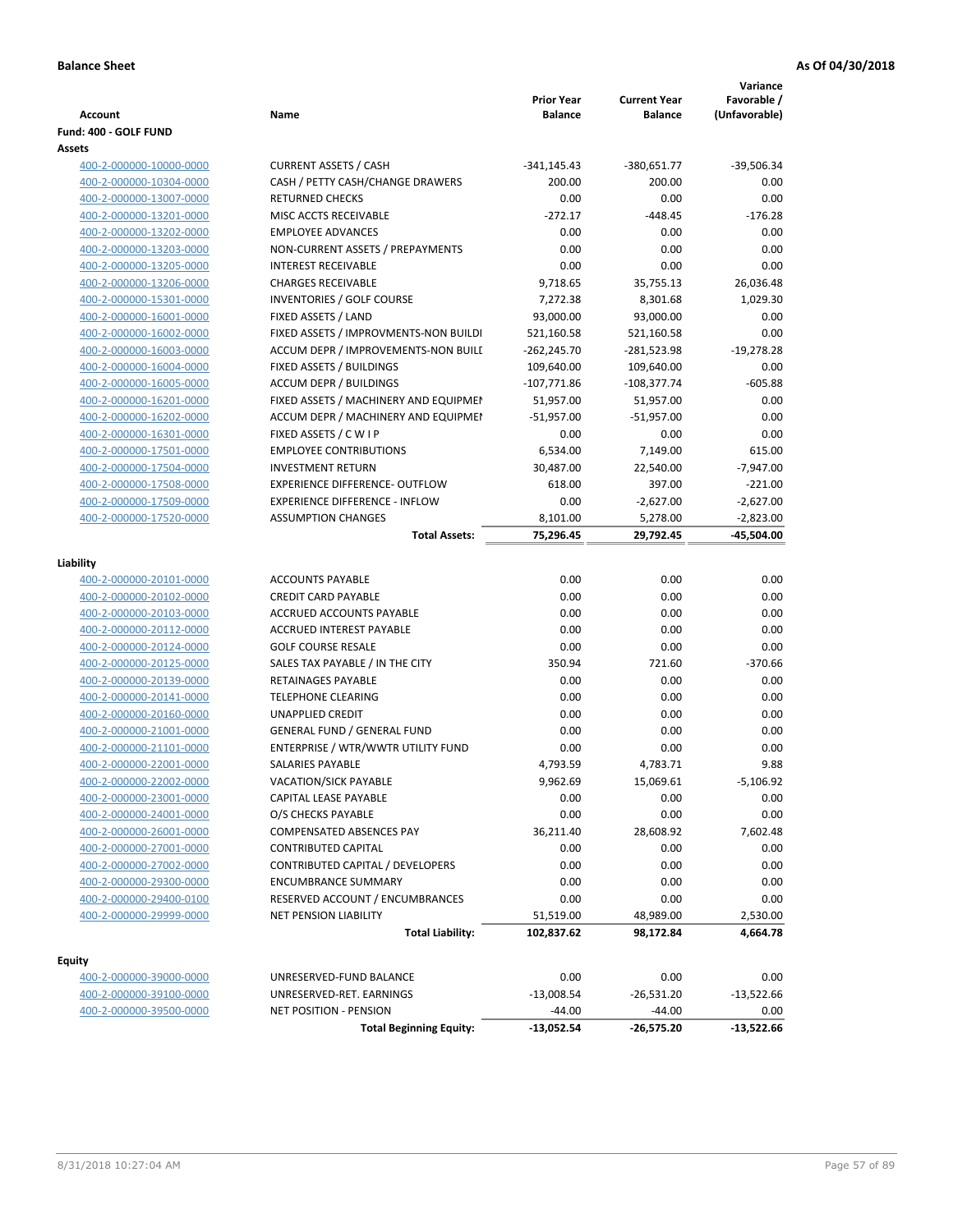| Account                        | <b>Name</b>                                              | <b>Prior Year</b><br><b>Balance</b> | <b>Current Year</b><br><b>Balance</b> | Variance<br>Favorable /<br>(Unfavorable) |
|--------------------------------|----------------------------------------------------------|-------------------------------------|---------------------------------------|------------------------------------------|
| Total Revenue                  |                                                          | 103,905.00                          | 101,079.69                            | $-2,825.31$                              |
| <b>Total Expense</b>           |                                                          | 118,393.62                          | 142,884.87                            | $-24,491.25$                             |
| Revenues Over/(Under) Expenses |                                                          | $-14,488.62$                        | $-41,805.18$                          | $-27,316.56$                             |
|                                | <b>Total Equity and Current Surplus (Deficit):</b>       | $-27,541.16$                        | $-68.380.38$                          | -40,839.22                               |
|                                | Total Liabilities, Equity and Current Surplus (Deficit): | 75.296.46                           | 29,792.46                             | -45,504.00                               |
|                                | *** FUND 400 OUT OF BALANCE ***                          | $-0.01$                             | $-0.01$                               | 0.00                                     |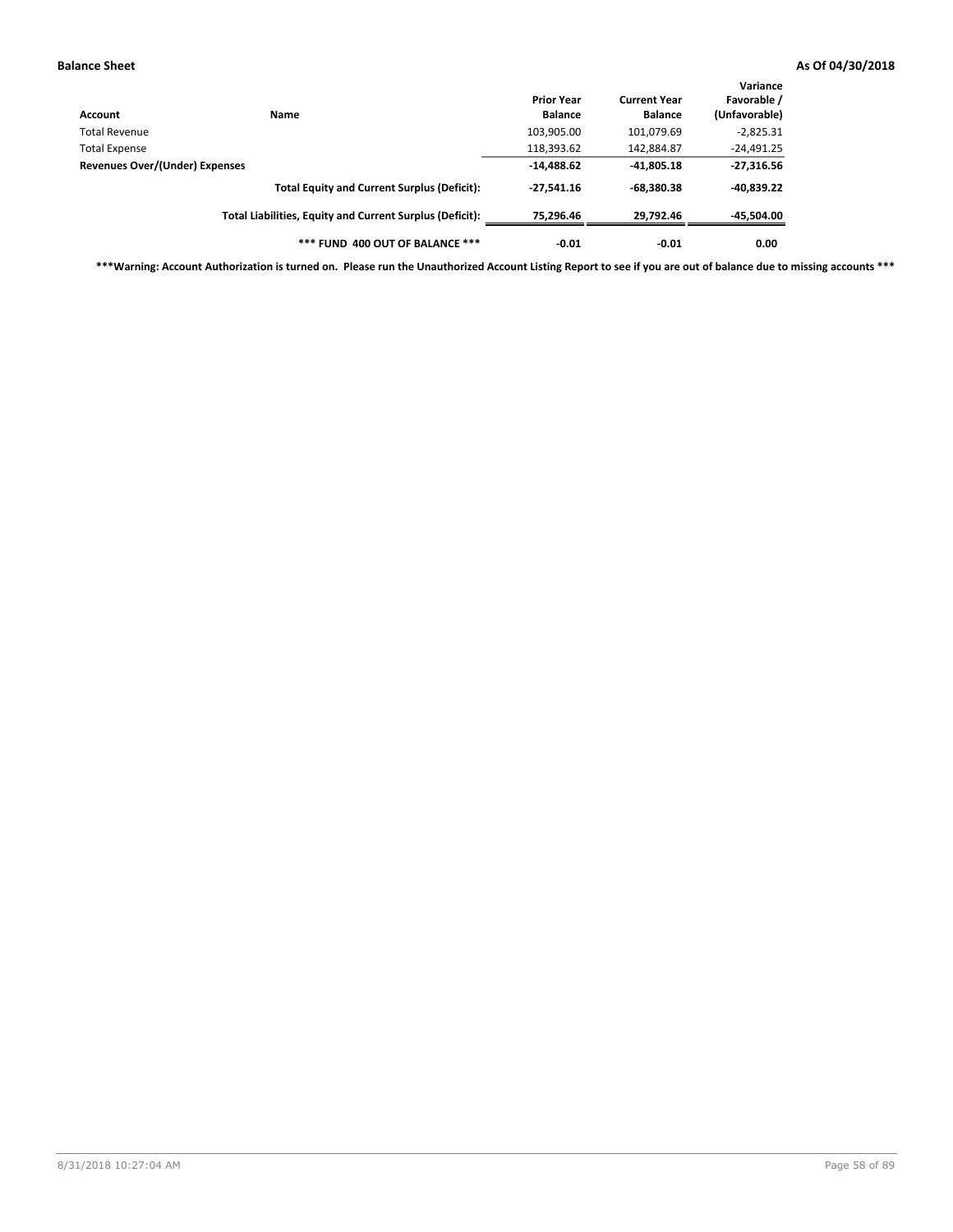|                                                    |                                                                      | <b>Prior Year</b>      | <b>Current Year</b>    | Variance<br>Favorable /     |
|----------------------------------------------------|----------------------------------------------------------------------|------------------------|------------------------|-----------------------------|
| <b>Account</b>                                     | Name                                                                 | <b>Balance</b>         | <b>Balance</b>         | (Unfavorable)               |
| <b>Fund: 500 - SANITATION FUND</b>                 |                                                                      |                        |                        |                             |
| Assets                                             |                                                                      |                        |                        |                             |
| 500-2-000000-10000-0000                            | <b>CURRENT ASSETS / CASH</b>                                         | 1,859,058.00           | 2,370,034.71           | 510,976.71                  |
| 500-2-000000-13000-0000                            | <b>CUSTOMER ACCTS RECEIVABLE</b>                                     | 144,269.64             | 113,550.17             | $-30,719.47$                |
| 500-2-000000-13001-0000                            | NON CURRENT CUSTOMER ACCTS RECEIVAE                                  | 52,520.57              | 61,873.90              | 9,353.33                    |
| 500-2-000000-13002-0000                            | ALLOW FOR UNCOLLECT REC                                              | $-51,300.94$           | $-56,852.74$           | $-5,551.80$                 |
| 500-2-000000-13003-0000                            | UNBILLED YEAR-END ACCRUAL                                            | 316,710.26             | 314,317.28             | $-2,392.98$                 |
| 500-2-000000-13201-0000                            | <b>MISC ACCTS RECEIVABLE</b>                                         | 185.00                 | 0.00                   | $-185.00$                   |
| 500-2-000000-17501-0000                            | <b>EMPLOYEE CONTRIBUTIONS</b>                                        | 6.534.00               | 7,149.00               | 615.00                      |
| 500-2-000000-17504-0000                            | <b>INVESTMENT RETURN</b>                                             | 30,487.00              | 22,540.00              | $-7.947.00$                 |
| 500-2-000000-17508-0000                            | <b>EXPERIENCE DIFFERENCE- OUTFLOW</b>                                | 618.00                 | 397.00                 | $-221.00$                   |
| 500-2-000000-17509-0000                            | <b>EXPERIENCE DIFFERENCE - INFLOW</b>                                | 0.00                   | $-2,627.00$            | $-2,627.00$                 |
| 500-2-000000-17520-0000                            | <b>ASSUMPTION CHANGES</b>                                            | 8,101.00               | 5,278.00               | $-2,823.00$                 |
|                                                    | <b>Total Assets:</b>                                                 | 2,367,182.53           | 2,835,660.32           | 468,477.79                  |
|                                                    |                                                                      |                        |                        |                             |
| Liability                                          |                                                                      |                        |                        |                             |
| 500-2-000000-20101-0000                            | <b>ACCOUNTS PAYABLE</b>                                              | 0.00                   | 0.00                   | 0.00                        |
| 500-2-000000-20102-0000                            | <b>CREDIT CARD PAYABLE</b>                                           | 0.00                   | 0.00                   | 0.00                        |
| 500-2-000000-20103-0000                            | ACCRUED ACCOUNTS PAYABLE                                             | 0.00                   | 0.00                   | 0.00                        |
| 500-2-000000-20125-0000                            | SALES TAX PAYABLE / IN THE CITY                                      | 20,335.01              | 19,946.62              | 388.39                      |
| 500-2-000000-20126-0000                            | SALES TAX PAYABLE / OUT OF CITY                                      | 0.00                   | 0.00                   | 0.00                        |
| 500-2-000000-20133-0000                            | <b>GARBAGE CLEARING</b>                                              | 0.00                   | 0.00                   | 0.00                        |
| 500-2-000000-20135-0000                            | <b>GARBAGE CLEARING / BAD DEBT EXPENS</b><br><b>UNAPPLIED CREDIT</b> | 27,127.64              | 26,915.37              | 212.27                      |
| 500-2-000000-20160-0000                            |                                                                      | 0.00                   | 0.00                   | 0.00                        |
| 500-2-000000-20201-0000                            | <b>DEFERRED REVENUE</b>                                              | 0.00                   | 0.00                   | 0.00                        |
| 500-2-000000-21001-0000                            | <b>GENERAL FUND / GENERAL FUND</b>                                   | 0.00                   | 0.00                   | 0.00                        |
| 500-2-000000-22001-0000                            | <b>SALARIES PAYABLE</b>                                              | 2,316.20               | 4,893.72               | $-2,577.52$                 |
| 500-2-000000-22002-0000<br>500-2-000000-24002-0000 | <b>VACATION/SICK PAYABLE</b><br><b>CUSTOMER DEPOSITS</b>             | 5,358.50<br>195,126.03 | 7,535.45<br>244,443.59 | $-2,176.95$<br>$-49,317.56$ |
| 500-2-000000-24007-0000                            | <b>BILLED DEPOSITS SUSPENSE</b>                                      | 0.00                   | 0.00                   | 0.00                        |
|                                                    | <b>COMPENSATED ABSENCES PAY</b>                                      | 2,594.17               | 3,841.35               | $-1,247.18$                 |
| 500-2-000000-26001-0000                            |                                                                      |                        |                        |                             |
| 500-2-000000-29300-0000                            | <b>ENCUMBRANCE SUMMARY</b>                                           | 0.00<br>0.00           | 0.00<br>0.00           | 0.00<br>0.00                |
| 500-2-000000-29400-0100<br>500-2-000000-29999-0000 | RESERVED ACCOUNT / ENCUMBRANCES<br><b>NET PENSION LIABILITY</b>      | 51,519.00              | 48,989.00              | 2.530.00                    |
|                                                    |                                                                      | 304,376.55             |                        |                             |
|                                                    | <b>Total Liability:</b>                                              |                        | 356,565.10             | $-52,188.55$                |
| Equity                                             |                                                                      |                        |                        |                             |
| 500-2-000000-39000-0000                            | UNRESERVED-FUND BALANCE                                              | 0.00                   | 0.00                   | 0.00                        |
| 500-2-000000-39100-0000                            | UNRESERVED-RET. EARNINGS                                             | 1,430,891.22           | 1,890,622.70           | 459,731.48                  |
| <u>500-2-000000-39500-0000</u>                     | NET POSITION - PENSION                                               | $-44.00$               | $-44.00$               | 0.00                        |
|                                                    | <b>Total Beginning Equity:</b>                                       | 1,430,847.22           | 1,890,578.70           | 459,731.48                  |
| <b>Total Revenue</b>                               |                                                                      | 2,317,424.42           | 2,294,121.35           | -23,303.07                  |
| <b>Total Expense</b>                               |                                                                      | 1,685,465.66           | 1,705,604.83           | -20,139.17                  |
| <b>Revenues Over/(Under) Expenses</b>              |                                                                      | 631,958.76             | 588,516.52             | -43,442.24                  |
|                                                    | <b>Total Equity and Current Surplus (Deficit):</b>                   | 2,062,805.98           | 2,479,095.22           | 416,289.24                  |
|                                                    | Total Liabilities, Equity and Current Surplus (Deficit):             | 2,367,182.53           | 2,835,660.32           | 468,477.79                  |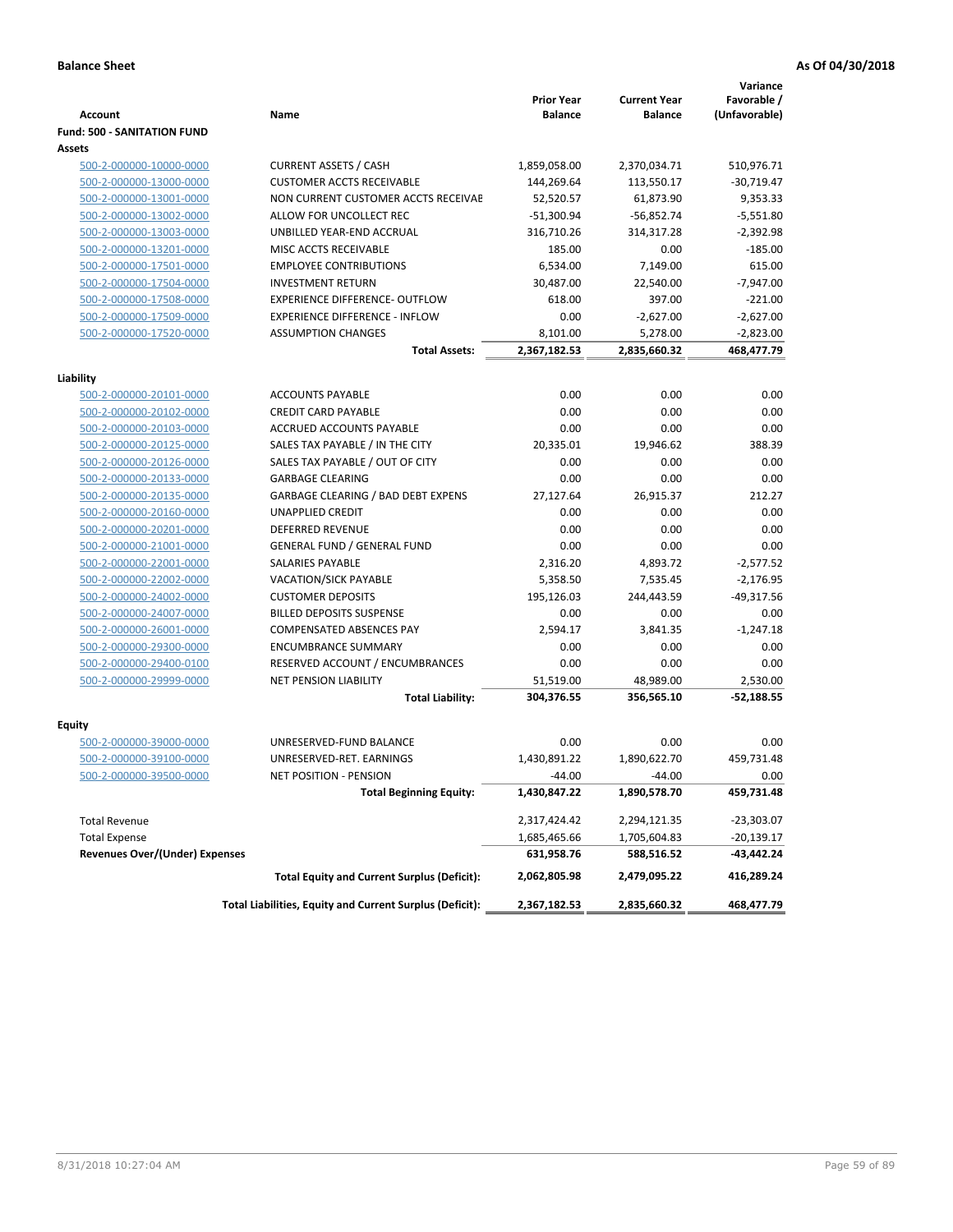| Account                                             | Name                                                     | <b>Prior Year</b><br><b>Balance</b> | <b>Current Year</b><br><b>Balance</b> | Variance<br>Favorable /<br>(Unfavorable) |
|-----------------------------------------------------|----------------------------------------------------------|-------------------------------------|---------------------------------------|------------------------------------------|
| Fund: 561 - REGINAL HOUSEHOLD HAZARDOUS WASTE GRANT |                                                          |                                     |                                       |                                          |
| <b>Assets</b>                                       |                                                          |                                     |                                       |                                          |
| 561-2-000000-10000-0000                             | <b>CURRENT ASSETS / CASH</b>                             | 0.00                                | 0.00                                  | 0.00                                     |
| 561-2-000000-13201-0000                             | MISC ACCTS RECEIVABLE                                    | 0.00                                | 0.00                                  | 0.00                                     |
| 561-2-000000-13205-0000                             | <b>INTEREST RECEIVABLE</b>                               | 0.00                                | 0.00                                  | 0.00                                     |
|                                                     | <b>Total Assets:</b>                                     | 0.00                                | 0.00                                  | 0.00                                     |
| Liability                                           |                                                          |                                     |                                       |                                          |
| 561-2-000000-20101-0000                             | <b>ACCOUNTS PAYABLE</b>                                  | 0.00                                | 0.00                                  | 0.00                                     |
| 561-2-000000-20102-0000                             | <b>CREDIT CARD PAYABLE</b>                               | 0.00                                | 0.00                                  | 0.00                                     |
| 561-2-000000-20103-0000                             | <b>ACCRUED ACCOUNTS PAYABLE</b>                          | 0.00                                | 0.00                                  | 0.00                                     |
| 561-2-000000-21140-0000                             | DUE TO / SANITATION FUND                                 | 0.00                                | 0.00                                  | 0.00                                     |
| 561-2-000000-29300-0000                             | <b>ENCUMBRANCE SUMMARY</b>                               | 0.00                                | 0.00                                  | 0.00                                     |
| 561-2-000000-29400-0100                             | RESERVED ACCOUNT / ENCUMBRANCES                          | 0.00                                | 0.00                                  | 0.00                                     |
|                                                     | <b>Total Liability:</b>                                  | 0.00                                | 0.00                                  | 0.00                                     |
| <b>Equity</b>                                       |                                                          |                                     |                                       |                                          |
| 561-2-000000-39100-0000                             | UNRESERVED-RET. EARNINGS                                 | 0.00                                | 0.00                                  | 0.00                                     |
|                                                     | <b>Total Beginning Equity:</b>                           | 0.00                                | 0.00                                  | 0.00                                     |
| <b>Total Revenue</b>                                |                                                          | 0.00                                | 0.00                                  | 0.00                                     |
| <b>Total Expense</b>                                |                                                          | 0.00                                | 0.00                                  | 0.00                                     |
| <b>Revenues Over/(Under) Expenses</b>               |                                                          | 0.00                                | 0.00                                  | 0.00                                     |
|                                                     | <b>Total Equity and Current Surplus (Deficit):</b>       | 0.00                                | 0.00                                  | 0.00                                     |
|                                                     | Total Liabilities, Equity and Current Surplus (Deficit): | 0.00                                | 0.00                                  | 0.00                                     |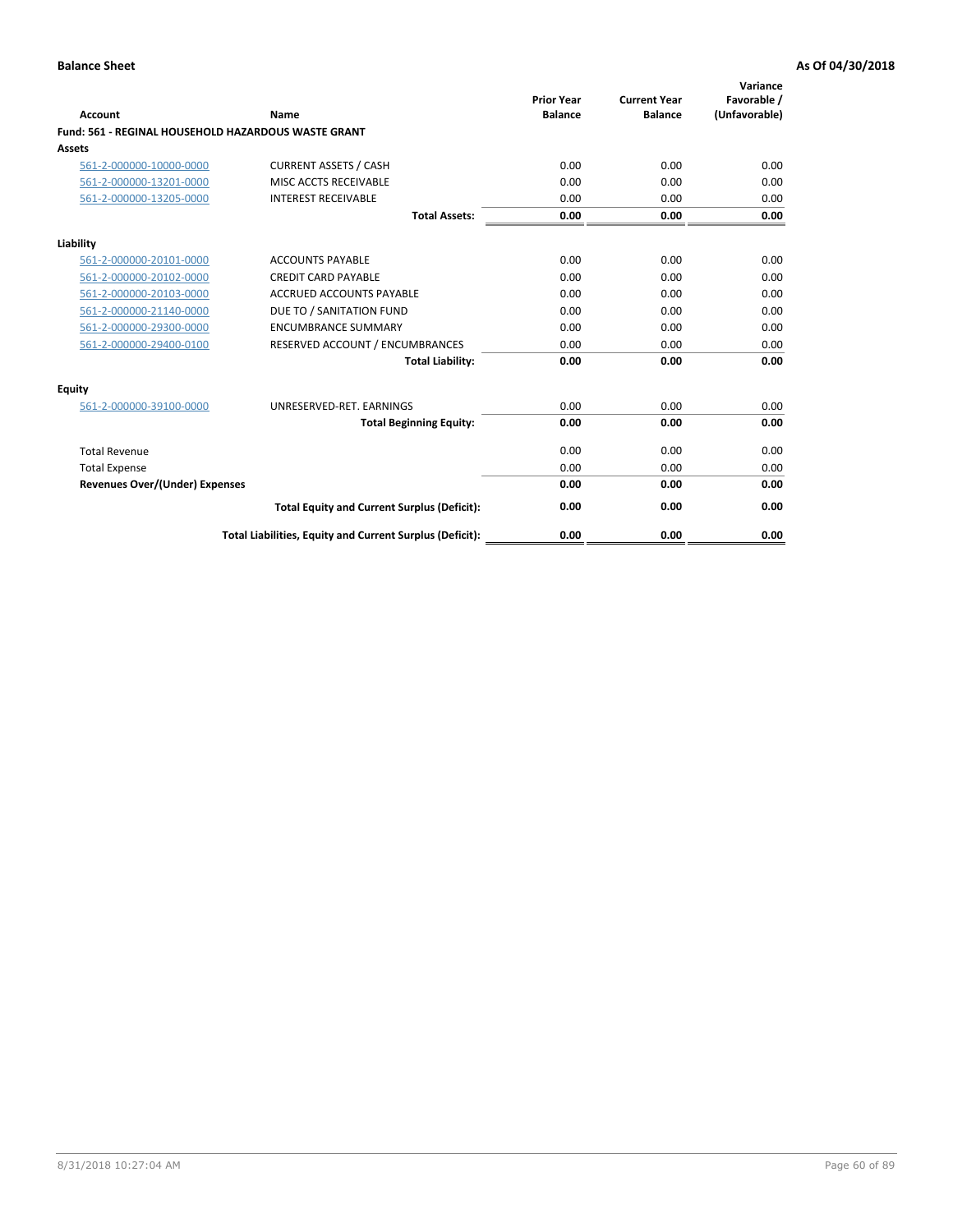|                                  |                                           |                                     |                                       | Variance                     |
|----------------------------------|-------------------------------------------|-------------------------------------|---------------------------------------|------------------------------|
| <b>Account</b>                   | Name                                      | <b>Prior Year</b><br><b>Balance</b> | <b>Current Year</b><br><b>Balance</b> | Favorable /<br>(Unfavorable) |
| Fund: 601 - CENTRAL SERVICE FUND |                                           |                                     |                                       |                              |
| Assets                           |                                           |                                     |                                       |                              |
| 601-2-000000-10000-0000          | <b>CURRENT ASSETS / CASH</b>              | 56,459.59                           | $-84,066.16$                          | $-140,525.75$                |
| 601-2-000000-13201-0000          | MISC ACCTS RECEIVABLE                     | 0.00                                | 0.00                                  | 0.00                         |
| 601-2-000000-13203-0000          | NON-CURRENT ASSETS / PREPAYMENTS          | 0.00                                | 0.00                                  | 0.00                         |
| 601-2-000000-13204-0000          | PREPAYMENTS / INSURANCE PREPAYMENT        | 0.00                                | 0.00                                  | 0.00                         |
| 601-2-000000-13205-0000          | <b>INTEREST RECEIVABLE</b>                | 0.00                                | 0.00                                  | 0.00                         |
| 601-2-000000-15001-0000          | <b>INVENTORIES / POSTAGE</b>              | 0.00                                | 0.00                                  | 0.00                         |
| 601-2-000000-15101-0000          | <b>FACILITIES MAINT STOCK INVENTORIES</b> | 16,998.50                           | 18,032.58                             | 1,034.08                     |
| 601-2-000000-15201-0000          | <b>INVENTORIES / GARAGE</b>               | 181,375.68                          | 261,563.06                            | 80,187.38                    |
| 601-2-000000-16001-0000          | FIXED ASSETS / LAND                       | 0.00                                | 0.00                                  | 0.00                         |
| 601-2-000000-16002-0000          | FIXED ASSETS / IMPROVMENTS-NON BUILDI     | 0.00                                | 0.00                                  | 0.00                         |
| 601-2-000000-16003-0000          | ACCUM DEPR / IMPROVEMENTS-NON BUILI       | 0.00                                | 0.00                                  | 0.00                         |
| 601-2-000000-16004-0000          | FIXED ASSETS / BUILDINGS                  | 100,832.00                          | 100,832.00                            | 0.00                         |
| 601-2-000000-16005-0000          | <b>ACCUM DEPR / BUILDINGS</b>             | $-100,832.00$                       | $-100,832.00$                         | 0.00                         |
| 601-2-000000-16201-0000          | FIXED ASSETS / MACHINERY AND EQUIPMEN     | 166,476.00                          | 166,476.00                            | 0.00                         |
| 601-2-000000-16202-0000          | ACCUM DEPR / MACHINERY AND EQUIPMEI       | $-166,476.00$                       | $-166,476.00$                         | 0.00                         |
| 601-2-000000-17501-0000          | <b>EMPLOYEE CONTRIBUTIONS</b>             | 26,136.00                           | 28,595.00                             | 2,459.00                     |
| 601-2-000000-17504-0000          | <b>INVESTMENT RETURN</b>                  | 121,950.00                          | 90,159.00                             | $-31,791.00$                 |
| 601-2-000000-17508-0000          | <b>EXPERIENCE DIFFERENCE- OUTFLOW</b>     | 2,471.00                            | 1,587.00                              | $-884.00$                    |
| 601-2-000000-17509-0000          | <b>EXPERIENCE DIFFERENCE - INFLOW</b>     | 0.00                                | $-10,507.00$                          | $-10,507.00$                 |
| 601-2-000000-17520-0000          | <b>ASSUMPTION CHANGES</b>                 | 32,404.00                           | 21,113.00                             | $-11,291.00$                 |
|                                  | <b>Total Assets:</b>                      | 437,794.77                          | 326,476.48                            | $-111,318.29$                |
|                                  |                                           |                                     |                                       |                              |
| Liability                        |                                           |                                     |                                       |                              |
| 601-2-000000-20101-0000          | <b>ACCOUNTS PAYABLE</b>                   | 0.00                                | 0.00                                  | 0.00                         |
| 601-2-000000-20102-0000          | <b>CREDIT CARD PAYABLE</b>                | 0.00                                | 0.00                                  | 0.00                         |
| 601-2-000000-20103-0000          | ACCRUED ACCOUNTS PAYABLE                  | 0.00                                | 0.00                                  | 0.00                         |
| 601-2-000000-20115-0000          | <b>DRINK SUPPLY</b>                       | 0.00                                | 0.00                                  | 0.00                         |
| 601-2-000000-20141-0000          | <b>TELEPHONE CLEARING</b>                 | 0.00                                | 0.00                                  | 0.00                         |
| 601-2-000000-20148-0000          | <b>FLEET FUEL CLEARING</b>                | 0.00                                | 0.00                                  | 0.00                         |
| 601-2-000000-20149-0000          | FLEET MAINTENANCE CLEARING                | $-16.48$                            | $-16.48$                              | 0.00                         |
| 601-2-000000-20201-0000          | <b>DEFERRED REVENUE</b>                   | 0.00                                | 0.00                                  | 0.00                         |
| 601-2-000000-21001-0000          | <b>GENERAL FUND / GENERAL FUND</b>        | 0.00                                | 0.00                                  | 0.00                         |
| 601-2-000000-21101-0000          | ENTERPRISE / WTR/WWTR UTILITY FUND        | 0.00                                | 0.00                                  | 0.00                         |
| 601-2-000000-22001-0000          | <b>SALARIES PAYABLE</b>                   | 16,959.79                           | 16,938.86                             | 20.93                        |
| 601-2-000000-22002-0000          | VACATION/SICK PAYABLE                     | 31,596.43                           | 31,233.84                             | 362.59                       |
| 601-2-000000-24011-0000          | <b>CIVIC CENTER DEPOSITS</b>              | 0.00                                | 0.00                                  | 0.00                         |
| 601-2-000000-24012-0000          | <b>AUDITORIUM DEPOSITS</b>                | 0.00                                | 0.00                                  | 0.00                         |
| 601-2-000000-26001-0000          | COMPENSATED ABSENCES PAY                  | 47,153.34                           | 58,038.36                             | $-10,885.02$                 |
| 601-2-000000-27001-0000          | <b>CONTRIBUTED CAPITAL</b>                | 0.00                                | 0.00                                  | 0.00                         |
| 601-2-000000-29300-0000          | <b>ENCUMBRANCE SUMMARY</b>                | 0.00                                | 0.00                                  | 0.00                         |
| 601-2-000000-29400-0100          | RESERVED ACCOUNT / ENCUMBRANCES           | 0.00                                | 0.00                                  | 0.00                         |
| 601-2-000000-29999-0000          | NET PENSION LIABILITY                     | 206,074.00                          | 195,957.00                            | 10,117.00                    |
|                                  | <b>Total Liability:</b>                   | 301,767.08                          | 302,151.58                            | $-384.50$                    |
|                                  |                                           |                                     |                                       |                              |
| <b>Equity</b>                    |                                           |                                     |                                       |                              |
| 601-2-000000-39000-0000          | UNRESERVED-FUND BALANCE                   | 0.00                                | 0.00                                  | 0.00                         |
| 601-2-000000-39100-0000          | UNRESERVED-RET. EARNINGS                  | 146,820.97                          | 51,003.70                             | $-95,817.27$                 |
| 601-2-000000-39500-0000          | <b>NET POSITION - PENSION</b>             | $-175.00$                           | $-175.00$                             | 0.00                         |
|                                  | <b>Total Beginning Equity:</b>            | 146,645.97                          | 50,828.70                             | $-95,817.27$                 |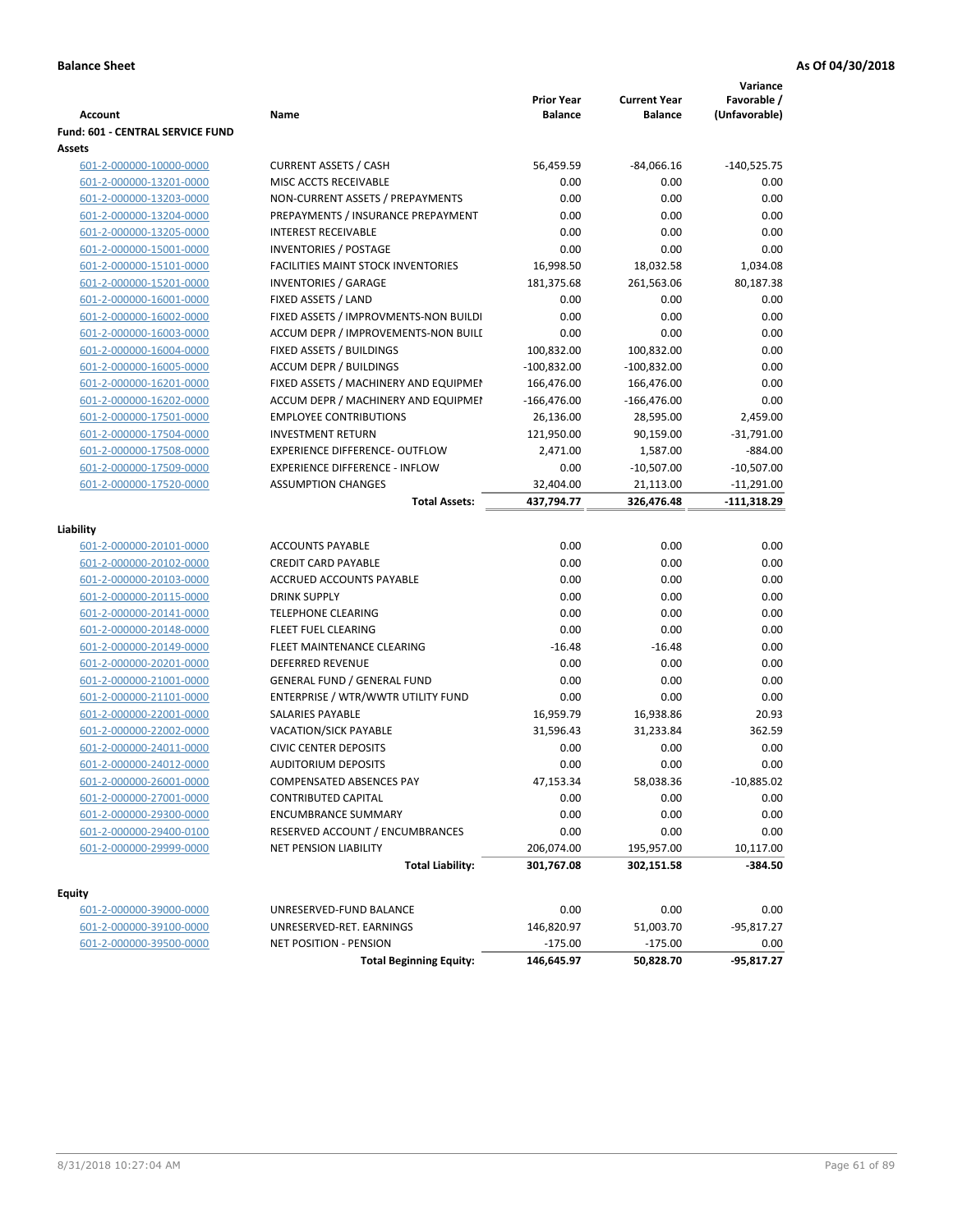| Account                                                | <b>Name</b>                                              | <b>Prior Year</b><br><b>Balance</b> | <b>Current Year</b><br><b>Balance</b> | Variance<br>Favorable /<br>(Unfavorable) |
|--------------------------------------------------------|----------------------------------------------------------|-------------------------------------|---------------------------------------|------------------------------------------|
| Total Revenue                                          |                                                          | 474,370.19                          | 518,901.32                            | 44,531.13                                |
|                                                        |                                                          | 484,988.58                          | 545,405.31                            | $-60,416.73$                             |
| <b>Total Expense</b><br>Revenues Over/(Under) Expenses | $-10,618.39$                                             | $-26,503.99$                        | $-15,885.60$                          |                                          |
|                                                        | <b>Total Equity and Current Surplus (Deficit):</b>       | 136,027.58                          | 24.324.71                             | $-111,702.87$                            |
|                                                        | Total Liabilities, Equity and Current Surplus (Deficit): | 437,794.66                          | 326,476.29                            | $-111,318.37$                            |
|                                                        | *** FUND 601 OUT OF BALANCE ***                          | 0.11                                | 0.19                                  | 0.08                                     |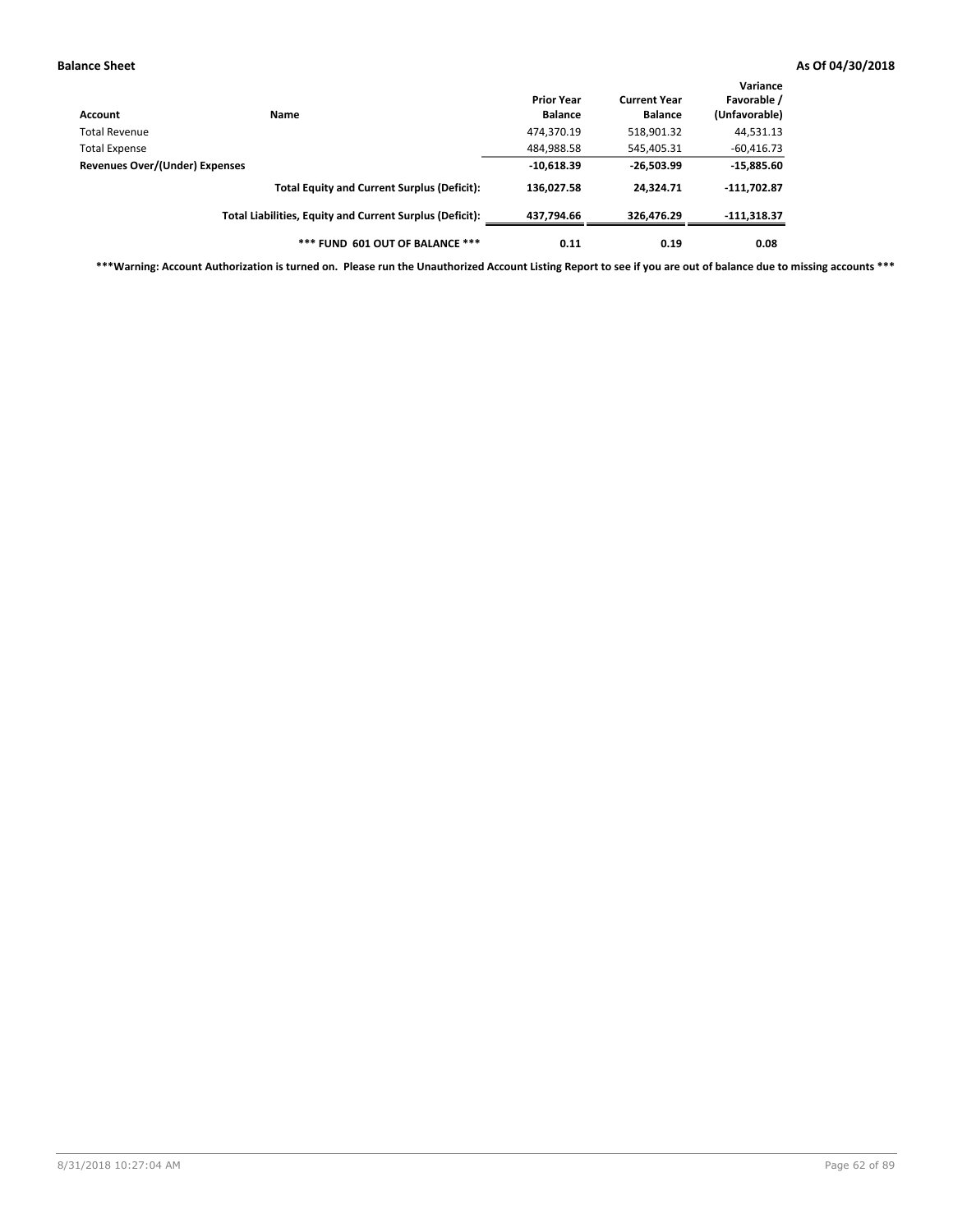| Account                               | Name                                                     | <b>Prior Year</b><br><b>Balance</b> | <b>Current Year</b><br><b>Balance</b> | Variance<br>Favorable /<br>(Unfavorable) |
|---------------------------------------|----------------------------------------------------------|-------------------------------------|---------------------------------------|------------------------------------------|
| <b>Fund: 602 - INSURANCE FUND</b>     |                                                          |                                     |                                       |                                          |
| <b>Assets</b>                         |                                                          |                                     |                                       |                                          |
| 602-2-000000-10000-0000               | <b>CURRENT ASSETS / CASH</b>                             | $-502,259.06$                       | $-598,251.61$                         | $-95,992.55$                             |
| 602-2-000000-13201-0000               | MISC ACCTS RECEIVABLE                                    | 0.00                                | 0.00                                  | 0.00                                     |
| 602-2-000000-13204-0000               | PREPAYMENTS / INSURANCE PREPAYMENT                       | 0.00                                | 0.00                                  | 0.00                                     |
| 602-2-000000-13205-0000               | <b>INTEREST RECEIVABLE</b>                               | 0.00                                | 0.00                                  | 0.00                                     |
|                                       | <b>Total Assets:</b>                                     | $-502,259.06$                       | $-598,251.61$                         | $-95,992.55$                             |
| Liability                             |                                                          |                                     |                                       |                                          |
| 602-2-000000-20101-0000               | <b>ACCOUNTS PAYABLE</b>                                  | $-1.840.87$                         | $-1.000.09$                           | $-840.78$                                |
| 602-2-000000-20102-0000               | <b>CREDIT CARD PAYABLE</b>                               | 0.00                                | 0.00                                  | 0.00                                     |
| 602-2-000000-20103-0000               | <b>ACCRUED ACCOUNTS PAYABLE</b>                          | 0.00                                | 0.00                                  | 0.00                                     |
| 602-2-000000-20201-0000               | <b>DEFERRED REVENUE</b>                                  | 0.00                                | 0.00                                  | 0.00                                     |
| 602-2-000000-29300-0000               | <b>ENCUMBRANCE SUMMARY</b>                               | 0.00                                | 0.00                                  | 0.00                                     |
| 602-2-000000-29400-0100               | RESERVED ACCOUNT / ENCUMBRANCES                          | 0.00                                | 0.00                                  | 0.00                                     |
|                                       | <b>Total Liability:</b>                                  | $-1,840.87$                         | $-1,000.09$                           | $-840.78$                                |
| <b>Equity</b>                         |                                                          |                                     |                                       |                                          |
| 602-2-000000-39000-0000               | UNRESERVED-FUND BALANCE                                  | 0.00                                | 0.00                                  | 0.00                                     |
| 602-2-000000-39100-0000               | UNRESERVED-RET. EARNINGS                                 | 632,449.20                          | $-253,836.31$                         | $-886,285.51$                            |
|                                       | <b>Total Beginning Equity:</b>                           | 632,449.20                          | $-253,836.31$                         | $-886,285.51$                            |
| <b>Total Revenue</b>                  |                                                          | 2,904,188.92                        | 3,264,130.28                          | 359,941.36                               |
| <b>Total Expense</b>                  |                                                          | 4,037,056.31                        | 3,607,545.49                          | 429,510.82                               |
| <b>Revenues Over/(Under) Expenses</b> |                                                          | $-1,132,867.39$                     | $-343,415.21$                         | 789,452.18                               |
|                                       | <b>Total Equity and Current Surplus (Deficit):</b>       | $-500,418.19$                       | $-597,251.52$                         | $-96,833.33$                             |
|                                       | Total Liabilities, Equity and Current Surplus (Deficit): | $-502,259.06$                       | $-598.251.61$                         | $-95.992.55$                             |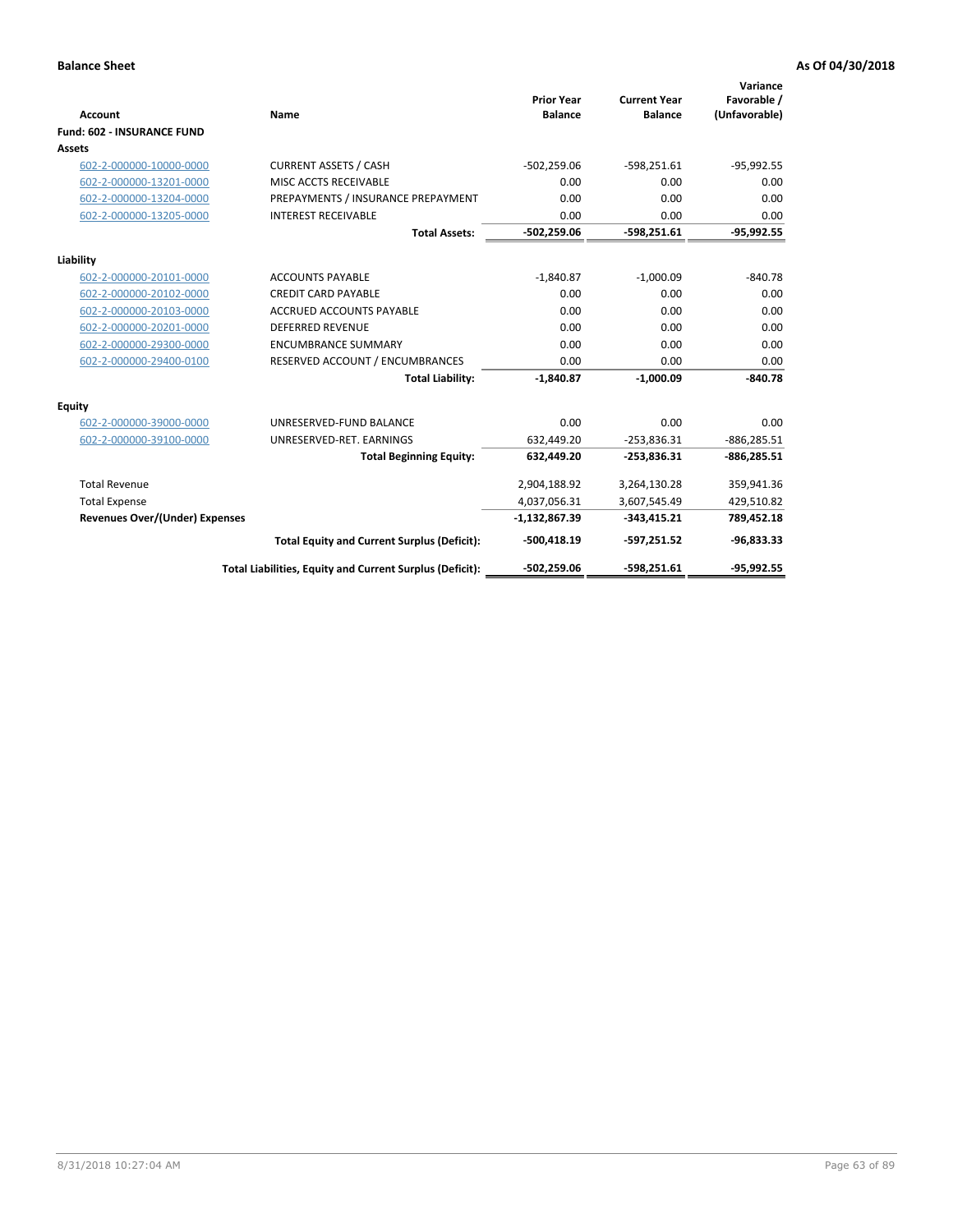| <b>Account</b>                                     | <b>Name</b>                                              | <b>Prior Year</b><br><b>Balance</b> | <b>Current Year</b><br><b>Balance</b> | Variance<br>Favorable /<br>(Unfavorable) |
|----------------------------------------------------|----------------------------------------------------------|-------------------------------------|---------------------------------------|------------------------------------------|
| Fund: 604 - MIS FUND                               |                                                          |                                     |                                       |                                          |
| Assets                                             |                                                          |                                     |                                       |                                          |
| 604-2-000000-10000-0000                            | <b>CURRENT ASSETS / CASH</b>                             | 96,209.15                           | 256,406.69                            | 160,197.54                               |
| 604-2-000000-13201-0000                            | MISC ACCTS RECEIVABLE                                    | 0.00                                | 0.00                                  | 0.00                                     |
| 604-2-000000-13202-1400                            | <b>EMPLOYEE ADVANCES</b>                                 | 0.00                                | 0.00                                  | 0.00                                     |
| 604-2-000000-13203-0000                            | NON-CURRENT ASSETS / PREPAYMENTS                         | 0.00                                | 0.00                                  | 0.00                                     |
| 604-2-000000-13205-0000                            | <b>INTEREST RECEIVABLE</b>                               | 0.00                                | 0.00                                  | 0.00                                     |
| 604-2-000000-15601-0000                            | IT NETWORK PRINTER SUPPLY INVENTORY                      | 0.00                                | 0.00                                  | 0.00                                     |
| 604-2-000000-16004-0000                            | FIXED ASSETS / BUILDINGS                                 | 0.00                                | 0.00                                  | 0.00                                     |
| 604-2-000000-16005-0000                            | <b>ACCUM DEPR / BUILDINGS</b>                            | 0.00                                | 0.00                                  | 0.00                                     |
| 604-2-000000-16201-0000                            | FIXED ASSETS / MACHINERY AND EQUIPMEN                    | 1,587,000.47                        | 1,587,000.47                          | 0.00                                     |
| 604-2-000000-16202-0000                            | ACCUM DEPR / MACHINERY AND EQUIPMEI                      | $-1,324,554.90$                     | $-1,415,037.83$                       | $-90,482.93$                             |
| 604-2-000000-16301-0000                            | FIXED ASSETS / C W I P                                   | $-0.20$                             | $-0.20$                               | 0.00                                     |
| 604-2-000000-17501-0000                            | <b>EMPLOYEE CONTRIBUTIONS</b>                            | 13,068.00                           | 14,298.00                             | 1,230.00                                 |
| 604-2-000000-17504-0000                            | <b>INVESTMENT RETURN</b>                                 | 60,975.00                           | 45,080.00                             | $-15,895.00$                             |
| 604-2-000000-17508-0000                            | EXPERIENCE DIFFERENCE- OUTFLOW                           | 1,235.00                            | 794.00                                | $-441.00$                                |
| 604-2-000000-17509-0000                            | <b>EXPERIENCE DIFFERENCE - INFLOW</b>                    | 0.00                                | $-5,254.00$                           | $-5,254.00$                              |
| 604-2-000000-17520-0000                            | <b>ASSUMPTION CHANGES</b>                                | 16,202.00                           | 10,557.00                             | $-5,645.00$                              |
|                                                    | <b>Total Assets:</b>                                     | 450,134.52                          | 493,844.13                            | 43,709.61                                |
|                                                    |                                                          |                                     |                                       |                                          |
| Liability                                          |                                                          |                                     |                                       |                                          |
| 604-2-000000-20101-0000                            | <b>ACCOUNTS PAYABLE</b>                                  | 0.00                                | 411.39                                | $-411.39$                                |
| 604-2-000000-20102-0000                            | <b>CREDIT CARD PAYABLE</b>                               | 0.00                                | 0.00                                  | 0.00                                     |
| 604-2-000000-20103-0000                            | <b>ACCRUED ACCOUNTS PAYABLE</b>                          | 0.00                                | 0.00                                  | 0.00                                     |
| 604-2-000000-20141-0000                            | <b>TELEPHONE CLEARING</b>                                | 0.00                                | 0.00                                  | 0.00                                     |
| 604-2-000000-21035-0000                            | DEBT SERVICE / DUE TO DEBT SERVICE                       | 0.00                                | 0.00                                  | 0.00                                     |
| 604-2-000000-22001-0000                            | <b>SALARIES PAYABLE</b>                                  | 9,550.49                            | 9,756.01                              | $-205.52$                                |
| 604-2-000000-22002-0000                            | VACATION/SICK PAYABLE                                    | 17,135.39                           | 25,471.59                             | $-8,336.20$                              |
| 604-2-000000-22208-0000                            | INSURANCE / AMERICAN FIDELITY                            | 0.00                                | 0.00                                  | 0.00                                     |
| 604-2-000000-23001-0000                            | CAPITAL LEASE PAYABLE                                    | 15,132.00                           | $-1.88$                               | 15,133.88                                |
| 604-2-000000-23101-0000                            | CAPITAL LEASE PAYABLE                                    | $-0.40$                             | $-0.40$                               | 0.00                                     |
| 604-2-000000-26001-0000                            | <b>COMPENSATED ABSENCES PAY</b>                          | 13,875.77                           | 9,692.17                              | 4,183.60                                 |
| 604-2-000000-27001-0000                            | <b>CONTRIBUTED CAPITAL</b>                               | 0.00                                | 0.00                                  | 0.00                                     |
| 604-2-000000-29300-0000                            | <b>ENCUMBRANCE SUMMARY</b>                               | 0.00                                | 0.00                                  | 0.00                                     |
| 604-2-000000-29400-0100                            | RESERVED ACCOUNT / ENCUMBRANCES                          | 0.27                                | 0.27                                  | 0.00                                     |
| 604-2-000000-29999-0000                            | <b>NET PENSION LIABILITY</b>                             | 103,037.00                          | 97,979.00                             | 5,058.00                                 |
| 604-2-000000-92194-0101                            | <b>BANK ONE / DIGITEC</b>                                | 0.00                                | 0.00                                  | 0.00                                     |
|                                                    | <b>Total Liability:</b>                                  | 158,730.52                          | 143.308.15                            | 15,422.37                                |
|                                                    |                                                          |                                     |                                       |                                          |
| Equity                                             | UNRESERVED-FUND BALANCE                                  | 0.00                                | 0.00                                  | 0.00                                     |
| 604-2-000000-39000-0000                            | UNRESERVED-RET. EARNINGS                                 | 335,832.26                          |                                       | $-30,226.91$                             |
| 604-2-000000-39100-0000<br>604-2-000000-39500-0000 | <b>NET POSITION - PENSION</b>                            | $-88.00$                            | 305,605.35<br>$-88.00$                |                                          |
|                                                    |                                                          |                                     |                                       | 0.00                                     |
|                                                    | <b>Total Beginning Equity:</b>                           | 335,744.26                          | 305,517.35                            | -30,226.91                               |
| <b>Total Revenue</b>                               |                                                          | 471,421.44                          | 484,815.94                            | 13,394.50                                |
| <b>Total Expense</b>                               |                                                          | 515,761.70                          | 439,797.31                            | 75,964.39                                |
| <b>Revenues Over/(Under) Expenses</b>              |                                                          | -44,340.26                          | 45,018.63                             | 89,358.89                                |
|                                                    | <b>Total Equity and Current Surplus (Deficit):</b>       | 291,404.00                          | 350,535.98                            | 59,131.98                                |
|                                                    | Total Liabilities, Equity and Current Surplus (Deficit): | 450,134.52                          | 493,844.13                            | 43,709.61                                |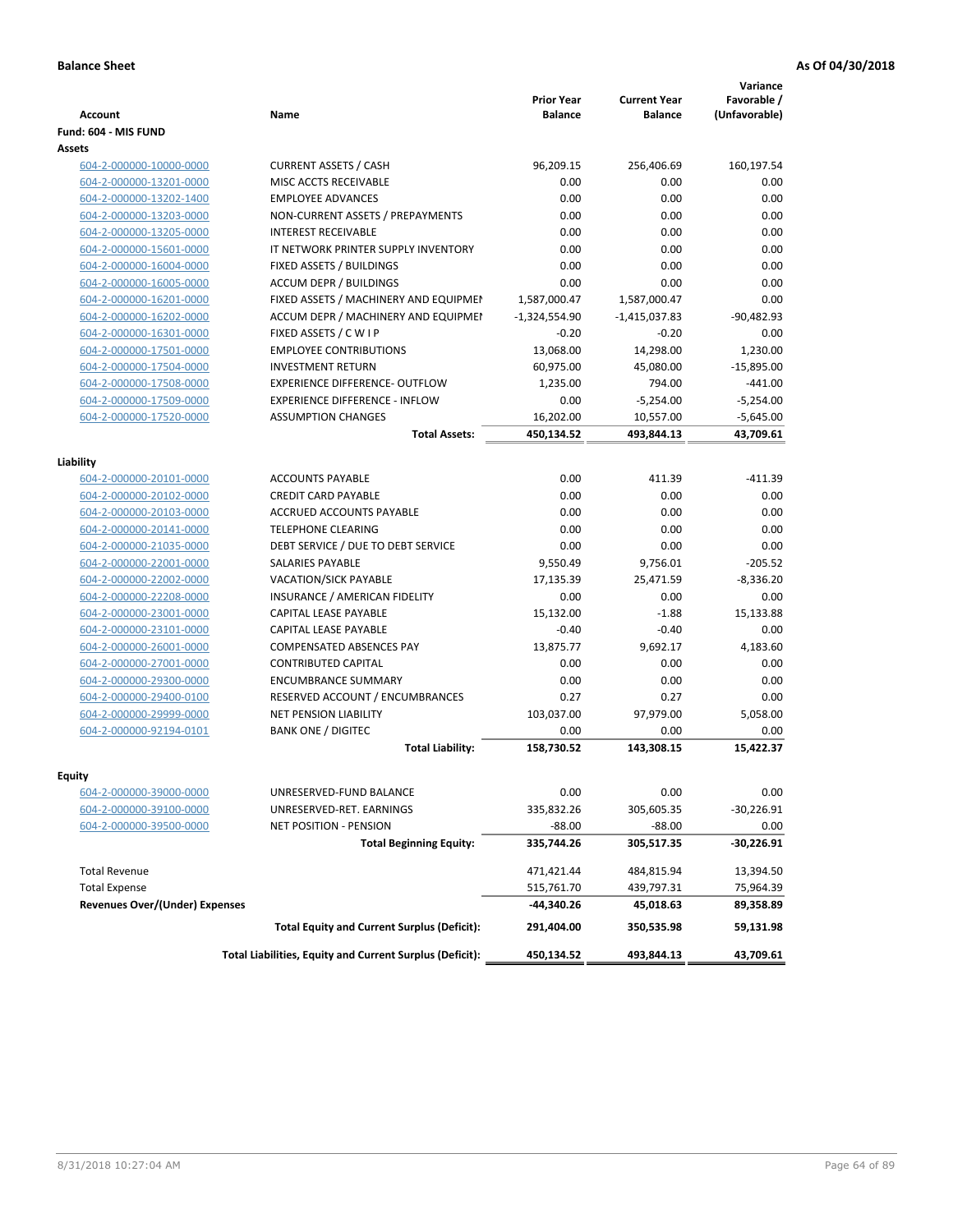|                                                |                                                          | <b>Prior Year</b><br><b>Balance</b> | <b>Current Year</b> | Variance<br>Favorable / |
|------------------------------------------------|----------------------------------------------------------|-------------------------------------|---------------------|-------------------------|
| <b>Account</b>                                 | Name                                                     |                                     | <b>Balance</b>      | (Unfavorable)           |
| Fund: 660 - VEHICLE REPLACEMENT FUND<br>Assets |                                                          |                                     |                     |                         |
| 660-2-000000-10000-0000                        | <b>CURRENT ASSETS / CASH</b>                             | $-527,713.50$                       | $-566,717.50$       | $-39,004.00$            |
| 660-2-000000-11309-0000                        | <b>TAX ANTICIPATION NOTES</b>                            | 0.00                                | 0.00                | 0.00                    |
| 660-2-000000-11510-0000                        | PUBLIC SAFETY VEHICLE REPLACEMENT                        | 54,427.48                           | 869,245.63          | 814,818.15              |
| 660-2-000000-11520-0000                        | <b>CERTIFICATES OF DEPOSIT</b>                           | 0.00                                | 0.00                | 0.00                    |
| 660-2-000000-11530-0000                        | <b>TexasTERM CP</b>                                      | 500,000.00                          | 0.00                | $-500,000.00$           |
| 660-2-000000-13201-0000                        | MISC ACCTS RECEIVABLE                                    | 0.00                                | 0.00                | 0.00                    |
| 660-2-000000-13205-0000                        | <b>INTEREST RECEIVABLE</b>                               | 0.00                                | 0.00                | 0.00                    |
| 660-2-000000-16201-0000                        | FIXED ASSETS / MACHINERY AND EQUIPMEN                    | 8,406,982.85                        | 8,049,045.98        | $-357,936.87$           |
| 660-2-000000-16202-0000                        | ACCUM DEPR / MACHINERY AND EQUIPMEI                      | $-6,432,077.07$                     | $-6,345,562.78$     | 86,514.29               |
| 660-2-000000-16301-0000                        | FIXED ASSETS / C W I P                                   | 0.00                                | 0.00                | 0.00                    |
| 660-2-000000-39300-0000                        | RESERVED ACCOUNT / ESCROW BALANCE                        | 0.00                                | 0.00                | 0.00                    |
|                                                | <b>Total Assets:</b>                                     | 2,001,619.76                        | 2,006,011.33        | 4,391.57                |
|                                                |                                                          |                                     |                     |                         |
| Liability                                      |                                                          |                                     |                     |                         |
| 660-2-000000-20101-0000                        | <b>ACCOUNTS PAYABLE</b>                                  | 0.00                                | 0.00                | 0.00                    |
| 660-2-000000-20102-0000                        | <b>CREDIT CARD PAYABLE</b>                               | 0.00                                | 0.00                | 0.00                    |
| 660-2-000000-20103-0000                        | ACCRUED ACCOUNTS PAYABLE                                 | 0.00                                | 0.00                | 0.00                    |
| 660-2-000000-21001-0000                        | <b>GENERAL FUND / GENERAL FUND</b>                       | 0.00                                | 0.00                | 0.00                    |
| 660-2-000000-23001-0000                        | CAPITAL LEASE PAYABLE                                    | 58,323.01                           | 61,063.17           | $-2,740.16$             |
| 660-2-000000-23101-0000                        | <b>CAPITAL LEASE PAYABLE</b>                             | 114,135.17                          | 53,071.82           | 61,063.35               |
| 660-2-000000-27001-0000                        | <b>CONTRIBUTED CAPITAL</b>                               | 0.00                                | 0.00                | 0.00                    |
| 660-2-000000-29300-0000                        | <b>ENCUMBRANCE SUMMARY</b>                               | 0.00                                | 0.00                | 0.00                    |
| 660-2-000000-29400-0100                        | RESERVED ACCOUNT / ENCUMBRANCES                          | 0.00                                | 0.00                | 0.00                    |
|                                                | <b>Total Liability:</b>                                  | 172,458.18                          | 114,134.99          | 58,323.19               |
| <b>Equity</b>                                  |                                                          |                                     |                     |                         |
| 660-2-000000-39000-0000                        | UNRESERVED-FUND BALANCE                                  | 0.00                                | 0.00                | 0.00                    |
| 660-2-000000-39100-0000                        | UNRESERVED-RET. EARNINGS                                 | 2,259,983.96                        | 2,239,163.84        | $-20,820.12$            |
|                                                | <b>Total Beginning Equity:</b>                           | 2,259,983.96                        | 2,239,163.84        | $-20,820.12$            |
| <b>Total Revenue</b>                           |                                                          | $-195,562.28$                       | 486,535.03          | 682,097.31              |
| <b>Total Expense</b>                           |                                                          | 235,260.10                          | 833,822.53          | -598,562.43             |
| <b>Revenues Over/(Under) Expenses</b>          |                                                          | -430,822.38                         | -347,287.50         | 83,534.88               |
|                                                | <b>Total Equity and Current Surplus (Deficit):</b>       | 1,829,161.58                        | 1,891,876.34        | 62,714.76               |
|                                                | Total Liabilities, Equity and Current Surplus (Deficit): | 2,001,619.76                        | 2,006,011.33        | 4,391.57                |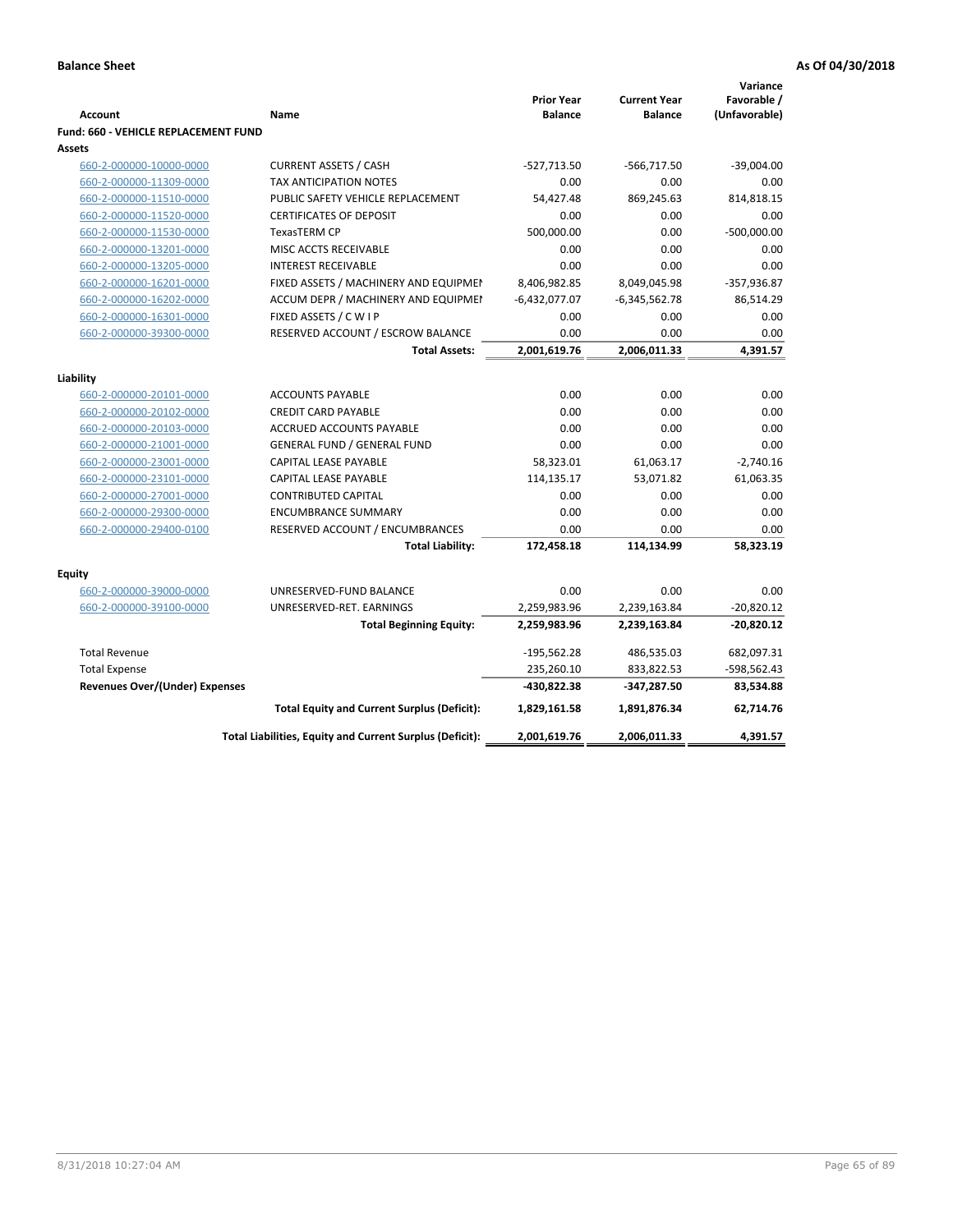| <b>Account</b>                        | Name                                                     | <b>Prior Year</b><br><b>Balance</b> | <b>Current Year</b><br><b>Balance</b> | Variance<br>Favorable /<br>(Unfavorable) |
|---------------------------------------|----------------------------------------------------------|-------------------------------------|---------------------------------------|------------------------------------------|
| <b>Fund: 701 - FIREMEN'S PENSION</b>  |                                                          |                                     |                                       |                                          |
| <b>Assets</b>                         |                                                          |                                     |                                       |                                          |
| 701-1-000000-10000-0000               | <b>CURRENT ASSETS / CASH</b>                             | 0.00                                | 0.00                                  | 0.00                                     |
|                                       | <b>Total Assets:</b>                                     | 0.00                                | 0.00                                  | 0.00                                     |
| Liability                             |                                                          |                                     |                                       |                                          |
| 701-1-000000-20103-0000               | <b>ACCOUNTS PAYABLE</b>                                  | 0.00                                | 0.00                                  | 0.00                                     |
| 701-1-000000-22306-1000               | UNREALIZED GAIN/LOSS                                     | 543,546.00                          | 0.00                                  | 543,546.00                               |
|                                       | <b>Total Liability:</b>                                  | 543,546.00                          | 0.00                                  | 543,546.00                               |
| <b>Equity</b>                         |                                                          |                                     |                                       |                                          |
| 701-1-000000-39000-0000               | UNRESERVED-FUND BALANCE                                  | $-543,546.00$                       | 0.00                                  | 543,546.00                               |
|                                       | <b>Total Beginning Equity:</b>                           | $-543,546.00$                       | 0.00                                  | 543,546.00                               |
| <b>Total Expense</b>                  |                                                          | 0.00                                | 0.00                                  | 0.00                                     |
| <b>Revenues Over/(Under) Expenses</b> |                                                          | 0.00                                | 0.00                                  | 0.00                                     |
|                                       | <b>Total Equity and Current Surplus (Deficit):</b>       | $-543,546.00$                       | 0.00                                  | 543,546.00                               |
|                                       | Total Liabilities, Equity and Current Surplus (Deficit): | 0.00                                | 0.00                                  | 0.00                                     |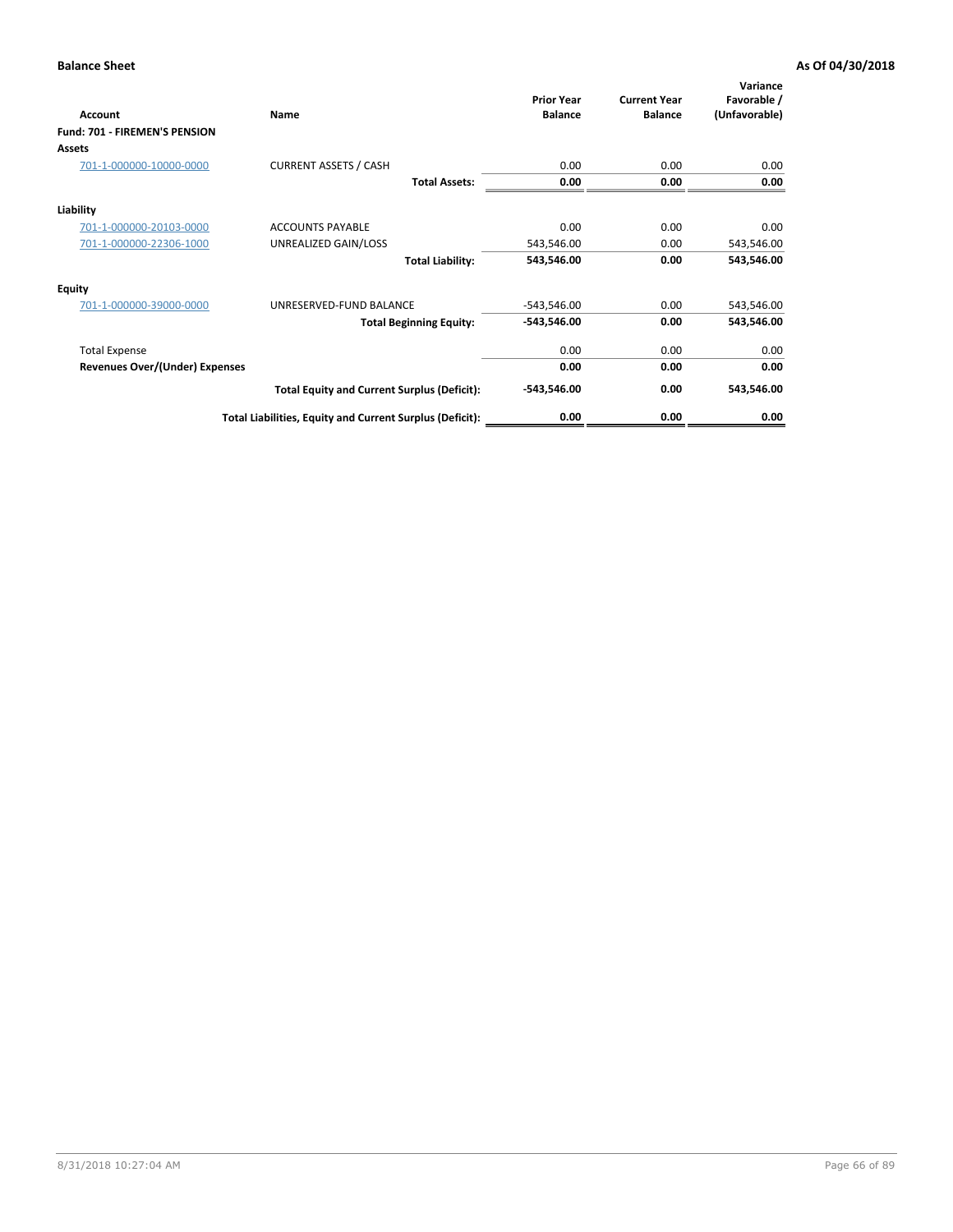| <b>Account</b>                        | Name                                                     | <b>Prior Year</b><br><b>Balance</b> | <b>Current Year</b><br><b>Balance</b> | Variance<br>Favorable /<br>(Unfavorable) |
|---------------------------------------|----------------------------------------------------------|-------------------------------------|---------------------------------------|------------------------------------------|
| Fund: 800 - SPENCE FUND               |                                                          |                                     |                                       |                                          |
| Assets                                |                                                          |                                     |                                       |                                          |
| 800-3-000000-10000-0000               | <b>CURRENT ASSETS / CASH</b>                             | $-1,366.38$                         | $-1,966.38$                           | $-600.00$                                |
| 800-3-000000-11507-0000               | <b>SPENCE ENDOWMENT</b>                                  | 72,543.79                           | 578,287.22                            | 505,743.43                               |
| 800-3-000000-11520-0000               | <b>CERTIFICATES OF DEPOSIT</b>                           | 494,000.00                          | 0.00                                  | $-494,000.00$                            |
| 800-3-000000-11605-0000               | <b>SPENCE ENDOWMENT</b>                                  | 0.00                                | 0.00                                  | 0.00                                     |
| 800-3-000000-13205-0000               | <b>INTEREST RECEIVABLE</b>                               | 1,337.43                            | 0.00                                  | $-1,337.43$                              |
|                                       | <b>Total Assets:</b>                                     | 566,514.84                          | 576,320.84                            | 9,806.00                                 |
| Liability                             |                                                          |                                     |                                       |                                          |
| 800-3-000000-20101-0000               | <b>ACCOUNTS PAYABLE</b>                                  | 0.00                                | 0.00                                  | 0.00                                     |
| 800-3-000000-20102-0000               | <b>CREDIT CARD PAYABLE</b>                               | 0.00                                | 0.00                                  | 0.00                                     |
| 800-3-000000-20103-0000               | <b>ACCRUED ACCOUNTS PAYABLE</b>                          | 0.00                                | 0.00                                  | 0.00                                     |
| 800-3-000000-20139-0000               | <b>RETAINAGES PAYABLE</b>                                | 0.00                                | 0.00                                  | 0.00                                     |
| 800-3-000000-21001-0000               | <b>GENERAL FUND / GENERAL FUND</b>                       | 0.00                                | 0.00                                  | 0.00                                     |
| 800-3-000000-29300-0000               | <b>ENCUMBRANCE SUMMARY</b>                               | 0.00                                | 0.00                                  | 0.00                                     |
| 800-3-000000-29400-0000               | RESERVED ACCOUNT / ENCUMBRANCES                          | 0.00                                | 0.00                                  | 0.00                                     |
|                                       | <b>Total Liability:</b>                                  | 0.00                                | 0.00                                  | 0.00                                     |
| <b>Equity</b>                         |                                                          |                                     |                                       |                                          |
| 800-3-000000-39000-0000               | UNRESERVED-FUND BALANCE                                  | 566,627.77                          | 572,241.50                            | 5,613.73                                 |
|                                       | <b>Total Beginning Equity:</b>                           | 566,627.77                          | 572,241.50                            | 5,613.73                                 |
| <b>Total Revenue</b>                  |                                                          | 237.07                              | 4,429.34                              | 4,192.27                                 |
| <b>Total Expense</b>                  |                                                          | 350.00                              | 350.00                                | 0.00                                     |
| <b>Revenues Over/(Under) Expenses</b> |                                                          | $-112.93$                           | 4,079.34                              | 4,192.27                                 |
|                                       | <b>Total Equity and Current Surplus (Deficit):</b>       | 566,514.84                          | 576,320.84                            | 9,806.00                                 |
|                                       | Total Liabilities, Equity and Current Surplus (Deficit): | 566,514.84                          | 576,320.84                            | 9,806.00                                 |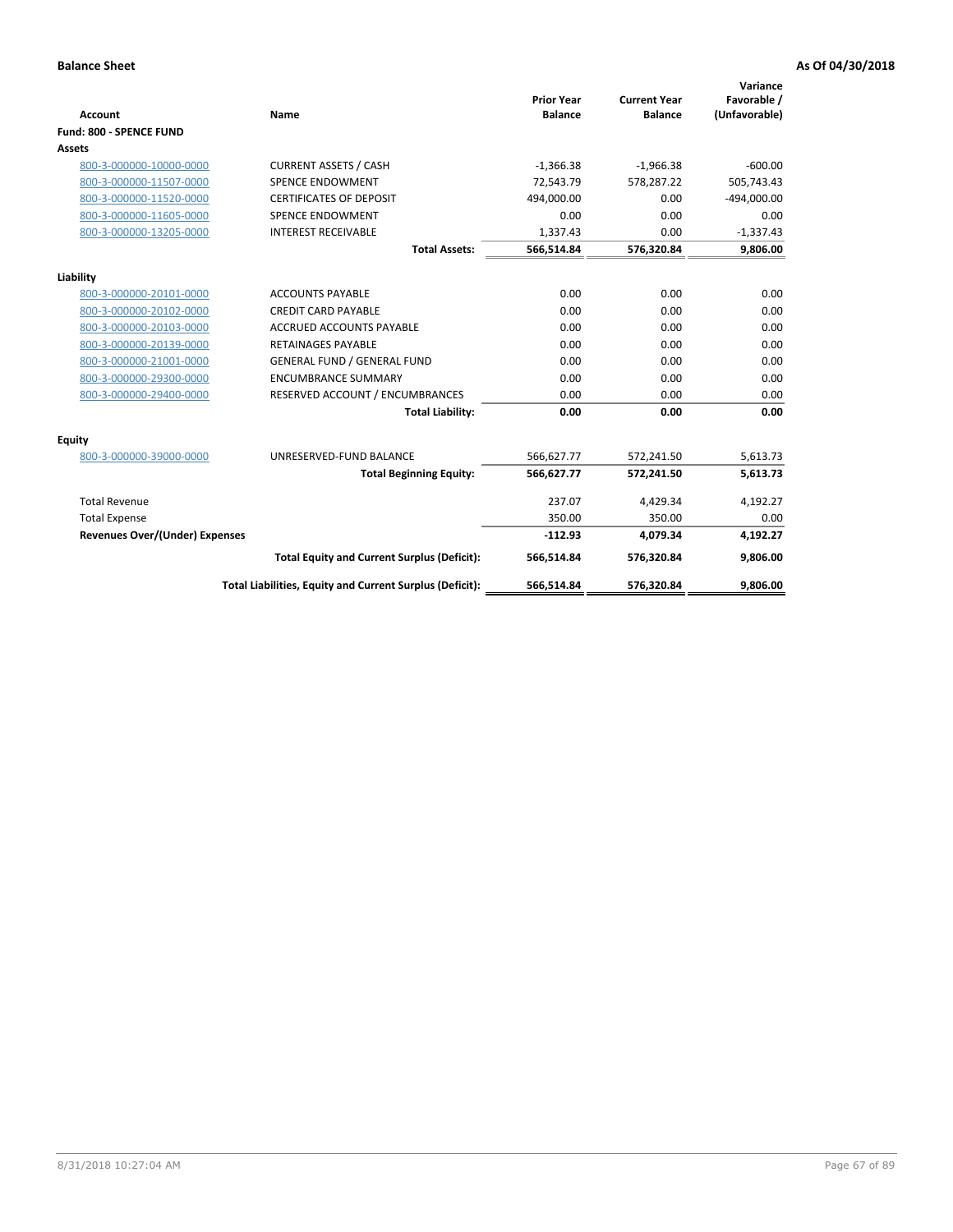| <b>Account</b>                        | Name                                                     | <b>Prior Year</b><br><b>Balance</b> | <b>Current Year</b><br><b>Balance</b> | Variance<br>Favorable /<br>(Unfavorable) |
|---------------------------------------|----------------------------------------------------------|-------------------------------------|---------------------------------------|------------------------------------------|
| Fund: 801 - JONES LIBRARY TRUST       |                                                          |                                     |                                       |                                          |
| <b>Assets</b>                         |                                                          |                                     |                                       |                                          |
| 801-3-000000-10000-0000               | <b>CURRENT ASSETS / CASH</b>                             | 15,405.87                           | 15,450.83                             | 44.96                                    |
| 801-3-000000-13201-0000               | MISC ACCTS RECEIVABLE                                    | 0.00                                | 0.00                                  | 0.00                                     |
| 801-3-000000-13205-0000               | <b>INTEREST RECEIVABLE</b>                               | 0.00                                | 0.00                                  | 0.00                                     |
|                                       | <b>Total Assets:</b>                                     | 15,405.87                           | 15,450.83                             | 44.96                                    |
| Liability                             |                                                          |                                     |                                       |                                          |
| 801-3-000000-20101-0000               | <b>ACCOUNTS PAYABLE</b>                                  | 0.00                                | 0.00                                  | 0.00                                     |
| 801-3-000000-20102-0000               | <b>CREDIT CARD PAYABLE</b>                               | 0.00                                | 0.00                                  | 0.00                                     |
| 801-3-000000-20103-0000               | <b>ACCRUED ACCOUNTS PAYABLE</b>                          | 0.00                                | 0.00                                  | 0.00                                     |
|                                       | <b>Total Liability:</b>                                  | 0.00                                | 0.00                                  | 0.00                                     |
| Equity                                |                                                          |                                     |                                       |                                          |
| 801-3-000000-39000-0000               | UNRESERVED-FUND BALANCE                                  | 15,407.38                           | 15,424.19                             | 16.81                                    |
|                                       | <b>Total Beginning Equity:</b>                           | 15,407.38                           | 15,424.19                             | 16.81                                    |
| <b>Total Revenue</b>                  |                                                          | 4.67                                | 29.37                                 | 24.70                                    |
| <b>Total Expense</b>                  |                                                          | 6.18                                | 2.73                                  | 3.45                                     |
| <b>Revenues Over/(Under) Expenses</b> |                                                          | $-1.51$                             | 26.64                                 | 28.15                                    |
|                                       | <b>Total Equity and Current Surplus (Deficit):</b>       | 15,405.87                           | 15,450.83                             | 44.96                                    |
|                                       | Total Liabilities, Equity and Current Surplus (Deficit): | 15,405.87                           | 15,450.83                             | 44.96                                    |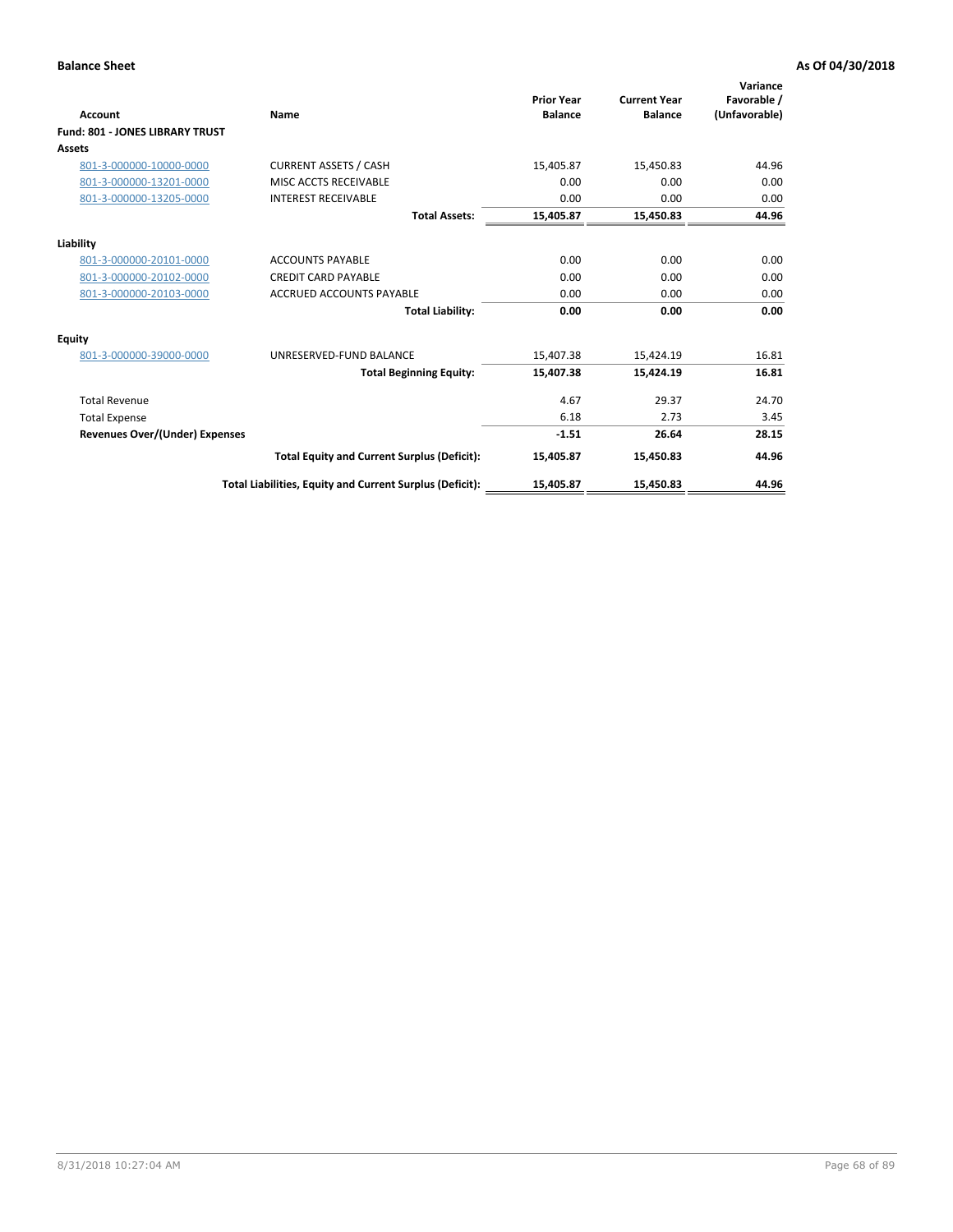| <b>Account</b>                              | Name                                                     | <b>Prior Year</b><br><b>Balance</b> | <b>Current Year</b><br><b>Balance</b> | Variance<br>Favorable /<br>(Unfavorable) |
|---------------------------------------------|----------------------------------------------------------|-------------------------------------|---------------------------------------|------------------------------------------|
| Fund: 803 - GREENVILLE BOARD OF DEVELOPMENT |                                                          |                                     |                                       |                                          |
| Assets                                      |                                                          |                                     |                                       |                                          |
| 803-3-000000-10000-0000                     | <b>CURRENT ASSETS / CASH</b>                             | 0.00                                | 0.00                                  | 0.00                                     |
| 803-3-000000-13201-0000                     | MISC ACCTS RECEIVABLE                                    | 0.00                                | 0.00                                  | 0.00                                     |
| 803-3-000000-13203-0000                     | NON-CURRENT ASSETS / PREPAYMENTS                         | 0.00                                | 0.00                                  | 0.00                                     |
|                                             | <b>Total Assets:</b>                                     | 0.00                                | 0.00                                  | 0.00                                     |
| Liability                                   |                                                          |                                     |                                       |                                          |
| 803-3-000000-20101-0000                     | <b>ACCOUNTS PAYABLE</b>                                  | 0.00                                | 0.00                                  | 0.00                                     |
| 803-3-000000-20102-0000                     | <b>ACCOUNTS PAYABLE</b>                                  | 0.00                                | 0.00                                  | 0.00                                     |
| 803-3-000000-20103-0000                     | <b>ACCRUED ACCOUNTS PAYABLE</b>                          | 0.00                                | 0.00                                  | 0.00                                     |
| 803-3-000000-20139-0000                     | <b>RETAINAGES PAYABLE</b>                                | 0.00                                | 0.00                                  | 0.00                                     |
| 803-3-000000-20141-0000                     | <b>TELEPHONE CLEARING</b>                                | 0.00                                | 0.00                                  | 0.00                                     |
| 803-3-000000-21400-0000                     | <b>ELECTRIC OPERATING FUND</b>                           | 0.00                                | 0.00                                  | 0.00                                     |
| 803-3-000000-22001-0000                     | ACCRUED SALARIES/WAGES                                   | 0.00                                | 0.00                                  | 0.00                                     |
| 803-3-000000-22002-0000                     | <b>ACCRUED SALARIES/WAGES</b>                            | 0.00                                | 0.00                                  | 0.00                                     |
| 803-3-000000-26001-0000                     | <b>COMPENSATED ABSENCES PAY</b>                          | 0.00                                | 0.00                                  | 0.00                                     |
| 803-3-000000-29300-0000                     | <b>ENCUMBRANCE SUMMARY</b>                               | 0.00                                | 0.00                                  | 0.00                                     |
| 803-3-000000-29400-0100                     | RESERVED ACCOUNT / ENCUMBRANCES                          | 103,228.62                          | 0.00                                  | 103,228.62                               |
|                                             | <b>Total Liability:</b>                                  | 103,228.62                          | 0.00                                  | 103,228.62                               |
| Equity                                      |                                                          |                                     |                                       |                                          |
| 803-3-000000-39000-0000                     | UNRESERVED-FUND BALANCE                                  | $-103,228.62$                       | 0.00                                  | 103,228.62                               |
|                                             | <b>Total Beginning Equity:</b>                           | $-103,228.62$                       | 0.00                                  | 103,228.62                               |
| <b>Total Revenue</b>                        |                                                          | 0.00                                | 0.00                                  | 0.00                                     |
| <b>Total Expense</b>                        |                                                          | 0.00                                | 0.00                                  | 0.00                                     |
| <b>Revenues Over/(Under) Expenses</b>       |                                                          | 0.00                                | 0.00                                  | 0.00                                     |
|                                             | <b>Total Equity and Current Surplus (Deficit):</b>       | $-103,228.62$                       | 0.00                                  | 103,228.62                               |
|                                             | Total Liabilities, Equity and Current Surplus (Deficit): | 0.00                                | 0.00                                  | 0.00                                     |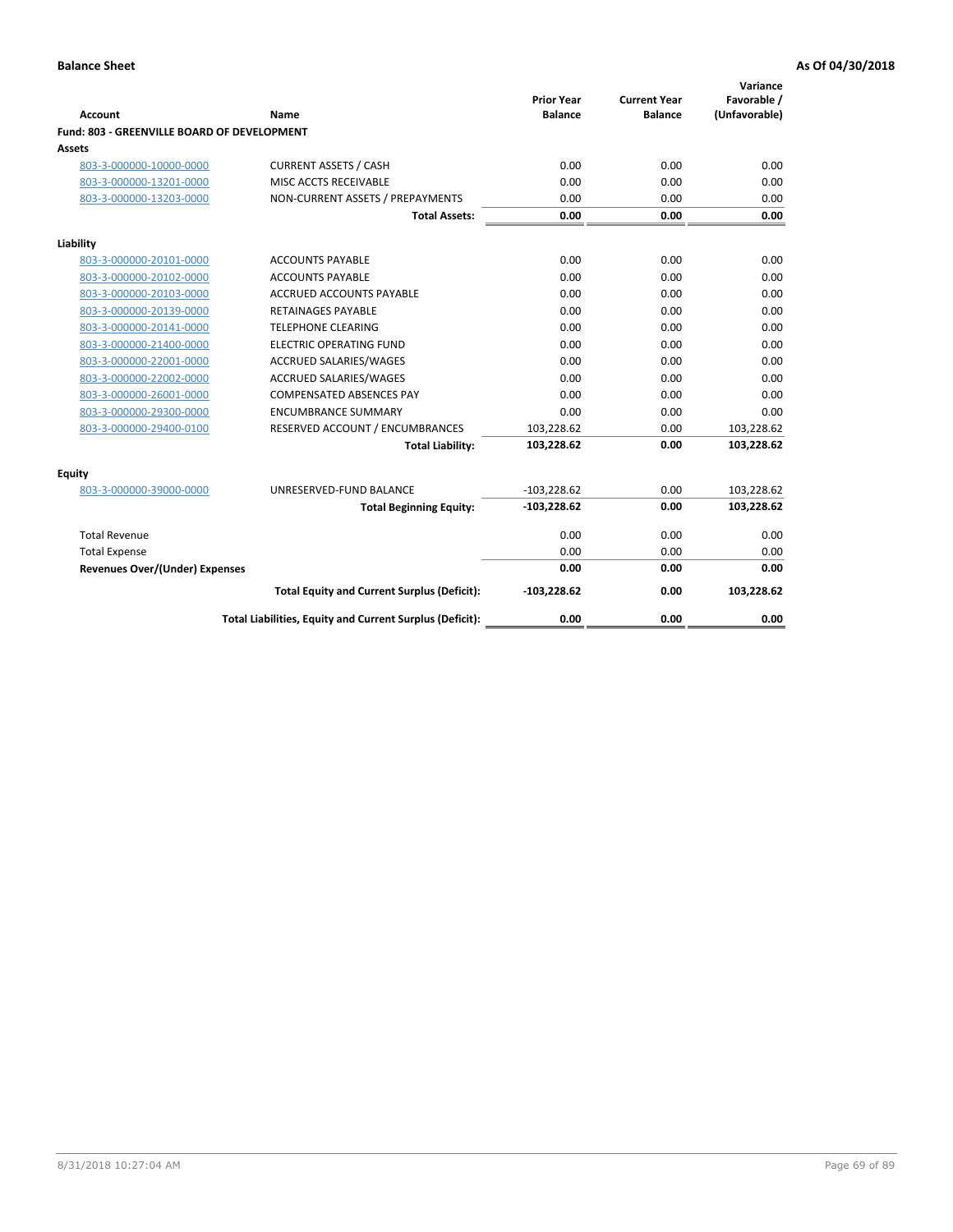| <b>Account</b>                        | Name                                                     | <b>Prior Year</b><br><b>Balance</b> | <b>Current Year</b><br><b>Balance</b> | Variance<br>Favorable /<br>(Unfavorable) |
|---------------------------------------|----------------------------------------------------------|-------------------------------------|---------------------------------------|------------------------------------------|
| <b>Fund: 807 - 4A-EDC</b>             |                                                          |                                     |                                       |                                          |
| <b>Assets</b>                         |                                                          |                                     |                                       |                                          |
| 807-3-000000-10000-0000               | <b>CURRENT ASSETS / CASH</b>                             | 0.00                                | 0.00                                  | 0.00                                     |
| 807-3-000000-13201-0000               | MISC ACCTS RECEIVABLE                                    | 0.00                                | 0.00                                  | 0.00                                     |
| 807-3-000000-16301-0000               | FIXED ASSETS / C W I P                                   | 0.00                                | 0.00                                  | 0.00                                     |
|                                       | <b>Total Assets:</b>                                     | 0.00                                | 0.00                                  | 0.00                                     |
| Liability                             |                                                          |                                     |                                       |                                          |
| 807-3-000000-20101-0000               | <b>ACCOUNTS PAYABLE</b>                                  | 0.00                                | 0.00                                  | 0.00                                     |
| 807-3-000000-20103-0000               | <b>ACCOUNTS PAYABLE</b>                                  | 0.00                                | 0.00                                  | 0.00                                     |
| 807-3-000000-20139-0000               | <b>RETAINAGES PAYABLE</b>                                | 0.00                                | 0.00                                  | 0.00                                     |
| 807-3-000000-26105-0000               | INV NET OF RELATED DEBT                                  | 305,846.00                          | 0.00                                  | 305,846.00                               |
| 807-3-000000-29300-0000               | <b>ENCUMBRANCE SUMMARY</b>                               | 0.00                                | 0.00                                  | 0.00                                     |
| 807-3-000000-29400-0100               | RESERVED ACCOUNT / ENCUMBRANCES                          | 18,078.76                           | 0.00                                  | 18,078.76                                |
| 807-3-495000-20180-0000               | <b>CURRENT DEBT</b>                                      | 0.00                                | 0.00                                  | 0.00                                     |
| 807-3-495000-26002-0000               | CA - LONG-TERM DEBT / AMT TO BE PROVIL                   | 0.00                                | 0.00                                  | 0.00                                     |
|                                       | <b>Total Liability:</b>                                  | 323,924.76                          | 0.00                                  | 323,924.76                               |
| Equity                                |                                                          |                                     |                                       |                                          |
| 807-3-000000-39000-0000               | UNRESERVED-FUND BALANCE                                  | $-323,924.76$                       | 0.00                                  | 323,924.76                               |
|                                       | <b>Total Beginning Equity:</b>                           | -323,924.76                         | 0.00                                  | 323,924.76                               |
| <b>Total Revenue</b>                  |                                                          | 0.00                                | 0.00                                  | 0.00                                     |
| <b>Total Expense</b>                  |                                                          | 0.00                                | 0.00                                  | 0.00                                     |
| <b>Revenues Over/(Under) Expenses</b> |                                                          | 0.00                                | 0.00                                  | 0.00                                     |
|                                       | <b>Total Equity and Current Surplus (Deficit):</b>       | $-323,924.76$                       | 0.00                                  | 323,924.76                               |
|                                       | Total Liabilities, Equity and Current Surplus (Deficit): | 0.00                                | 0.00                                  | 0.00                                     |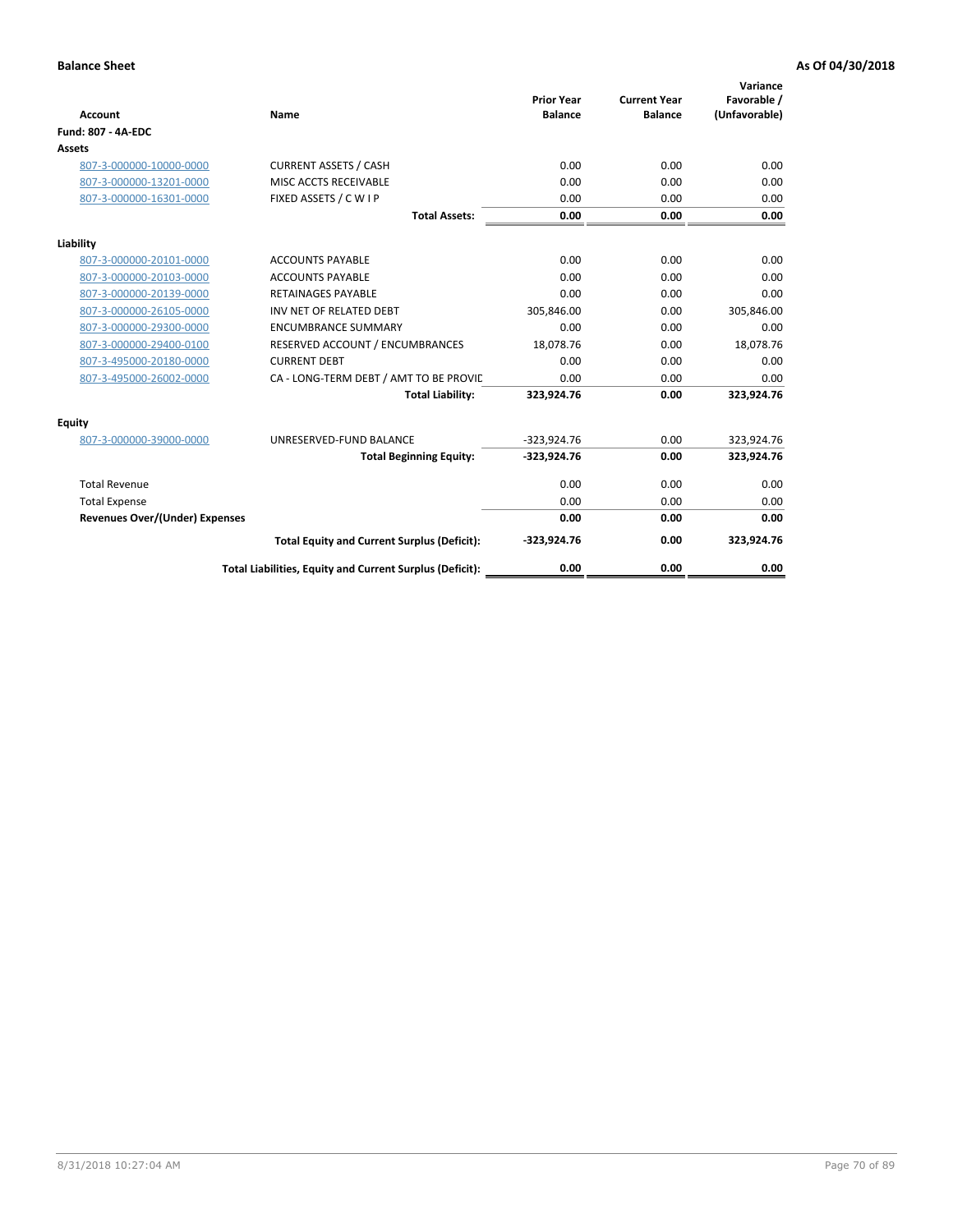| <b>Account</b><br>Fund: 809 - GREENVILLE IDC (L-3) | <b>Name</b>                                              | <b>Prior Year</b><br><b>Balance</b> | <b>Current Year</b><br><b>Balance</b> | Variance<br>Favorable /<br>(Unfavorable) |
|----------------------------------------------------|----------------------------------------------------------|-------------------------------------|---------------------------------------|------------------------------------------|
| Assets                                             |                                                          |                                     |                                       |                                          |
| 809-3-000000-10000-0000                            | <b>CURRENT ASSETS / CASH</b>                             | 0.40                                | 401.54                                | 401.14                                   |
| 809-3-000000-13201-0000                            | MISC ACCTS RECEIVABLE                                    | 0.00                                | 0.00                                  | 0.00                                     |
|                                                    | <b>Total Assets:</b>                                     | 0.40                                | 401.54                                | 401.14                                   |
| Liability                                          |                                                          |                                     |                                       |                                          |
| 809-3-000000-20101-0000                            | <b>ACCOUNTS PAYABLE</b>                                  | 0.00                                | $-160,460.65$                         | 160,460.65                               |
| 809-3-000000-20103-0000                            | <b>ACCRUED ACCOUNTS PAYABLE</b>                          | 0.00                                | $-386.80$                             | 386.80                                   |
| 809-3-000000-21001-0000                            | <b>GENERAL FUND / GENERAL FUND</b>                       | 0.00                                | 0.00                                  | 0.00                                     |
|                                                    | <b>Total Liability:</b>                                  | 0.00                                | $-160,847.45$                         | 160,847.45                               |
| Equity                                             |                                                          |                                     |                                       |                                          |
| 809-3-000000-39000-0000                            | UNRESERVED-FUND BALANCE                                  | 0.40                                | 0.40                                  | 0.00                                     |
| 809-3-000000-39100-0000                            | UNRESERVED-RET. EARNINGS                                 | 0.00                                | 0.00                                  | 0.00                                     |
| 809-3-000000-39150-0000                            | RESERVED-RET. EARNINGS                                   | 0.00                                | 0.00                                  | 0.00                                     |
|                                                    | <b>Total Beginning Equity:</b>                           | 0.40                                | 0.40                                  | 0.00                                     |
| <b>Total Revenue</b>                               |                                                          | 2,096,019.97                        | 4,061,166.02                          | 1,965,146.05                             |
| <b>Total Expense</b>                               |                                                          | 2,096,019.97                        | 3,899,917.43                          | $-1,803,897.46$                          |
| <b>Revenues Over/(Under) Expenses</b>              |                                                          | 0.00                                | 161,248.59                            | 161,248.59                               |
|                                                    | <b>Total Equity and Current Surplus (Deficit):</b>       | 0.40                                | 161,248.99                            | 161,248.59                               |
|                                                    | Total Liabilities, Equity and Current Surplus (Deficit): | 0.40                                | 401.54                                | 401.14                                   |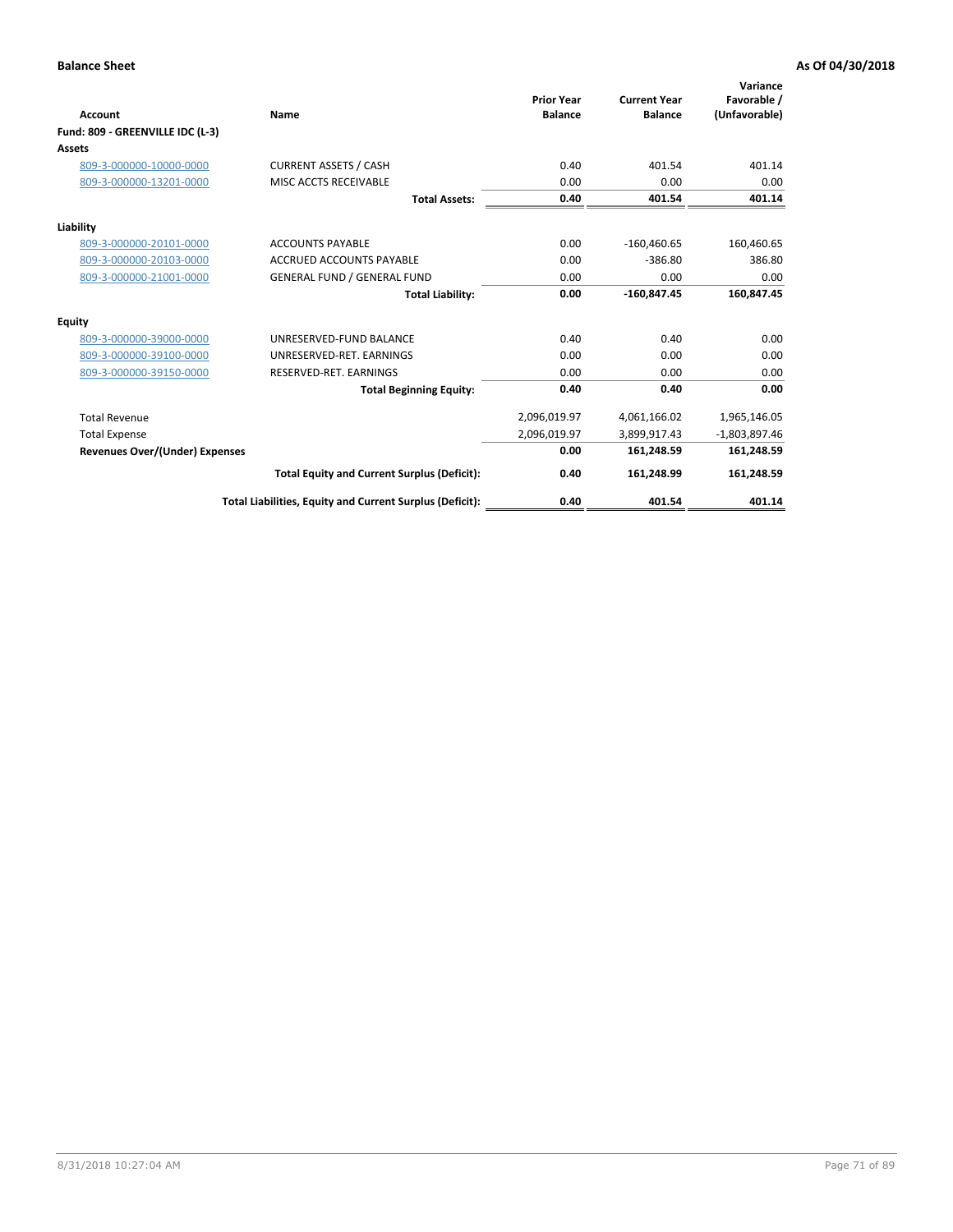| <b>Account</b>                          | <b>Name</b>                                              | <b>Prior Year</b><br><b>Balance</b> | <b>Current Year</b><br><b>Balance</b> | Variance<br>Favorable /<br>(Unfavorable) |
|-----------------------------------------|----------------------------------------------------------|-------------------------------------|---------------------------------------|------------------------------------------|
| Fund: 810 - SEIZURE FUNDS - STATE RULES |                                                          |                                     |                                       |                                          |
| <b>Assets</b>                           |                                                          |                                     |                                       |                                          |
| 810-3-000000-10000-0000                 | <b>CURRENT ASSETS / CASH</b>                             | 278,092.72                          | 263,945.36                            | $-14,147.36$                             |
| 810-3-000000-13201-0000                 | MISC ACCTS RECEIVABLE                                    | 0.00                                | 0.00                                  | 0.00                                     |
| 810-3-000000-13202-1400                 | <b>EMPLOYEE ADVANCES</b>                                 | 0.00                                | 0.00                                  | 0.00                                     |
| 810-3-000000-13205-0000                 | <b>INTEREST RECEIVABLE</b>                               | 0.00                                | 0.00                                  | 0.00                                     |
| 810-3-000000-16201-0000                 | <b>MACHINERY AND EQUIPMENT</b>                           | 0.00                                | 0.00                                  | 0.00                                     |
| 810-3-000000-16202-0000                 | ACCUMULATED DEPRECATION                                  | 0.00                                | 0.00                                  | 0.00                                     |
|                                         | <b>Total Assets:</b>                                     | 278,092.72                          | 263,945.36                            | $-14,147.36$                             |
| Liability                               |                                                          |                                     |                                       |                                          |
| 810-3-000000-20101-0000                 | <b>ACCOUNTS PAYABLE</b>                                  | 0.00                                | 0.00                                  | 0.00                                     |
| 810-3-000000-20102-0000                 | <b>CREDIT CARD PAYABLE</b>                               | 0.00                                | 0.00                                  | 0.00                                     |
| 810-3-000000-20103-0000                 | <b>ACCRUED ACCOUNTS PAYABLE</b>                          | 0.00                                | 0.00                                  | 0.00                                     |
| 810-3-000000-29300-0000                 | <b>ENCUMBRANCE SUMMARY</b>                               | 0.00                                | 0.00                                  | 0.00                                     |
| 810-3-000000-29400-0100                 | RESERVED ACCOUNT / ENCUMBRANCES                          | 0.00                                | 0.00                                  | 0.00                                     |
|                                         | RESERVED ACCOUNT/HB65 SIEZURES                           | 0.00                                | 0.00                                  | 0.00                                     |
| 810-3-000000-92520-0600                 | <b>Total Liability:</b>                                  | 0.00                                | 0.00                                  | 0.00                                     |
|                                         |                                                          |                                     |                                       |                                          |
| <b>Equity</b>                           |                                                          |                                     |                                       |                                          |
| 810-3-000000-39000-0000                 | UNRESERVED-FUND BALANCE                                  | 328,736.81                          | 262,591.46                            | $-66, 145.35$                            |
|                                         | <b>Total Beginning Equity:</b>                           | 328,736.81                          | 262,591.46                            | $-66, 145.35$                            |
| <b>Total Revenue</b>                    |                                                          | 677.97                              | 1,466.52                              | 788.55                                   |
| <b>Total Expense</b>                    |                                                          | 51,322.06                           | 112.62                                | 51,209.44                                |
| Revenues Over/(Under) Expenses          |                                                          | $-50,644.09$                        | 1,353.90                              | 51,997.99                                |
|                                         | <b>Total Equity and Current Surplus (Deficit):</b>       | 278,092.72                          | 263,945.36                            | $-14,147.36$                             |
|                                         | Total Liabilities, Equity and Current Surplus (Deficit): | 278,092.72                          | 263,945.36                            | $-14,147.36$                             |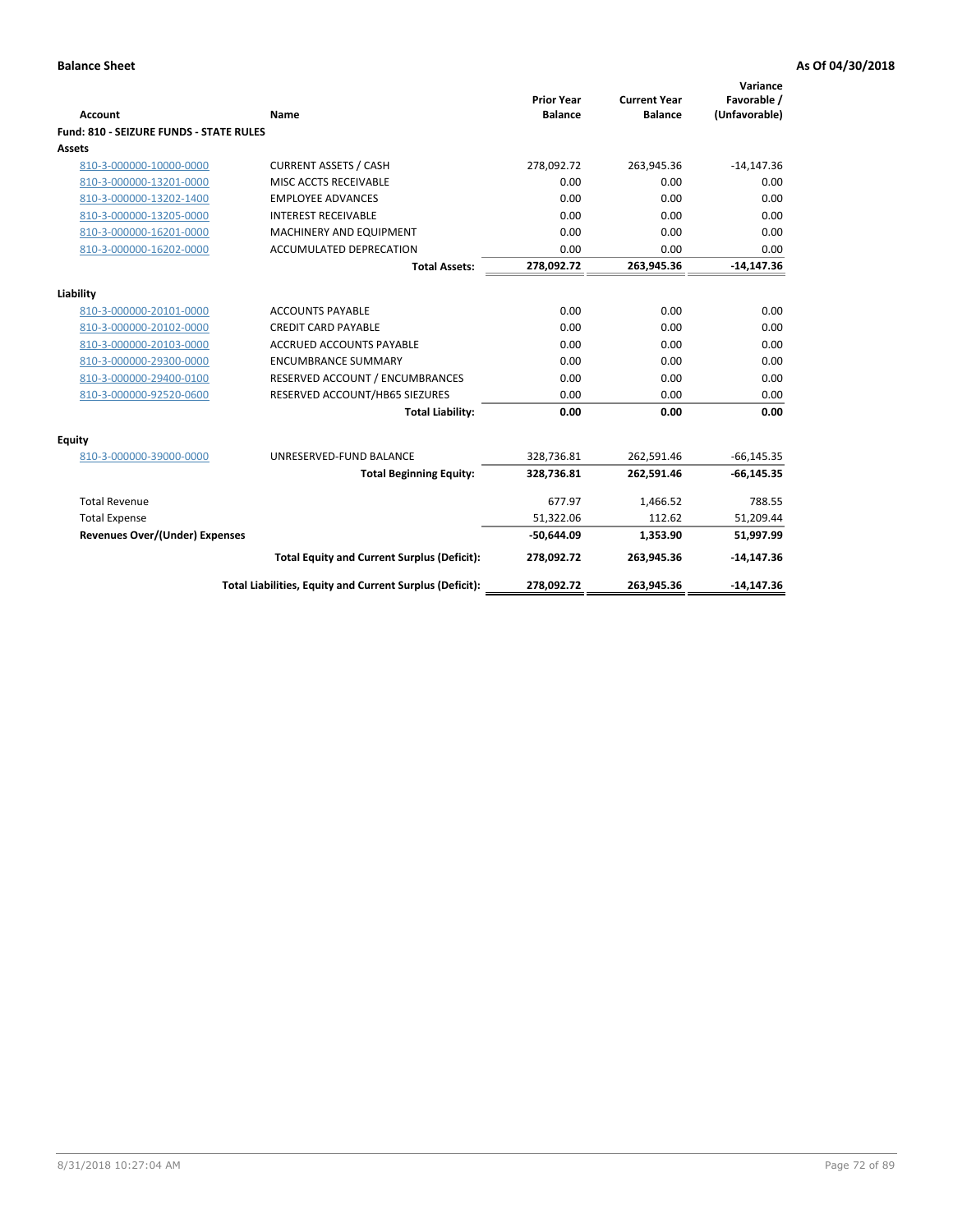| Account                               | Name                                                     | <b>Prior Year</b><br><b>Balance</b> | <b>Current Year</b><br><b>Balance</b> | Variance<br>Favorable /<br>(Unfavorable) |
|---------------------------------------|----------------------------------------------------------|-------------------------------------|---------------------------------------|------------------------------------------|
| Fund: 811 - SEIZURE FUNDS - FED RULES |                                                          |                                     |                                       |                                          |
| <b>Assets</b>                         |                                                          |                                     |                                       |                                          |
| 811-3-000000-10000-0000               | <b>CURRENT ASSETS / CASH</b>                             | 146,718.41                          | 297,342.54                            | 150,624.13                               |
| 811-3-000000-13201-0000               | MISC ACCTS RECEIVABLE                                    | 0.00                                | 0.00                                  | 0.00                                     |
| 811-3-000000-13205-0000               | <b>INTEREST RECEIVABLE</b>                               | 0.00                                | 0.00                                  | 0.00                                     |
| 811-3-000000-16201-0000               | <b>MACHINERY AND EQUIPMENT</b>                           | 0.00                                | 0.00                                  | 0.00                                     |
| 811-3-000000-16202-0000               | ACCUMULATED DEPRECATION                                  | 0.00                                | 0.00                                  | 0.00                                     |
|                                       | <b>Total Assets:</b>                                     | 146,718.41                          | 297,342.54                            | 150,624.13                               |
| Liability                             |                                                          |                                     |                                       |                                          |
| 811-3-000000-20101-0000               | <b>ACCOUNTS PAYABLE</b>                                  | 0.00                                | 0.00                                  | 0.00                                     |
| 811-3-000000-20102-0000               | <b>CREDIT CARD PAYABLE</b>                               | 0.00                                | 0.00                                  | 0.00                                     |
| 811-3-000000-20103-0000               | <b>ACCRUED ACCOUNTS PAYABLE</b>                          | 0.00                                | 0.00                                  | 0.00                                     |
| 811-3-000000-29300-0000               | <b>ENCUMBRANCE SUMMARY</b>                               | 0.00                                | 0.00                                  | 0.00                                     |
| 811-3-000000-29400-0100               | RESERVED ACCOUNT / ENCUMBRANCES                          | 0.00                                | 0.00                                  | 0.00                                     |
| 811-3-000000-92521-0700               | RESERVED ACCOUNT/FED SIEZURES                            | 0.00                                | 0.00                                  | 0.00                                     |
|                                       | <b>Total Liability:</b>                                  | 0.00                                | 0.00                                  | 0.00                                     |
| <b>Equity</b>                         |                                                          |                                     |                                       |                                          |
| 811-3-000000-39000-0000               | UNRESERVED-FUND BALANCE                                  | 139,835.09                          | 156,639.33                            | 16,804.24                                |
|                                       | <b>Total Beginning Equity:</b>                           | 139,835.09                          | 156,639.33                            | 16,804.24                                |
| <b>Total Revenue</b>                  |                                                          | 8,531.76                            | 140,732.14                            | 132,200.38                               |
| <b>Total Expense</b>                  |                                                          | 1.648.44                            | 28.93                                 | 1,619.51                                 |
| <b>Revenues Over/(Under) Expenses</b> |                                                          | 6,883.32                            | 140,703.21                            | 133,819.89                               |
|                                       | <b>Total Equity and Current Surplus (Deficit):</b>       | 146,718.41                          | 297,342.54                            | 150,624.13                               |
|                                       | Total Liabilities, Equity and Current Surplus (Deficit): | 146,718.41                          | 297,342.54                            | 150.624.13                               |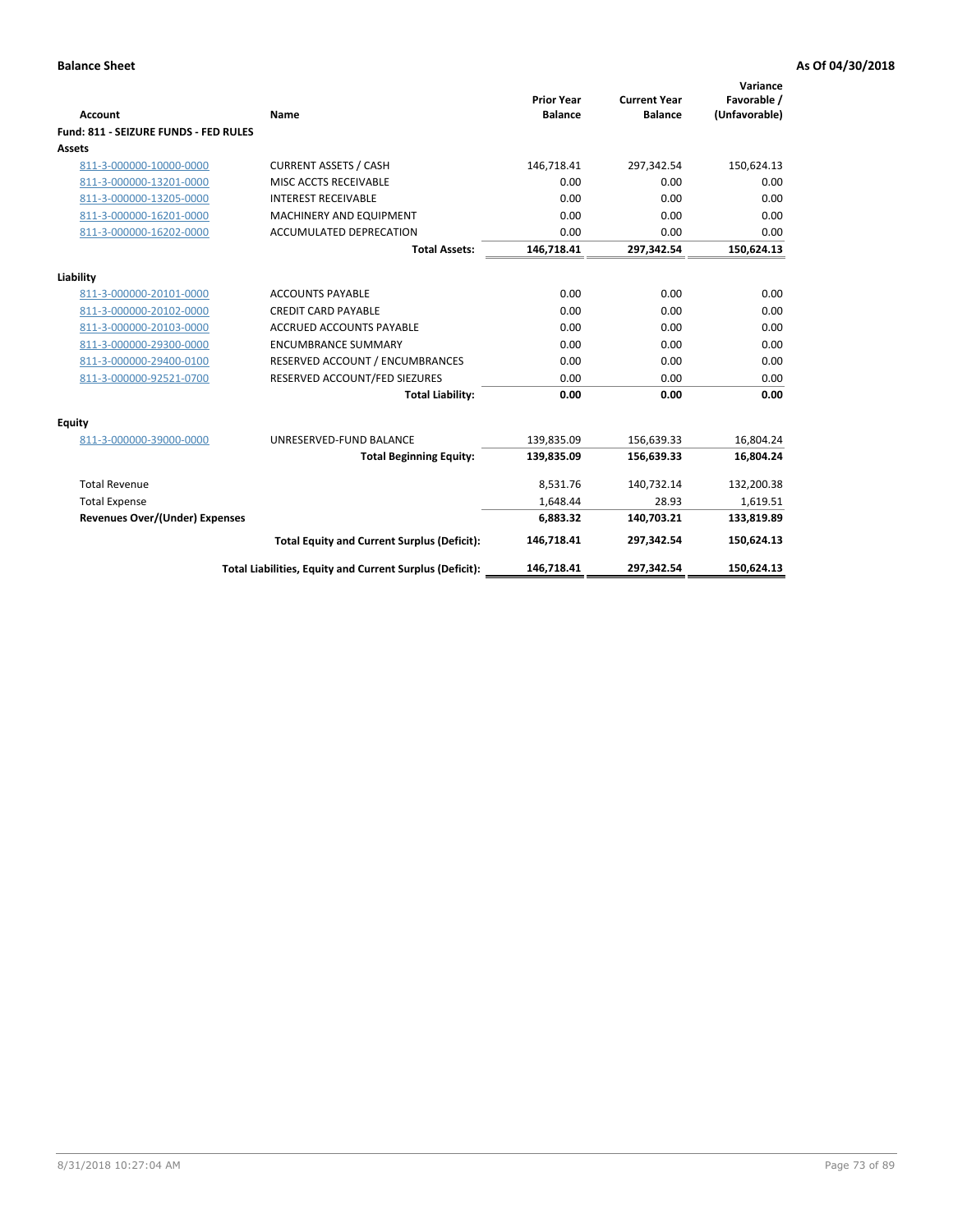|                                                         |                                                          | <b>Prior Year</b> | <b>Current Year</b> | Variance<br>Favorable / |
|---------------------------------------------------------|----------------------------------------------------------|-------------------|---------------------|-------------------------|
| <b>Account</b>                                          | Name                                                     | <b>Balance</b>    | <b>Balance</b>      | (Unfavorable)           |
| Fund: 820 - TIRZ FUND (Tax Increment Reinvestment Zone) |                                                          |                   |                     |                         |
| Assets                                                  |                                                          |                   |                     |                         |
| 820-3-000000-10000-0000                                 | <b>CURRENT ASSETS / CASH</b>                             | 1,095,588.73      | 1,790,599.93        | 695,011.20              |
| 820-3-000000-13101-0000                                 | <b>TAX RECEIVABLE-CURRENT</b>                            | 20,480.88         | $-345,864.97$       | $-366,345.85$           |
| 820-3-000000-13102-0000                                 | <b>TAXES REC-DELINQUENT</b>                              | 2,320.30          | $-869.68$           | $-3,189.98$             |
| 820-3-000000-13103-0000                                 | ALLOW FOR UNCOLLECT TAXES                                | $-524.83$         | $-1,375.55$         | $-850.72$               |
| 820-3-000000-13201-0000                                 | MISC ACCTS RECEIVABLE                                    | 0.00              | 0.00                | 0.00                    |
| 820-3-000000-13205-0000                                 | <b>INTEREST RECEIVABLE</b>                               | 0.00              | 0.00                | 0.00                    |
| 820-3-000000-13221-0000                                 | MISC A/R - PROPERTY TAXES                                | 17,751.30         | 1,274.20            | $-16,477.10$            |
|                                                         | <b>Total Assets:</b>                                     | 1,135,616.38      | 1,443,763.93        | 308,147.55              |
| Liability                                               |                                                          |                   |                     |                         |
| 820-3-000000-20101-0000                                 | <b>ACCOUNTS PAYABLE</b>                                  | 0.00              | 0.00                | 0.00                    |
| 820-3-000000-20103-0000                                 | <b>ACCRUED ACCOUNTS PAYABLE</b>                          | 0.00              | 0.00                | 0.00                    |
| 820-3-000000-20203-0000                                 | <b>DEFERRED TAX REVENUE</b>                              | 23,700.19         | $-346,565.93$       | 370,266.12              |
| 820-3-000000-29300-0000                                 | <b>ENCUMBRANCE SUMMARY</b>                               | 0.00              | 0.00                | 0.00                    |
| 820-3-000000-29400-0100                                 | RESERVED ACCOUNT / ENCUMBRANCES                          | 0.00              | 0.00                | 0.00                    |
|                                                         | <b>Total Liability:</b>                                  | 23,700.19         | $-346,565.93$       | 370,266.12              |
| <b>Equity</b>                                           |                                                          |                   |                     |                         |
| 820-3-000000-39000-0000                                 | UNRESERVED-FUND BALANCE                                  | 1,070,780.75      | 1,268,317.16        | 197,536.41              |
| 820-3-000000-39100-0000                                 | UNRESERVED-RET. EARNINGS                                 | 0.00              | 0.00                | 0.00                    |
|                                                         | <b>Total Beginning Equity:</b>                           | 1,070,780.75      | 1,268,317.16        | 197,536.41              |
| <b>Total Revenue</b>                                    |                                                          | 302,126.16        | 528,659.79          | 226,533.63              |
| <b>Total Expense</b>                                    |                                                          | 260,990.72        | 6,647.09            | 254,343.63              |
| <b>Revenues Over/(Under) Expenses</b>                   |                                                          | 41,135.44         | 522,012.70          | 480,877.26              |
|                                                         | <b>Total Equity and Current Surplus (Deficit):</b>       | 1,111,916.19      | 1,790,329.86        | 678,413.67              |
|                                                         | Total Liabilities, Equity and Current Surplus (Deficit): | 1,135,616.38      | 1,443,763.93        | 308,147.55              |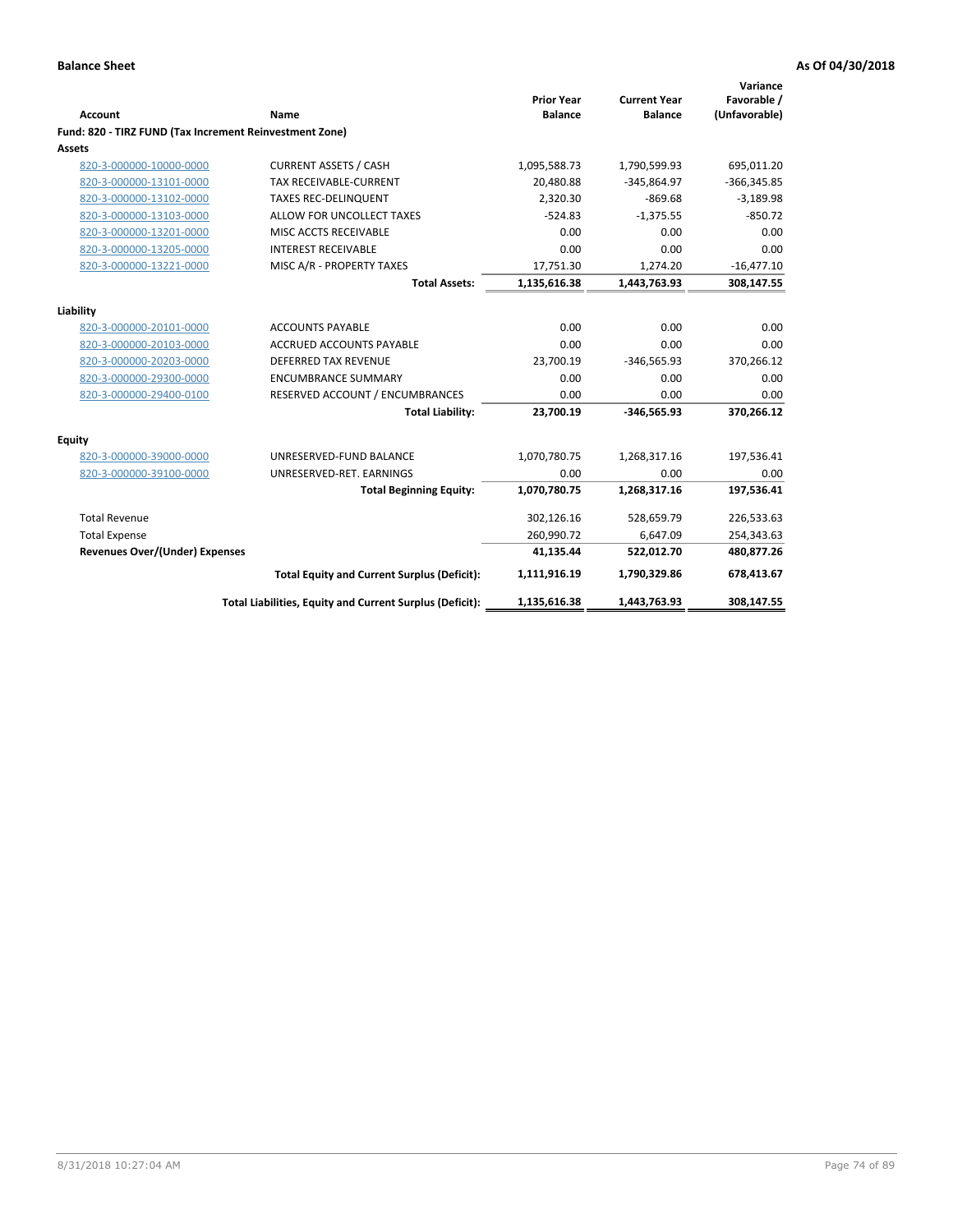| <b>Account</b>                           | Name                                                     | <b>Prior Year</b><br><b>Balance</b> | <b>Current Year</b><br><b>Balance</b> | Variance<br>Favorable /<br>(Unfavorable) |
|------------------------------------------|----------------------------------------------------------|-------------------------------------|---------------------------------------|------------------------------------------|
| Fund: 890 - GRNVL IDC (L-3) FIXED ASSETS |                                                          |                                     |                                       |                                          |
| <b>Assets</b>                            |                                                          |                                     |                                       |                                          |
| 890-3-000000-10000-0000                  | <b>CURRENT ASSETS / CASH</b>                             | $-0.18$                             | $-0.18$                               | 0.00                                     |
| 890-3-000000-16004-0000                  | FIXED ASSETS / BUILDINGS                                 | 0.00                                | 0.00                                  | 0.00                                     |
| 890-3-000000-16005-0000                  | <b>ACCUMULATED DEPRECIATION</b>                          | 0.00                                | 0.00                                  | 0.00                                     |
| 890-3-000000-16301-0000                  | FIXED ASSETS / C W I P                                   | 0.25                                | 0.25                                  | 0.00                                     |
|                                          | <b>Total Assets:</b>                                     | 0.07                                | 0.07                                  | 0.00                                     |
| Liability                                |                                                          |                                     |                                       |                                          |
| 890-3-000000-20101-0000                  | <b>ACCOUNTS PAYABLE</b>                                  | 0.00                                | 0.00                                  | 0.00                                     |
| 890-3-000000-27001-0000                  | <b>CONTRIBUTED CAPITAL</b>                               | 0.00                                | 0.00                                  | 0.00                                     |
| 890-3-000000-27101-0000                  | INVESTMENT IN GFA / GENERAL FUND                         | 0.00                                | 0.00                                  | 0.00                                     |
| 890-3-000000-27102-0000                  | <b>SPECIAL REVENUE FUNDS</b>                             | 0.00                                | 0.00                                  | 0.00                                     |
| 890-3-000000-27103-0000                  | <b>GENERAL CIP FUND</b>                                  | 0.00                                | 0.00                                  | 0.00                                     |
| 890-3-000000-27104-0000                  | PROPRIETARY FUNDS                                        | 0.07                                | 0.07                                  | 0.00                                     |
| 890-3-000000-27201-0000                  | CAFR USE / MUNICIPAL BUILDINGS                           | 0.00                                | 0.00                                  | 0.00                                     |
| 890-3-000000-27202-0000                  | CAFR USE / OTHER GENERAL GOVERNMEN                       | 0.00                                | 0.00                                  | 0.00                                     |
| 890-3-000000-27205-0000                  | CAFR USE / PUBLIC WORKS                                  | 0.00                                | 0.00                                  | 0.00                                     |
| 890-3-000000-27210-0000                  | CAFR USE / INVESTMENT IN GFA                             | 0.00                                | 0.00                                  | 0.00                                     |
| 890-3-000000-27301-0000                  | DONATIONS/GRANTS                                         | 0.00                                | 0.00                                  | 0.00                                     |
|                                          | <b>Total Liability:</b>                                  | 0.07                                | 0.07                                  | 0.00                                     |
| Equity                                   |                                                          |                                     |                                       |                                          |
| 890-3-000000-39000-0000                  | UNRESERVED-FUND BALANCE                                  | 0.00                                | 0.00                                  | 0.00                                     |
|                                          | <b>Total Beginning Equity:</b>                           | 0.00                                | 0.00                                  | 0.00                                     |
| <b>Total Expense</b>                     |                                                          | 0.00                                | 0.00                                  | 0.00                                     |
| Revenues Over/(Under) Expenses           |                                                          | 0.00                                | 0.00                                  | 0.00                                     |
|                                          |                                                          |                                     |                                       |                                          |
|                                          | <b>Total Equity and Current Surplus (Deficit):</b>       | 0.00                                | 0.00                                  | 0.00                                     |
|                                          | Total Liabilities, Equity and Current Surplus (Deficit): | 0.07                                | 0.07                                  | 0.00                                     |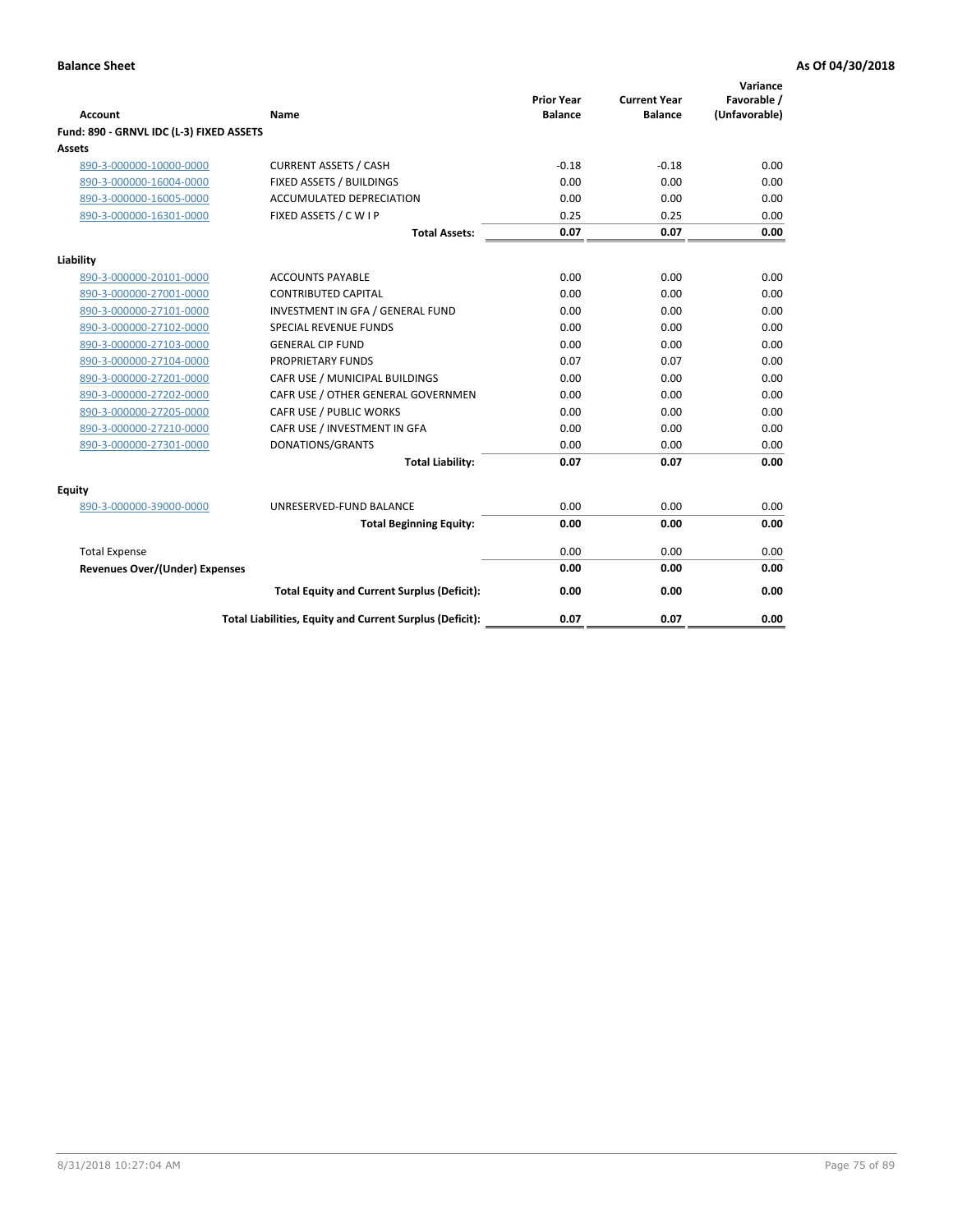|                                                    |                                                      |                                     |                                       | Variance                     |
|----------------------------------------------------|------------------------------------------------------|-------------------------------------|---------------------------------------|------------------------------|
| <b>Account</b>                                     | Name                                                 | <b>Prior Year</b><br><b>Balance</b> | <b>Current Year</b><br><b>Balance</b> | Favorable /<br>(Unfavorable) |
| Fund: 899 - POOLED CASH                            |                                                      |                                     |                                       |                              |
| Assets                                             |                                                      |                                     |                                       |                              |
| 899-8-000000-10000-0000                            | <b>CURRENT ASSETS / CASH</b>                         | 0.00                                | 0.00                                  | 0.00                         |
| 899-8-000000-10101-0000                            | CHASE OUTBOUND OPERATING                             | $-810,898.39$                       | $-1,250,783.84$                       | -439,885.45                  |
| 899-8-000000-10102-0000                            | CHASE INBOUND OPERATING                              | 19,593,396.21                       | 7,554,632.85                          | -12,038,763.36               |
| 899-8-000000-10103-0000                            | OPERATING ACCOUNT / CLAIMS ACCOUNT                   | 0.00                                | 0.00                                  | 0.00                         |
| 899-8-000000-10105-0000                            | CHASE BANK / SAVINGS - 3003113077                    | 1,539,628.00                        | 1,542,346.26                          | 2,718.26                     |
| 899-8-000000-10106-0000                            | CHASE BANK / SAVINGS - 2911913371                    | 1,614,174.58                        | 1,617,024.44                          | 2,849.86                     |
| 899-8-000000-10107-0000                            | <b>CHASE TASC FLEX SPENDING</b>                      | 0.00                                | 0.00                                  | 0.00                         |
| 899-8-000000-10401-0000                            | <b>CURRENT ASSETS / INTERNAL CLEARING</b>            | 0.00                                | 0.00                                  | 0.00                         |
| 899-8-000000-10402-0000                            | <b>CREDIT CARD CLEARING</b>                          | 0.00                                | 0.00                                  | 0.00                         |
| 899-8-000000-10403-0000                            | <b>NET BILL PAYMENTS</b>                             | 0.00                                | 0.00                                  | 0.00                         |
| 899-8-000000-11101-0000                            | TX CLASS / OPERATING                                 | 0.00                                | 1,008,947.80                          | 1,008,947.80                 |
| 899-8-000000-11201-0000                            | LOGIC INVESTMENTS / OPERATING                        | 1,012,317.73                        | 1,026,492.01                          | 14,174.28                    |
| 899-8-000000-11401-0000                            | <b>TEXSTAR ACCT - OPERATING</b>                      | 0.01                                | 0.01                                  | 0.00                         |
| 899-8-000000-11601-0000                            | <b>TEXPOOL ACCT - OPERATING</b>                      | 1,007,971.01                        | 1,020,597.64                          | 12,626.63                    |
| 899-8-000000-11801-0000                            | TX GEN TERM OPERATING<br>AMERICAN NATIONAL OPERATING | 0.00<br>0.00                        | 19,777,945.88<br>0.00                 | 19,777,945.88<br>0.00        |
| 899-8-000000-12001-0000<br>899-8-000000-12002-0000 | PFM ACCT OPERATING                                   | 18,152,620.86                       | 16,130,626.78                         | $-2,021,994.08$              |
| 899-8-000000-12003-0000                            | TREASURIES - CITY ONLY                               | 0.00                                | 0.00                                  | 0.00                         |
| 899-8-000000-12301-0000                            | <b>BOND PROCEEDS / PURCHASED INTEREST</b>            | 0.00                                | 0.00                                  | 0.00                         |
| 899-8-000000-13205-0000                            | <b>INTEREST RECEIVABLE</b>                           | 37,255.87                           | 46,445.21                             | 9,189.34                     |
| 899-8-000000-14100-0000                            | DUE FROM FUND 100                                    | 0.00                                | $-20,270.67$                          | $-20,270.67$                 |
| 899-8-000000-14101-0000                            | DUE FROM FUND 101                                    | 0.00                                | 0.00                                  | 0.00                         |
| 899-8-000000-14102-0000                            | DUE FROM FUND 102                                    | 0.00                                | 0.00                                  | 0.00                         |
| 899-8-000000-14103-0000                            | DUE FROM FUND 103                                    | 0.00                                | 0.00                                  | 0.00                         |
| 899-8-000000-14110-0000                            | DUE FROM FUND 110                                    | 0.00                                | 0.00                                  | 0.00                         |
| 899-8-000000-14111-0000                            | DUE FROM FUND 111                                    | 0.00                                | 0.00                                  | 0.00                         |
| 899-8-000000-14112-0000                            | DUE FROM FUND 112                                    | 0.00                                | 0.00                                  | 0.00                         |
| 899-8-000000-14113-0000                            | DUE FROM FUND 113                                    | 0.00                                | 0.00                                  | 0.00                         |
| 899-8-000000-14114-0000                            | DUE FROM FUND 114                                    | 0.00                                | 0.00                                  | 0.00                         |
| 899-8-000000-14115-0000                            | DUE FROM FUND 115                                    | 0.00                                | 0.00                                  | 0.00                         |
| 899-8-000000-14116-0000                            | DUE FROM FUND 116                                    | 0.00                                | 0.00                                  | 0.00                         |
| 899-8-000000-14117-0000                            | DUE FROM FUND 117                                    | 0.00                                | 0.00                                  | 0.00                         |
| 899-8-000000-14118-0000                            | DUE FROM FUND 118                                    | 0.00                                | 0.00                                  | 0.00                         |
| 899-8-000000-14119-0000                            | DUE FROM FUND 119                                    | 0.00                                | 0.00                                  | 0.00                         |
| 899-8-000000-14120-0000                            | DUE FROM FUND 120                                    | 0.00                                | 0.00                                  | 0.00                         |
| 899-8-000000-14121-0000                            | DUE FROM FUND 121<br>DUE FROM FUND 122               | 0.00                                | 0.00                                  | 0.00                         |
| 899-8-000000-14122-0000                            | DUE FROM FUND 123                                    | 0.00                                | 0.00                                  | 0.00                         |
| 899-8-000000-14123-0000<br>899-8-000000-14124-0000 | DUE FROM FUND 124                                    | 0.00<br>0.00                        | 30.00<br>0.00                         | 30.00<br>0.00                |
| 899-8-000000-14125-0000                            | DUE FROM FUND 125                                    | 0.00                                | 0.00                                  | 0.00                         |
| 899-8-000000-14126-0000                            | DUE FROM FUND 126                                    | 0.00                                | 0.00                                  | 0.00                         |
| 899-8-000000-14140-0000                            | DUE FROM FUND 140                                    | 0.00                                | 0.00                                  | 0.00                         |
| 899-8-000000-14160-0000                            | DUE FROM FUND 160                                    | 0.00                                | 0.00                                  | 0.00                         |
| 899-8-000000-14161-0000                            | DUE FROM FUND 161                                    | 0.00                                | 0.00                                  | 0.00                         |
| 899-8-000000-14162-0000                            | DUE FROM FUND 162                                    | 0.00                                | 0.00                                  | 0.00                         |
| 899-8-000000-14163-0000                            | DUE FROM FUND 163                                    | 0.00                                | 0.00                                  | 0.00                         |
| 899-8-000000-14164-0000                            | DUE FROM FUND 164                                    | 0.00                                | 0.00                                  | 0.00                         |
| 899-8-000000-14165-0000                            | DUE FROM FUND 165                                    | $-197,655.38$                       | 0.00                                  | 197,655.38                   |
| 899-8-000000-14170-0000                            | DUE FROM FUND 170                                    | 0.00                                | 0.00                                  | 0.00                         |
| 899-8-000000-14171-0000                            | DUE FROM FUND 171                                    | 0.00                                | 0.00                                  | 0.00                         |
| 899-8-000000-14172-0000                            | DUE FROM FUND 172                                    | 0.00                                | 0.00                                  | 0.00                         |
| 899-8-000000-14173-0000                            | DUE FROM FUND 173                                    | 0.00                                | 0.00                                  | 0.00                         |
| 899-8-000000-14174-0000                            | DUE FROM FUND 174                                    | 0.00                                | 0.00                                  | 0.00                         |
| 899-8-000000-14175-0000                            | DUE FROM FUND 175                                    | 0.00                                | 0.00                                  | 0.00                         |
| 899-8-000000-14176-0000                            | DUE FROM FUND 176                                    | 0.00                                | 0.00                                  | 0.00                         |
| 899-8-000000-14177-0000                            | DUE FROM FUND 177                                    | 0.00                                | 0.00                                  | 0.00                         |
| 899-8-000000-14190-0000                            | DUE FROM FUND 190                                    | 0.00                                | 0.00                                  | 0.00                         |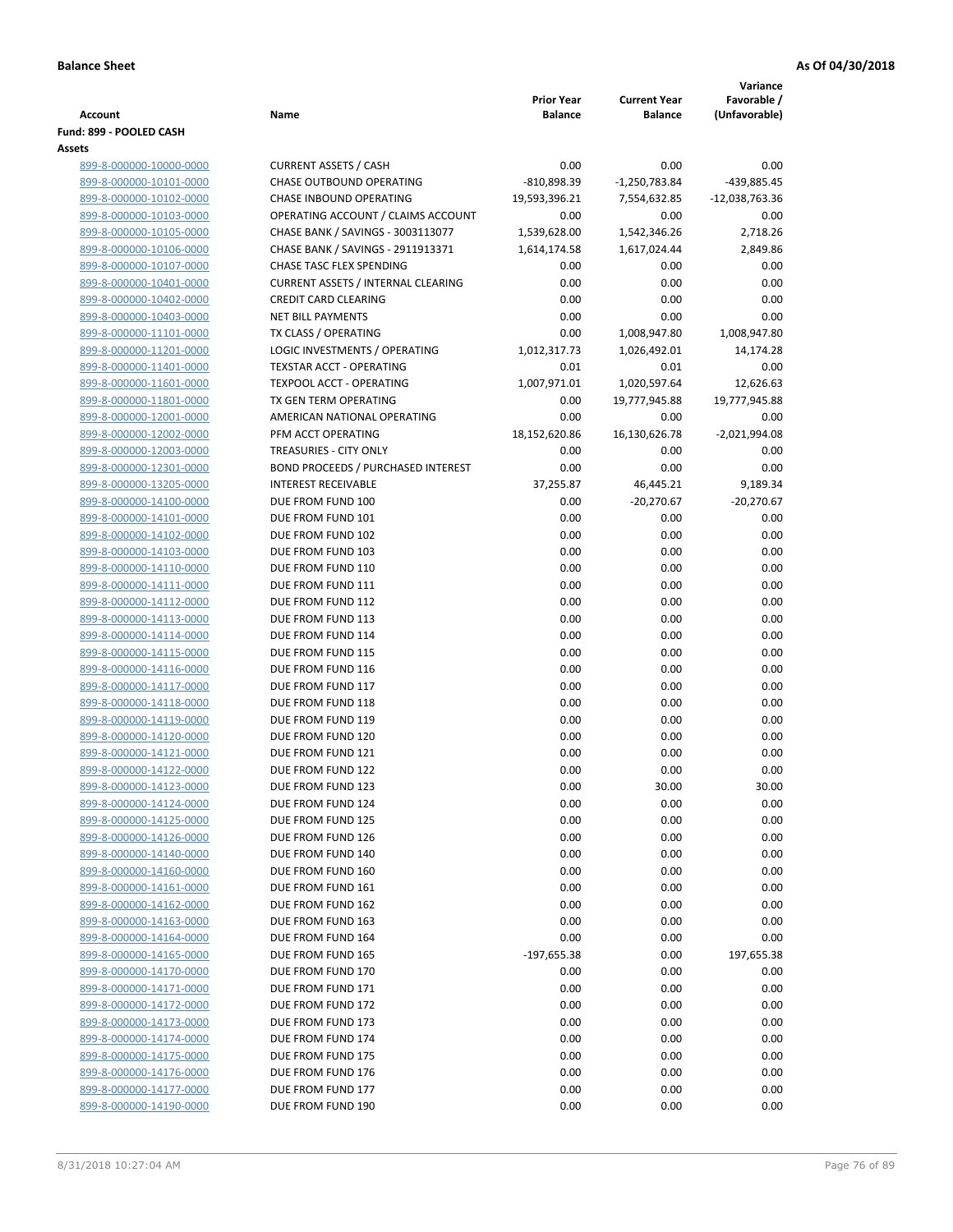|                         |                                       |                       |                       | Variance        |
|-------------------------|---------------------------------------|-----------------------|-----------------------|-----------------|
|                         |                                       | <b>Prior Year</b>     | <b>Current Year</b>   | Favorable /     |
| <b>Account</b>          | Name                                  | <b>Balance</b>        | <b>Balance</b>        | (Unfavorable)   |
| 899-8-000000-14192-0000 | DUE FROM FUND 192                     | 0.00                  | 0.00                  | 0.00            |
| 899-8-000000-14200-0000 | DUE FROM FUND 200                     | $-140.69$             | 0.00                  | 140.69          |
| 899-8-000000-14210-0000 | DUE FROM FUND 210                     | 0.00                  | 0.00                  | 0.00            |
| 899-8-000000-14211-0000 | DUE FROM FUND 211                     | 0.00                  | 0.00                  | 0.00            |
| 899-8-000000-14212-0000 | DUE FROM FUND 212                     | 0.00                  | 0.00                  | 0.00            |
| 899-8-000000-14216-0000 | DUE FROM FUND 216                     | 0.00                  | 0.00                  | 0.00            |
| 899-8-000000-14217-0000 | DUE FROM FUND 217                     | 0.00                  | 0.00                  | 0.00            |
| 899-8-000000-14300-0000 | DUE FROM FUND 300                     | 0.00                  | 0.00                  | 0.00            |
| 899-8-000000-14320-0000 | DUE FROM FUND 320                     | 0.00                  | 0.00                  | 0.00            |
| 899-8-000000-14360-0000 | DUE FROM FUND 360                     | 0.00                  | 0.00                  | 0.00            |
| 899-8-000000-14361-0000 | DUE FROM FUND 361                     | 0.00                  | 0.00                  | 0.00            |
| 899-8-000000-14400-0000 | DUE FROM FUND 400                     | 0.00                  | 0.00                  | 0.00            |
| 899-8-000000-14500-0000 | DUE FROM FUND 500                     | 0.00                  | 0.00                  | 0.00            |
| 899-8-000000-14561-0000 | DUE FROM FUND 561                     | 0.00                  | 0.00                  | 0.00            |
| 899-8-000000-14601-0000 | DUE FROM FUND 601                     | 0.00                  | 0.00                  | 0.00            |
| 899-8-000000-14602-0000 | DUE FROM FUND 602                     | $-1,840.87$           | $-1,000.09$           | 840.78          |
| 899-8-000000-14604-0000 | DUE FROM FUND 604                     | 0.00                  | 411.39                | 411.39          |
| 899-8-000000-14660-0000 | DUE FROM FUND 660                     | 0.00                  | 0.00                  | 0.00            |
| 899-8-000000-14800-0000 | DUE FROM FUND 800                     | 0.00                  | 0.00                  | 0.00            |
| 899-8-000000-14801-0000 | DUE FROM FUND 801                     | 0.00                  | 0.00                  | 0.00            |
| 899-8-000000-14802-0000 | DUE FROM FUND 802                     | 0.00                  | 0.00                  | 0.00            |
| 899-8-000000-14803-0000 | DUE FROM FUND 803                     | 0.00                  | 0.00                  | 0.00            |
| 899-8-000000-14807-0000 | DUE FROM FUND 807                     | 0.00                  | 0.00                  | 0.00            |
| 899-8-000000-14809-0000 | DUE FROM FUND 809                     | 0.00                  | $-160,460.65$         | $-160,460.65$   |
| 899-8-000000-14810-0000 | DUE FROM FUND 810                     | 0.00                  | 0.00                  | 0.00            |
| 899-8-000000-14811-0000 | DUE FROM FUND 811                     | 0.00                  | 0.00                  | 0.00            |
| 899-8-000000-14820-0000 | DUE FROM TIRZ FUND                    | 0.00                  | 0.00                  | 0.00            |
| 899-8-000000-14890-0000 | DUE FROM GRNVL IDC (L-3) FIXED ASSETS | 0.00                  | 0.00                  | 0.00            |
| 899-8-000000-14910-0000 | DUE FROM FUND 910                     | $-192.04$             | $-821, 177.75$        | $-820,985.71$   |
| 899-8-000000-14911-0000 | DUE FROM FUND 911                     | 0.00                  | 0.00                  | 0.00            |
| 899-8-000000-14912-0000 | DUE FROM FUND 912                     | 0.00                  | 0.00                  | 0.00            |
| 899-8-000000-14913-0000 | DUE FROM FUND 913                     | 0.00                  | 0.00                  | 0.00            |
| 899-8-000000-14916-0000 | DUE FROM FUND 916                     | 0.00                  | 0.00                  | 0.00            |
| 899-8-000000-14950-0000 | DUE FROM FUND 950                     | 0.00                  | 0.00                  | 0.00            |
| 899-8-000000-91011-1001 | <b>BANK OF AMERICA</b>                | 0.00<br>41,946,636.90 | 0.00<br>47,471,807.27 | 0.00            |
|                         | <b>Total Assets:</b>                  |                       |                       | 5,525,170.37    |
| Liability               |                                       |                       |                       |                 |
| 899-8-000000-20101-0000 | <b>ACCOUNTS PAYABLE</b>               | -199,828.98           | $-1,002,467.77$       | 802,638.79      |
| 899-8-000000-20102-0000 | <b>CREDIT CARD PAYABLE</b>            | 0.00                  | 0.00                  | 0.00            |
| 899-8-000000-21040-0000 | DUE TO OTHER FUNDS                    | 42,146,465.90         | 48,474,276.10         | $-6,327,810.20$ |
|                         | <b>Total Liability:</b>               | 41,946,636.92         | 47,471,808.33         | -5,525,171.41   |
|                         |                                       |                       |                       |                 |
| <b>Equity</b>           |                                       |                       |                       |                 |
| 899-3-000000-39000-0000 | UNRESERVED-FUND BALANCE               | $-0.02$               | $-0.04$               | $-0.02$         |
| 899-8-000000-14362-0000 | DUE FROM FUND 362                     | 0.00                  | 0.00                  | 0.00            |
| 899-8-000000-39200-0101 | EQUITY IN POOLED CASH                 | 0.00                  | 0.00                  | 0.00            |
| 899-8-000000-39200-0110 | EQUITY IN POOLED CASH                 | 0.00                  | 0.00                  | 0.00            |
| 899-8-000000-39200-0111 | EQUITY IN POOLED CASH                 | 0.00                  | 0.00                  | 0.00            |
| 899-8-000000-39200-0112 | EQUITY IN POOLED CASH                 | 0.00                  | 0.00                  | 0.00            |
| 899-8-000000-39200-0190 | EQUITY IN POOLED CASH                 | 0.00                  | 0.00                  | 0.00            |
| 899-8-000000-39200-0201 | EQUITY IN POOLED CASH                 | 0.00                  | 0.00                  | 0.00            |
| 899-8-000000-39200-0202 | EQUITY IN POOLED CASH                 | 0.00                  | 0.00                  | 0.00            |
| 899-8-000000-39200-0203 | EQUITY IN POOLED CASH                 | 0.00                  | 0.00                  | 0.00            |
| 899-8-000000-39200-0204 | EQUITY IN POOLED CASH                 | 0.00                  | 0.00                  | 0.00            |
| 899-8-000000-39200-0205 | EQUITY IN POOLED CASH                 | 0.00                  | 0.00                  | 0.00            |
| 899-8-000000-39200-0206 | EQUITY IN POOLED CASH                 | 0.00                  | 0.00                  | 0.00            |
| 899-8-000000-39200-0207 | EQUITY IN POOLED CASH                 | 0.00                  | 0.00                  | 0.00            |
| 899-8-000000-39200-0208 | EQUITY IN POOLED CASH                 | 0.00                  | 0.00                  | 0.00            |
| 899-8-000000-39200-0209 | EQUITY IN POOLED CASH                 | 0.00                  | 0.00                  | 0.00            |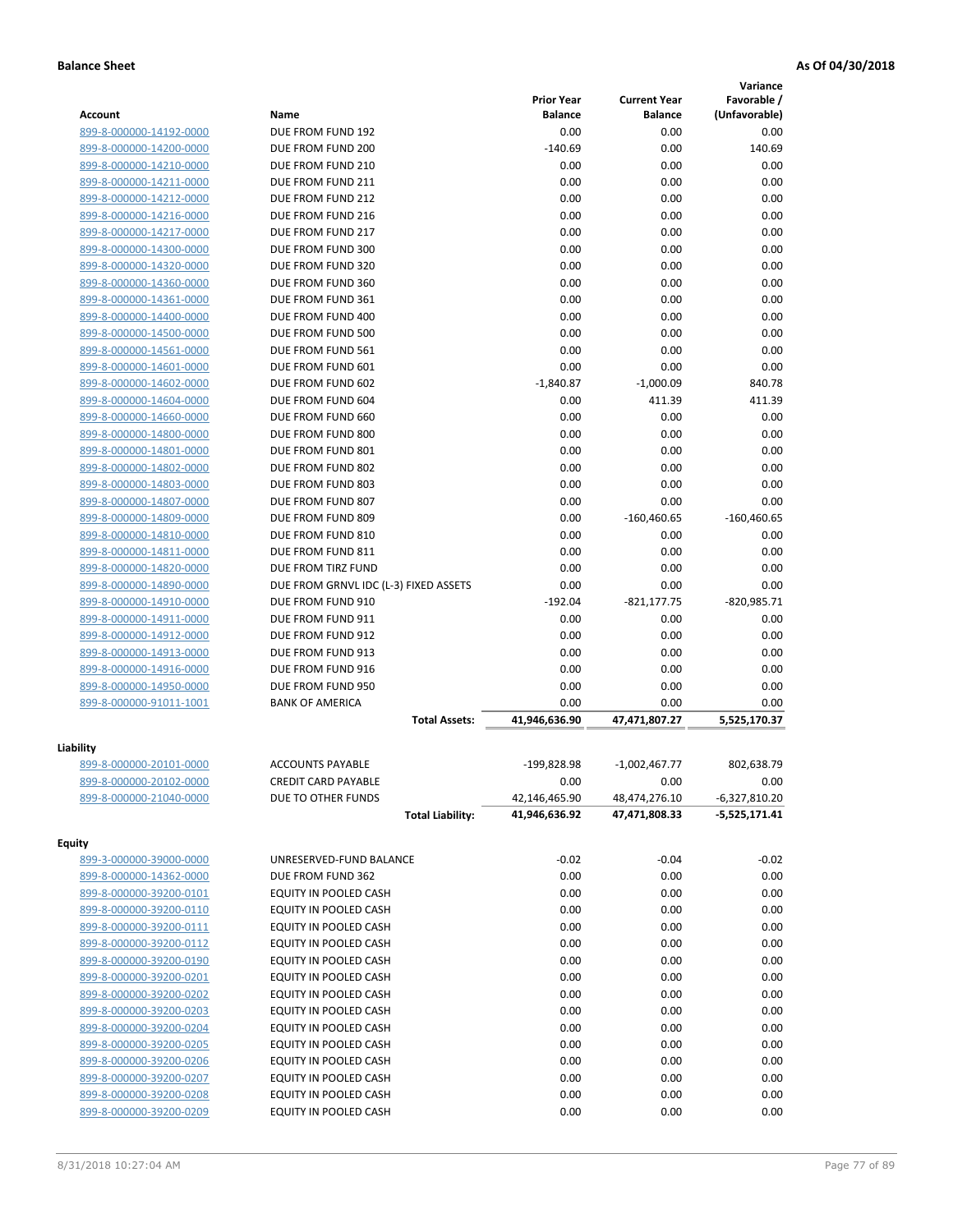**Variance**

| Account                                            | Name                                           | <b>Prior Year</b><br><b>Balance</b> | <b>Current Year</b><br><b>Balance</b> | Favorable /<br>(Unfavorable) |
|----------------------------------------------------|------------------------------------------------|-------------------------------------|---------------------------------------|------------------------------|
| 899-8-000000-39200-0210                            | EQUITY IN POOLED CASH                          | 0.00                                | 0.00                                  | 0.00                         |
| 899-8-000000-39200-0211                            | EQUITY IN POOLED CASH                          | 0.00                                | 0.00                                  | 0.00                         |
| 899-8-000000-39200-0212                            | EQUITY IN POOLED CASH                          | 0.00                                | 0.00                                  | 0.00                         |
| 899-8-000000-39200-0213                            | EQUITY IN POOLED CASH                          | 0.00                                | 0.00                                  | 0.00                         |
| 899-8-000000-39200-0214                            | <b>EQUITY IN POOLED CASH</b>                   | 0.00                                | 0.00                                  | 0.00                         |
| 899-8-000000-39200-0215                            | EQUITY IN POOLED CASH                          | 0.00                                | 0.00                                  | 0.00                         |
| 899-8-000000-39200-0216                            | EQUITY IN POOLED CASH                          | 0.00                                | 0.00                                  | 0.00                         |
| 899-8-000000-39200-0217                            | EQUITY IN POOLED CASH                          | 0.00                                | 0.00                                  | 0.00                         |
| 899-8-000000-39200-0218                            | EQUITY IN POOLED CASH                          | 0.00                                | 0.00                                  | 0.00                         |
| 899-8-000000-39200-0219                            | EQUITY IN POOLED CASH                          | 0.00                                | 0.00                                  | 0.00                         |
| 899-8-000000-39200-0220                            | EQUITY IN POOLED CASH                          | 0.00                                | 0.00                                  | 0.00                         |
| 899-8-000000-39200-0221                            | EQUITY IN POOLED CASH                          | 0.00                                | 0.00                                  | 0.00                         |
| 899-8-000000-39200-0222                            | EQUITY IN POOLED CASH                          | 0.00                                | 0.00                                  | 0.00                         |
| 899-8-000000-39200-0223                            | EQUITY IN POOLED CASH                          | 0.00                                | 0.00                                  | 0.00                         |
| 899-8-000000-39200-0224                            | EQUITY IN POOLED CASH                          | 0.00                                | 0.00                                  | 0.00                         |
| 899-8-000000-39200-0225                            | EQUITY IN POOLED CASH                          | 0.00                                | 0.00                                  | 0.00                         |
| 899-8-000000-39200-0226                            | EQUITY IN POOLED CASH                          | 0.00                                | 0.00                                  | 0.00                         |
| 899-8-000000-39200-0227                            | EQUITY IN POOLED CASH                          | 0.00                                | 0.00                                  | 0.00                         |
| 899-8-000000-39200-0228                            | EQUITY IN POOLED CASH                          | 0.00                                | 0.00                                  | 0.00                         |
| 899-8-000000-39200-0229                            | <b>EQUITY IN POOLED CASH</b>                   | 0.00                                | 0.00                                  | 0.00                         |
| 899-8-000000-39200-0231                            | <b>EQUITY IN POOLED CASH</b>                   | 0.00                                | 0.00                                  | 0.00                         |
| 899-8-000000-39200-0232                            | EQUITY IN POOLED CASH                          | 0.00                                | 0.00                                  | 0.00                         |
| 899-8-000000-39200-0233                            | EQUITY IN POOLED CASH                          | 0.00                                | 0.00                                  | 0.00                         |
| 899-8-000000-39200-0234                            | EQUITY IN POOLED CASH                          | 0.00                                | 0.00                                  | 0.00                         |
| 899-8-000000-39200-0235                            | EQUITY IN POOLED CASH                          | 0.00                                | 0.00                                  | 0.00                         |
| 899-8-000000-39200-0236                            | EQUITY IN POOLED CASH                          | 0.00                                | 0.00                                  | 0.00                         |
| 899-8-000000-39200-0241                            | EQUITY IN POOLED CASH                          | 0.00                                | 0.00                                  | 0.00                         |
| 899-8-000000-39200-0247                            | EQUITY IN POOLED CASH                          | 0.00                                | 0.00                                  | 0.00                         |
| 899-8-000000-39200-0250                            | EQUITY IN POOLED CASH                          | 0.00                                | 0.00                                  | 0.00                         |
| 899-8-000000-39200-0251                            | EQUITY IN POOLED CASH                          | 0.00                                | 0.00                                  | 0.00                         |
| 899-8-000000-39200-0252                            | EQUITY IN POOLED CASH                          | 0.00                                | 0.00                                  | 0.00                         |
| 899-8-000000-39200-0253                            | EQUITY IN POOLED CASH                          | 0.00                                | 0.00                                  | 0.00                         |
| 899-8-000000-39200-0254                            | EQUITY IN POOLED CASH                          | 0.00                                | 0.00                                  | 0.00                         |
| 899-8-000000-39200-0301<br>899-8-000000-39200-0302 | EQUITY IN POOLED CASH                          | 0.00<br>0.00                        | 0.00                                  | 0.00                         |
| 899-8-000000-39200-0401                            | EQUITY IN POOLED CASH<br>EQUITY IN POOLED CASH | 0.00                                | 0.00<br>0.00                          | 0.00<br>0.00                 |
| 899-8-000000-39200-0402                            | EQUITY IN POOLED CASH                          | 0.00                                | 0.00                                  | 0.00                         |
| 899-8-000000-39200-0403                            | EQUITY IN POOLED CASH                          | 0.00                                | 0.00                                  | 0.00                         |
| 899-8-000000-39200-0405                            | <b>EQUITY IN POOLED CASH</b>                   | 0.00                                | 0.00                                  | 0.00                         |
| 899-8-000000-39200-0406                            | EQUITY IN POOLED CASH                          | 0.00                                | 0.00                                  | 0.00                         |
| 899-8-000000-39200-0410                            | <b>EQUITY IN POOLED CASH</b>                   | 0.00                                | 0.00                                  | 0.00                         |
| 899-8-000000-39200-0411                            | EQUITY IN POOLED CASH                          | 0.00                                | 0.00                                  | 0.00                         |
| 899-8-000000-39200-0501                            | EQUITY IN POOLED CASH                          | 0.00                                | 0.00                                  | 0.00                         |
| 899-8-000000-39200-0502                            | EQUITY IN POOLED CASH                          | 0.00                                | 0.00                                  | 0.00                         |
| 899-8-000000-39200-0503                            | EQUITY IN POOLED CASH                          | 0.00                                | 0.00                                  | 0.00                         |
| 899-8-000000-39200-0504                            | <b>EQUITY IN POOLED CASH</b>                   | 0.00                                | 0.00                                  | 0.00                         |
| 899-8-000000-39200-0505                            | EQUITY IN POOLED CASH                          | 0.00                                | 0.00                                  | 0.00                         |
| 899-8-000000-39200-0506                            | EQUITY IN POOLED CASH                          | 0.00                                | 0.00                                  | 0.00                         |
| 899-8-000000-39200-0507                            | EQUITY IN POOLED CASH                          | 0.00                                | 0.00                                  | 0.00                         |
| 899-8-000000-39200-0511                            | <b>EQUITY IN POOLED CASH</b>                   | 0.00                                | 0.00                                  | 0.00                         |
| 899-8-000000-39200-0513                            | EQUITY IN POOLED CASH                          | 0.00                                | 0.00                                  | 0.00                         |
| 899-8-000000-39200-0521                            | EQUITY IN POOLED CASH                          | 0.00                                | 0.00                                  | 0.00                         |
| 899-8-000000-39200-0522                            | EQUITY IN POOLED CASH                          | 0.00                                | 0.00                                  | 0.00                         |
| 899-8-000000-39200-0523                            | EQUITY IN POOLED CASH                          | 0.00                                | 0.00                                  | 0.00                         |
| 899-8-000000-39200-0601                            | EQUITY IN POOLED CASH                          | 0.00                                | 0.00                                  | 0.00                         |
| 899-8-000000-39200-0602                            | EQUITY IN POOLED CASH                          | 0.00                                | 0.00                                  | 0.00                         |
| 899-8-000000-39200-0603                            | EQUITY IN POOLED CASH                          | 0.00                                | 0.00                                  | 0.00                         |
| 899-8-000000-39200-0604                            | EQUITY IN POOLED CASH                          | 0.00                                | 0.00                                  | 0.00                         |
| 899-8-000000-39200-0702                            | EQUITY IN POOLED CASH                          | 0.00                                | 0.00                                  | 0.00                         |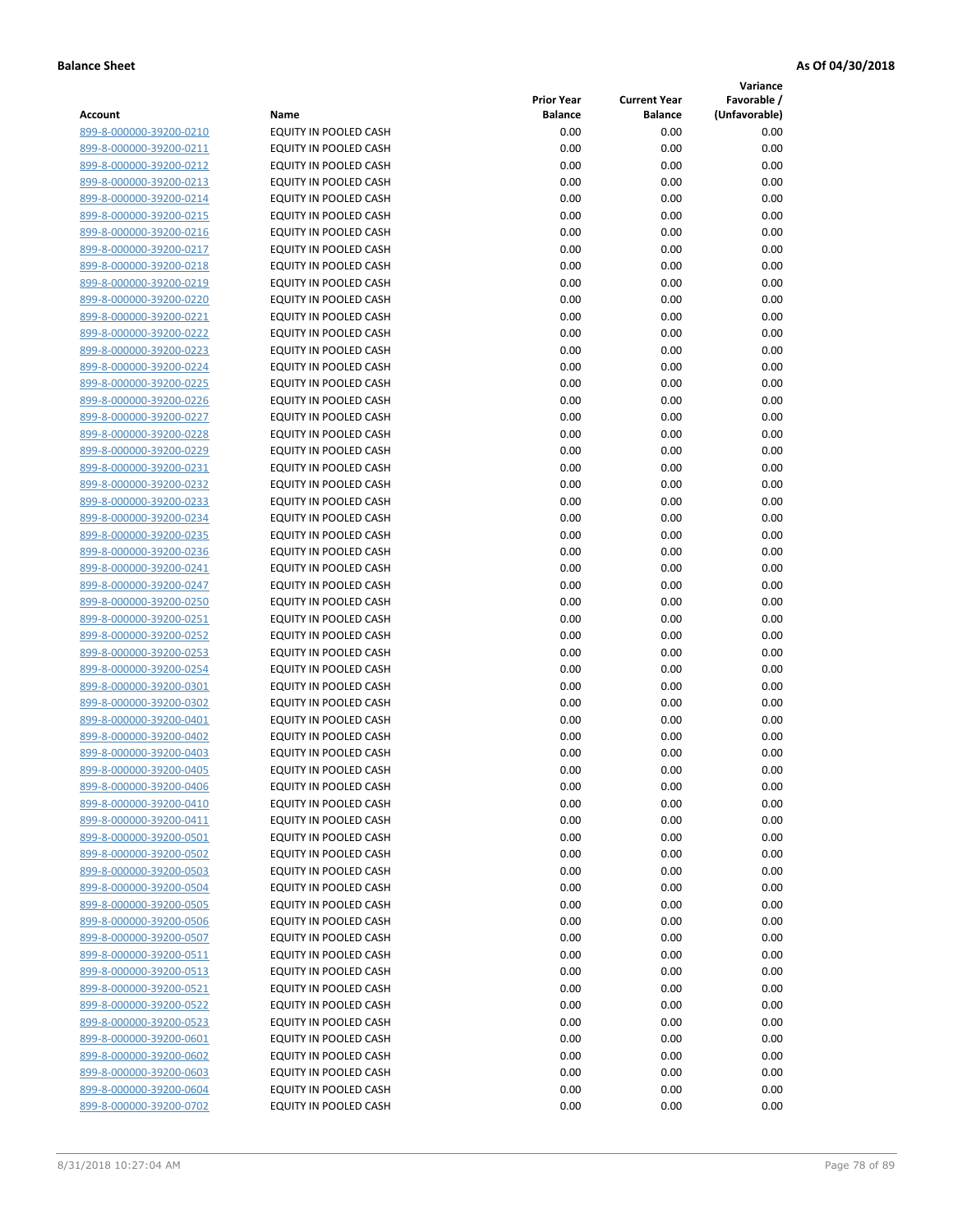|                                |                                                          |                   |                     | Variance      |
|--------------------------------|----------------------------------------------------------|-------------------|---------------------|---------------|
|                                |                                                          | <b>Prior Year</b> | <b>Current Year</b> | Favorable /   |
| <b>Account</b>                 | <b>Name</b>                                              | <b>Balance</b>    | <b>Balance</b>      | (Unfavorable) |
| 899-8-000000-39200-0703        | EQUITY IN POOLED CASH                                    | 0.00              | 0.00                | 0.00          |
| 899-8-000000-39200-0704        | EQUITY IN POOLED CASH                                    | 0.00              | 0.00                | 0.00          |
| 899-8-000000-39200-0705        | EQUITY IN POOLED CASH                                    | 0.00              | 0.00                | 0.00          |
| 899-8-000000-39200-0706        | <b>EQUITY IN POOLED CASH</b>                             | 0.00              | 0.00                | 0.00          |
| 899-8-000000-39200-0707        | <b>EQUITY IN POOLED CASH</b>                             | 0.00              | 0.00                | 0.00          |
| 899-8-000000-39200-0708        | <b>EQUITY IN POOLED CASH</b>                             | 0.00              | 0.00                | 0.00          |
| 899-8-000000-39200-0710        | <b>EQUITY IN POOLED CASH</b>                             | 0.00              | 0.00                | 0.00          |
| 899-8-000000-39200-0721        | <b>EQUITY IN POOLED CASH</b>                             | 0.00              | 0.00                | 0.00          |
| 899-8-000000-39200-0722        | EQUITY IN POOLED CASH                                    | 0.00              | 0.00                | 0.00          |
| 899-8-000000-39200-0723        | <b>EQUITY IN POOLED CASH</b>                             | 0.00              | 0.00                | 0.00          |
| 899-8-000000-39200-0731        | <b>EQUITY IN POOLED CASH</b>                             | 0.00              | 0.00                | 0.00          |
| 899-8-000000-39200-0825        | <b>EQUITY IN POOLED CASH</b>                             | 0.00              | 0.00                | 0.00          |
| 899-8-000000-39200-0901        | <b>EQUITY IN POOLED CASH</b>                             | 0.00              | 0.00                | 0.00          |
| 899-8-000000-39200-0902        | EQUITY IN POOLED CASH                                    | 0.00              | 0.00                | 0.00          |
| 899-8-000000-39200-0903        | <b>EQUITY IN POOLED CASH</b>                             | 0.00              | 0.00                | 0.00          |
| 899-8-000000-39200-0904        | <b>EQUITY IN POOLED CASH</b>                             | 0.00              | 0.00                | 0.00          |
| 899-8-000000-39200-0905        | EQUITY IN POOLED CASH                                    | 0.00              | 0.00                | 0.00          |
| 899-8-000000-39200-0909        | EQUITY IN POOLED CASH                                    | 0.00              | 0.00                | 0.00          |
| 899-8-000000-39200-0910        | <b>EQUITY IN POOLED CASH</b>                             | 0.00              | 0.00                | 0.00          |
| 899-8-000000-39200-0960        | <b>EQUITY IN POOLED CASH</b>                             | 0.00              | 0.00                | 0.00          |
| 899-8-000000-39200-9999        | EQUITY IN POOLED CASH                                    | 0.00              | 0.00                | 0.00          |
|                                | <b>Total Beginning Equity:</b>                           | $-0.02$           | $-0.04$             | $-0.02$       |
| <b>Total Revenue</b>           |                                                          | 0.00              | $-1.02$             | $-1.02$       |
| Revenues Over/(Under) Expenses |                                                          | 0.00              | $-1.02$             | $-1.02$       |
|                                | <b>Total Equity and Current Surplus (Deficit):</b>       | $-0.02$           | $-1.06$             | $-1.04$       |
|                                | Total Liabilities, Equity and Current Surplus (Deficit): | 41,946,636.90     | 47,471,807.27       | 5,525,170.37  |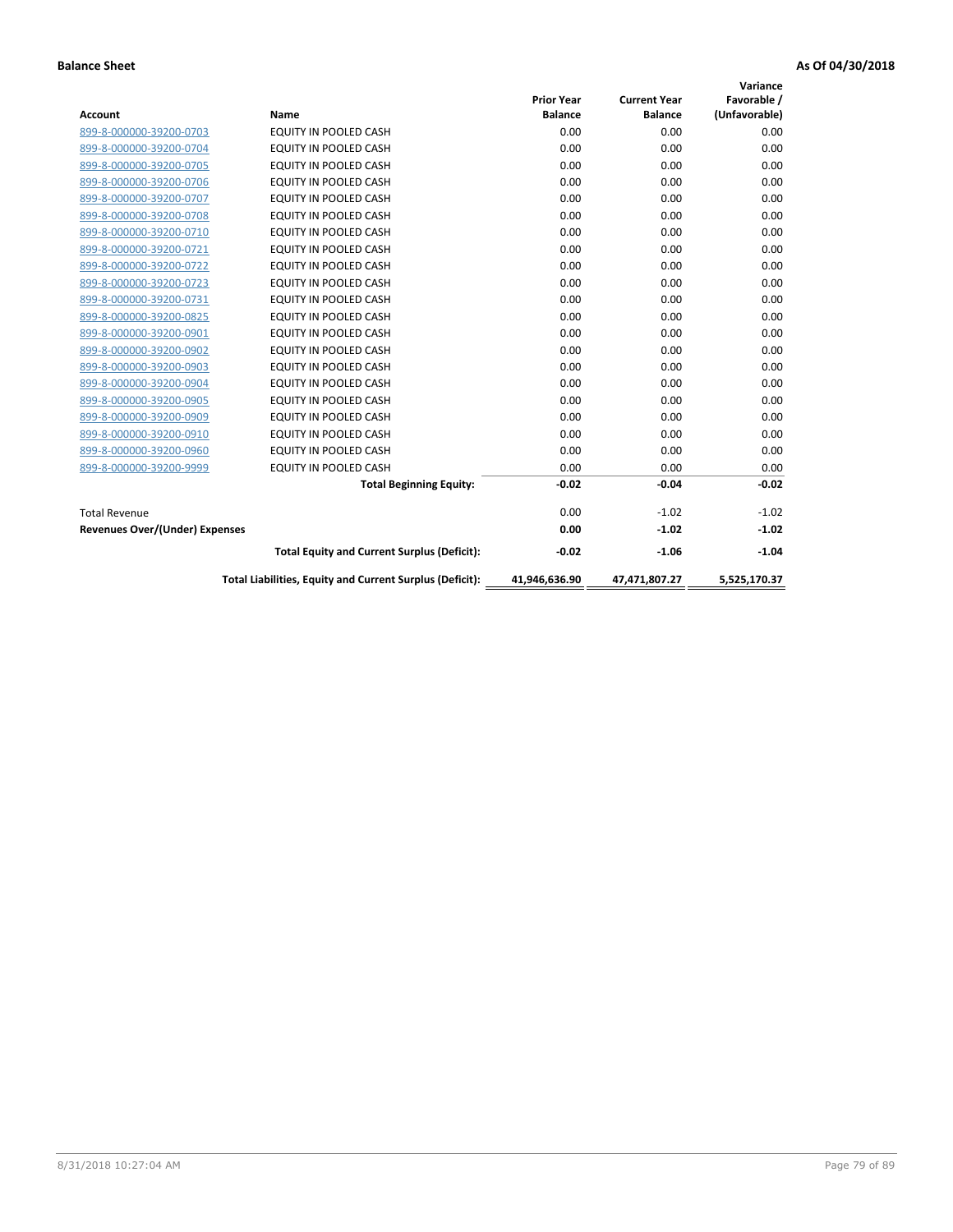| <b>Account</b>                                     | Name                                                           | <b>Prior Year</b><br><b>Balance</b> | <b>Current Year</b><br><b>Balance</b> | Variance<br>Favorable /<br>(Unfavorable) |
|----------------------------------------------------|----------------------------------------------------------------|-------------------------------------|---------------------------------------|------------------------------------------|
| <b>Fund: 910 - ELECTRIC OPERATING FUND</b>         |                                                                |                                     |                                       |                                          |
| Assets                                             |                                                                |                                     |                                       |                                          |
| 910-9-000000-10000-1300                            | CASH                                                           | 10,026,748.11                       | 10,869,971.23                         | 843,223.12                               |
| 910-9-000000-10209-1300                            | <b>ADMIN PETTY CASH</b>                                        | 658.89                              | 658.89                                | 0.00                                     |
| 910-9-000000-10308-1300                            | <b>GEUS SERVICE CENTER CHANGE</b>                              | 849.90                              | 849.90                                | 0.00                                     |
| 910-9-000000-10309-1300                            | <b>GEUS DOWNTOWN CHANGE</b>                                    | 1,650.00                            | 1,650.00                              | 0.00                                     |
| 910-9-000000-12190-1810                            | DEFERRED ISSUANCE COSTS 2001                                   | 0.00                                | 0.00                                  | 0.00                                     |
| 910-9-000000-12191-1810                            | DEFERRED ISSUANCE COST 2008 ENGINE PR                          | 0.00                                | 0.00                                  | 0.00                                     |
| 910-9-000000-12192-1810                            | DEFERRED ISSUANCE COSTS 2010 BOA ENGI                          | 0.00                                | 0.00                                  | 0.00                                     |
| 910-9-000000-12193-1810                            | DEFERRED ISSUANCE COSTS 2010 SCRUBBEI                          | 0.00                                | 0.00                                  | 0.00                                     |
| 910-9-000000-12194-1810                            | DEFERRED ISSUANCE COSTS 2010 TMPA DEI                          | 0.00                                | 0.00                                  | 0.00                                     |
| 910-9-000000-12201-1810                            | <b>BOND DISCOUNT</b>                                           | 124,995.74                          | 113,851.33                            | $-11,144.41$                             |
| 910-9-000000-13000-1420                            | <b>CUSTOMER ACCOUNTS RECEIVABLE</b>                            | 1,119,645.76                        | 986,806.77                            | $-132,838.99$                            |
| 910-9-000000-13001-1420                            | NON CURRENT CUSTOMER ACCTS RECEIVAE                            | 462,925.79                          | 513,804.69                            | 50,878.90                                |
| 910-9-000000-13002-1440                            | ALLOWANCE FOR UNCOLLECTABLE                                    | $-486,011.78$                       | $-554,203.11$                         | $-68,191.33$                             |
| 910-9-000000-13003-1422                            | UNBILLED YEAR-END ACCRUAL                                      | 3,919,838.73                        | 4,061,587.22                          | 141,748.49                               |
| 910-9-000000-13009-1423                            | FUEL ADJUSTMENT - UNDER/OVER                                   | $-240,024.36$                       | 630,529.35                            | 870,553.71                               |
| 910-9-000000-13011-1420                            | <b>AMP RECEIVABLE</b>                                          | 31,047.03                           | $-19,102.04$                          | $-50,149.07$                             |
| 910-9-000000-13066-1421                            | AMPY CUSTOMER ACCOUNTS RECEIVABLE                              | 0.00                                | 0.00                                  | 0.00                                     |
| 910-9-000000-13067-1421                            | AMPY ARREARS ACCOUNTS RECEIVABLE                               | $-4,427.69$                         | $-4,491.42$                           | $-63.73$                                 |
| 910-9-000000-13068-1421                            | AMPY Customers Left With Balance A/R                           | 42,420.94                           | 50,836.40                             | 8,415.46                                 |
| 910-9-000000-13201-1430                            | MISCELLANEOUS ACCOUNTS RECEIVABLE                              | 0.00                                | 0.00                                  | 0.00                                     |
| 910-9-000000-13205-1710                            | <b>INTEREST RECEIVABLE</b>                                     | 0.00                                | 0.00                                  | 0.00                                     |
| 910-9-000000-13290-1650                            | PREPAYMENTS                                                    | 0.00                                | 0.00                                  | 0.00                                     |
| 910-9-000000-13291-1651<br>910-9-000000-13293-1653 | TMPA SCRUBBER PREPAYMENT<br>TMPA FIXED COSTS PREPAYMENT        | 7,440,456.58<br>28,848,273.72       | 7,122,714.58<br>27,616,120.14         | $-317,742.00$<br>$-1,232,153.58$         |
| 910-9-000000-13294-1654                            | TMPA DEMAND COSTS ESCROW                                       | 0.00                                | 0.00                                  | 0.00                                     |
| 910-9-000000-13297-1657                            | <b>ERCOT CRR PREPAYMENTS</b>                                   | 104,931.18                          | 40,303.95                             | $-64,627.23$                             |
| 910-9-000000-13299-1655                            | <b>ERCOT COLLATERAL</b>                                        | 111,550.00                          | 111,550.00                            | 0.00                                     |
| 910-9-000000-14001-1461                            | DUE FROM COG - GENERAL FUND                                    | 0.00                                | 0.00                                  | 0.00                                     |
| 910-9-000000-14402-1469                            | DUE FROM DEBT SERVICE FUND                                     | 4,625,445.97                        | 4,625,445.97                          | 0.00                                     |
| 910-9-000000-14501-1467                            | DUE FROM GBOD                                                  | 0.00                                | 0.00                                  | 0.00                                     |
| 910-9-000000-14916-1469                            | DUE FROM FUND 916                                              | 0.00                                | 0.00                                  | 0.00                                     |
| 910-9-000000-14999-1910                            | DUE FROM 906                                                   | 0.00                                | 0.00                                  | 0.00                                     |
| 910-9-000000-15900-1540                            | <b>INVENTORY</b>                                               | 2,764,979.41                        | 2,502,641.71                          | $-262,337.70$                            |
| 910-9-000000-15901-1541                            | GEUS UNLEADED GASOLINE                                         | 241.10                              | $-1,791.59$                           | $-2,032.69$                              |
| 910-9-000000-15902-1542                            | <b>GEUS DIESEL GASOLINE</b>                                    | 2,789.98                            | $-70.96$                              | $-2,860.94$                              |
| 910-9-000000-15903-1543                            | INVENTORY - SUBSTATION                                         | 7,771.80                            | 7,771.80                              | 0.00                                     |
| 910-9-000000-15909-1510                            | STEAM PLANT FUEL OIL INVENTORY                                 | 580,534.26                          | 579,780.55                            | $-753.71$                                |
| 910-9-000000-16301-1070                            | <b>CWIP</b>                                                    | 0.00                                | 72,260.35                             | 72,260.35                                |
| 910-9-000000-17501-1860                            | <b>EMPLOYEE CONTRIBUTIONS</b>                                  | 457,380.00                          | 457,380.00                            | 0.00                                     |
| 910-9-000000-17504-1860                            | <b>INVESTMENT RETURN</b>                                       | 2,134,124.00                        | 2,134,124.00                          | 0.00                                     |
| 910-9-000000-17508-1860                            | <b>EXPERIENCE DIFFERENCE- OUTFLOW</b>                          | 43,240.00                           | 43,240.00                             | 0.00                                     |
| 910-9-000000-17509-1860                            | <b>EXPERIENCE DIFFERENCE - INFLOW</b>                          | 0.00                                | 0.00                                  | 0.00                                     |
| 910-9-000000-17520-1860                            | <b>ASSUMPTION CHANGES</b>                                      | 567,066.00                          | 567,066.00                            | 0.00                                     |
| 910-9-000000-19000-3100                            | STEAM - LAND                                                   | 117,340.90                          | 117,340.90                            | 0.00                                     |
| 910-9-000000-19001-3110                            | STEAM PLANT - STRUCTURES                                       | 1,082,096.04                        | 1,082,096.04                          | 0.00                                     |
| 910-9-000000-19002-3120                            | STEAM PLANT - BOILER PLANT EQUIPMENT                           | 4,865,386.86                        | 4,886,434.29                          | 21,047.43                                |
| 910-9-000000-19003-3130                            | STEAM PLANT - ENGINES                                          | 0.00                                | 0.00                                  | 0.00                                     |
| 910-9-000000-19004-3140                            | STEAM PLANT - GENERATORS                                       | 9,067,106.70                        | 9,067,106.70                          | 0.00                                     |
| 910-9-000000-19005-3150                            | STEAM PLANT - ACCESSORY ELECTRIC EQUIF                         | 1,066,062.56                        | 990,833.75                            | $-75,228.81$                             |
| 910-9-000000-19006-3160                            | STEAM PLANT - MISC POWER PLANT EQUIPI                          | 12,912.88                           | 12,912.88                             | 0.00                                     |
| 910-9-000000-19100-3400<br>910-9-000000-19101-3410 | <b>ENGINE PLANT - LAND</b><br><b>ENGINE PLANT - STRUCTURES</b> | 43,850.00<br>4,655,874.20           | 43,850.00<br>4,655,874.20             | 0.00<br>0.00                             |
| 910-9-000000-19101-3411                            | <b>ENGINE PLANT - STRUCTURES</b>                               | 0.00                                | 0.00                                  | 0.00                                     |
| 910-9-000000-19104-3440                            | <b>ENGINE PLANT - ENGINE PLANT GENERATOR</b>                   | 28,654,263.02                       | 28,633,940.73                         | $-20,322.29$                             |
| 910-9-000000-19105-3450                            | ENGINE PLANT - ACCESSORY ELECTRIC EQUI                         | 216,217.48                          | 216,217.48                            | 0.00                                     |
| 910-9-000000-19106-3460                            | ENGINE PLANT - MISCELLANEOUS POWER P                           | 24,458.10                           | 24,458.10                             | 0.00                                     |
| 910-9-000000-19204-3442                            | ENGINE PLANT - RENEWABLE GENERATORS                            | 245,000.01                          | 245,000.01                            | 0.00                                     |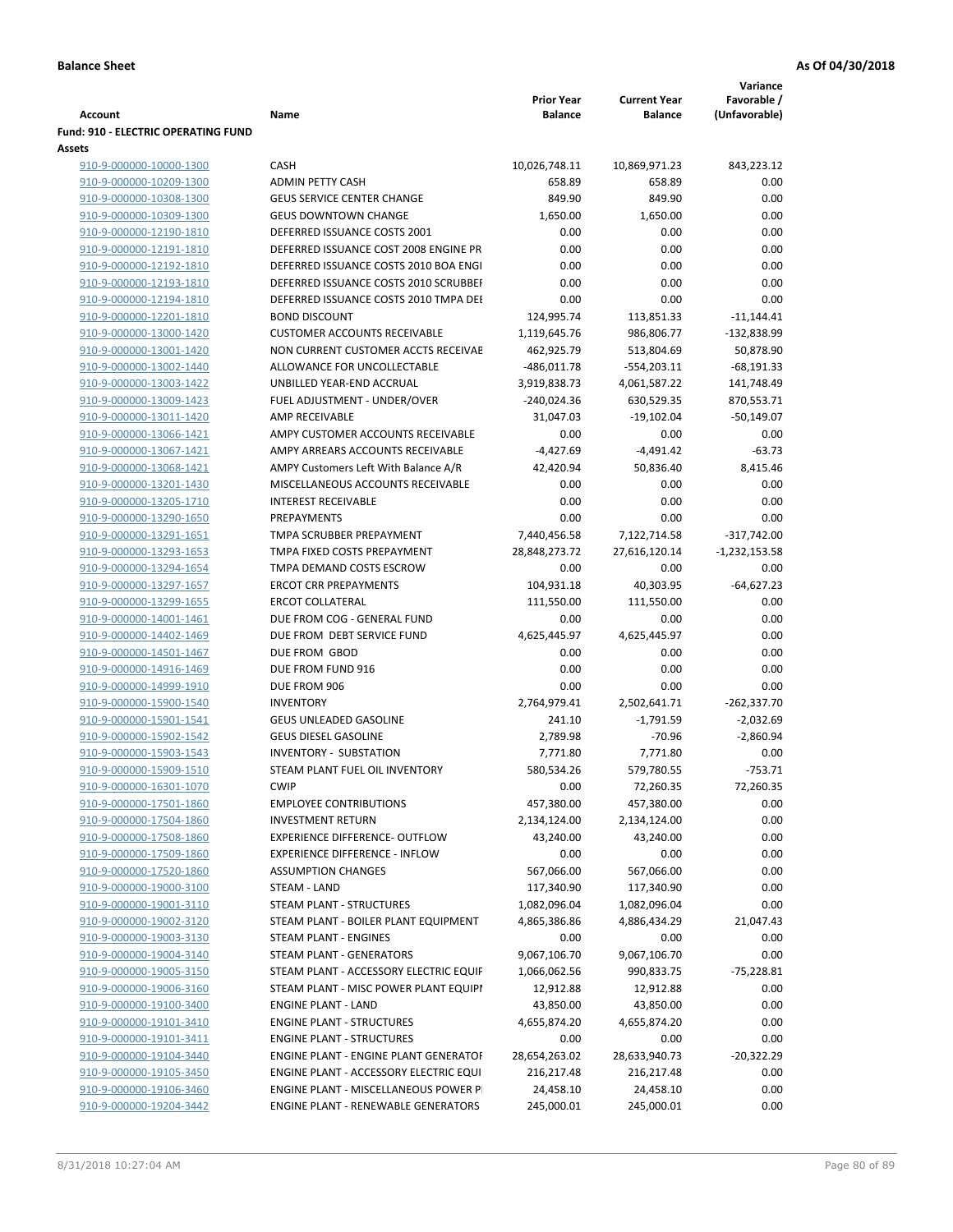**Variance**

|                                                    |                                                    | <b>Prior Year</b>  | <b>Current Year</b> | Favorable /                     |
|----------------------------------------------------|----------------------------------------------------|--------------------|---------------------|---------------------------------|
| Account                                            | Name                                               | <b>Balance</b>     | <b>Balance</b>      | (Unfavorable)                   |
| 910-9-000000-19301-3500                            | TRANSMISSION - LAND                                | 53,501.21          | 53,501.21           | 0.00                            |
| 910-9-000000-19302-3530                            | TRANSMISSION - SUBSTATIONS                         | 5,699,742.99       | 5,714,413.54        | 14,670.55                       |
| 910-9-000000-19303-3572                            | TRANSMISSION - TMPA LINES                          | 1,156,631.80       | 1,156,631.80        | 0.00                            |
| 910-9-000000-19304-3571                            | TRANSMISSION - GEUS LINES                          | 3,661,064.79       | 3,709,927.39        | 48,862.60                       |
| 910-9-000000-19401-3600                            | <b>DISTRIBUTION - LAND</b>                         | 218,418.15         | 218,418.15          | 0.00                            |
| 910-9-000000-19402-3620                            | DISTRIBUTION - SUBSTATIONS                         | 6,010,987.00       | 6,166,201.55        | 155,214.55                      |
| 910-9-000000-19403-3640                            | <b>DISTRIBUTION - POLES</b>                        | 4,360,010.49       | 4,441,832.25        | 81,821.76                       |
| 910-9-000000-19404-3650                            | DISTRIBUTION - OH CONDUCTOR & DEVICES              | 3,596,762.98       | 3,789,682.68        | 192,919.70                      |
| 910-9-000000-19405-3660                            | DISTRIBUTION - UNDERGROUND CONDUIT                 | 1,515,741.11       | 1,627,405.55        | 111,664.44                      |
| 910-9-000000-19406-3670                            | DISTRIBUTION - UG CONDUCTOR & DEVICES              | 2,942,593.48       | 2,988,077.35        | 45,483.87                       |
| 910-9-000000-19407-3680                            | <b>DISTRIBUTION - TRANSFORMERS</b>                 | 4,349,000.32       | 4,298,515.53        | $-50,484.79$                    |
| 910-9-000000-19408-3690                            | DISTRIBUTION - SERVICE CONNECTIONS                 | 601,984.40         | 588,547.03          | $-13,437.37$                    |
| 910-9-000000-19409-3700                            | <b>DISTRIBUTION - METERS</b>                       | 1,873,933.82       | 1,892,735.62        | 18,801.80                       |
| 910-9-000000-19410-3710                            | <b>DISTRIBUTION - VAPOR LIGHTS</b>                 | 86,117.21          | 87,306.38           | 1,189.17                        |
| 910-9-000000-19411-3750                            | DISTRIBUTION - STREET LIGHTS & SIGNALS             | 92,156.68          | 93,927.69           | 1,771.01                        |
| 910-9-000000-19501-3890                            | <b>GENERAL - LAND</b>                              | 110,503.10         | 110,503.10          | 0.00                            |
| 910-9-000000-19502-3900                            | <b>GENERAL - STRUCTURES</b>                        | 5,945,156.47       | 5,945,156.47        | 0.00                            |
| 910-9-000000-19503-3910                            | <b>GENERAL - FURNITURE &amp; OFFICE EQUIPMEN</b>   | 583,464.65         | 540,997.72          | $-42,466.93$                    |
| 910-9-000000-19504-3941                            | <b>GENERAL - METER READING ASSETS</b>              | 38,482.00          | 38,482.00           | 0.00                            |
| 910-9-000000-19505-3911                            | GENERAL - CUSTOMER SERVICE EQUIPMENT               | 11,750.00          | 11,750.00           | 0.00                            |
| 910-9-000000-19506-3914                            | <b>GENERAL - BILLING EQUIPMENT</b>                 | 0.00               | 0.00                | 0.00                            |
| 910-9-000000-19507-3915                            | GENERAL - CASHIERING EQUIPMENT                     | 7,033.54           | 7,033.54            | 0.00                            |
| 910-9-000000-19508-3920                            | <b>GENERAL - TRANSPORTATION EQUIPMENT</b>          | 2,472,187.38       | 2,561,103.63        | 88,916.25                       |
| 910-9-000000-19509-3930                            | <b>GENERAL - WAREHOUSE EQUIPMENT</b>               | 69,324.02          | 69,324.02           | 0.00                            |
| 910-9-000000-19510-3940                            | <b>GENERAL - TOOLS</b>                             | 13,918.37          | 13,918.37           | 0.00                            |
| 910-9-000000-19511-3950                            | <b>GENERAL - LABORATORY EQUIPMENT</b>              | 336,291.99         | 336,291.99          | 0.00                            |
| 910-9-000000-19512-3960                            | <b>GENERAL - POWER OPERATED EQUIPMENT</b>          | 343,749.03         | 349,755.28          | 6,006.25                        |
| 910-9-000000-19513-3970                            | <b>GENERAL - COMMUNICATIONS EQUIPMENT</b>          | 47,808.65          | 47,808.65           | 0.00                            |
| 910-9-000000-19514-3980                            | <b>GENERAL - MISCELLANEOUS EQUIPMENT</b>           | 0.00               | 0.00                | 0.00                            |
| 910-9-000000-19999-1080                            | ACCUMULATED DEPRECIATION                           | -40,511,039.12     | -42,390,504.18      | $-1,879,465.06$                 |
|                                                    | <b>Total Assets:</b>                               | 118,426,946.32     | 116,976,095.10      | -1,450,851.22                   |
|                                                    |                                                    |                    |                     |                                 |
| Liability                                          |                                                    |                    |                     |                                 |
| 910-9-000000-20101-2320                            | <b>ACCOUNTS PAYABLE</b>                            | $-192.04$          | $-821, 177.75$      | 820,985.71                      |
| 910-9-000000-20102-2321                            | <b>CREDIT CARD PAYABLE</b>                         | $-7,272.36$        | $-7,886.41$         | 614.05                          |
| 910-9-000000-20103-2322                            | ACCRUED ACCOUNTS PAYABLE                           | 0.00               | 1,048,986.68        | $-1,048,986.68$                 |
| 910-9-000000-20139-2323                            | RETAINAGES PAYABLE                                 | 0.00               | 0.00                | 0.00                            |
| 910-9-000000-20141-0000                            | <b>TELEPHONE CLEARING</b>                          | 0.00               | 0.00                | 0.00                            |
| 910-9-000000-20142-0000                            | <b>ESCROW</b>                                      | 0.00               | 0.00                | 0.00                            |
| 910-9-000000-20815-2410                            | SALES TAX PAYABLE - IN THE CITY                    | 64,165.84          | 64,412.33           | $-246.49$                       |
| 910-9-000000-20816-2411                            | SALES TAX PAYABLE - OUT OF CITY                    | 2,645.36           | 3,330.48            | $-685.12$                       |
| 910-9-000000-21001-2341                            | DUE TO COG - GEN FUND                              | 0.00               | 0.00                | 0.00                            |
| 910-9-000000-21406-2329                            | <b>DUE TO 906</b>                                  | 0.00               | 0.00                | 0.00                            |
| 910-9-000000-21507-2347                            | DUE TO GBOD                                        | 0.00               | 0.00                | 0.00                            |
| 910-9-000000-22001-2327                            | SALARIES PAYABLE                                   | 293,173.93         | 311,677.92          | $-18,503.99$                    |
| 910-9-000000-22002-2328                            | PTO PAYABLE                                        | 448,558.72         | 488,765.12          | $-40,206.40$                    |
| 910-9-000000-23011-2211                            | <b>REVENUE BONDS</b>                               | 475,000.00         | 490,000.00          | $-15,000.00$                    |
| 910-9-000000-24000-2350                            | <b>CUSTOMER DEPOSITS</b>                           | 2,251,178.41       | 2,421,889.69        | -170,711.28                     |
| 910-9-000000-24014-2359                            | <b>CUSTOMER DEPOSITS / AMPY EQUIPMENT</b>          | 102,627.53         | 109,859.23          | $-7,231.70$                     |
| 910-9-000000-24015-2350                            | <b>AMP RESERVE</b>                                 | 31,047.03          | $-19,102.04$        | 50,149.07                       |
|                                                    |                                                    |                    |                     |                                 |
|                                                    |                                                    |                    |                     |                                 |
| 910-9-000000-25069-2530                            | PREPAID ELECTRICITY - AMPY                         | 185,435.55         | $-55,377.14$        | 240,812.69                      |
| 910-9-000000-26001-2283                            | <b>OBLIGATION FOR COMPENSATED ABSENCES</b>         | 404,816.69         | 448,710.12          | -43,893.43                      |
| 910-9-000000-26102-2210                            | REVENUE BONDS PAYABLE                              | 38,288,000.00      | 37,798,000.00       |                                 |
| 910-9-000000-26107-2250                            | PREMIUM ON 2010 ISSUE                              | 203,298.46         | 188,365.62          | 14,932.84                       |
| 910-9-000000-26108-2250                            | SCRUBBER DEBT - 2010                               | 10,395,000.00      | 10,395,000.00       | 0.00                            |
| 910-9-000000-26109-2250                            | PREMIUM ON SCRUBBER                                | 172,831.89         | 160,136.91          | 12,694.98                       |
| 910-9-000000-26110-2250                            | TMPA DEBT - 2010                                   | 20,640,000.00      | 20,640,000.00       | 0.00                            |
| 910-9-000000-26111-2250<br>910-9-000000-29300-0000 | PREMIUM ON TMPA DEBT<br><b>ENCUMBRANCE SUMMARY</b> | 342,781.61<br>0.00 | 317,603.37<br>0.00  | 490,000.00<br>25,178.24<br>0.00 |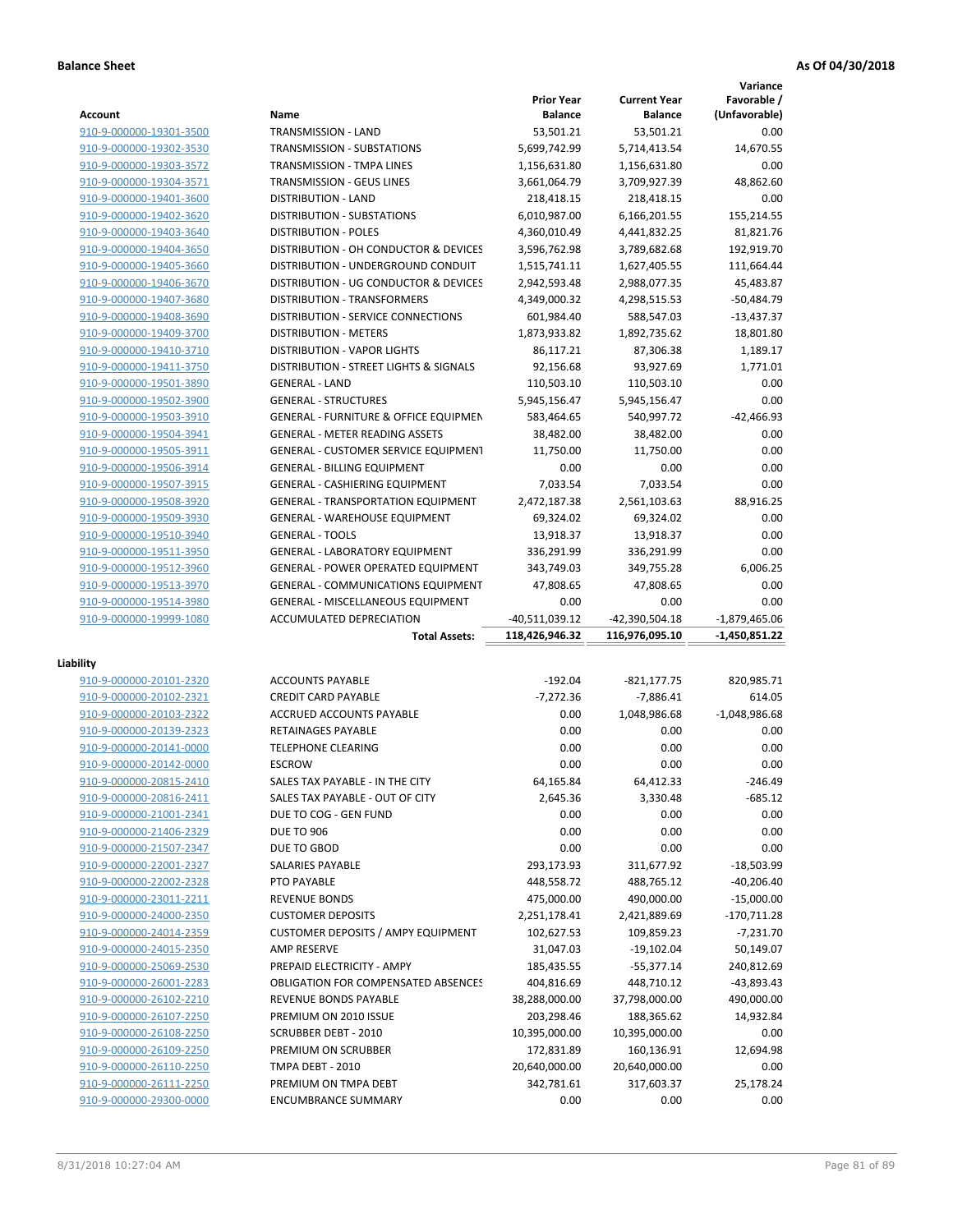| <b>Account</b>                        | Name                                                     | <b>Prior Year</b><br><b>Balance</b> | <b>Current Year</b><br><b>Balance</b> | Variance<br>Favorable /<br>(Unfavorable) |
|---------------------------------------|----------------------------------------------------------|-------------------------------------|---------------------------------------|------------------------------------------|
| 910-9-000000-29400-0100               | RESERVED ACCOUNT / ENCUMBRANCES                          | 0.00                                | 0.00                                  | 0.00                                     |
| 910-9-000000-29999-2283               | <b>NET PENSION LIABILITY</b>                             | 3,606,302.00                        | 3,606,302.00                          | 0.00                                     |
|                                       | Total Liability:                                         | 77,899,398.62                       | 77,589,496.13                         | 309,902.49                               |
| <b>Equity</b>                         |                                                          |                                     |                                       |                                          |
| 910-9-000000-39100-2160               | UNRESERVED RETAINED EARNINGS                             | 43,006,089.64                       | 40,416,193.05                         | $-2,589,896.59$                          |
| 910-9-000000-39500-4210               | <b>NET POSITION - PENSION</b>                            | $-3,070.00$                         | $-3,070.00$                           | 0.00                                     |
|                                       | <b>Total Beginning Equity:</b>                           | 43,003,019.64                       | 40,413,123.05                         | $-2,589,896.59$                          |
| <b>Total Revenue</b>                  |                                                          | 25,075,004.40                       | 29,554,082.73                         | 4,479,078.33                             |
| <b>Total Expense</b>                  |                                                          | 27,550,476.34                       | 30,580,606.81                         | -3,030,130.47                            |
| <b>Revenues Over/(Under) Expenses</b> |                                                          | $-2,475,471.94$                     | $-1,026,524.08$                       | 1,448,947.86                             |
|                                       | <b>Total Equity and Current Surplus (Deficit):</b>       | 40,527,547.70                       | 39,386,598.97                         | $-1,140,948.73$                          |
|                                       | Total Liabilities, Equity and Current Surplus (Deficit): | 118,426,946.32                      | 116.976.095.10                        | $-1,450,851.22$                          |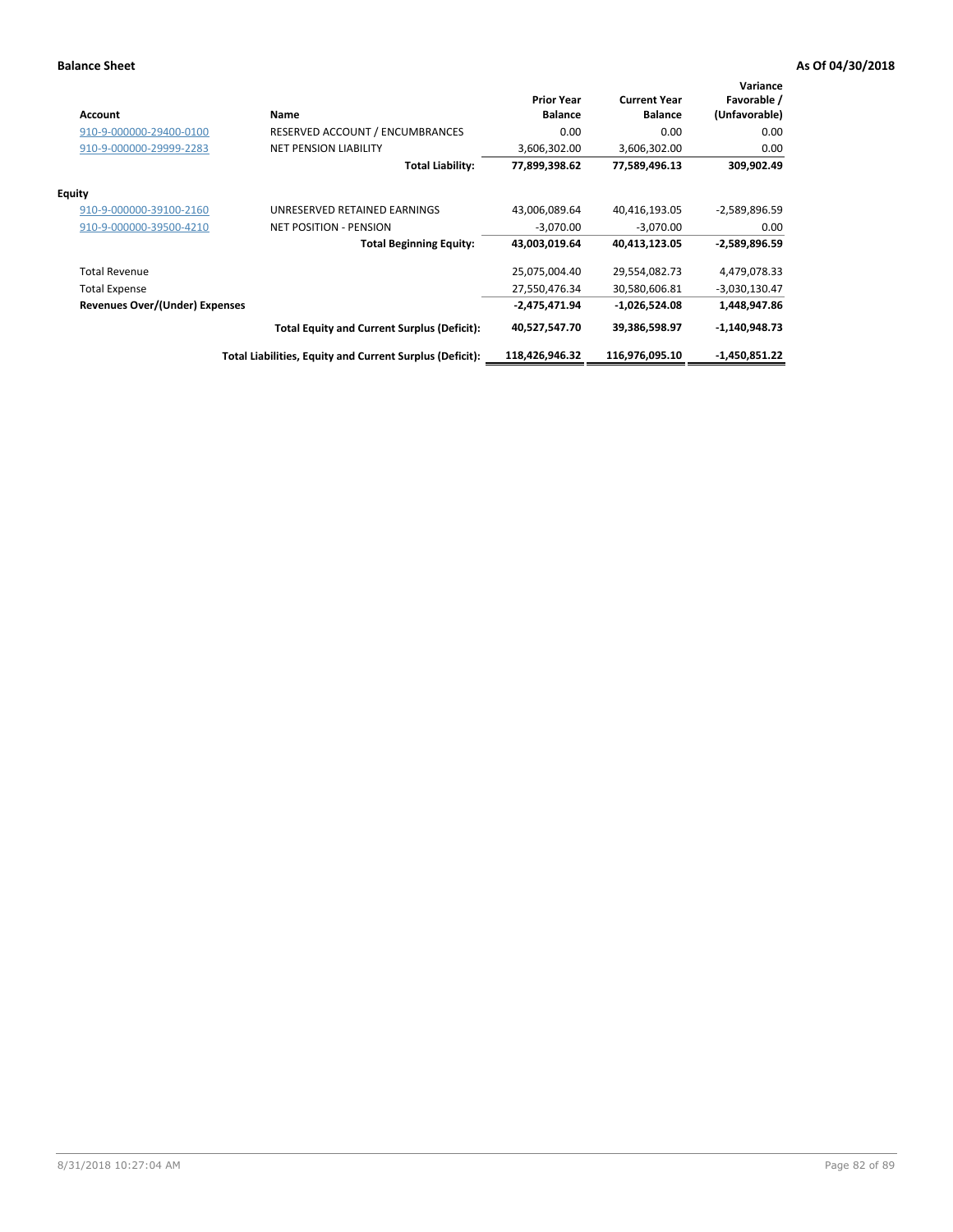| <b>Account</b>                             | Name                                                     | <b>Prior Year</b><br><b>Balance</b> | <b>Current Year</b><br><b>Balance</b> | Variance<br>Favorable /<br>(Unfavorable) |
|--------------------------------------------|----------------------------------------------------------|-------------------------------------|---------------------------------------|------------------------------------------|
| <b>Fund: 911 - ELECTRIC DEBT REDUCTION</b> |                                                          |                                     |                                       |                                          |
| <b>Assets</b>                              |                                                          |                                     |                                       |                                          |
| 911-9-000000-10000-1300                    | CASH                                                     | 3,024,238.53                        | 3,033,127.59                          | 8,889.06                                 |
| 911-9-000000-12002-0000                    | <b>GOVERNMENT OBLIGATIONS / AGENCIES</b>                 | 0.00                                | 0.00                                  | 0.00                                     |
| 911-9-000000-13201-1430                    | MISCELLANEOUS ACCOUNTS RECEIVABLE                        | 0.00                                | 0.00                                  | 0.00                                     |
| 911-9-000000-13205-1710                    | <b>INTEREST RECEIVABLE</b>                               | 0.00                                | 0.00                                  | 0.00                                     |
|                                            | <b>Total Assets:</b>                                     | 3,024,238.53                        | 3,033,127.59                          | 8,889.06                                 |
| Liability                                  |                                                          |                                     |                                       |                                          |
| 911-9-000000-20101-0000                    | <b>ACCOUNTS PAYABLE</b>                                  | 0.00                                | 0.00                                  | 0.00                                     |
| 911-9-000000-20103-0100                    | <b>ACCRUED ACCOUNTS PAYABLE</b>                          | 0.00                                | 0.00                                  | 0.00                                     |
| 911-9-000000-Z2430-0000                    | RESERVED ACCOUNT / ENCUMBRANCE SUM                       | 0.00                                | 0.00                                  | 0.00                                     |
| 911-9-000000-Z2520-0100                    | RESERVED ACCOUNT / ENCUMBRANCES                          | 0.00                                | 0.00                                  | 0.00                                     |
|                                            | <b>Total Liability:</b>                                  | 0.00                                | 0.00                                  | 0.00                                     |
| Equity                                     |                                                          |                                     |                                       |                                          |
| 911-9-000000-39100-2160                    | UNRESERVED RETAINED EARNINGS                             | 3,024,538.46                        | 3,027,912.28                          | 3,373.82                                 |
|                                            | <b>Total Beginning Equity:</b>                           | 3,024,538.46                        | 3,027,912.28                          | 3,373.82                                 |
| <b>Total Revenue</b>                       |                                                          | $-299.93$                           | 5.215.31                              | 5,515.24                                 |
| <b>Total Expense</b>                       |                                                          | 0.00                                | 0.00                                  | 0.00                                     |
| Revenues Over/(Under) Expenses             |                                                          | $-299.93$                           | 5,215.31                              | 5,515.24                                 |
|                                            | <b>Total Equity and Current Surplus (Deficit):</b>       | 3,024,238.53                        | 3,033,127.59                          | 8,889.06                                 |
|                                            | Total Liabilities, Equity and Current Surplus (Deficit): | 3,024,238.53                        | 3,033,127.59                          | 8,889.06                                 |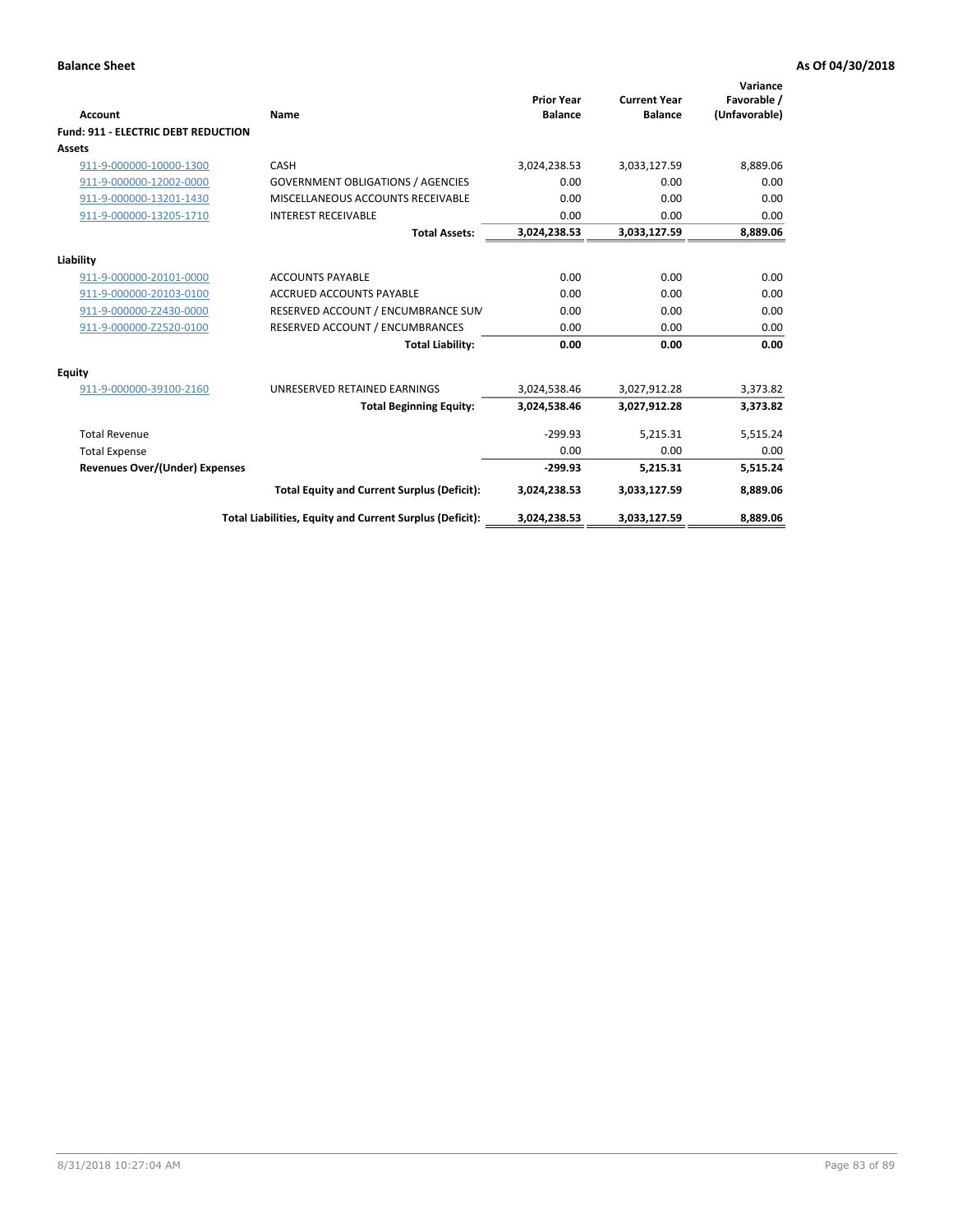| Account                                  | Name                                                     | <b>Prior Year</b><br><b>Balance</b> | <b>Current Year</b><br><b>Balance</b> | Variance<br>Favorable /<br>(Unfavorable) |
|------------------------------------------|----------------------------------------------------------|-------------------------------------|---------------------------------------|------------------------------------------|
| <b>Fund: 912 - ELECTRIC DEBT SERVICE</b> |                                                          |                                     |                                       |                                          |
| <b>Assets</b>                            |                                                          |                                     |                                       |                                          |
| 912-9-000000-10000-1300                  | CASH                                                     | 2,129,410.56                        | 2,144,231.53                          | 14,820.97                                |
| 912-9-000000-11504-1301                  | RESERVE FUND - 2008 BOND ISSUE                           | 1,142,930.35                        | 1,155,425.38                          | 12,495.03                                |
| 912-9-000000-11506-1301                  | RESERVE FUND - 2010 BOND ISSUE                           | 3,340,088.42                        | 3,376,556.71                          | 36,468.29                                |
| 912-9-000000-11515-1301                  | RESERVE FUND - 2015 BOND ISSUE                           | 137,097.17                          | 138,682.60                            | 1,585.43                                 |
| 912-9-000000-11516-1301                  | <b>RESERVE FUND - 2015 TAXABLE BONDS</b>                 | 44,597.21                           | 45,112.94                             | 515.73                                   |
| 912-9-000000-13205-1710                  | <b>INTEREST RECEIVABLE</b>                               | 0.00                                | 0.00                                  | 0.00                                     |
|                                          | <b>Total Assets:</b>                                     | 6,794,123.71                        | 6,860,009.16                          | 65,885.45                                |
| Liability                                |                                                          |                                     |                                       |                                          |
| 912-9-000000-20101-2320                  | <b>ACCOUNTS PAYABLE</b>                                  | 0.00                                | 0.00                                  | 0.00                                     |
| 912-9-000000-20107-2370                  | <b>ACCRUED INTEREST PAYABLE</b>                          | 469,566.18                          | 520,630.66                            | $-51,064.48$                             |
| 912-9-000000-21400-2999                  | DUE TO GEUS 910 - ELECTRIC OPERATING                     | 4,625,445.97                        | 4,625,445.97                          | 0.00                                     |
| 912-9-000000-Z2430-0000                  | <b>ENCUMBRANCE SUMMARY</b>                               | 0.00                                | 0.00                                  | 0.00                                     |
| 912-9-000000-Z2520-0100                  | RESERVED ACCOUNT / ENCUMBRANCES                          | 0.00                                | 0.00                                  | 0.00                                     |
|                                          | <b>Total Liability:</b>                                  | 5,095,012.15                        | 5,146,076.63                          | $-51,064.48$                             |
| Equity                                   |                                                          |                                     |                                       |                                          |
| 912-9-000000-39100-2150                  | SEMI RESERVED RETAINED EARNINGS                          | 1,613,381.08                        | 1,633,772.04                          | 20,390.96                                |
|                                          | <b>Total Beginning Equity:</b>                           | 1,613,381.08                        | 1,633,772.04                          | 20,390.96                                |
| <b>Total Revenue</b>                     |                                                          | 2,240,000.00                        | 2,240,000.00                          | 0.00                                     |
| <b>Total Expense</b>                     |                                                          | 2,154,269.52                        | 2,159,839.51                          | $-5,569.99$                              |
| Revenues Over/(Under) Expenses           |                                                          | 85,730.48                           | 80,160.49                             | $-5,569.99$                              |
|                                          | <b>Total Equity and Current Surplus (Deficit):</b>       | 1,699,111.56                        | 1,713,932.53                          | 14,820.97                                |
|                                          | Total Liabilities, Equity and Current Surplus (Deficit): | 6,794,123.71                        | 6,860,009.16                          | 65.885.45                                |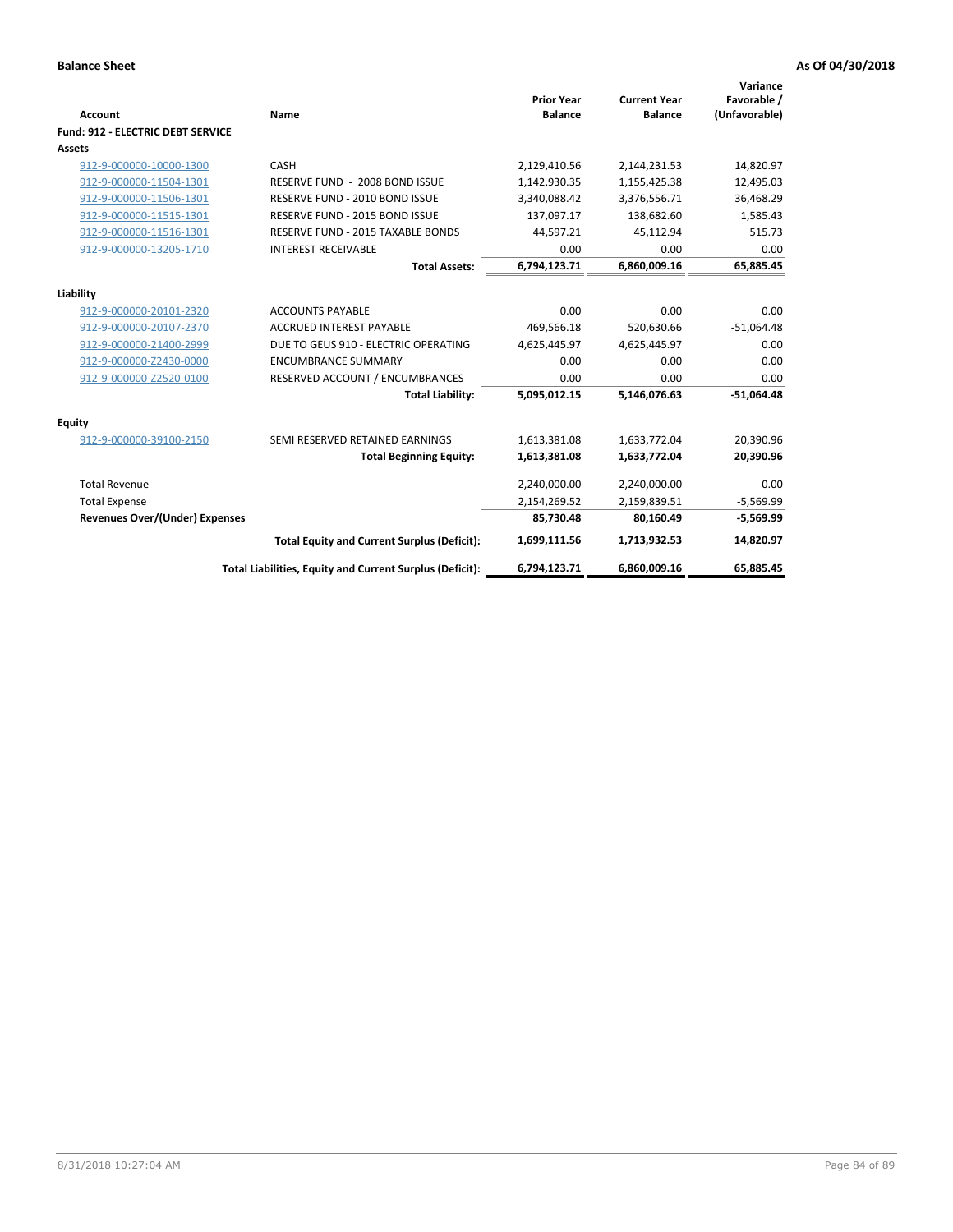| Account                                       | Name                                                     | <b>Prior Year</b><br><b>Balance</b> | <b>Current Year</b><br><b>Balance</b> | Variance<br>Favorable /<br>(Unfavorable) |
|-----------------------------------------------|----------------------------------------------------------|-------------------------------------|---------------------------------------|------------------------------------------|
| <b>Fund: 913 - ELECTRIC CONSTRUCTION FUND</b> |                                                          |                                     |                                       |                                          |
| <b>Assets</b>                                 |                                                          |                                     |                                       |                                          |
| 913-9-000000-10000-1300                       | CASH                                                     | 100,915.99                          | 101,212.64                            | 296.65                                   |
| 913-9-000000-13201-1430                       | MISCELLANEOUS ACCOUNTS RECEIVABLE                        | 0.00                                | 0.00                                  | 0.00                                     |
| 913-9-000000-13205-1710                       | <b>INTEREST RECEIVABLE</b>                               | 0.00                                | 0.00                                  | 0.00                                     |
|                                               | <b>Total Assets:</b>                                     | 100,915.99                          | 101,212.64                            | 296.65                                   |
| Liability                                     |                                                          |                                     |                                       |                                          |
| 913-9-000000-20101-2320                       | <b>ACCOUNTS PAYABLE</b>                                  | 0.00                                | 0.00                                  | 0.00                                     |
| 913-9-000000-20102-2321                       | <b>CREDIT CARD PAYABLE</b>                               | 0.00                                | 0.00                                  | 0.00                                     |
| 913-9-000000-20103-0000                       | <b>ACCRUED ACCOUNTS PAYABLE</b>                          | 0.00                                | 0.00                                  | 0.00                                     |
| 913-9-000000-29300-0000                       | <b>ENCUMBRANCE SUMMARY</b>                               | 0.00                                | 0.00                                  | 0.00                                     |
| 913-9-000000-29400-0100                       | RESERVED ACCOUNT / ENCUMBRANCES                          | 0.00                                | 0.00                                  | 0.00                                     |
|                                               | <b>Total Liability:</b>                                  | 0.00                                | 0.00                                  | 0.00                                     |
| Equity                                        |                                                          |                                     |                                       |                                          |
| 913-9-000000-39100-2160                       | SEMI RESERVED RETAINED EARNINGS                          | 100,926.02                          | 101,038.59                            | 112.57                                   |
|                                               | <b>Total Beginning Equity:</b>                           | 100,926.02                          | 101,038.59                            | 112.57                                   |
| <b>Total Revenue</b>                          |                                                          | $-10.03$                            | 174.05                                | 184.08                                   |
| <b>Total Expense</b>                          |                                                          | 0.00                                | 0.00                                  | 0.00                                     |
| Revenues Over/(Under) Expenses                |                                                          | $-10.03$                            | 174.05                                | 184.08                                   |
|                                               | <b>Total Equity and Current Surplus (Deficit):</b>       | 100,915.99                          | 101,212.64                            | 296.65                                   |
|                                               | Total Liabilities, Equity and Current Surplus (Deficit): | 100,915.99                          | 101,212.64                            | 296.65                                   |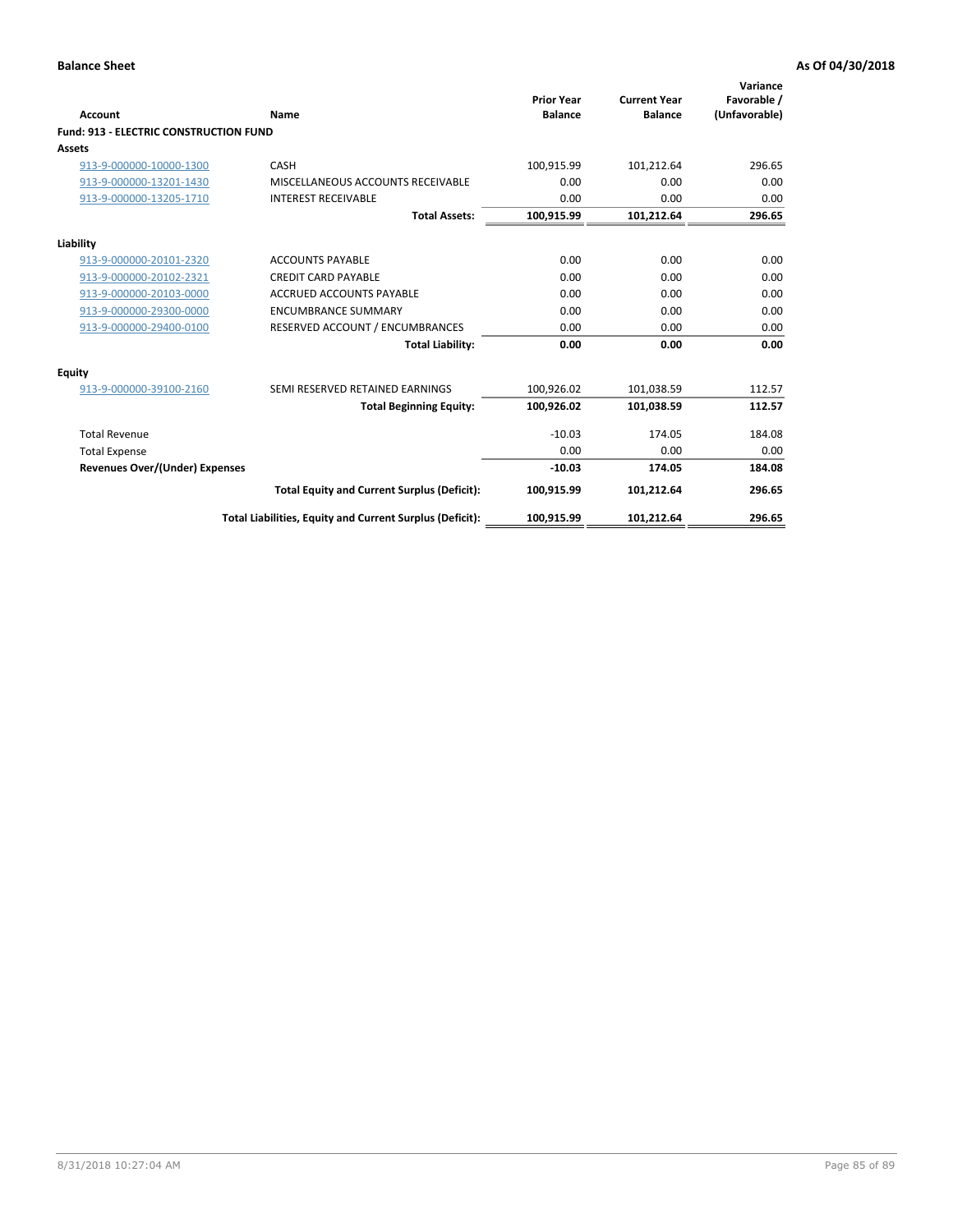| <b>Account</b>                        | Name                                                     | <b>Prior Year</b><br><b>Balance</b> | <b>Current Year</b><br><b>Balance</b> | Variance<br>Favorable /<br>(Unfavorable) |
|---------------------------------------|----------------------------------------------------------|-------------------------------------|---------------------------------------|------------------------------------------|
| Fund: 916 - 08 ENGINE BOND PROCEEDS   |                                                          |                                     |                                       |                                          |
| Assets                                |                                                          |                                     |                                       |                                          |
| 916-9-000000-10000-1300               | CASH                                                     | 0.00                                | 0.00                                  | 0.00                                     |
| 916-9-000000-12189-0000               | 08 ENGINE BOND PROCEEDS                                  | 0.00                                | 0.00                                  | 0.00                                     |
| 916-9-000000-13201-1430               | MISCELLANOEUS ACCOUNTS RECEIVABLE                        | 0.00                                | 0.00                                  | 0.00                                     |
| 916-9-000000-13205-1710               | <b>INTEREST RECEIVABLE</b>                               | 0.00                                | 0.00                                  | 0.00                                     |
| 916-9-000000-Z1030-1202               | 2008 GEUS REVENUE BOND - TEXAS TERM                      | 0.00                                | 0.00                                  | 0.00                                     |
| 916-9-000000-Z1030-1401               | 2008 GEUS REVENUE BOND - PFM                             | 0.00                                | 0.00                                  | 0.00                                     |
| 916-9-000000-Z1030-1402               | 2009 GEUS REVENUE BOND - PFM                             | 0.00                                | 0.00                                  | 0.00                                     |
| 916-9-000000-Z1030-3123               | 2009 GEUS REVENUE BOND - TEXAS TERM                      | 0.00                                | 0.00                                  | 0.00                                     |
|                                       | <b>Total Assets:</b>                                     | 0.00                                | 0.00                                  | 0.00                                     |
| Liability                             |                                                          |                                     |                                       |                                          |
| 916-9-000000-20101-2320               | <b>ACCOUNTS PAYABLE</b>                                  | 0.00                                | 0.00                                  | 0.00                                     |
| 916-9-000000-20139-2323               | <b>RETAINAGES PAYABLE</b>                                | 0.00                                | 0.00                                  | 0.00                                     |
| 916-9-000000-21401-2330               | DUE TO ELECTRIC OPERATING                                | 0.00                                | 0.00                                  | 0.00                                     |
| 916-9-000000-29300-0000               | <b>ENCUMBRANCE SUMMARY</b>                               | 0.00                                | 0.00                                  | 0.00                                     |
| 916-9-000000-29400-0100               | RESERVED ACCOUNT / ENCUMBRANCES                          | 0.00                                | 0.00                                  | 0.00                                     |
|                                       | <b>Total Liability:</b>                                  | 0.00                                | 0.00                                  | 0.00                                     |
|                                       |                                                          |                                     |                                       |                                          |
| Equity                                |                                                          |                                     |                                       |                                          |
| 916-9-000000-39100-2150               | <b>RESERVED RETAINED EARNINGS</b>                        | 0.00                                | 0.00                                  | 0.00                                     |
|                                       | <b>Total Beginning Equity:</b>                           | 0.00                                | 0.00                                  | 0.00                                     |
| <b>Total Revenue</b>                  |                                                          | 0.00                                | 0.00                                  | 0.00                                     |
| <b>Total Expense</b>                  |                                                          | 0.00                                | 0.00                                  | 0.00                                     |
| <b>Revenues Over/(Under) Expenses</b> |                                                          | 0.00                                | 0.00                                  | 0.00                                     |
|                                       | <b>Total Equity and Current Surplus (Deficit):</b>       | 0.00                                | 0.00                                  | 0.00                                     |
|                                       | Total Liabilities, Equity and Current Surplus (Deficit): | 0.00                                | 0.00                                  | 0.00                                     |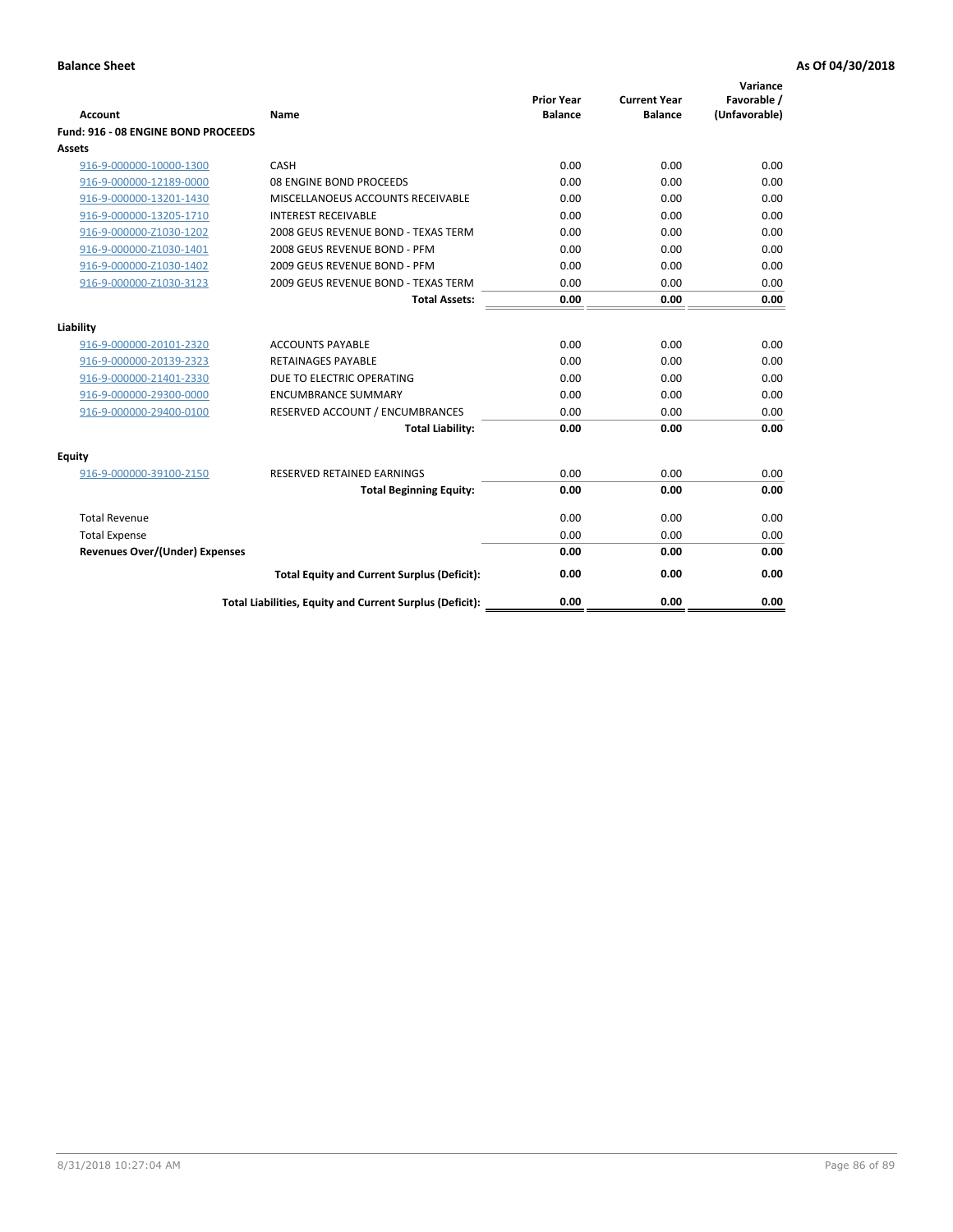| <b>Account</b>               | Name                                                                     | <b>Prior Year</b><br><b>Balance</b> | <b>Current Year</b><br><b>Balance</b> | Variance<br>Favorable /<br>(Unfavorable) |
|------------------------------|--------------------------------------------------------------------------|-------------------------------------|---------------------------------------|------------------------------------------|
| Fund: 950 - CABLE / INTERNET |                                                                          |                                     |                                       |                                          |
| Assets                       |                                                                          |                                     |                                       |                                          |
| 950-9-000000-10000-1300      | CASH                                                                     | 1,155,015.18                        | 1,185,497.62                          | 30,482.44                                |
| 950-9-000000-13000-1420      | <b>CUSTOMER ACCOUNTS RECEIVABLE</b>                                      | 258,043.98                          | 226,332.77                            | $-31,711.21$                             |
| 950-9-000000-13001-1420      | NON CURRENT CUSTOMER ACCTS RECEIVAE                                      | 223,072.41                          | 267,679.99                            | 44,607.58                                |
| 950-9-000000-13002-1440      | ALLOWANCE FOR UNCOLLECTABLE                                              | $-173,526.51$                       | $-186,953.66$                         | $-13,427.15$                             |
| 950-9-000000-13003-1421      | UNBILLED YEAR-END ACCRUAL                                                | 453,890.27                          | 444,091.98                            | $-9,798.29$                              |
| 950-9-000000-13201-1430      | MISCELLANEOUS ACCOUNTS RECEIVABLE                                        | 0.00                                | 0.00                                  | 0.00                                     |
| 950-9-000000-13205-1710      | <b>INTEREST RECEIVABLE</b>                                               | 0.00                                | 0.00                                  | 0.00                                     |
| 950-9-000000-15801-1540      | <b>INVENTORY</b>                                                         | 189,771.22                          | 202,484.30                            | 12,713.08                                |
| 950-9-000000-16301-1070      | <b>CWIP</b>                                                              | 0.00                                | 13,937.94                             | 13,937.94                                |
| 950-9-000000-17501-1860      | <b>EMPLOYEE CONTRIBUTIONS</b>                                            | 65,340.00                           | 65,340.00                             | 0.00                                     |
| 950-9-000000-17504-1860      | <b>INVESTMENT RETURN</b>                                                 | 304,875.00                          | 304,875.00                            | 0.00                                     |
| 950-9-000000-17508-1860      | <b>EXPERIENCE DIFFERENCE- OUTFLOW</b>                                    | 6,177.00                            | 6,177.00                              | 0.00                                     |
| 950-9-000000-17509-1860      | <b>EXPERIENCE DIFFERENCE - INFLOW</b>                                    | 0.00                                | 0.00                                  | 0.00                                     |
| 950-9-000000-17520-1860      | <b>ASSUMPTION CHANGES</b>                                                | 81,009.00                           | 81,009.00                             | 0.00                                     |
| 950-9-000000-18001-5110      | HEADEND, TRUNK & DISTRIBUTION SYSTEM                                     | 9,813,629.64                        | 9,898,485.39                          | 84,855.75                                |
| 950-9-000000-18002-5111      | <b>HEADEND EQUIPMENT</b>                                                 | 1,290,975.52                        | 1,339,980.56                          | 49,005.04                                |
| 950-9-000000-18003-5120      | <b>DROPS</b>                                                             | 3,201,165.34                        | 2,810,572.22                          | -390,593.12                              |
| 950-9-000000-18101-5130      | <b>CUSTOMER PREMISES EQUIPMENT</b>                                       | 1,234,540.00                        | 1,267,770.00                          | 33,230.00                                |
| 950-9-000000-18102-5140      | PRODUCTION EQUIPMENT                                                     | 69,984.90                           | 69,984.90                             | 0.00                                     |
| 950-9-000000-18201-5210      | CENTRAL INTERNET EQUIPMENT                                               | 422,769.46                          | 422,769.46                            | 0.00                                     |
| 950-9-000000-18202-5220      | <b>CUSTOMER INTERFACE EQUIPMENT</b>                                      | 230,582.09                          | 256,575.29                            | 25,993.20                                |
| 950-9-000000-18301-5000      | <b>FIBER OPTICS</b>                                                      | 744,208.60                          | 744,208.60                            | 0.00                                     |
| 950-9-000000-18501-5901      | <b>STRUCTURES &amp; IMPROVEMENTS</b>                                     | 608,729.19                          | 608,729.19                            | 0.00                                     |
| 950-9-000000-18502-5910      | <b>FURNITURE &amp; OFFICE EQUIPMENT</b>                                  | 137,419.19                          | 137,419.19                            | 0.00                                     |
| 950-9-000000-18503-5920      | <b>TRANSPORTATION EQUIPMENT</b>                                          | 373,895.50                          | 373,895.50                            | 0.00                                     |
| 950-9-000000-18504-5950      | LABORATORY EQUIPMENT                                                     | 163,348.67                          | 163,348.67                            | 0.00                                     |
| 950-9-000000-18505-5960      | POWER OPERATED EQUIPMENT                                                 | 5,500.00                            | 5,500.00                              | 0.00                                     |
| 950-9-000000-18506-5980      | MISCELLANEOUS EQUIPMENT                                                  | 0.00                                | 0.00                                  | 0.00                                     |
| 950-9-000000-18999-1080      | ACCUMULATED DEPRECIATION                                                 | $-10,600,059.27$                    | $-10,996,400.95$                      | $-396,341.68$                            |
|                              | <b>Total Assets:</b>                                                     | 10,260,356.38                       | 9,713,309.96                          | -547,046.42                              |
| Liability                    |                                                                          |                                     |                                       |                                          |
| 950-9-000000-20101-2320      | <b>ACCOUNTS PAYABLE</b>                                                  | 0.00                                | 0.00                                  | 0.00                                     |
| 950-9-000000-20102-2321      | <b>CREDIT CARD PAYABLE</b>                                               | 7,272.36                            | 7,886.41                              | $-614.05$                                |
| 950-9-000000-20103-2322      | <b>ACCRUED ACCOUNTS PAYABLE</b>                                          | 0.00                                | 0.00                                  | 0.00                                     |
| 950-9-000000-20815-2410      | SALES TAX PAYABLE - IN THE CITY                                          | 31,652.11                           | 32,162.72                             | $-510.61$                                |
| 950-9-000000-20816-2411      | SALES TAX PAYABLE - OUT OF CITY                                          | 0.00                                | 0.00                                  | 0.00                                     |
| 950-9-000000-21001-1101      | DUE TO COG - GEN FUND                                                    | 0.00                                | 0.00                                  | 0.00                                     |
| 950-9-000000-21507-2347      | DUE TO GBOD                                                              | 0.00                                | 0.00                                  | 0.00                                     |
| 950-9-000000-22001-2327      | SALARIES PAYABLE                                                         | 43,791.74                           |                                       |                                          |
|                              | PTO PAYABLE                                                              |                                     | 45,167.97                             | -1,376.23                                |
| 950-9-000000-22002-2328      | <b>CUSTOMER DEPOSITS</b>                                                 | 58,535.74                           | 59,949.64                             | $-1,413.90$                              |
| 950-9-000000-24000-2350      |                                                                          | 12,687.27                           | 11,285.18                             | 1,402.09                                 |
| 950-9-000000-26001-2283      | <b>OBLIGATION FOR COMPENSATED ABSENCES</b><br><b>ENCUMBRANCE SUMMARY</b> | 13,908.37                           | 20,920.81                             | $-7,012.44$                              |
| 950-9-000000-29300-0000      |                                                                          | 0.00                                | 0.00                                  | 0.00                                     |
| 950-9-000000-29400-0100      | RESERVED ACCOUNT / ENCUMBRANCES<br><b>NET PENSION LIABILITY</b>          | 0.00                                | 0.00                                  | 0.00                                     |
| 950-9-000000-29999-2283      | <b>Total Liability:</b>                                                  | 515,186.00<br>683,033.59            | 515,186.00<br>692,558.73              | 0.00<br>$-9,525.14$                      |
|                              |                                                                          |                                     |                                       |                                          |
| Equity                       |                                                                          |                                     |                                       |                                          |
| 950-9-000000-39100-2160      | UNRESERVED RETAINED EARNINGS                                             | 9,128,980.69                        | 8,586,520.47                          | -542,460.22                              |
| 950-9-000000-39500-4210      | <b>NET POSITION - PENSION</b>                                            | $-438.00$                           | -438.00                               | 0.00                                     |
|                              | <b>Total Beginning Equity:</b>                                           | 9,128,542.69                        | 8,586,082.47                          | -542,460.22                              |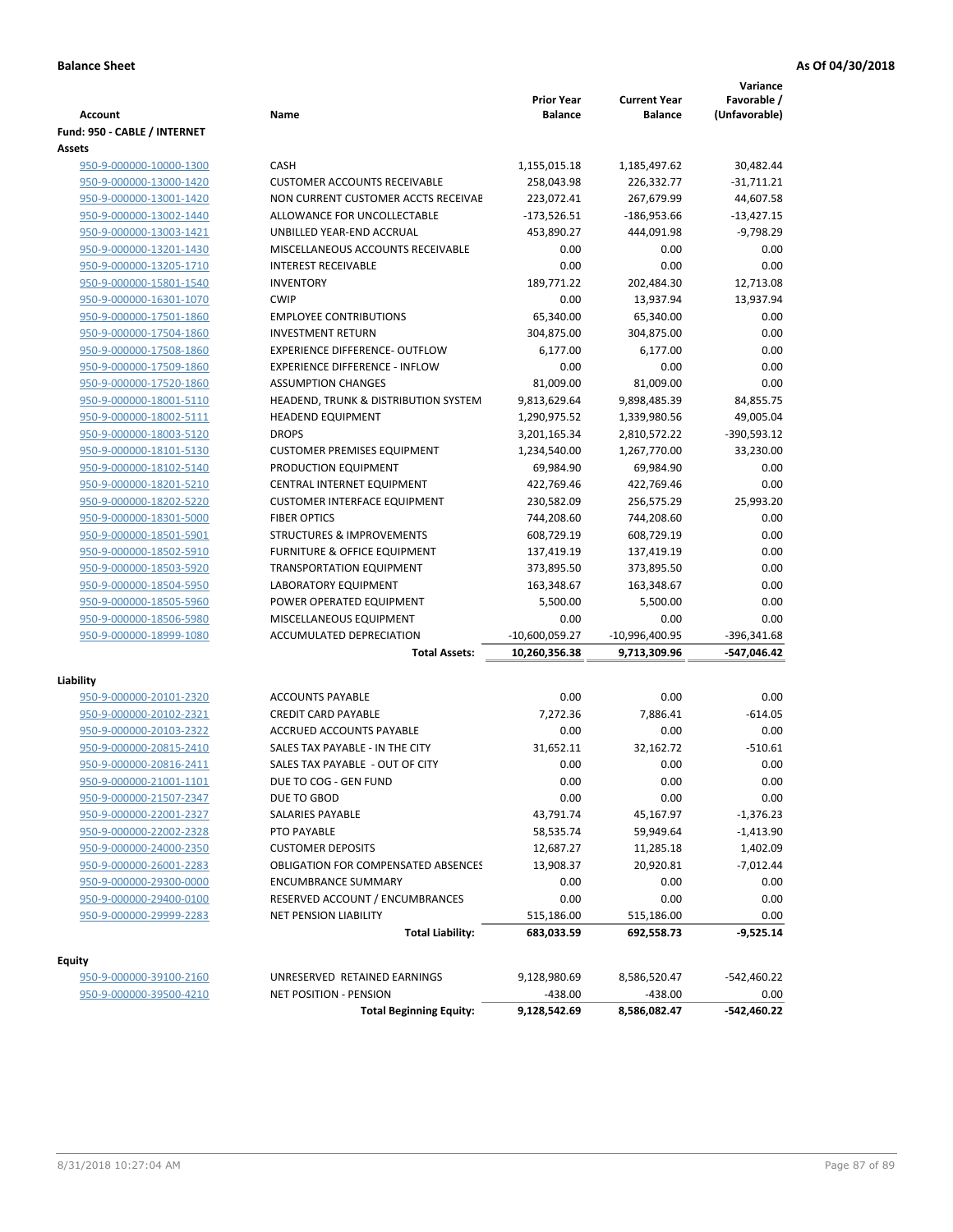| <b>Account</b>                 | Name                                                     | <b>Prior Year</b><br><b>Balance</b> | <b>Current Year</b><br><b>Balance</b> | Variance<br>Favorable /<br>(Unfavorable) |
|--------------------------------|----------------------------------------------------------|-------------------------------------|---------------------------------------|------------------------------------------|
| <b>Total Revenue</b>           |                                                          | 3,828,765.18                        | 3,762,631.33                          | $-66, 133.85$                            |
| <b>Total Expense</b>           |                                                          | 3,379,985.08                        | 3,327,962.57                          | 52,022.51                                |
| Revenues Over/(Under) Expenses |                                                          | 448.780.10                          | 434.668.76                            | $-14,111.34$                             |
|                                | <b>Total Equity and Current Surplus (Deficit):</b>       | 9.577.322.79                        | 9.020.751.23                          | $-556.571.56$                            |
|                                | Total Liabilities, Equity and Current Surplus (Deficit): | 10.260.356.38                       | 9.713.309.96                          | -547.046.42                              |